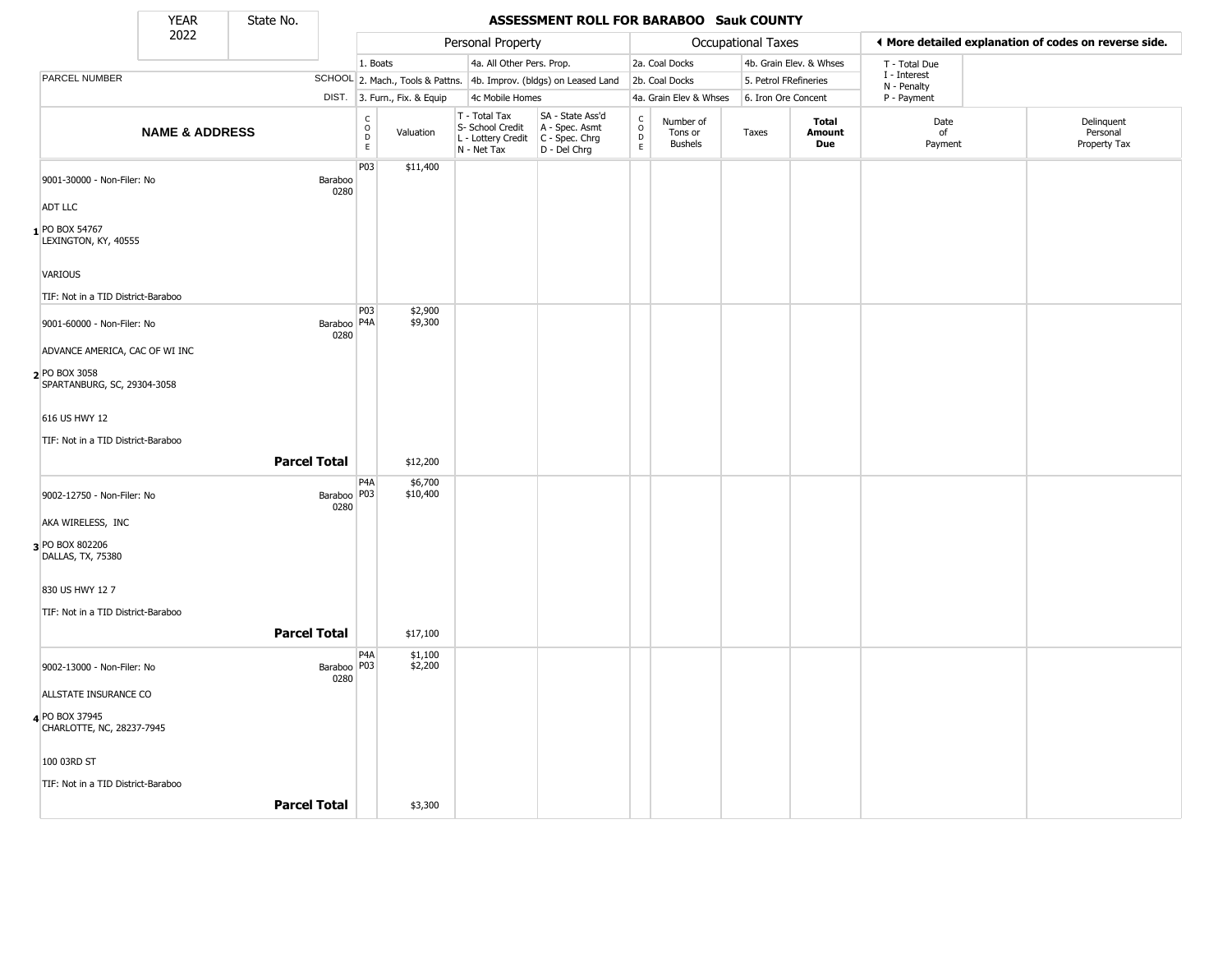|                                                    | YEAR                      | State No. |                       |                                                   |                              |                                                                        | ASSESSMENT ROLL FOR BARABOO Sauk COUNTY                              |                                                |                                        |                       |                         |                             |                                                       |
|----------------------------------------------------|---------------------------|-----------|-----------------------|---------------------------------------------------|------------------------------|------------------------------------------------------------------------|----------------------------------------------------------------------|------------------------------------------------|----------------------------------------|-----------------------|-------------------------|-----------------------------|-------------------------------------------------------|
|                                                    | 2022                      |           |                       |                                                   |                              | Personal Property                                                      |                                                                      |                                                |                                        | Occupational Taxes    |                         |                             | ♦ More detailed explanation of codes on reverse side. |
|                                                    |                           |           |                       | 1. Boats                                          |                              | 4a. All Other Pers. Prop.                                              |                                                                      |                                                | 2a. Coal Docks                         |                       | 4b. Grain Elev. & Whses | T - Total Due               |                                                       |
| PARCEL NUMBER                                      |                           |           |                       |                                                   |                              |                                                                        | SCHOOL 2. Mach., Tools & Pattns. 4b. Improv. (bldgs) on Leased Land  |                                                | 2b. Coal Docks                         | 5. Petrol FRefineries |                         | I - Interest<br>N - Penalty |                                                       |
|                                                    |                           |           |                       |                                                   | DIST. 3. Furn., Fix. & Equip | 4c Mobile Homes                                                        |                                                                      |                                                | 4a. Grain Elev & Whses                 | 6. Iron Ore Concent   |                         | P - Payment                 |                                                       |
|                                                    | <b>NAME &amp; ADDRESS</b> |           |                       | $\begin{array}{c}\nC \\ O \\ D \\ E\n\end{array}$ | Valuation                    | T - Total Tax<br>S- School Credit<br>L - Lottery Credit<br>N - Net Tax | SA - State Ass'd<br>A - Spec. Asmt<br>C - Spec. Chrg<br>D - Del Chrg | $\begin{matrix} 0 \\ 0 \\ 0 \end{matrix}$<br>E | Number of<br>Tons or<br><b>Bushels</b> | Taxes                 | Total<br>Amount<br>Due  | Date<br>of<br>Payment       | Delinquent<br>Personal<br>Property Tax                |
| 9002-20000 - Non-Filer: No                         |                           |           | Baraboo P03           | P <sub>4</sub> A                                  | \$400<br>\$500               |                                                                        |                                                                      |                                                |                                        |                       |                         |                             |                                                       |
| ALTERNATIVE HEALTH CARE                            |                           |           | 0280                  |                                                   |                              |                                                                        |                                                                      |                                                |                                        |                       |                         |                             |                                                       |
| $5$ 519 SOUTH BLVD<br>BARABOO, WI, 53913           |                           |           |                       |                                                   |                              |                                                                        |                                                                      |                                                |                                        |                       |                         |                             |                                                       |
| 519 SOUTH BLVD                                     |                           |           |                       |                                                   |                              |                                                                        |                                                                      |                                                |                                        |                       |                         |                             |                                                       |
| TIF: Not in a TID District-Baraboo                 |                           |           | <b>Parcel Total</b>   |                                                   | \$900                        |                                                                        |                                                                      |                                                |                                        |                       |                         |                             |                                                       |
|                                                    |                           |           |                       |                                                   |                              |                                                                        |                                                                      |                                                |                                        |                       |                         |                             |                                                       |
| 9002-71200 - Non-Filer: No                         |                           |           | Baraboo<br>0280       | P03                                               | \$400                        |                                                                        |                                                                      |                                                |                                        |                       |                         |                             |                                                       |
| AMERICAN FAMILY MUTUAL INS CO                      |                           |           |                       |                                                   |                              |                                                                        |                                                                      |                                                |                                        |                       |                         |                             |                                                       |
| $6$ PO BOX 4747<br>OAK BROOK, IL, 60522            |                           |           |                       |                                                   |                              |                                                                        |                                                                      |                                                |                                        |                       |                         |                             |                                                       |
| 904 8TH AVE                                        |                           |           |                       |                                                   |                              |                                                                        |                                                                      |                                                |                                        |                       |                         |                             |                                                       |
| TIF: Not in a TID District-Baraboo                 |                           |           |                       |                                                   |                              |                                                                        |                                                                      |                                                |                                        |                       |                         |                             |                                                       |
| 9002-80000 - Non-Filer: No                         |                           |           | Baraboo   P4A<br>0280 | P03                                               | \$3,200<br>\$21,200          |                                                                        |                                                                      |                                                |                                        |                       |                         |                             |                                                       |
| AMERIGAS PROPANE LP                                |                           |           |                       |                                                   |                              |                                                                        |                                                                      |                                                |                                        |                       |                         |                             |                                                       |
| 7 PO BOX 1240<br>MANCHESTER, NH, 03105             |                           |           |                       |                                                   |                              |                                                                        |                                                                      |                                                |                                        |                       |                         |                             |                                                       |
| 607 SOUTH BLVD                                     |                           |           |                       |                                                   |                              |                                                                        |                                                                      |                                                |                                        |                       |                         |                             |                                                       |
| TIF: Not in a TID District-Baraboo                 |                           |           |                       |                                                   |                              |                                                                        |                                                                      |                                                |                                        |                       |                         |                             |                                                       |
|                                                    |                           |           | <b>Parcel Total</b>   |                                                   | \$24,400                     |                                                                        |                                                                      |                                                |                                        |                       |                         |                             |                                                       |
| 9003-40000 - Non-Filer: Yes                        |                           |           | Baraboo   P03<br>0280 | P4A                                               | \$400<br>\$13,400            |                                                                        |                                                                      |                                                |                                        |                       |                         |                             |                                                       |
| <b>ANYTIME FITNESS</b>                             |                           |           |                       |                                                   |                              |                                                                        |                                                                      |                                                |                                        |                       |                         |                             |                                                       |
| 8 6000 MONONA DRIVE SUITE 204<br>MONONA, WI, 53716 |                           |           |                       |                                                   |                              |                                                                        |                                                                      |                                                |                                        |                       |                         |                             |                                                       |
| 434 US HWY 12                                      |                           |           |                       |                                                   |                              |                                                                        |                                                                      |                                                |                                        |                       |                         |                             |                                                       |
| TIF: Not in a TID District-Baraboo                 |                           |           | <b>Parcel Total</b>   |                                                   | \$13,800                     |                                                                        |                                                                      |                                                |                                        |                       |                         |                             |                                                       |
|                                                    |                           |           |                       | P <sub>4</sub> A                                  | \$2,200                      |                                                                        |                                                                      |                                                |                                        |                       |                         |                             |                                                       |
| 9005-00000 - Non-Filer: No                         |                           |           | Baraboo   P03<br>0280 |                                                   | \$7,000                      |                                                                        |                                                                      |                                                |                                        |                       |                         |                             |                                                       |
| <b>BALANCED ROCK WINERY LLC</b>                    |                           |           |                       |                                                   |                              |                                                                        |                                                                      |                                                |                                        |                       |                         |                             |                                                       |
| 1411 19TH ST<br>BARABOO, WI, 53913                 |                           |           |                       |                                                   |                              |                                                                        |                                                                      |                                                |                                        |                       |                         |                             |                                                       |
| 1065 WALNUT ST                                     |                           |           |                       |                                                   |                              |                                                                        |                                                                      |                                                |                                        |                       |                         |                             |                                                       |
| TIF: Not in a TID District-Baraboo                 |                           |           |                       |                                                   |                              |                                                                        |                                                                      |                                                |                                        |                       |                         |                             |                                                       |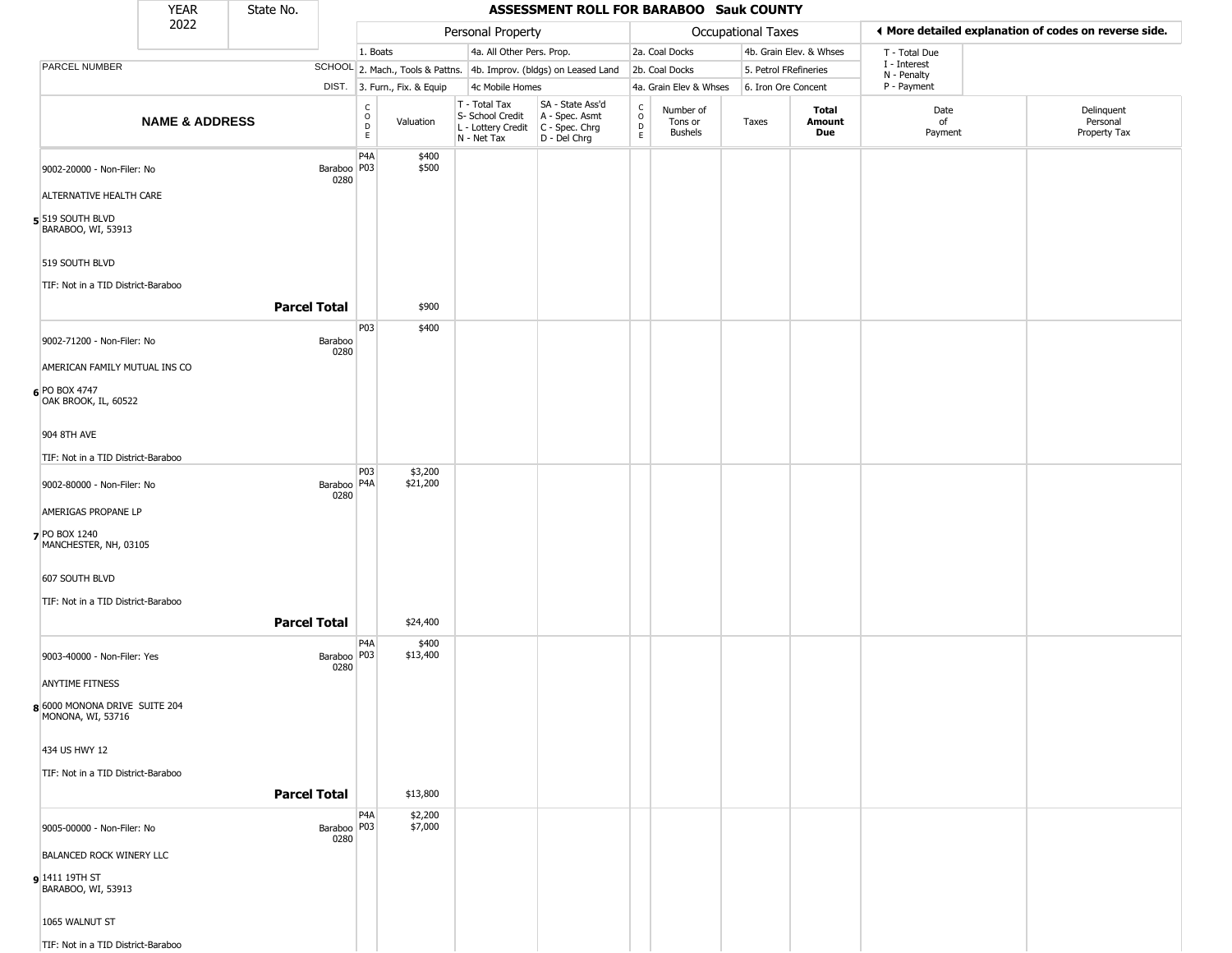|                                                                        | <b>YEAR</b>               | State No.           |                                                          |                                                     |                                                                                         | ASSESSMENT ROLL FOR BARABOO Sauk COUNTY                             |                  |                                 |                           |                         |                             |                                                       |
|------------------------------------------------------------------------|---------------------------|---------------------|----------------------------------------------------------|-----------------------------------------------------|-----------------------------------------------------------------------------------------|---------------------------------------------------------------------|------------------|---------------------------------|---------------------------|-------------------------|-----------------------------|-------------------------------------------------------|
|                                                                        | 2022                      |                     |                                                          |                                                     | Personal Property                                                                       |                                                                     |                  |                                 | <b>Occupational Taxes</b> |                         |                             | ♦ More detailed explanation of codes on reverse side. |
|                                                                        |                           |                     |                                                          | 1. Boats                                            | 4a. All Other Pers. Prop.                                                               |                                                                     |                  | 2a. Coal Docks                  |                           | 4b. Grain Elev. & Whses | T - Total Due               |                                                       |
| PARCEL NUMBER                                                          |                           |                     |                                                          |                                                     |                                                                                         | SCHOOL 2. Mach., Tools & Pattns. 4b. Improv. (bldgs) on Leased Land |                  | 2b. Coal Docks                  |                           | 5. Petrol FRefineries   | I - Interest<br>N - Penalty |                                                       |
|                                                                        |                           |                     |                                                          | DIST. 3. Furn., Fix. & Equip                        | 4c Mobile Homes                                                                         |                                                                     |                  | 4a. Grain Elev & Whses          | 6. Iron Ore Concent       |                         | P - Payment                 |                                                       |
|                                                                        | <b>NAME &amp; ADDRESS</b> |                     | $\begin{smallmatrix} C \\ O \\ D \end{smallmatrix}$<br>E | Valuation                                           | T - Total Tax<br>S- School Credit<br>L - Lottery Credit   C - Spec. Chrg<br>N - Net Tax | SA - State Ass'd<br>A - Spec. Asmt<br>D - Del Chrg                  | C<br>D<br>D<br>E | Number of<br>Tons or<br>Bushels | Taxes                     | Total<br>Amount<br>Due  | Date<br>of<br>Payment       | Delinquent<br>Personal<br>Property Tax                |
|                                                                        |                           | <b>Parcel Total</b> |                                                          | \$9,200                                             |                                                                                         |                                                                     |                  |                                 |                           |                         |                             |                                                       |
| 9006-00000 - Non-Filer: No                                             |                           |                     | P03<br>Baraboo<br>0280                                   | \$5,700                                             |                                                                                         |                                                                     |                  |                                 |                           |                         |                             |                                                       |
| CRICKET WIRELESS ML WI LLC                                             |                           |                     |                                                          |                                                     |                                                                                         |                                                                     |                  |                                 |                           |                         |                             |                                                       |
| 10 12501 REED ROAD<br>SUGARLAND, TX, 77478                             |                           |                     |                                                          |                                                     |                                                                                         |                                                                     |                  |                                 |                           |                         |                             |                                                       |
| 912 US HWY 12 103<br>TIF: TIF 6-Baraboo                                |                           |                     |                                                          |                                                     |                                                                                         |                                                                     |                  |                                 |                           |                         |                             |                                                       |
| 9009-10100 - Non-Filer: No                                             |                           |                     | P <sub>4</sub> A<br>Baraboo<br>0280                      | \$200                                               |                                                                                         |                                                                     |                  |                                 |                           |                         |                             |                                                       |
| ARDYTH'S SEW-N-SHOPPE II, LLC<br>$11$ 116 4TH ST<br>BARABOO, WI, 53913 |                           |                     |                                                          |                                                     |                                                                                         |                                                                     |                  |                                 |                           |                         |                             |                                                       |
| 116 04TH ST                                                            |                           |                     |                                                          |                                                     |                                                                                         |                                                                     |                  |                                 |                           |                         |                             |                                                       |
| TIF: Not in a TID District-Baraboo                                     |                           |                     |                                                          |                                                     |                                                                                         |                                                                     |                  |                                 |                           |                         |                             |                                                       |
| 9010-10000 - Non-Filer: No                                             |                           |                     | Stat<br>Baraboo e<br>0280 Ass<br>ess                     | \$0<br>$$0$<br>$$0$<br>$$0$<br>$$0$<br>$$0$<br>$$0$ |                                                                                         |                                                                     |                  |                                 |                           |                         |                             |                                                       |
| <b>BARABOO TENT &amp; AWNING</b>                                       |                           |                     | ed<br>No                                                 |                                                     |                                                                                         |                                                                     |                  |                                 |                           |                         |                             |                                                       |
| <b>PO BOX 57</b><br>BARABOO, WI, 53913                                 |                           |                     | Valu<br>e<br>No                                          | $\dot{\$0}$<br>\$0                                  |                                                                                         |                                                                     |                  |                                 |                           |                         |                             |                                                       |
| 1111 WALNUT ST                                                         |                           |                     | Valu<br>e                                                |                                                     |                                                                                         |                                                                     |                  |                                 |                           |                         |                             |                                                       |
| TIF: Not in a TID District-Baraboo<br>12                               |                           |                     | No<br>Valu<br>e<br>No                                    |                                                     |                                                                                         |                                                                     |                  |                                 |                           |                         |                             |                                                       |
|                                                                        |                           |                     | Valu<br>$\mathsf{e}\,$<br>No<br>Valu                     |                                                     |                                                                                         |                                                                     |                  |                                 |                           |                         |                             |                                                       |
|                                                                        |                           |                     | e<br>No<br>Valu                                          |                                                     |                                                                                         |                                                                     |                  |                                 |                           |                         |                             |                                                       |
|                                                                        |                           |                     | e<br>No<br>Valu<br>e                                     |                                                     |                                                                                         |                                                                     |                  |                                 |                           |                         |                             |                                                       |
|                                                                        |                           | <b>Parcel Total</b> |                                                          | \$0                                                 |                                                                                         |                                                                     |                  |                                 |                           |                         |                             |                                                       |
| 9011-00000 - Non-Filer: Yes                                            |                           |                     | P03<br>Baraboo<br>0280                                   | \$8,900                                             |                                                                                         |                                                                     |                  |                                 |                           |                         |                             |                                                       |
| DEZ TACTICAL ARMS INC                                                  |                           |                     |                                                          |                                                     |                                                                                         |                                                                     |                  |                                 |                           |                         |                             |                                                       |
| $13$ <sup>1223</sup> SOUTH BLVD<br>BARABOO, WI, 53913                  |                           |                     |                                                          |                                                     |                                                                                         |                                                                     |                  |                                 |                           |                         |                             |                                                       |
| 1223 SOUTH BLVD                                                        |                           |                     |                                                          |                                                     |                                                                                         |                                                                     |                  |                                 |                           |                         |                             |                                                       |
| TIF: Not in a TID District-Baraboo                                     |                           |                     |                                                          |                                                     |                                                                                         |                                                                     |                  |                                 |                           |                         |                             |                                                       |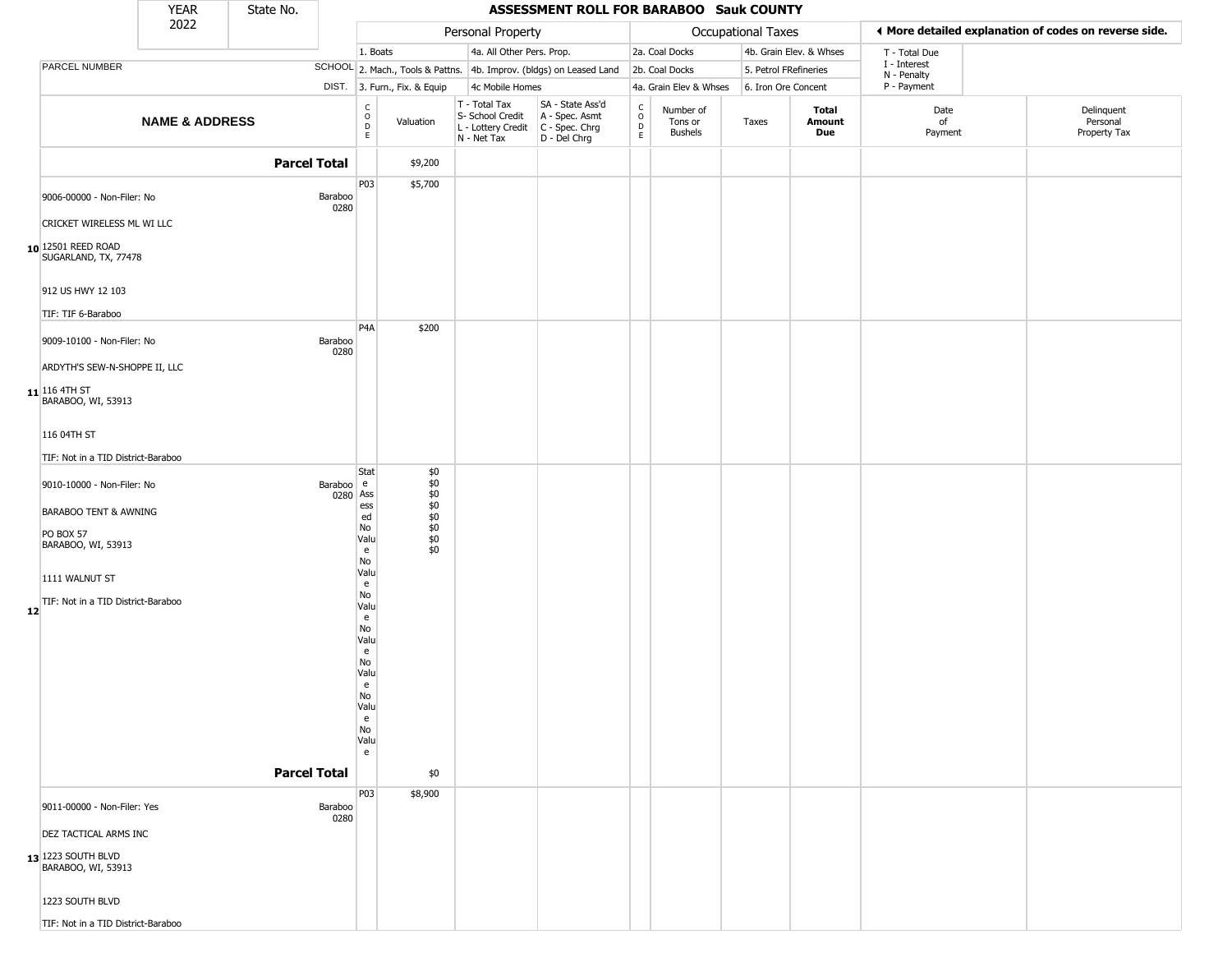|                                                                                                                                                          | <b>YEAR</b>               | State No.           |                       |                                                                                                                                                        |                                                                          |                                                                          | ASSESSMENT ROLL FOR BARABOO Sauk COUNTY                                  |                                              |                                 |                       |                         |                             |                                                       |
|----------------------------------------------------------------------------------------------------------------------------------------------------------|---------------------------|---------------------|-----------------------|--------------------------------------------------------------------------------------------------------------------------------------------------------|--------------------------------------------------------------------------|--------------------------------------------------------------------------|--------------------------------------------------------------------------|----------------------------------------------|---------------------------------|-----------------------|-------------------------|-----------------------------|-------------------------------------------------------|
|                                                                                                                                                          | 2022                      |                     |                       |                                                                                                                                                        |                                                                          | Personal Property                                                        |                                                                          |                                              |                                 | Occupational Taxes    |                         |                             | ♦ More detailed explanation of codes on reverse side. |
|                                                                                                                                                          |                           |                     |                       | 1. Boats                                                                                                                                               |                                                                          | 4a. All Other Pers. Prop.                                                |                                                                          |                                              | 2a. Coal Docks                  |                       | 4b. Grain Elev. & Whses | T - Total Due               |                                                       |
| PARCEL NUMBER                                                                                                                                            |                           |                     |                       |                                                                                                                                                        |                                                                          |                                                                          | SCHOOL 2. Mach., Tools & Pattns. 4b. Improv. (bldgs) on Leased Land      |                                              | 2b. Coal Docks                  | 5. Petrol FRefineries |                         | I - Interest<br>N - Penalty |                                                       |
|                                                                                                                                                          |                           |                     |                       |                                                                                                                                                        | DIST. 3. Furn., Fix. & Equip                                             | 4c Mobile Homes                                                          |                                                                          |                                              | 4a. Grain Elev & Whses          | 6. Iron Ore Concent   |                         | P - Payment                 |                                                       |
|                                                                                                                                                          | <b>NAME &amp; ADDRESS</b> |                     |                       | $_{\rm o}^{\rm c}$<br>$\mathsf D$<br>$\mathsf E$                                                                                                       | Valuation                                                                | T - Total Tax<br>S- School Credit<br>L - Lottery Credit<br>$N - Net Tax$ | SA - State Ass'd<br>A - Spec. Asmt<br>$C - Spec. Chrg$<br>$D - Del Chrg$ | $\int_{0}^{c}$<br>$\mathsf D$<br>$\mathsf E$ | Number of<br>Tons or<br>Bushels | Taxes                 | Total<br>Amount<br>Due  | Date<br>of<br>Payment       | Delinquent<br>Personal<br>Property Tax                |
| 9013-20000 - Non-Filer: No<br>HAPCO INC<br>PO BOX 453<br>BARABOO, WI, 53913<br>1239 SAUK AVE<br>TIF: Not in a TID District-Baraboo<br>14                 |                           |                     | Baraboo e<br>0280 Ass | Stat<br>ess<br>ed<br>No<br>Valu<br>e<br>No<br>Valu<br>e<br>No<br>Valu<br>e<br>No<br>Valu<br>e<br>No<br>Valu<br>e<br>No<br>Valu<br>e<br>No<br>Valu      | \$0                                                                      |                                                                          |                                                                          |                                              |                                 |                       |                         |                             |                                                       |
|                                                                                                                                                          |                           | <b>Parcel Total</b> |                       | e                                                                                                                                                      | \$0                                                                      |                                                                          |                                                                          |                                              |                                 |                       |                         |                             |                                                       |
| 9013-30000 - Non-Filer: No<br>HAPCO INC.<br>340 MOORE STREET<br>BARABOO, WI, 53913<br>340 MOORE ST<br>TIF: Not in a TID District-Baraboo<br>15           |                           | <b>Parcel Total</b> | Baraboo e<br>0280 Ass | Stat<br>ess<br>ed<br>No<br>Valu<br>e<br>No<br>Valu<br>e<br>No<br>Valu<br>e<br>No<br>Valu<br>e<br>No<br>Valu<br>e<br>No<br>Valu<br>e<br>No<br>Valu<br>e | \$0<br>\$0<br>$$0$<br>$$0$<br>$$0$<br>$$0$<br>$$0$<br>$$0$<br>\$0<br>\$0 |                                                                          |                                                                          |                                              |                                 |                       |                         |                             |                                                       |
| 9014-20000 - Non-Filer: No<br>RAGO-BALDWIN FUNERAL HOME INC<br>16 520 EAST ST<br>BARABOO, WI, 53913<br>520 EAST ST<br>TIF: Not in a TID District-Baraboo |                           |                     | Baraboo<br>0280       | P03                                                                                                                                                    | \$5,600                                                                  |                                                                          |                                                                          |                                              |                                 |                       |                         |                             |                                                       |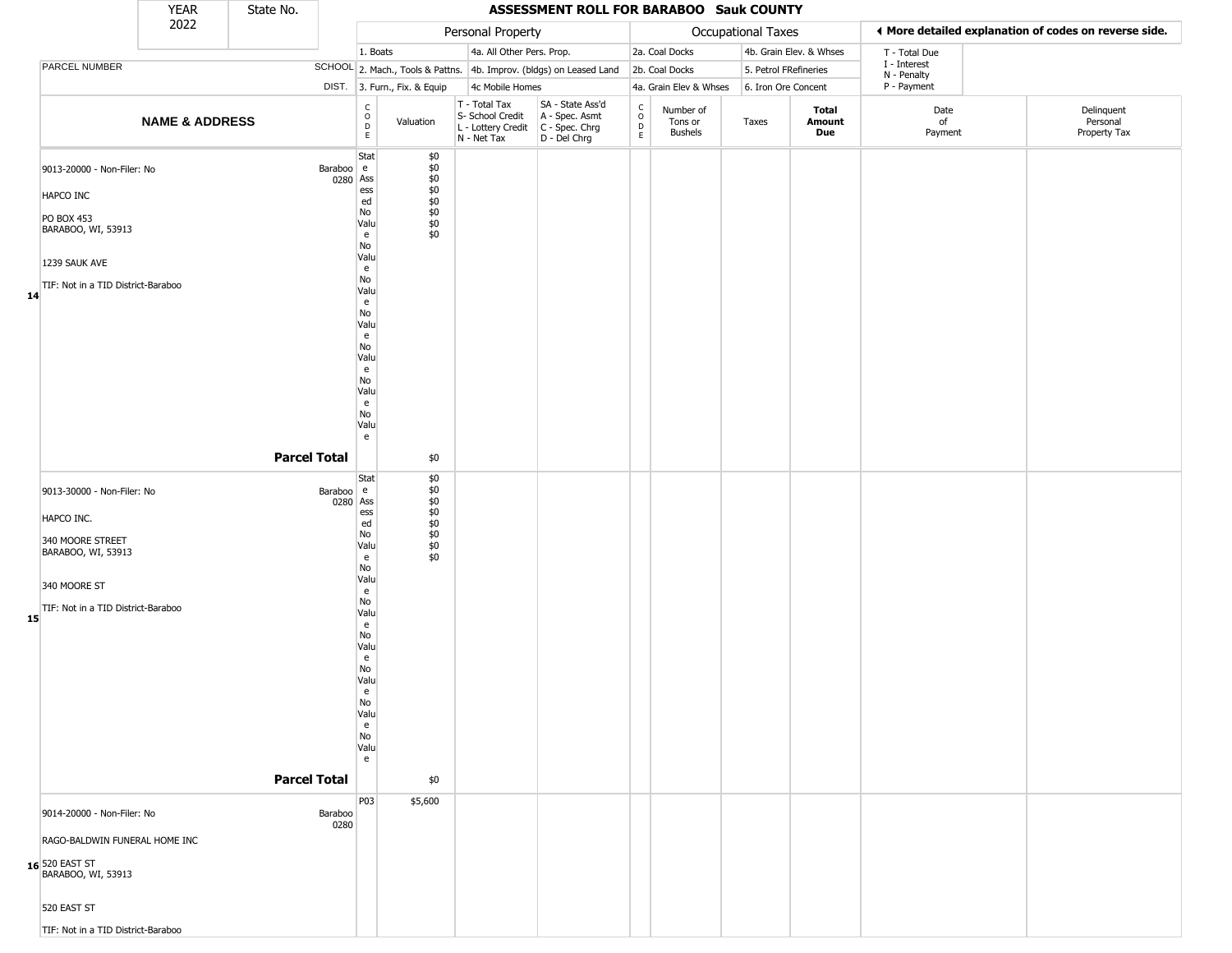|                                                              | <b>YEAR</b>                                | State No.           |                       |                                                 |                              |                                                                                         | ASSESSMENT ROLL FOR BARABOO Sauk COUNTY                             |                          |                                 |                           |                         |                             |                                                        |
|--------------------------------------------------------------|--------------------------------------------|---------------------|-----------------------|-------------------------------------------------|------------------------------|-----------------------------------------------------------------------------------------|---------------------------------------------------------------------|--------------------------|---------------------------------|---------------------------|-------------------------|-----------------------------|--------------------------------------------------------|
|                                                              | 2022                                       |                     |                       |                                                 |                              | Personal Property                                                                       |                                                                     |                          |                                 | <b>Occupational Taxes</b> |                         |                             | If More detailed explanation of codes on reverse side. |
|                                                              |                                            |                     |                       | 1. Boats                                        |                              | 4a. All Other Pers. Prop.                                                               |                                                                     |                          | 2a. Coal Docks                  |                           | 4b. Grain Elev. & Whses | T - Total Due               |                                                        |
| PARCEL NUMBER                                                |                                            |                     |                       |                                                 |                              |                                                                                         | SCHOOL 2. Mach., Tools & Pattns. 4b. Improv. (bldgs) on Leased Land |                          | 2b. Coal Docks                  | 5. Petrol FRefineries     |                         | I - Interest<br>N - Penalty |                                                        |
|                                                              |                                            |                     |                       |                                                 | DIST. 3. Furn., Fix. & Equip | 4c Mobile Homes                                                                         |                                                                     |                          | 4a. Grain Elev & Whses          | 6. Iron Ore Concent       |                         | P - Payment                 |                                                        |
|                                                              | <b>NAME &amp; ADDRESS</b>                  |                     |                       | $\begin{array}{c} C \\ O \\ D \\ E \end{array}$ | Valuation                    | T - Total Tax<br>S- School Credit<br>L - Lottery Credit   C - Spec. Chrg<br>N - Net Tax | SA - State Ass'd<br>A - Spec. Asmt<br>D - Del Chrg                  | $\int_{0}^{c}$<br>D<br>E | Number of<br>Tons or<br>Bushels | Taxes                     | Total<br>Amount<br>Due  | Date<br>of<br>Payment       | Delinquent<br>Personal<br>Property Tax                 |
| 9014-80100 - Non-Filer: No                                   |                                            |                     | Baraboo   P03<br>0280 | P <sub>4</sub> A                                | \$300<br>\$21,800            |                                                                                         |                                                                     |                          |                                 |                           |                         |                             |                                                        |
| BARABOO ARTS/BANQUET HALL                                    |                                            |                     |                       |                                                 |                              |                                                                                         |                                                                     |                          |                                 |                           |                         |                             |                                                        |
| 17 202 EAST ST, STE 200<br>BARABOO, WI, 53913                |                                            |                     |                       |                                                 |                              |                                                                                         |                                                                     |                          |                                 |                           |                         |                             |                                                        |
| 323 WATER ST                                                 |                                            |                     |                       |                                                 |                              |                                                                                         |                                                                     |                          |                                 |                           |                         |                             |                                                        |
| TIF: Not in a TID District-Baraboo                           |                                            | <b>Parcel Total</b> |                       |                                                 | \$22,100                     |                                                                                         |                                                                     |                          |                                 |                           |                         |                             |                                                        |
| 9015-00000 - Non-Filer: Yes                                  |                                            |                     | Baraboo P03<br>0280   | P <sub>4</sub> A                                | \$400<br>\$6,100             |                                                                                         |                                                                     |                          |                                 |                           |                         |                             |                                                        |
| BARABOO BROADCASTING CORP/WRPQ                               |                                            |                     |                       |                                                 |                              |                                                                                         |                                                                     |                          |                                 |                           |                         |                             |                                                        |
| 18 201 8TH AVE<br>BARABOO, WI, 53913                         |                                            |                     |                       |                                                 |                              |                                                                                         |                                                                     |                          |                                 |                           |                         |                             |                                                        |
| 201 8TH AVE LOWER                                            |                                            |                     |                       |                                                 |                              |                                                                                         |                                                                     |                          |                                 |                           |                         |                             |                                                        |
| TIF: Not in a TID District-Baraboo                           |                                            | <b>Parcel Total</b> |                       |                                                 | \$6,500                      |                                                                                         |                                                                     |                          |                                 |                           |                         |                             |                                                        |
|                                                              |                                            |                     |                       | P <sub>4</sub> A                                | \$300                        |                                                                                         |                                                                     |                          |                                 |                           |                         |                             |                                                        |
| 9015-10000 - Non-Filer: No<br>BARABOO CHIROPRACTIC OFFICE SC |                                            |                     | Baraboo   P03<br>0280 |                                                 | \$2,500                      |                                                                                         |                                                                     |                          |                                 |                           |                         |                             |                                                        |
| 19 1030 8TH ST<br>BARABOO, WI, 53913                         |                                            |                     |                       |                                                 |                              |                                                                                         |                                                                     |                          |                                 |                           |                         |                             |                                                        |
| 1030 8TH ST                                                  |                                            |                     |                       |                                                 |                              |                                                                                         |                                                                     |                          |                                 |                           |                         |                             |                                                        |
| TIF: Not in a TID District-Baraboo                           |                                            |                     |                       |                                                 |                              |                                                                                         |                                                                     |                          |                                 |                           |                         |                             |                                                        |
|                                                              |                                            | <b>Parcel Total</b> |                       |                                                 | \$2,800                      |                                                                                         |                                                                     |                          |                                 |                           |                         |                             |                                                        |
| 9016-00000 - Non-Filer: No                                   |                                            |                     | Baraboo<br>0280       | P03                                             | \$9,600                      |                                                                                         |                                                                     |                          |                                 |                           |                         |                             |                                                        |
| HALLMARK MARKETING COMPANY LLC                               |                                            |                     |                       |                                                 |                              |                                                                                         |                                                                     |                          |                                 |                           |                         |                             |                                                        |
| 20 PO BOX 419479<br>KANSAS CITY, MO, 64141-6479              |                                            |                     |                       |                                                 |                              |                                                                                         |                                                                     |                          |                                 |                           |                         |                             |                                                        |
| <b>VARIOUS</b>                                               |                                            |                     |                       |                                                 |                              |                                                                                         |                                                                     |                          |                                 |                           |                         |                             |                                                        |
| TIF: TIF 6-Baraboo                                           |                                            |                     |                       |                                                 |                              |                                                                                         |                                                                     |                          |                                 |                           |                         |                             |                                                        |
| 9017-00000 - Non-Filer: No                                   |                                            |                     | Baraboo   P03<br>0280 | P <sub>4</sub> A                                | \$400<br>\$37,300            |                                                                                         |                                                                     |                          |                                 |                           |                         |                             |                                                        |
|                                                              | KBP FOODS DBA KENTUCKY FRIED CHICKEN #5780 |                     |                       |                                                 |                              |                                                                                         |                                                                     |                          |                                 |                           |                         |                             |                                                        |
| 21 PO BOX 55348<br>LEXINGTON, KY, 40555                      |                                            |                     |                       |                                                 |                              |                                                                                         |                                                                     |                          |                                 |                           |                         |                             |                                                        |
| 900 US HWY 12                                                |                                            |                     |                       |                                                 |                              |                                                                                         |                                                                     |                          |                                 |                           |                         |                             |                                                        |
| TIF: TIF 6-Baraboo                                           |                                            |                     |                       |                                                 |                              |                                                                                         |                                                                     |                          |                                 |                           |                         |                             |                                                        |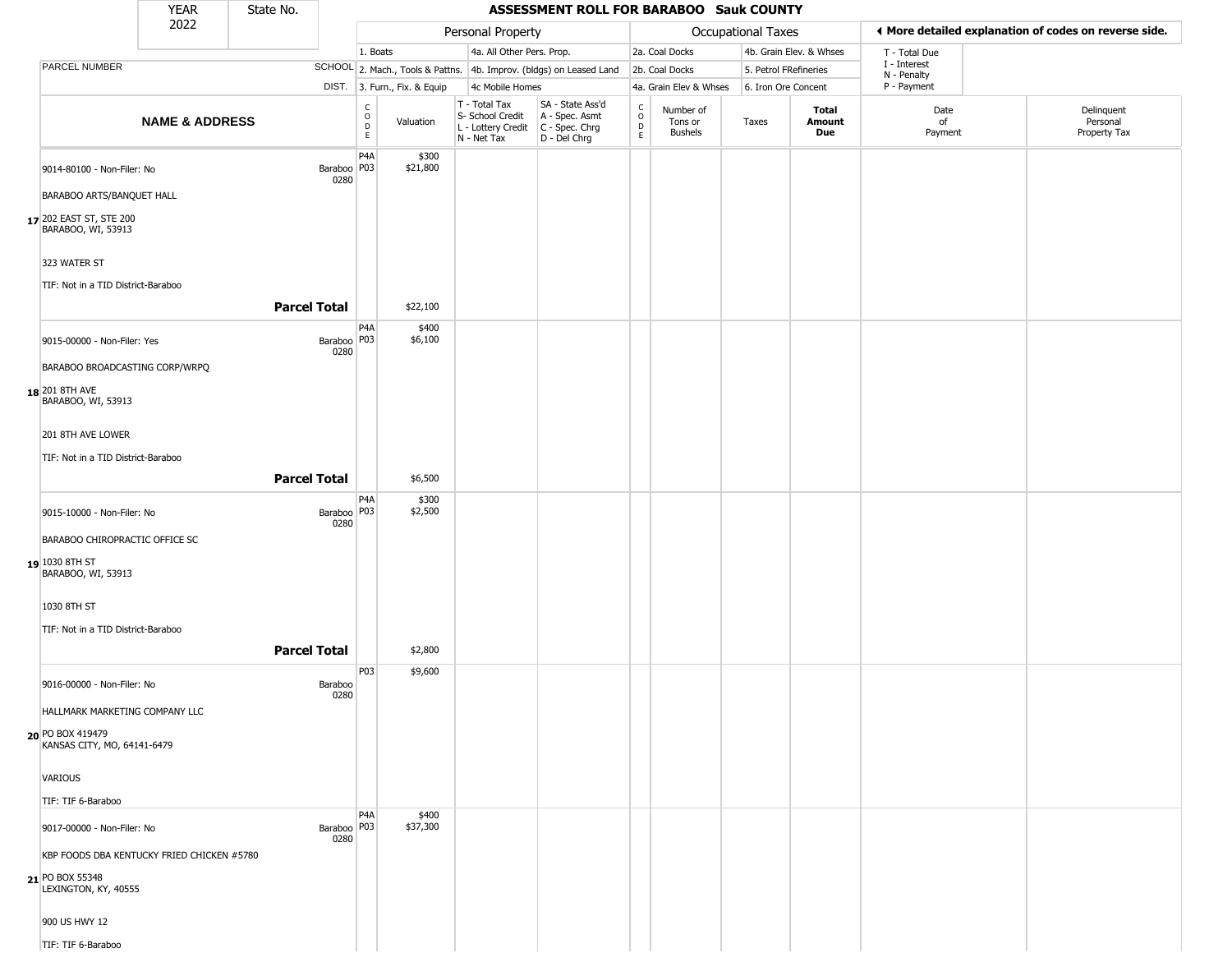|                                                                  | <b>YEAR</b>               | State No.           |                       |                                                       |                              |                                                                        | ASSESSMENT ROLL FOR BARABOO Sauk COUNTY                                            |                                            |                                        |                           |                         |                             |                                                       |
|------------------------------------------------------------------|---------------------------|---------------------|-----------------------|-------------------------------------------------------|------------------------------|------------------------------------------------------------------------|------------------------------------------------------------------------------------|--------------------------------------------|----------------------------------------|---------------------------|-------------------------|-----------------------------|-------------------------------------------------------|
|                                                                  | 2022                      |                     |                       |                                                       |                              | Personal Property                                                      |                                                                                    |                                            |                                        | <b>Occupational Taxes</b> |                         |                             | ◀ More detailed explanation of codes on reverse side. |
|                                                                  |                           |                     |                       | 1. Boats                                              |                              | 4a. All Other Pers. Prop.                                              |                                                                                    |                                            | 2a. Coal Docks                         |                           | 4b. Grain Elev. & Whses | T - Total Due               |                                                       |
| PARCEL NUMBER                                                    |                           |                     |                       |                                                       |                              |                                                                        | SCHOOL 2. Mach., Tools & Pattns. 4b. Improv. (bldgs) on Leased Land 2b. Coal Docks |                                            |                                        | 5. Petrol FRefineries     |                         | I - Interest<br>N - Penalty |                                                       |
|                                                                  |                           |                     |                       |                                                       | DIST. 3. Furn., Fix. & Equip | 4c Mobile Homes                                                        |                                                                                    |                                            | 4a. Grain Elev & Whses                 | 6. Iron Ore Concent       |                         | P - Payment                 |                                                       |
|                                                                  | <b>NAME &amp; ADDRESS</b> |                     |                       | $\mathsf{C}$<br>$\circ$<br>$\mathsf D$<br>$\mathsf E$ | Valuation                    | T - Total Tax<br>S- School Credit<br>L - Lottery Credit<br>N - Net Tax | SA - State Ass'd<br>A - Spec. Asmt<br>C - Spec. Chrg<br>D - Del Chrg               | $\begin{array}{c} C \\ 0 \\ E \end{array}$ | Number of<br>Tons or<br><b>Bushels</b> | Taxes                     | Total<br>Amount<br>Due  | Date<br>of<br>Payment       | Delinquent<br>Personal<br>Property Tax                |
|                                                                  |                           | <b>Parcel Total</b> |                       |                                                       | \$37,700                     |                                                                        |                                                                                    |                                            |                                        |                           |                         |                             |                                                       |
| 9018-00000 - Non-Filer: Yes<br>MAILBOXES PACK N SHIP             |                           |                     | Baraboo<br>0280       | P03                                                   | \$5,200                      |                                                                        |                                                                                    |                                            |                                        |                           |                         |                             |                                                       |
| 22 830 STATE ROAD 136 STE 1<br>BARABOO, WI, 53913                |                           |                     |                       |                                                       |                              |                                                                        |                                                                                    |                                            |                                        |                           |                         |                             |                                                       |
| 830 STATE ROAD 136 1                                             |                           |                     |                       |                                                       |                              |                                                                        |                                                                                    |                                            |                                        |                           |                         |                             |                                                       |
| TIF: Not in a TID District-Baraboo<br>9020-11000 - Non-Filer: No |                           |                     | Baraboo   P03<br>0280 | P <sub>4</sub> A                                      | \$12,300<br>\$33,500         |                                                                        |                                                                                    |                                            |                                        |                           |                         |                             |                                                       |
| BARABOO MOTORS GROUP INC                                         |                           |                     |                       |                                                       |                              |                                                                        |                                                                                    |                                            |                                        |                           |                         |                             |                                                       |
| 23 640 US HWY 12<br>BARABOO, WI, 53913                           |                           |                     |                       |                                                       |                              |                                                                        |                                                                                    |                                            |                                        |                           |                         |                             |                                                       |
| 640 US HWY 12                                                    |                           |                     |                       |                                                       |                              |                                                                        |                                                                                    |                                            |                                        |                           |                         |                             |                                                       |
| TIF: Not in a TID District-Baraboo                               |                           | <b>Parcel Total</b> |                       |                                                       | \$45,800                     |                                                                        |                                                                                    |                                            |                                        |                           |                         |                             |                                                       |
| 9021-00000 - Non-Filer: Yes                                      |                           |                     | Baraboo   P03<br>0280 | P4A                                                   | \$1,100<br>\$3,000           |                                                                        |                                                                                    |                                            |                                        |                           |                         |                             |                                                       |
| MIDWEST HEARING LLC                                              |                           |                     |                       |                                                       |                              |                                                                        |                                                                                    |                                            |                                        |                           |                         |                             |                                                       |
| 24 301 S BEDFORD ST, STE 1<br>MADISON, WI, 53703                 |                           |                     |                       |                                                       |                              |                                                                        |                                                                                    |                                            |                                        |                           |                         |                             |                                                       |
| 622 US HWY 12                                                    |                           |                     |                       |                                                       |                              |                                                                        |                                                                                    |                                            |                                        |                           |                         |                             |                                                       |
| TIF: Not in a TID District-Baraboo                               |                           | <b>Parcel Total</b> |                       |                                                       | \$4,100                      |                                                                        |                                                                                    |                                            |                                        |                           |                         |                             |                                                       |
| 9023-00000 - Non-Filer: No                                       |                           |                     | Baraboo   P03         | P <sub>4</sub> A                                      | \$121,500<br>\$418,000       |                                                                        |                                                                                    |                                            |                                        |                           |                         |                             |                                                       |
| SYSCO FOOD SERVICES OF BARABOO                                   |                           |                     | 0280                  |                                                       |                              |                                                                        |                                                                                    |                                            |                                        |                           |                         |                             |                                                       |
| 25 1390 ENCLAVE PARKWAY<br>HOUSTON, TX, 77077                    |                           |                     |                       |                                                       |                              |                                                                        |                                                                                    |                                            |                                        |                           |                         |                             |                                                       |
| 910 SOUTH BLVD                                                   |                           |                     |                       |                                                       |                              |                                                                        |                                                                                    |                                            |                                        |                           |                         |                             |                                                       |
| TIF: Not in a TID District-Baraboo                               |                           | <b>Parcel Total</b> |                       |                                                       | \$539,500                    |                                                                        |                                                                                    |                                            |                                        |                           |                         |                             |                                                       |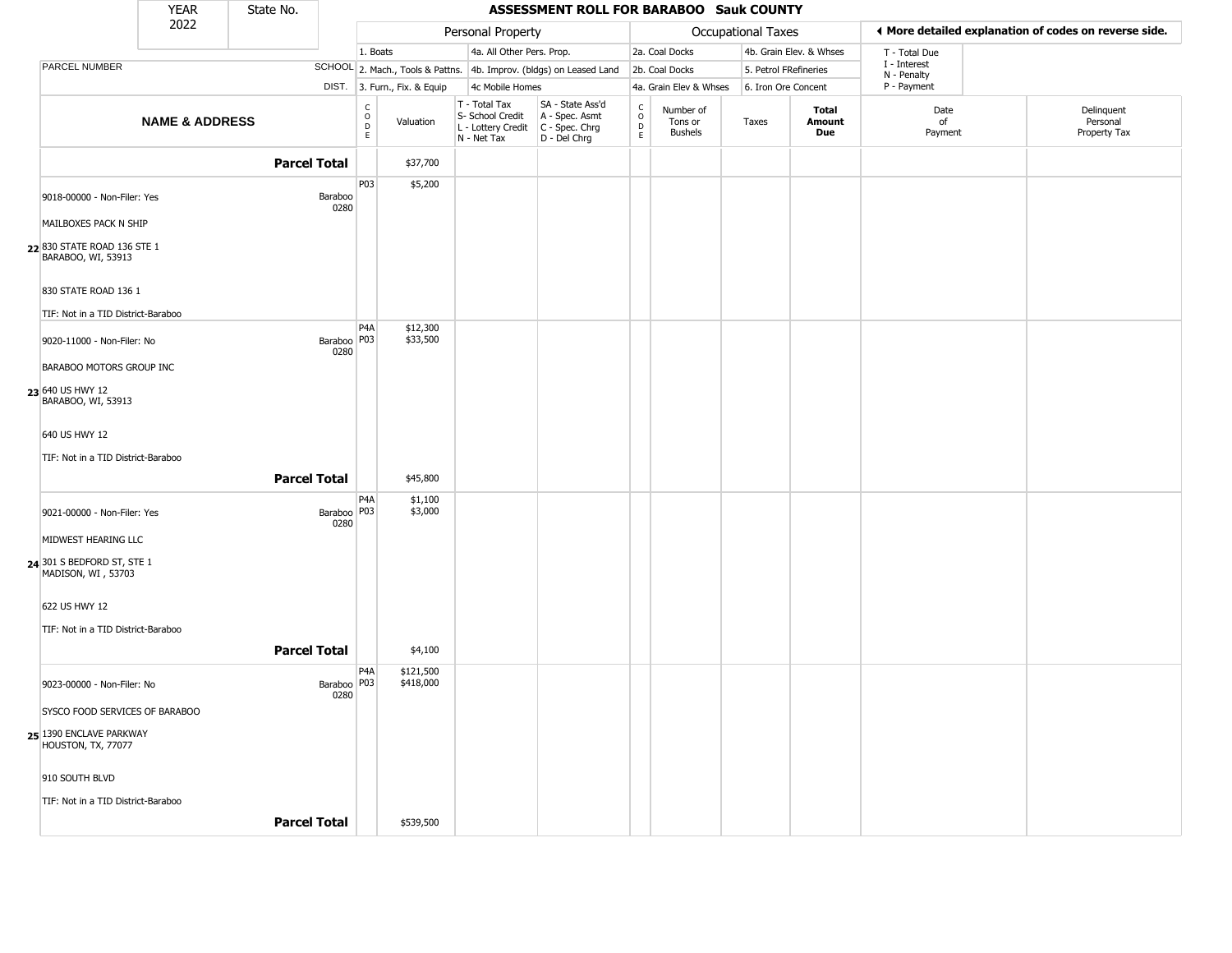|                                               | <b>YEAR</b>               | State No.           |                                   |                                              |                              |                                                                        | <b>ASSESSMENT ROLL FOR BARABOO Sauk COUNTY</b>                       |                                 |                                        |                           |                         |                            |                                                       |
|-----------------------------------------------|---------------------------|---------------------|-----------------------------------|----------------------------------------------|------------------------------|------------------------------------------------------------------------|----------------------------------------------------------------------|---------------------------------|----------------------------------------|---------------------------|-------------------------|----------------------------|-------------------------------------------------------|
|                                               | 2022                      |                     |                                   |                                              |                              | Personal Property                                                      |                                                                      |                                 |                                        | <b>Occupational Taxes</b> |                         |                            | ◀ More detailed explanation of codes on reverse side. |
|                                               |                           |                     |                                   | 1. Boats                                     |                              | 4a. All Other Pers. Prop.                                              |                                                                      |                                 | 2a. Coal Docks                         |                           | 4b. Grain Elev. & Whses | T - Total Due              |                                                       |
| <b>PARCEL NUMBER</b>                          |                           |                     |                                   |                                              |                              |                                                                        | SCHOOL 2. Mach., Tools & Pattns. 4b. Improv. (bldgs) on Leased Land  |                                 | 2b. Coal Docks                         |                           | 5. Petrol FRefineries   | I - Interest               |                                                       |
|                                               |                           |                     |                                   |                                              | DIST. 3. Furn., Fix. & Equip | 4c Mobile Homes                                                        |                                                                      |                                 | 4a. Grain Elev & Whses                 |                           | 6. Iron Ore Concent     | N - Penalty<br>P - Payment |                                                       |
|                                               | <b>NAME &amp; ADDRESS</b> |                     |                                   | $\mathsf{C}$<br>$\circ$<br>$\mathsf{D}$<br>E | Valuation                    | T - Total Tax<br>S- School Credit<br>L - Lottery Credit<br>N - Net Tax | SA - State Ass'd<br>A - Spec. Asmt<br>C - Spec. Chrg<br>D - Del Chrg | $\rm ^c_o$<br>$\mathsf{D}$<br>E | Number of<br>Tons or<br><b>Bushels</b> | Taxes                     | Total<br>Amount<br>Due  | Date<br>of<br>Payment      | Delinquent<br>Personal<br>Property Tax                |
| 9025-00000 - Non-Filer: No                    |                           |                     | Baraboo <sup> </sup> P03 <br>0280 | P <sub>4</sub> A                             | \$400<br>\$3,200             |                                                                        |                                                                      |                                 |                                        |                           |                         |                            |                                                       |
| <b>BARABOO COUNTRY CLUB INC</b>               |                           |                     |                                   |                                              |                              |                                                                        |                                                                      |                                 |                                        |                           |                         |                            |                                                       |
| 26 401 MINE RD<br>BARABOO, WI, 53913          |                           |                     |                                   |                                              |                              |                                                                        |                                                                      |                                 |                                        |                           |                         |                            |                                                       |
| 401 MINE RD                                   |                           |                     |                                   |                                              |                              |                                                                        |                                                                      |                                 |                                        |                           |                         |                            |                                                       |
| TIF: Not in a TID District-Baraboo            |                           |                     |                                   |                                              |                              |                                                                        |                                                                      |                                 |                                        |                           |                         |                            |                                                       |
|                                               |                           | <b>Parcel Total</b> |                                   |                                              | \$3,600                      |                                                                        |                                                                      |                                 |                                        |                           |                         |                            |                                                       |
| 9025-10000 - Non-Filer: No                    |                           |                     | Baraboo P03<br>0280               | P <sub>4</sub> A                             | \$100<br>\$5,200             |                                                                        |                                                                      |                                 |                                        |                           |                         |                            |                                                       |
| BARABOO HEALTH & FITNESS c/o ROBERT W JORDAN  |                           |                     |                                   |                                              |                              |                                                                        |                                                                      |                                 |                                        |                           |                         |                            |                                                       |
| 27 715 BROADWAY ST<br>BARABOO, WI, 53913-2104 |                           |                     |                                   |                                              |                              |                                                                        |                                                                      |                                 |                                        |                           |                         |                            |                                                       |
| 715 BROADWAY                                  |                           |                     |                                   |                                              |                              |                                                                        |                                                                      |                                 |                                        |                           |                         |                            |                                                       |
| TIF: Not in a TID District-Baraboo            |                           | <b>Parcel Total</b> |                                   |                                              | \$5,300                      |                                                                        |                                                                      |                                 |                                        |                           |                         |                            |                                                       |
|                                               |                           |                     |                                   | P03                                          | \$800                        |                                                                        |                                                                      |                                 |                                        |                           |                         |                            |                                                       |
| 9027-00000 - Non-Filer: Yes                   |                           |                     | Baraboo   P4A<br>0280             |                                              | \$4,500                      |                                                                        |                                                                      |                                 |                                        |                           |                         |                            |                                                       |
| <b>BARABOO MUSIC</b>                          |                           |                     |                                   |                                              |                              |                                                                        |                                                                      |                                 |                                        |                           |                         |                            |                                                       |
| 28 129 3RD ST<br>BARABOO, WI, 53913           |                           |                     |                                   |                                              |                              |                                                                        |                                                                      |                                 |                                        |                           |                         |                            |                                                       |
| 129 03RD ST                                   |                           |                     |                                   |                                              |                              |                                                                        |                                                                      |                                 |                                        |                           |                         |                            |                                                       |
| TIF: Not in a TID District-Baraboo            |                           |                     |                                   |                                              |                              |                                                                        |                                                                      |                                 |                                        |                           |                         |                            |                                                       |
|                                               |                           | <b>Parcel Total</b> |                                   |                                              | \$5,300                      |                                                                        |                                                                      |                                 |                                        |                           |                         |                            |                                                       |
| 9028-00000 - Non-Filer: No                    |                           |                     | Baraboo   P03<br>0280             | P <sub>4</sub> A                             | \$400<br>\$1,200             |                                                                        |                                                                      |                                 |                                        |                           |                         |                            |                                                       |
| BARABOO MUTUAL INS CO                         |                           |                     |                                   |                                              |                              |                                                                        |                                                                      |                                 |                                        |                           |                         |                            |                                                       |
| 29 PO BOX 527<br>BARABOO, WI, 53913           |                           |                     |                                   |                                              |                              |                                                                        |                                                                      |                                 |                                        |                           |                         |                            |                                                       |
| 509 SOUTH BLVD                                |                           |                     |                                   |                                              |                              |                                                                        |                                                                      |                                 |                                        |                           |                         |                            |                                                       |
| TIF: Not in a TID District-Baraboo            |                           |                     |                                   |                                              |                              |                                                                        |                                                                      |                                 |                                        |                           |                         |                            |                                                       |
|                                               |                           | <b>Parcel Total</b> |                                   |                                              | \$1,600                      |                                                                        |                                                                      |                                 |                                        |                           |                         |                            |                                                       |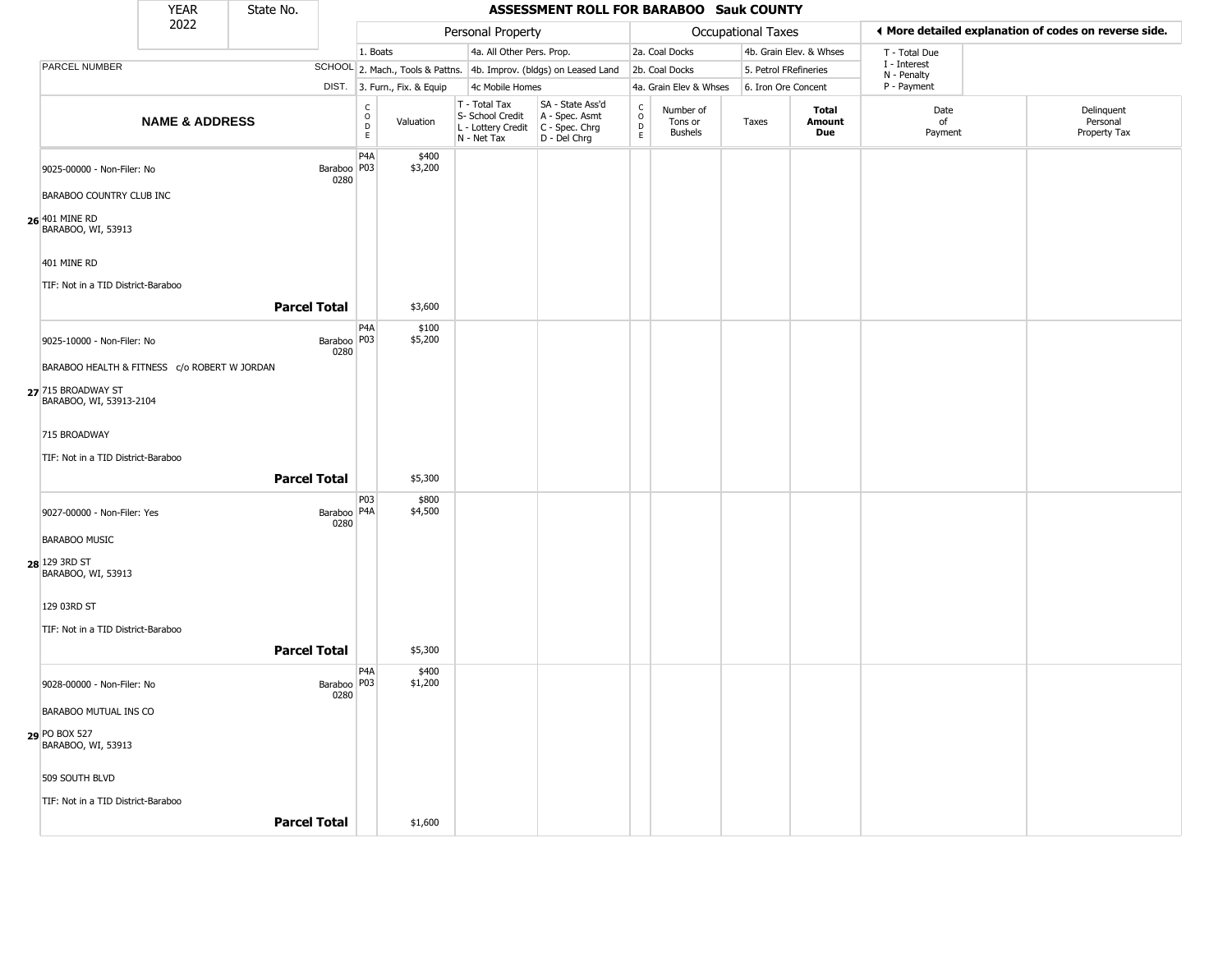|                                                                                                                                                              | <b>YEAR</b>               | State No.           |                       |                                                              |                              |                                                                        | ASSESSMENT ROLL FOR BARABOO Sauk COUNTY                                |                                                 |                                        |                       |                         |                             |                                                       |
|--------------------------------------------------------------------------------------------------------------------------------------------------------------|---------------------------|---------------------|-----------------------|--------------------------------------------------------------|------------------------------|------------------------------------------------------------------------|------------------------------------------------------------------------|-------------------------------------------------|----------------------------------------|-----------------------|-------------------------|-----------------------------|-------------------------------------------------------|
|                                                                                                                                                              | 2022                      |                     |                       |                                                              |                              | Personal Property                                                      |                                                                        |                                                 |                                        | Occupational Taxes    |                         |                             | ♦ More detailed explanation of codes on reverse side. |
|                                                                                                                                                              |                           |                     |                       | 1. Boats                                                     |                              | 4a. All Other Pers. Prop.                                              |                                                                        |                                                 | 2a. Coal Docks                         |                       | 4b. Grain Elev. & Whses | T - Total Due               |                                                       |
| PARCEL NUMBER                                                                                                                                                |                           |                     |                       |                                                              |                              |                                                                        | SCHOOL 2. Mach., Tools & Pattns. 4b. Improv. (bldgs) on Leased Land    |                                                 | 2b. Coal Docks                         | 5. Petrol FRefineries |                         | I - Interest<br>N - Penalty |                                                       |
|                                                                                                                                                              |                           |                     |                       |                                                              | DIST. 3. Furn., Fix. & Equip | 4c Mobile Homes                                                        |                                                                        |                                                 | 4a. Grain Elev & Whses                 | 6. Iron Ore Concent   |                         | P - Payment                 |                                                       |
|                                                                                                                                                              | <b>NAME &amp; ADDRESS</b> |                     |                       | $\mathsf{C}$<br>$\begin{array}{c}\n0 \\ D \\ E\n\end{array}$ | Valuation                    | T - Total Tax<br>S- School Credit<br>L - Lottery Credit<br>N - Net Tax | SA - State Ass'd<br>A - Spec. Asmt<br>$C - Spec. Chrg$<br>D - Del Chrg | $\begin{array}{c} C \\ O \\ D \\ E \end{array}$ | Number of<br>Tons or<br><b>Bushels</b> | Taxes                 | Total<br>Amount<br>Due  | Date<br>of<br>Payment       | Delinquent<br>Personal<br>Property Tax                |
| 9029-00000 - Non-Filer: No<br><b>BARABOO STATE BANK</b><br>30 PO BOX 50                                                                                      |                           |                     | Baraboo   P03<br>0280 | P <sub>4</sub> A                                             | \$24,600<br>\$294,100        |                                                                        |                                                                        |                                                 |                                        |                       |                         |                             |                                                       |
| BARABOO, WI, 53913<br>101 03RD AVE<br>TIF: TIF 6-Baraboo                                                                                                     |                           | <b>Parcel Total</b> |                       |                                                              | \$318,700                    |                                                                        |                                                                        |                                                 |                                        |                       |                         |                             |                                                       |
| 9030-50000 - Non-Filer: No<br>BARABOO POWER EQUIPMENT<br>31 622 PATE ST<br>BARABOO, WI, 53913<br>622 PATE ST<br>TIF: Not in a TID District-Baraboo           |                           |                     | Baraboo   P03<br>0280 | P <sub>4</sub> A                                             | \$200<br>\$7,700             |                                                                        |                                                                        |                                                 |                                        |                       |                         |                             |                                                       |
|                                                                                                                                                              |                           | <b>Parcel Total</b> |                       |                                                              | \$7,900                      |                                                                        |                                                                        |                                                 |                                        |                       |                         |                             |                                                       |
| 9031-00000 - Non-Filer: No<br>NORTHERN EXPORTS<br>32 400 9TH AVE<br>BARABOO, WI, 53913                                                                       |                           |                     | Baraboo<br>0280       | P <sub>4</sub> A                                             | \$100                        |                                                                        |                                                                        |                                                 |                                        |                       |                         |                             |                                                       |
| 400 9TH AVE<br>TIF: Not in a TID District-Baraboo                                                                                                            |                           |                     |                       |                                                              |                              |                                                                        |                                                                        |                                                 |                                        |                       |                         |                             |                                                       |
| 9033-00000 - Non-Filer: Yes<br>PINNACLE PROPANE EXPRESS LLC<br>33 8801 S Yale Ave, STE 310<br><b>TULSA, OK, 74137</b>                                        |                           |                     | Baraboo<br>0280       | P <sub>4</sub> A                                             | \$3,600                      |                                                                        |                                                                        |                                                 |                                        |                       |                         |                             |                                                       |
| VARIOUS<br>TIF: Not in a TID District-Baraboo                                                                                                                |                           |                     |                       |                                                              |                              |                                                                        |                                                                        |                                                 |                                        |                       |                         |                             |                                                       |
| 9033-10000 - Non-Filer: Yes<br>PINNACLE PROPANE EXPRESS LLC<br>34 8801 S Yale Ave, STE 310<br><b>TULSA, OK, 74137</b><br>413 US HWY 12<br>TIF: TIF 8-Baraboo |                           |                     | Baraboo<br>0280       | P4A                                                          | \$500                        |                                                                        |                                                                        |                                                 |                                        |                       |                         |                             |                                                       |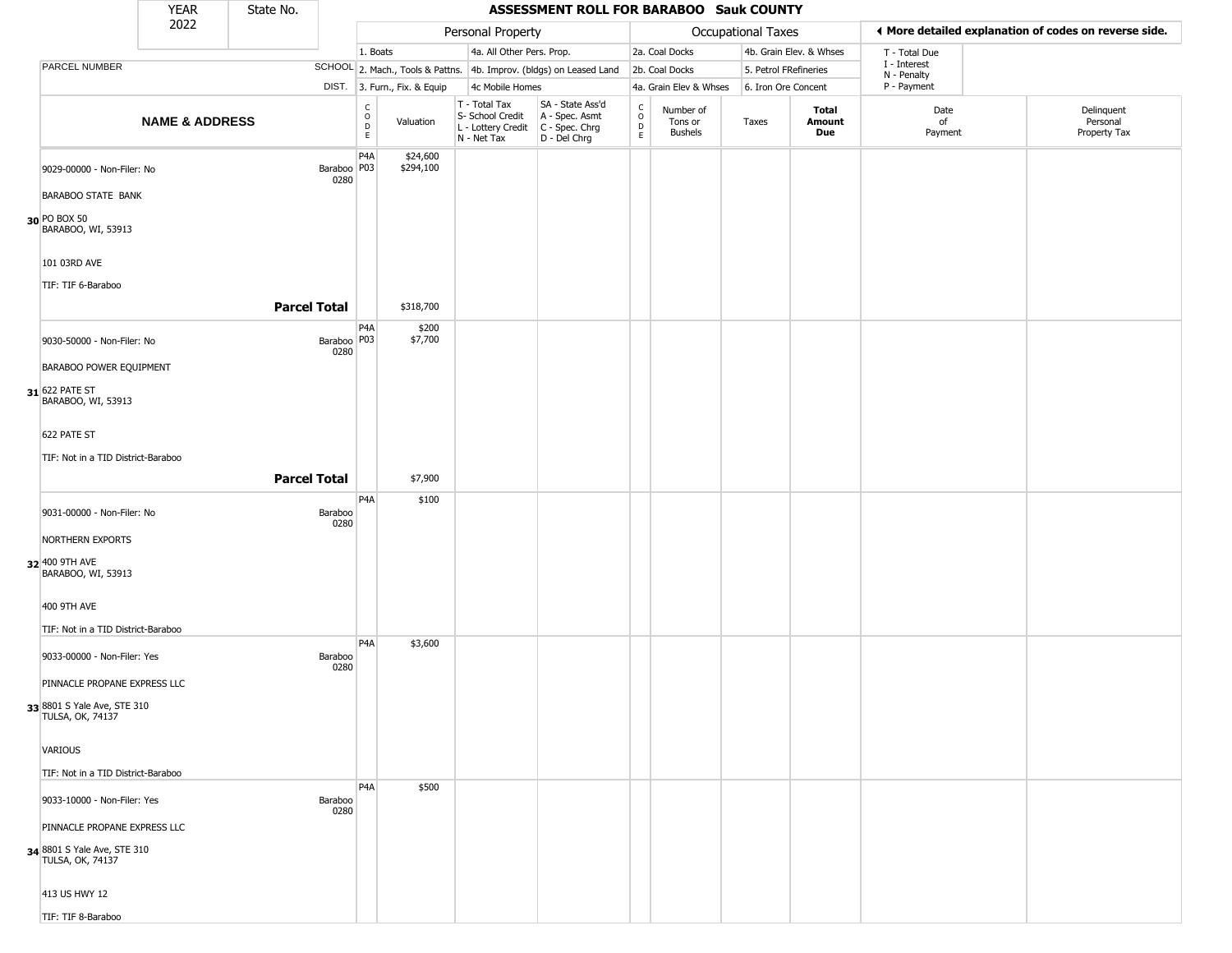|                                                              | YEAR                      | State No. |                       |                                          |                              |                                                                                       | <b>ASSESSMENT ROLL FOR BARABOO Sauk COUNTY</b>                      |                             |                                 |                       |                         |                             |                                                       |
|--------------------------------------------------------------|---------------------------|-----------|-----------------------|------------------------------------------|------------------------------|---------------------------------------------------------------------------------------|---------------------------------------------------------------------|-----------------------------|---------------------------------|-----------------------|-------------------------|-----------------------------|-------------------------------------------------------|
|                                                              | 2022                      |           |                       |                                          |                              | Personal Property                                                                     |                                                                     |                             |                                 | Occupational Taxes    |                         |                             | ♦ More detailed explanation of codes on reverse side. |
|                                                              |                           |           |                       | 1. Boats                                 |                              | 4a. All Other Pers. Prop.                                                             |                                                                     |                             | 2a. Coal Docks                  |                       | 4b. Grain Elev. & Whses | T - Total Due               |                                                       |
| PARCEL NUMBER                                                |                           |           |                       |                                          |                              |                                                                                       | SCHOOL 2. Mach., Tools & Pattns. 4b. Improv. (bldgs) on Leased Land |                             | 2b. Coal Docks                  | 5. Petrol FRefineries |                         | I - Interest<br>N - Penalty |                                                       |
|                                                              |                           |           |                       |                                          | DIST. 3. Furn., Fix. & Equip | 4c Mobile Homes                                                                       |                                                                     |                             | 4a. Grain Elev & Whses          | 6. Iron Ore Concent   |                         | P - Payment                 |                                                       |
|                                                              | <b>NAME &amp; ADDRESS</b> |           |                       | $\rm _o^C$<br>$\mathsf D$<br>$\mathsf E$ | Valuation                    | T - Total Tax<br>S- School Credit<br>L - Lottery Credit C - Spec. Chrg<br>N - Net Tax | SA - State Ass'd<br>A - Spec. Asmt<br>D - Del Chrg                  | C<br>$\mathsf{o}$<br>D<br>E | Number of<br>Tons or<br>Bushels | Taxes                 | Total<br>Amount<br>Due  | Date<br>of<br>Payment       | Delinquent<br>Personal<br>Property Tax                |
|                                                              |                           |           |                       | P03                                      | \$3,700                      |                                                                                       |                                                                     |                             |                                 |                       |                         |                             |                                                       |
| 9034-20000 - Non-Filer: No<br>SYSCO FOOD SERVICES OF BARABOO |                           |           | Baraboo<br>0280       |                                          |                              |                                                                                       |                                                                     |                             |                                 |                       |                         |                             |                                                       |
| 35 1390 ENCLAVE PARKWAY<br>HOUSTON, TX, 77077                |                           |           |                       |                                          |                              |                                                                                       |                                                                     |                             |                                 |                       |                         |                             |                                                       |
|                                                              |                           |           |                       |                                          |                              |                                                                                       |                                                                     |                             |                                 |                       |                         |                             |                                                       |
| 1201 SAUK AVE<br>TIF: TIF 6-Baraboo                          |                           |           |                       |                                          |                              |                                                                                       |                                                                     |                             |                                 |                       |                         |                             |                                                       |
| 9035-30000 - Non-Filer: Yes                                  |                           |           | Baraboo   P03         | P <sub>4</sub> A                         | \$200<br>\$1,800             |                                                                                       |                                                                     |                             |                                 |                       |                         |                             |                                                       |
| <b>BARABOO VALLEY VET</b>                                    |                           |           | 0280                  |                                          |                              |                                                                                       |                                                                     |                             |                                 |                       |                         |                             |                                                       |
| 36 403 SOUTH PKWY<br>BARABOO, WI, 53913                      |                           |           |                       |                                          |                              |                                                                                       |                                                                     |                             |                                 |                       |                         |                             |                                                       |
| 403 SOUTH PKWY                                               |                           |           |                       |                                          |                              |                                                                                       |                                                                     |                             |                                 |                       |                         |                             |                                                       |
| TIF: Not in a TID District-Baraboo                           |                           |           |                       |                                          |                              |                                                                                       |                                                                     |                             |                                 |                       |                         |                             |                                                       |
|                                                              |                           |           | <b>Parcel Total</b>   | <b>P03</b>                               | \$2,000<br>\$2,900           |                                                                                       |                                                                     |                             |                                 |                       |                         |                             |                                                       |
| 9038-00000 - Non-Filer: No                                   |                           |           | Baraboo<br>0280       |                                          |                              |                                                                                       |                                                                     |                             |                                 |                       |                         |                             |                                                       |
| BAXTER HEALTHCARE CORP                                       |                           |           |                       |                                          |                              |                                                                                       |                                                                     |                             |                                 |                       |                         |                             |                                                       |
| 37 PO BOX 4900, DEPT. 313<br>SCOTTSDALE, AZ, 85261-4900      |                           |           |                       |                                          |                              |                                                                                       |                                                                     |                             |                                 |                       |                         |                             |                                                       |
| VARIOUS                                                      |                           |           |                       |                                          |                              |                                                                                       |                                                                     |                             |                                 |                       |                         |                             |                                                       |
| TIF: Not in a TID District-Baraboo                           |                           |           |                       | P <sub>4</sub> A                         | \$100                        |                                                                                       |                                                                     |                             |                                 |                       |                         |                             |                                                       |
| 9039-00000 - Non-Filer: No                                   |                           |           | Baraboo   P03<br>0280 |                                          | \$38,200                     |                                                                                       |                                                                     |                             |                                 |                       |                         |                             |                                                       |
| BEAR-A-BOO DAYCARE LLC (TID 8)                               |                           |           |                       |                                          |                              |                                                                                       |                                                                     |                             |                                 |                       |                         |                             |                                                       |
| 38 620 COMMERCE AVE<br>BARABOO, WI, 53913                    |                           |           |                       |                                          |                              |                                                                                       |                                                                     |                             |                                 |                       |                         |                             |                                                       |
| 620 COMMERCE AVE                                             |                           |           |                       |                                          |                              |                                                                                       |                                                                     |                             |                                 |                       |                         |                             |                                                       |
| TIF: TIF 8-Baraboo                                           |                           |           |                       |                                          |                              |                                                                                       |                                                                     |                             |                                 |                       |                         |                             |                                                       |
|                                                              |                           |           | <b>Parcel Total</b>   |                                          | \$38,300                     |                                                                                       |                                                                     |                             |                                 |                       |                         |                             |                                                       |
| 9040-00000 - Non-Filer: No                                   |                           |           | Baraboo P03<br>0280   | P4A                                      | \$2,200<br>\$10,200          |                                                                                       |                                                                     |                             |                                 |                       |                         |                             |                                                       |
| <b>BEKAH KATE'S</b>                                          |                           |           |                       |                                          |                              |                                                                                       |                                                                     |                             |                                 |                       |                         |                             |                                                       |
| 39 117 3RD ST<br>BARABOO, WI, 53913                          |                           |           |                       |                                          |                              |                                                                                       |                                                                     |                             |                                 |                       |                         |                             |                                                       |
| 117 03RD ST                                                  |                           |           |                       |                                          |                              |                                                                                       |                                                                     |                             |                                 |                       |                         |                             |                                                       |
| TIF: Not in a TID District-Baraboo                           |                           |           |                       |                                          |                              |                                                                                       |                                                                     |                             |                                 |                       |                         |                             |                                                       |
|                                                              |                           |           | <b>Parcel Total</b>   |                                          | \$12,400                     |                                                                                       |                                                                     |                             |                                 |                       |                         |                             |                                                       |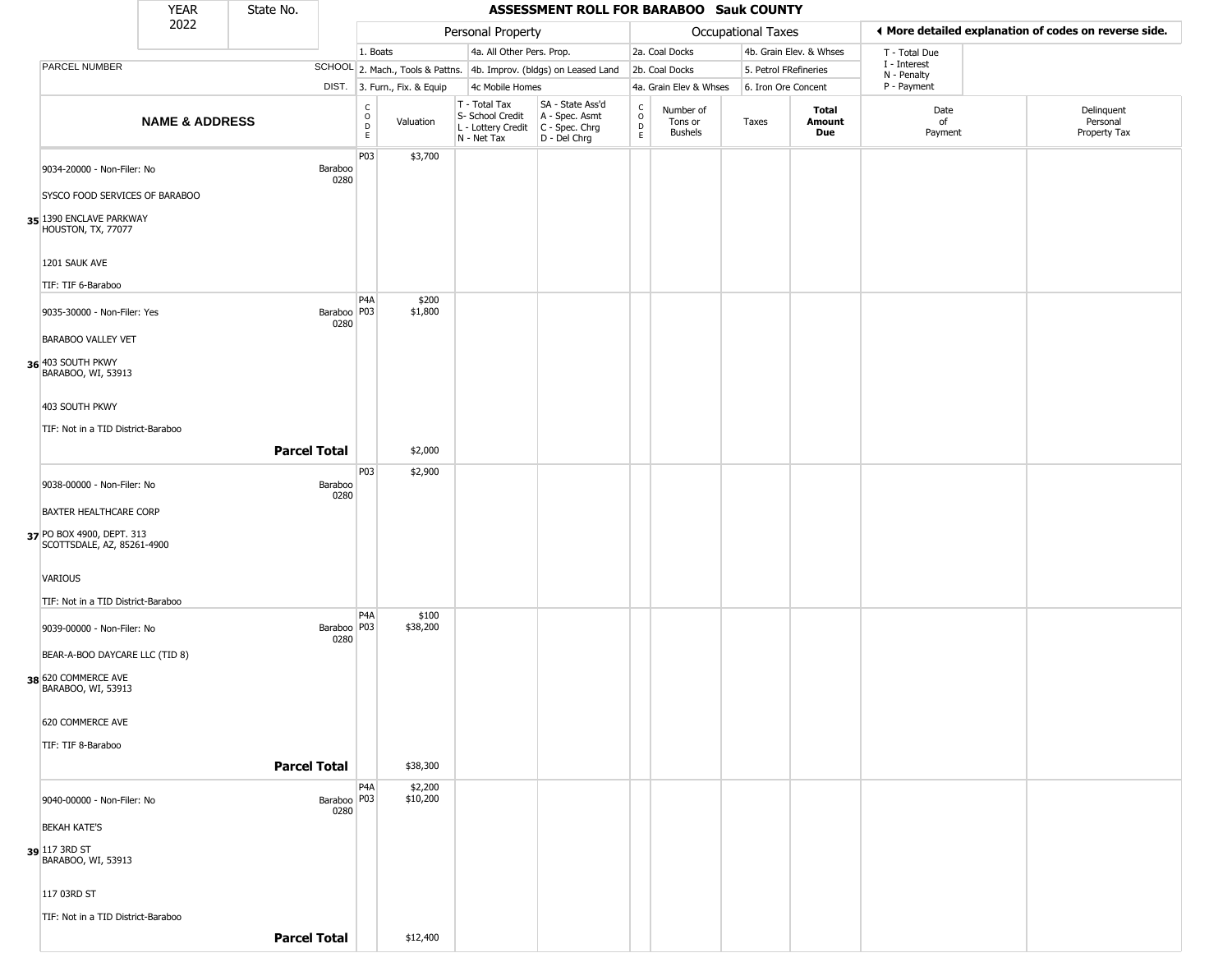|                                                        | <b>YEAR</b>                                      | State No. |                       |                                                                    |                              |                                                                                           | ASSESSMENT ROLL FOR BARABOO Sauk COUNTY                             |                                              |                                        |                       |                         |                             |                                                       |
|--------------------------------------------------------|--------------------------------------------------|-----------|-----------------------|--------------------------------------------------------------------|------------------------------|-------------------------------------------------------------------------------------------|---------------------------------------------------------------------|----------------------------------------------|----------------------------------------|-----------------------|-------------------------|-----------------------------|-------------------------------------------------------|
|                                                        | 2022                                             |           |                       |                                                                    |                              | Personal Property                                                                         |                                                                     |                                              |                                        | Occupational Taxes    |                         |                             | ♦ More detailed explanation of codes on reverse side. |
|                                                        |                                                  |           |                       | 1. Boats                                                           |                              | 4a. All Other Pers. Prop.                                                                 |                                                                     |                                              | 2a. Coal Docks                         |                       | 4b. Grain Elev. & Whses | T - Total Due               |                                                       |
| PARCEL NUMBER                                          |                                                  |           |                       |                                                                    |                              |                                                                                           | SCHOOL 2. Mach., Tools & Pattns. 4b. Improv. (bldgs) on Leased Land |                                              | 2b. Coal Docks                         | 5. Petrol FRefineries |                         | I - Interest<br>N - Penalty |                                                       |
|                                                        |                                                  |           |                       |                                                                    | DIST. 3. Furn., Fix. & Equip | 4c Mobile Homes                                                                           |                                                                     |                                              | 4a. Grain Elev & Whses                 | 6. Iron Ore Concent   |                         | P - Payment                 |                                                       |
|                                                        | <b>NAME &amp; ADDRESS</b>                        |           |                       | $\begin{smallmatrix} C \\ O \\ D \end{smallmatrix}$<br>$\mathsf E$ | Valuation                    | $T - Total Tax$<br>S- School Credit<br>L - Lottery Credit   C - Spec. Chrg<br>N - Net Tax | SA - State Ass'd<br>A - Spec. Asmt<br>D - Del Chrg                  | $\begin{array}{c}\nC \\ O \\ D\n\end{array}$ | Number of<br>Tons or<br><b>Bushels</b> | Taxes                 | Total<br>Amount<br>Due  | Date<br>of<br>Payment       | Delinquent<br>Personal<br>Property Tax                |
| 9041-00000 - Non-Filer: No                             |                                                  |           | Baraboo   P03<br>0280 | P <sub>4</sub> A                                                   | \$400<br>\$1,800             |                                                                                           |                                                                     |                                              |                                        |                       |                         |                             |                                                       |
| OPS EMPLOYMENT GROUP                                   |                                                  |           |                       |                                                                    |                              |                                                                                           |                                                                     |                                              |                                        |                       |                         |                             |                                                       |
| 40 250 N PATRICK BLVD STE 185<br>BROOKFIELD, WI, 53045 |                                                  |           |                       |                                                                    |                              |                                                                                           |                                                                     |                                              |                                        |                       |                         |                             |                                                       |
| 830 STATE ROAD 136 6                                   |                                                  |           |                       |                                                                    |                              |                                                                                           |                                                                     |                                              |                                        |                       |                         |                             |                                                       |
| TIF: Not in a TID District-Baraboo                     |                                                  |           |                       |                                                                    |                              |                                                                                           |                                                                     |                                              |                                        |                       |                         |                             |                                                       |
|                                                        |                                                  |           | <b>Parcel Total</b>   |                                                                    | \$2,200                      |                                                                                           |                                                                     |                                              |                                        |                       |                         |                             |                                                       |
|                                                        |                                                  |           |                       | P03                                                                | \$500                        |                                                                                           |                                                                     |                                              |                                        |                       |                         |                             |                                                       |
| 9042-10000 - Non-Filer: No                             |                                                  |           | Baraboo<br>0280       |                                                                    |                              |                                                                                           |                                                                     |                                              |                                        |                       |                         |                             |                                                       |
|                                                        | QUADIENT LEASING USA INC FKA MAILFIMAN           |           |                       |                                                                    |                              |                                                                                           |                                                                     |                                              |                                        |                       |                         |                             |                                                       |
| 41 478 WHEELERS FARMS RD<br>MILFORD, CT, 06461         |                                                  |           |                       |                                                                    |                              |                                                                                           |                                                                     |                                              |                                        |                       |                         |                             |                                                       |
| 908 8TH AVE                                            |                                                  |           |                       |                                                                    |                              |                                                                                           |                                                                     |                                              |                                        |                       |                         |                             |                                                       |
| TIF: TIF 12-Baraboo                                    |                                                  |           |                       |                                                                    |                              |                                                                                           |                                                                     |                                              |                                        |                       |                         |                             |                                                       |
| 9042-20000 - Non-Filer: No                             |                                                  |           | Baraboo<br>0280       | P03                                                                | \$4,900                      |                                                                                           |                                                                     |                                              |                                        |                       |                         |                             |                                                       |
|                                                        | QUADIENT LEASING USA, INC. FKA MAILFINANCE, INC. |           |                       |                                                                    |                              |                                                                                           |                                                                     |                                              |                                        |                       |                         |                             |                                                       |
| 42 478 WHEELERS FARMS RD<br>MILFORD, CT, 06461         |                                                  |           |                       |                                                                    |                              |                                                                                           |                                                                     |                                              |                                        |                       |                         |                             |                                                       |
| VARIOUS                                                |                                                  |           |                       |                                                                    |                              |                                                                                           |                                                                     |                                              |                                        |                       |                         |                             |                                                       |
| TIF: Not in a TID District-Baraboo                     |                                                  |           |                       | P03                                                                | \$2,000                      |                                                                                           |                                                                     |                                              |                                        |                       |                         |                             |                                                       |
| 9044-00000 - Non-Filer: Yes                            |                                                  |           | Baraboo<br>0280       |                                                                    |                              |                                                                                           |                                                                     |                                              |                                        |                       |                         |                             |                                                       |
| Los Sombreros Restaurant                               |                                                  |           |                       |                                                                    |                              |                                                                                           |                                                                     |                                              |                                        |                       |                         |                             |                                                       |
| 43 111 4TH ST<br>BARABOO, WI, 53913                    |                                                  |           |                       |                                                                    |                              |                                                                                           |                                                                     |                                              |                                        |                       |                         |                             |                                                       |
| 111 04TH ST                                            |                                                  |           |                       |                                                                    |                              |                                                                                           |                                                                     |                                              |                                        |                       |                         |                             |                                                       |
| TIF: Not in a TID District-Baraboo                     |                                                  |           |                       |                                                                    |                              |                                                                                           |                                                                     |                                              |                                        |                       |                         |                             |                                                       |
| 9045-00000 - Non-Filer: No                             |                                                  |           | Baraboo               | P03                                                                | \$2,500                      |                                                                                           |                                                                     |                                              |                                        |                       |                         |                             |                                                       |
|                                                        |                                                  |           | 0280                  |                                                                    |                              |                                                                                           |                                                                     |                                              |                                        |                       |                         |                             |                                                       |
|                                                        | SCHOLL'S WELLNESS COMPANY LLC                    |           |                       |                                                                    |                              |                                                                                           |                                                                     |                                              |                                        |                       |                         |                             |                                                       |
| 44 PO BOX 80615<br>INDIANAPOLIS, IN, 46280             |                                                  |           |                       |                                                                    |                              |                                                                                           |                                                                     |                                              |                                        |                       |                         |                             |                                                       |
| 920 STATE RD 136                                       |                                                  |           |                       |                                                                    |                              |                                                                                           |                                                                     |                                              |                                        |                       |                         |                             |                                                       |
| TIF: TIF 6-Baraboo                                     |                                                  |           |                       |                                                                    |                              |                                                                                           |                                                                     |                                              |                                        |                       |                         |                             |                                                       |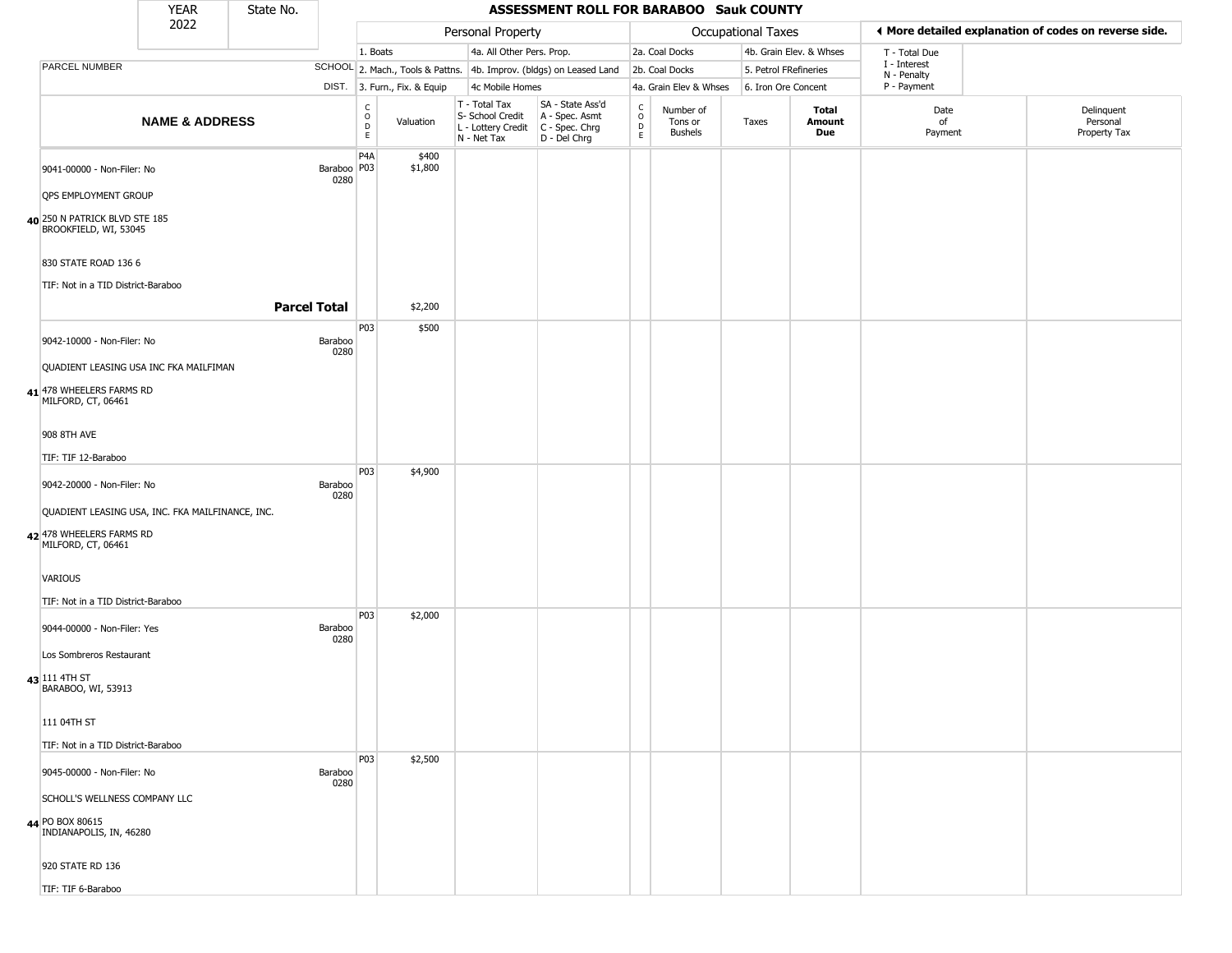|                                               | <b>YEAR</b>               | State No.           |                         |                                                 |                              |                                                                                         | ASSESSMENT ROLL FOR BARABOO Sauk COUNTY                             |                                                 |                                        |                           |                         |                             |                                                       |
|-----------------------------------------------|---------------------------|---------------------|-------------------------|-------------------------------------------------|------------------------------|-----------------------------------------------------------------------------------------|---------------------------------------------------------------------|-------------------------------------------------|----------------------------------------|---------------------------|-------------------------|-----------------------------|-------------------------------------------------------|
|                                               | 2022                      |                     |                         |                                                 |                              | Personal Property                                                                       |                                                                     |                                                 |                                        | <b>Occupational Taxes</b> |                         |                             | ♦ More detailed explanation of codes on reverse side. |
|                                               |                           |                     |                         | 1. Boats                                        |                              | 4a. All Other Pers. Prop.                                                               |                                                                     |                                                 | 2a. Coal Docks                         |                           | 4b. Grain Elev. & Whses | T - Total Due               |                                                       |
| PARCEL NUMBER                                 |                           |                     |                         |                                                 |                              |                                                                                         | SCHOOL 2. Mach., Tools & Pattns. 4b. Improv. (bldgs) on Leased Land |                                                 | 2b. Coal Docks                         | 5. Petrol FRefineries     |                         | I - Interest<br>N - Penalty |                                                       |
|                                               |                           |                     |                         |                                                 | DIST. 3. Furn., Fix. & Equip | 4c Mobile Homes                                                                         |                                                                     |                                                 | 4a. Grain Elev & Whses                 | 6. Iron Ore Concent       |                         | P - Payment                 |                                                       |
|                                               | <b>NAME &amp; ADDRESS</b> |                     |                         | $\begin{array}{c} C \\ O \\ D \\ E \end{array}$ | Valuation                    | T - Total Tax<br>S- School Credit<br>L - Lottery Credit   C - Spec. Chrg<br>N - Net Tax | SA - State Ass'd<br>A - Spec. Asmt<br>D - Del Chrg                  | $\begin{array}{c} C \\ O \\ D \\ E \end{array}$ | Number of<br>Tons or<br><b>Bushels</b> | Taxes                     | Total<br>Amount<br>Due  | Date<br>of<br>Payment       | Delinquent<br>Personal<br>Property Tax                |
| 9046-00000 - Non-Filer: No                    |                           |                     | Baraboo   P03<br>0280   | P <sub>4</sub> A                                | \$400<br>\$17,600            |                                                                                         |                                                                     |                                                 |                                        |                           |                         |                             |                                                       |
| TAKE 5 LLC #30480                             |                           |                     |                         |                                                 |                              |                                                                                         |                                                                     |                                                 |                                        |                           |                         |                             |                                                       |
| 45 PO BOX 54257<br>LEXINGTON, KY, 40555       |                           |                     |                         |                                                 |                              |                                                                                         |                                                                     |                                                 |                                        |                           |                         |                             |                                                       |
| 818 8TH ST                                    |                           |                     |                         |                                                 |                              |                                                                                         |                                                                     |                                                 |                                        |                           |                         |                             |                                                       |
| TIF: Not in a TID District-Baraboo            |                           | <b>Parcel Total</b> |                         |                                                 | \$18,000                     |                                                                                         |                                                                     |                                                 |                                        |                           |                         |                             |                                                       |
| 9047-00000 - Non-Filer: Yes                   |                           |                     | Baraboo<br>0280         | P4A                                             | \$148,600                    |                                                                                         |                                                                     |                                                 |                                        |                           |                         |                             |                                                       |
| <b>HARMONI TOWERS</b>                         |                           |                     |                         |                                                 |                              |                                                                                         |                                                                     |                                                 |                                        |                           |                         |                             |                                                       |
| 46 PO BOX 331909<br>NASHVILLE, TN, 37203      |                           |                     |                         |                                                 |                              |                                                                                         |                                                                     |                                                 |                                        |                           |                         |                             |                                                       |
| 1100 WALDO ST                                 |                           |                     |                         |                                                 |                              |                                                                                         |                                                                     |                                                 |                                        |                           |                         |                             |                                                       |
| TIF: Not in a TID District-Baraboo            |                           |                     |                         |                                                 |                              |                                                                                         |                                                                     |                                                 |                                        |                           |                         |                             |                                                       |
| 9047-20000 - Non-Filer: No                    |                           |                     | Baraboo   P03           | P <sub>4</sub> A                                | \$300<br>\$9,900             |                                                                                         |                                                                     |                                                 |                                        |                           |                         |                             |                                                       |
| BOARDMAN & CLARK, LLP                         |                           |                     | 0280                    |                                                 |                              |                                                                                         |                                                                     |                                                 |                                        |                           |                         |                             |                                                       |
| 47 PO BOX 927<br>MADISON, WI, 53701-0927      |                           |                     |                         |                                                 |                              |                                                                                         |                                                                     |                                                 |                                        |                           |                         |                             |                                                       |
| 141 3RD AVE, STE 1                            |                           |                     |                         |                                                 |                              |                                                                                         |                                                                     |                                                 |                                        |                           |                         |                             |                                                       |
| TIF: Not in a TID District-Baraboo            |                           |                     |                         |                                                 |                              |                                                                                         |                                                                     |                                                 |                                        |                           |                         |                             |                                                       |
|                                               |                           | <b>Parcel Total</b> |                         |                                                 | \$10,200                     |                                                                                         |                                                                     |                                                 |                                        |                           |                         |                             |                                                       |
| 9048-00000 - Non-Filer: No                    |                           |                     | Baraboo   P03  <br>0280 | P <sub>4</sub> A                                | \$100<br>\$4,400             |                                                                                         |                                                                     |                                                 |                                        |                           |                         |                             |                                                       |
| <b>COACHLIGHT LAUNDRY</b>                     |                           |                     |                         |                                                 |                              |                                                                                         |                                                                     |                                                 |                                        |                           |                         |                             |                                                       |
| 48 717 BROADWAy ST<br>BARABOO, WI, 53913-2104 |                           |                     |                         |                                                 |                              |                                                                                         |                                                                     |                                                 |                                        |                           |                         |                             |                                                       |
| 717 BROADWAY                                  |                           |                     |                         |                                                 |                              |                                                                                         |                                                                     |                                                 |                                        |                           |                         |                             |                                                       |
| TIF: Not in a TID District-Baraboo            |                           |                     |                         |                                                 |                              |                                                                                         |                                                                     |                                                 |                                        |                           |                         |                             |                                                       |
|                                               |                           | <b>Parcel Total</b> |                         |                                                 | \$4,500                      |                                                                                         |                                                                     |                                                 |                                        |                           |                         |                             |                                                       |
| 9049-00000 - Non-Filer: No                    |                           |                     |                         | P <sub>4</sub> A                                | \$9,900<br>\$407,700         |                                                                                         |                                                                     |                                                 |                                        |                           |                         |                             |                                                       |
| FARM & FLEET OF MADISON                       |                           |                     |                         |                                                 |                              |                                                                                         |                                                                     |                                                 |                                        |                           |                         |                             |                                                       |
| 49 PO BOX 5391<br>JANESVILLE, WI, 53546-5391  |                           |                     |                         |                                                 |                              |                                                                                         |                                                                     |                                                 |                                        |                           |                         |                             |                                                       |
| 1100 SOUTH BLVD                               |                           |                     |                         |                                                 |                              |                                                                                         |                                                                     |                                                 |                                        |                           |                         |                             |                                                       |
| TIF: Not in a TID District-Baraboo            |                           |                     |                         |                                                 |                              |                                                                                         |                                                                     |                                                 |                                        |                           |                         |                             |                                                       |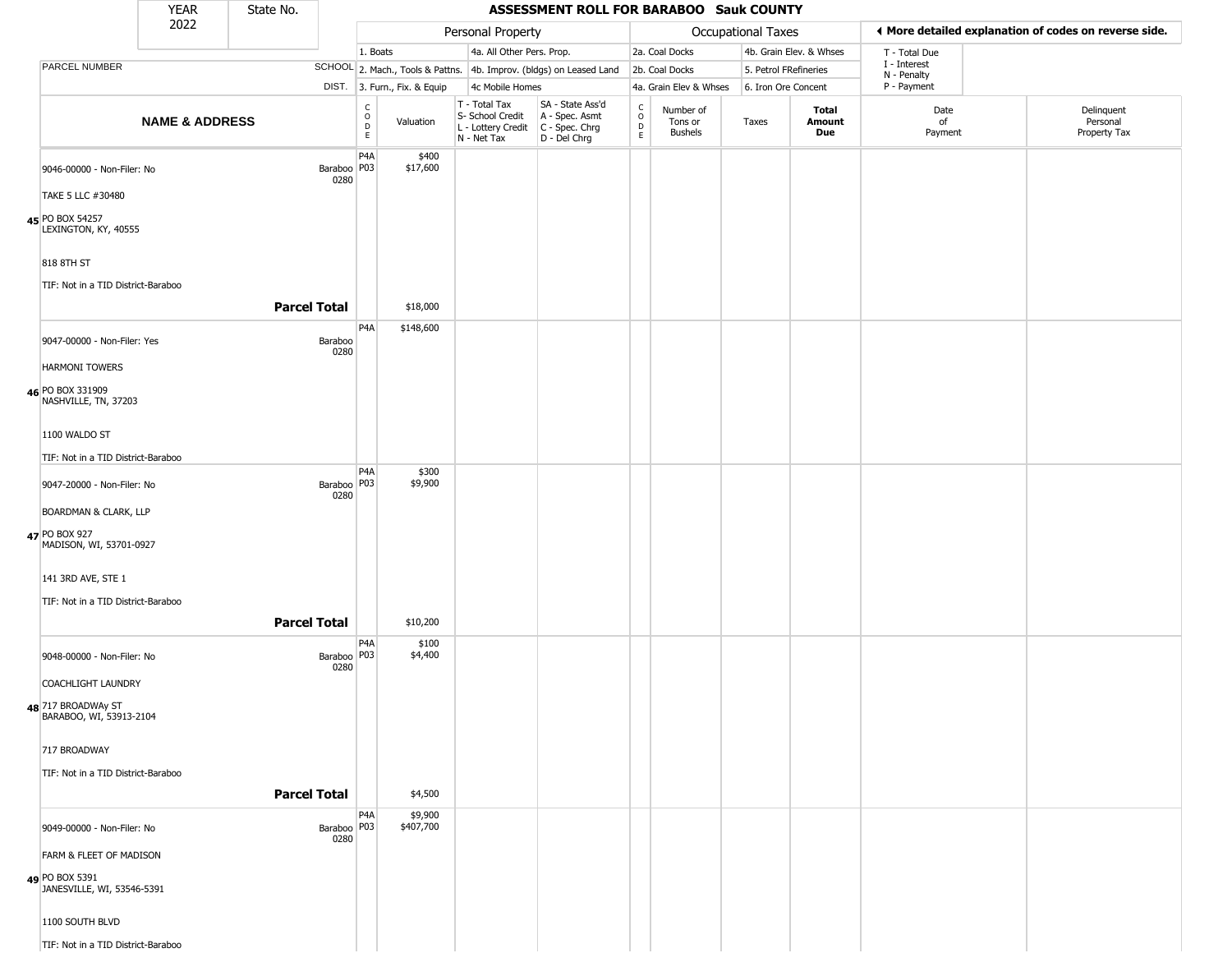|                                         | <b>YEAR</b>               | State No. |                       |                                                                    |                              |                                                                        | ASSESSMENT ROLL FOR BARABOO Sauk COUNTY                              |                                              |                                        |                    |                         |                             |                                                       |
|-----------------------------------------|---------------------------|-----------|-----------------------|--------------------------------------------------------------------|------------------------------|------------------------------------------------------------------------|----------------------------------------------------------------------|----------------------------------------------|----------------------------------------|--------------------|-------------------------|-----------------------------|-------------------------------------------------------|
|                                         | 2022                      |           |                       |                                                                    |                              | Personal Property                                                      |                                                                      |                                              |                                        | Occupational Taxes |                         |                             | ♦ More detailed explanation of codes on reverse side. |
|                                         |                           |           |                       | 1. Boats                                                           |                              | 4a. All Other Pers. Prop.                                              |                                                                      |                                              | 2a. Coal Docks                         |                    | 4b. Grain Elev. & Whses | T - Total Due               |                                                       |
| PARCEL NUMBER                           |                           |           |                       |                                                                    |                              |                                                                        | SCHOOL 2. Mach., Tools & Pattns. 4b. Improv. (bldgs) on Leased Land  |                                              | 2b. Coal Docks                         |                    | 5. Petrol FRefineries   | I - Interest<br>N - Penalty |                                                       |
|                                         |                           |           |                       |                                                                    | DIST. 3. Furn., Fix. & Equip | 4c Mobile Homes                                                        |                                                                      |                                              | 4a. Grain Elev & Whses                 |                    | 6. Iron Ore Concent     | P - Payment                 |                                                       |
|                                         | <b>NAME &amp; ADDRESS</b> |           |                       | $\begin{smallmatrix} C \\ O \\ D \end{smallmatrix}$<br>$\mathsf E$ | Valuation                    | T - Total Tax<br>S- School Credit<br>L - Lottery Credit<br>N - Net Tax | SA - State Ass'd<br>A - Spec. Asmt<br>C - Spec. Chrg<br>D - Del Chrg | $\begin{array}{c}\nC \\ O \\ D\n\end{array}$ | Number of<br>Tons or<br><b>Bushels</b> | Taxes              | Total<br>Amount<br>Due  | Date<br>of<br>Payment       | Delinquent<br>Personal<br>Property Tax                |
|                                         |                           |           | <b>Parcel Total</b>   |                                                                    | \$417,600                    |                                                                        |                                                                      |                                              |                                        |                    |                         |                             |                                                       |
| 9054-80000 - Non-Filer: No              |                           |           | Baraboo<br>0280       | P <sub>4</sub> A                                                   | \$100                        |                                                                        |                                                                      |                                              |                                        |                    |                         |                             |                                                       |
| BROADWAY AUTO CARE LLC                  |                           |           |                       |                                                                    |                              |                                                                        |                                                                      |                                              |                                        |                    |                         |                             |                                                       |
| 50 620 BROADWAY<br>BARABOO, WI, 53913   |                           |           |                       |                                                                    |                              |                                                                        |                                                                      |                                              |                                        |                    |                         |                             |                                                       |
| 620 BROADWAY                            |                           |           |                       |                                                                    |                              |                                                                        |                                                                      |                                              |                                        |                    |                         |                             |                                                       |
| TIF: Not in a TID District-Baraboo      |                           |           |                       |                                                                    |                              |                                                                        |                                                                      |                                              |                                        |                    |                         |                             |                                                       |
| 9054-81000 - Non-Filer: No              |                           |           | Baraboo   P4A<br>0280 | P03                                                                | \$2,100<br>\$2,200           |                                                                        |                                                                      |                                              |                                        |                    |                         |                             |                                                       |
| JVC BARABOO, LLC DBA BROADWAY DINER     |                           |           |                       |                                                                    |                              |                                                                        |                                                                      |                                              |                                        |                    |                         |                             |                                                       |
| $51$ 304 BROADWAY<br>BARABOO, WI, 53913 |                           |           |                       |                                                                    |                              |                                                                        |                                                                      |                                              |                                        |                    |                         |                             |                                                       |
| 304 BROADWAY                            |                           |           |                       |                                                                    |                              |                                                                        |                                                                      |                                              |                                        |                    |                         |                             |                                                       |
| TIF: Not in a TID District-Baraboo      |                           |           |                       |                                                                    |                              |                                                                        |                                                                      |                                              |                                        |                    |                         |                             |                                                       |
|                                         |                           |           | <b>Parcel Total</b>   |                                                                    | \$4,300                      |                                                                        |                                                                      |                                              |                                        |                    |                         |                             |                                                       |
| 9056-00000 - Non-Filer: No              |                           |           | Baraboo   P03<br>0280 | P4A                                                                | \$100<br>\$2,000             |                                                                        |                                                                      |                                              |                                        |                    |                         |                             |                                                       |
| BRUTE CONSTRUCTION LLC                  |                           |           |                       |                                                                    |                              |                                                                        |                                                                      |                                              |                                        |                    |                         |                             |                                                       |
| 52 PO BOX 68<br>BARABOO, WI, 53913      |                           |           |                       |                                                                    |                              |                                                                        |                                                                      |                                              |                                        |                    |                         |                             |                                                       |
| 800 LINCOLN AVE                         |                           |           |                       |                                                                    |                              |                                                                        |                                                                      |                                              |                                        |                    |                         |                             |                                                       |
| TIF: Not in a TID District-Baraboo      |                           |           |                       |                                                                    |                              |                                                                        |                                                                      |                                              |                                        |                    |                         |                             |                                                       |
|                                         |                           |           | <b>Parcel Total</b>   |                                                                    | \$2,100                      |                                                                        |                                                                      |                                              |                                        |                    |                         |                             |                                                       |
| 9057-10000 - Non-Filer: No              |                           |           | Baraboo P03           | P <sub>4</sub> A                                                   | \$100<br>\$600               |                                                                        |                                                                      |                                              |                                        |                    |                         |                             |                                                       |
| <b>BURKHALTER TRAVEL AGENCY INC</b>     |                           |           | 0280                  |                                                                    |                              |                                                                        |                                                                      |                                              |                                        |                    |                         |                             |                                                       |
|                                         |                           |           |                       |                                                                    |                              |                                                                        |                                                                      |                                              |                                        |                    |                         |                             |                                                       |
| 53 141 3RD AVE<br>BARABOO, WI, 53913    |                           |           |                       |                                                                    |                              |                                                                        |                                                                      |                                              |                                        |                    |                         |                             |                                                       |
| 141 03RD AVE                            |                           |           |                       |                                                                    |                              |                                                                        |                                                                      |                                              |                                        |                    |                         |                             |                                                       |
| TIF: Not in a TID District-Baraboo      |                           |           |                       |                                                                    |                              |                                                                        |                                                                      |                                              |                                        |                    |                         |                             |                                                       |
|                                         |                           |           | <b>Parcel Total</b>   |                                                                    | \$700                        |                                                                        |                                                                      |                                              |                                        |                    |                         |                             |                                                       |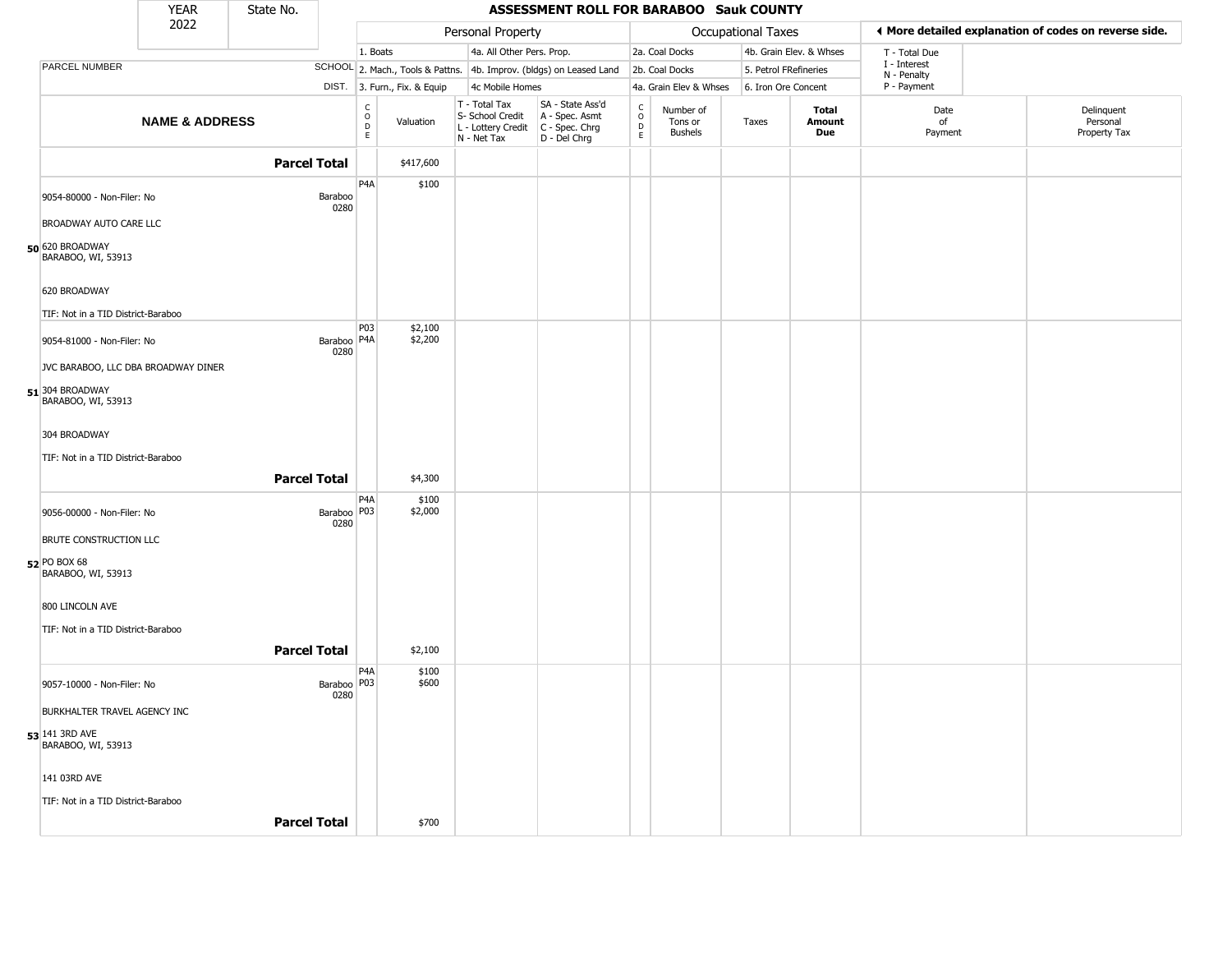|                                                             | <b>YEAR</b>               | State No.           |                       |                                            |                              |                                                                        | ASSESSMENT ROLL FOR BARABOO Sauk COUNTY                                |                                          |                                        |                       |                         |                             |                                                       |
|-------------------------------------------------------------|---------------------------|---------------------|-----------------------|--------------------------------------------|------------------------------|------------------------------------------------------------------------|------------------------------------------------------------------------|------------------------------------------|----------------------------------------|-----------------------|-------------------------|-----------------------------|-------------------------------------------------------|
|                                                             | 2022                      |                     |                       |                                            |                              | Personal Property                                                      |                                                                        |                                          |                                        | Occupational Taxes    |                         |                             | ♦ More detailed explanation of codes on reverse side. |
|                                                             |                           |                     |                       | 1. Boats                                   |                              | 4a. All Other Pers. Prop.                                              |                                                                        |                                          | 2a. Coal Docks                         |                       | 4b. Grain Elev. & Whses | T - Total Due               |                                                       |
| PARCEL NUMBER                                               |                           |                     |                       |                                            |                              |                                                                        | SCHOOL 2. Mach., Tools & Pattns. 4b. Improv. (bldgs) on Leased Land    |                                          | 2b. Coal Docks                         | 5. Petrol FRefineries |                         | I - Interest<br>N - Penalty |                                                       |
|                                                             |                           |                     |                       |                                            | DIST. 3. Furn., Fix. & Equip | 4c Mobile Homes                                                        |                                                                        |                                          | 4a. Grain Elev & Whses                 | 6. Iron Ore Concent   |                         | P - Payment                 |                                                       |
|                                                             | <b>NAME &amp; ADDRESS</b> |                     |                       | $\begin{array}{c} C \\ O \\ E \end{array}$ | Valuation                    | T - Total Tax<br>S- School Credit<br>L - Lottery Credit<br>N - Net Tax | SA - State Ass'd<br>A - Spec. Asmt<br>$C - Spec. Chrg$<br>D - Del Chrg | $\rm _o^C$<br>$\mathsf D$<br>$\mathsf E$ | Number of<br>Tons or<br><b>Bushels</b> | Taxes                 | Total<br>Amount<br>Due  | Date<br>of<br>Payment       | Delinquent<br>Personal<br>Property Tax                |
| 9060-00000 - Non-Filer: No                                  |                           |                     | Baraboo<br>0280       | P <sub>0</sub> 3                           | \$21,000                     |                                                                        |                                                                        |                                          |                                        |                       |                         |                             |                                                       |
| SQUARE TAVERN LLC                                           |                           |                     |                       |                                            |                              |                                                                        |                                                                        |                                          |                                        |                       |                         |                             |                                                       |
| 54 124 4TH AVE<br>BARABOO, WI, 53913                        |                           |                     |                       |                                            |                              |                                                                        |                                                                        |                                          |                                        |                       |                         |                             |                                                       |
| 124 04TH AVE                                                |                           |                     |                       |                                            |                              |                                                                        |                                                                        |                                          |                                        |                       |                         |                             |                                                       |
| TIF: Not in a TID District-Baraboo                          |                           |                     |                       | P <sub>4</sub> A                           | \$800                        |                                                                        |                                                                        |                                          |                                        |                       |                         |                             |                                                       |
| 9062-00000 - Non-Filer: No                                  |                           |                     | Baraboo   P03<br>0280 |                                            | \$3,300                      |                                                                        |                                                                        |                                          |                                        |                       |                         |                             |                                                       |
| CARPENTER GLASS INC<br>55 611 8TH AVE<br>BARABOO, WI, 53913 |                           |                     |                       |                                            |                              |                                                                        |                                                                        |                                          |                                        |                       |                         |                             |                                                       |
| 611 08TH AVE                                                |                           |                     |                       |                                            |                              |                                                                        |                                                                        |                                          |                                        |                       |                         |                             |                                                       |
| TIF: Not in a TID District-Baraboo                          |                           |                     |                       |                                            |                              |                                                                        |                                                                        |                                          |                                        |                       |                         |                             |                                                       |
|                                                             |                           | <b>Parcel Total</b> |                       |                                            | \$4,100                      |                                                                        |                                                                        |                                          |                                        |                       |                         |                             |                                                       |
| 9063-01000 - Non-Filer: No                                  |                           |                     | Baraboo<br>0280       | P03                                        | \$2,000                      |                                                                        |                                                                        |                                          |                                        |                       |                         |                             |                                                       |
| CASEY'S MARKETING COMPANY CASEY'S GENERAL STORE             |                           |                     |                       |                                            |                              |                                                                        |                                                                        |                                          |                                        |                       |                         |                             |                                                       |
| 56 PO BOX 54288<br>LEXINGTON, KY, 40555                     |                           |                     |                       |                                            |                              |                                                                        |                                                                        |                                          |                                        |                       |                         |                             |                                                       |
| 801 SOUTH BLVD                                              |                           |                     |                       |                                            |                              |                                                                        |                                                                        |                                          |                                        |                       |                         |                             |                                                       |
| TIF: Not in a TID District-Baraboo                          |                           |                     |                       | P <sub>4</sub> A                           | \$300                        |                                                                        |                                                                        |                                          |                                        |                       |                         |                             |                                                       |
| 9063-01200 - Non-Filer: No                                  |                           |                     | Baraboo   P03<br>0280 |                                            | \$37,500                     |                                                                        |                                                                        |                                          |                                        |                       |                         |                             |                                                       |
| CASEY'S MARKETING COMPANY CASEY'S GENERAL STORE             |                           |                     |                       |                                            |                              |                                                                        |                                                                        |                                          |                                        |                       |                         |                             |                                                       |
| 57 P O BOX 54288<br>LEXINGTON, KY, 40555                    |                           |                     |                       |                                            |                              |                                                                        |                                                                        |                                          |                                        |                       |                         |                             |                                                       |
| 801 SOUTH BLVD                                              |                           |                     |                       |                                            |                              |                                                                        |                                                                        |                                          |                                        |                       |                         |                             |                                                       |
| TIF: Not in a TID District-Baraboo                          |                           |                     |                       |                                            |                              |                                                                        |                                                                        |                                          |                                        |                       |                         |                             |                                                       |
|                                                             |                           | <b>Parcel Total</b> |                       |                                            | \$37,800                     |                                                                        |                                                                        |                                          |                                        |                       |                         |                             |                                                       |
| 9065-10000 - Non-Filer: No                                  |                           |                     | Baraboo   P03<br>0280 | P <sub>4</sub> A                           | \$100<br>\$1,500             |                                                                        |                                                                        |                                          |                                        |                       |                         |                             |                                                       |
| CELL PLUS II INC                                            |                           |                     |                       |                                            |                              |                                                                        |                                                                        |                                          |                                        |                       |                         |                             |                                                       |
| 58 502 BERKLEY BLVD STE B<br>BARABOO, WI, 53913             |                           |                     |                       |                                            |                              |                                                                        |                                                                        |                                          |                                        |                       |                         |                             |                                                       |
| 906 US HWY 12 102                                           |                           |                     |                       |                                            |                              |                                                                        |                                                                        |                                          |                                        |                       |                         |                             |                                                       |
| TIF: TIF 6-Baraboo                                          |                           |                     |                       |                                            |                              |                                                                        |                                                                        |                                          |                                        |                       |                         |                             |                                                       |
|                                                             |                           |                     | <b>Parcel Total</b>   |                                            | \$1,600                      |                                                                        |                                                                        |                                          |                                        |                       |                         |                             |                                                       |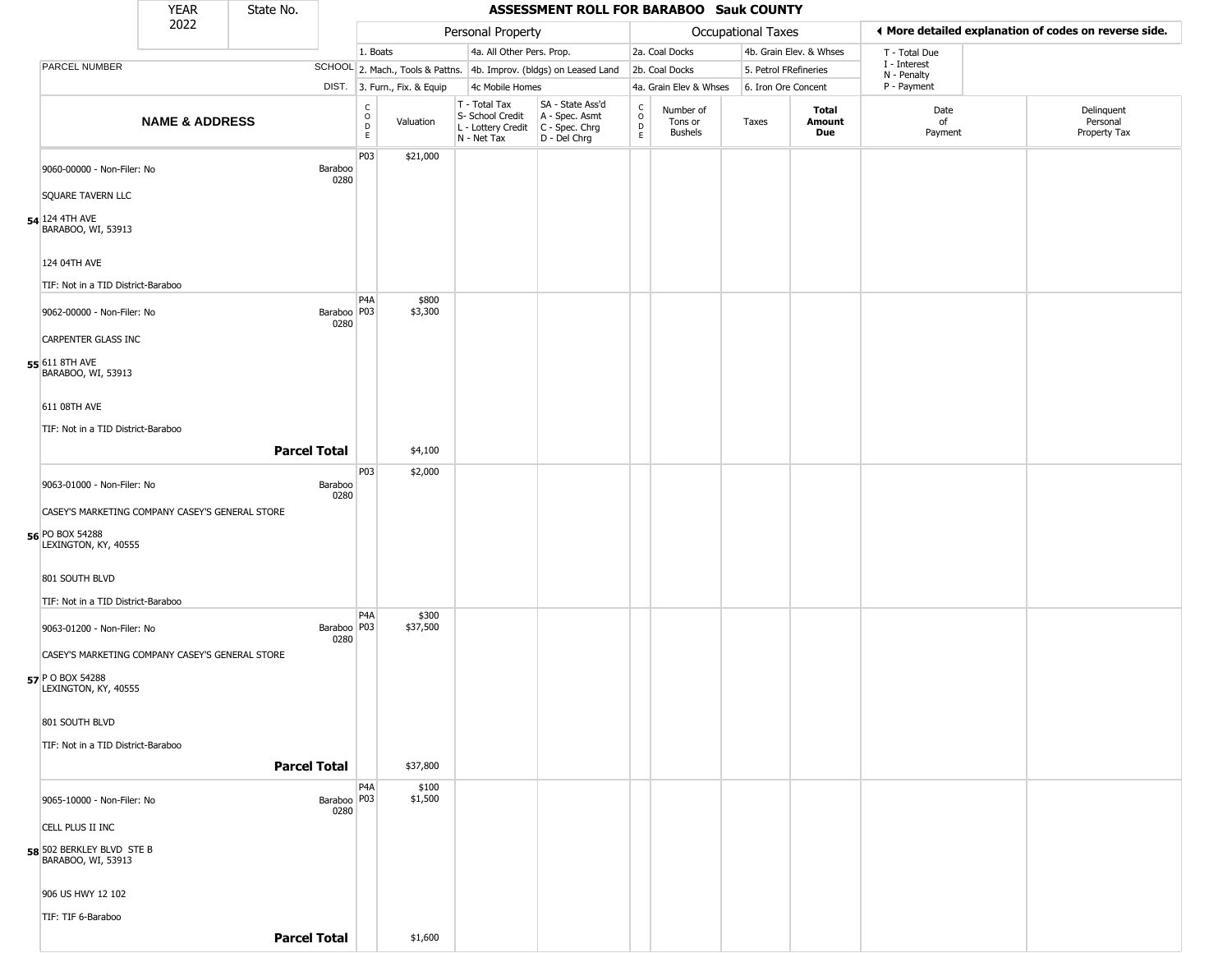|                                                    | <b>YEAR</b>               | State No. |                 |                                   |                              |                                                                        | ASSESSMENT ROLL FOR BARABOO Sauk COUNTY                              |                                            |                                        |                       |                         |                             |                                                       |
|----------------------------------------------------|---------------------------|-----------|-----------------|-----------------------------------|------------------------------|------------------------------------------------------------------------|----------------------------------------------------------------------|--------------------------------------------|----------------------------------------|-----------------------|-------------------------|-----------------------------|-------------------------------------------------------|
|                                                    | 2022                      |           |                 |                                   |                              | Personal Property                                                      |                                                                      |                                            |                                        | Occupational Taxes    |                         |                             | ◀ More detailed explanation of codes on reverse side. |
|                                                    |                           |           |                 | 1. Boats                          |                              | 4a. All Other Pers. Prop.                                              |                                                                      |                                            | 2a. Coal Docks                         |                       | 4b. Grain Elev. & Whses | T - Total Due               |                                                       |
| PARCEL NUMBER                                      |                           |           |                 |                                   |                              |                                                                        | SCHOOL 2. Mach., Tools & Pattns. 4b. Improv. (bldgs) on Leased Land  |                                            | 2b. Coal Docks                         | 5. Petrol FRefineries |                         | I - Interest<br>N - Penalty |                                                       |
|                                                    |                           |           |                 |                                   | DIST. 3. Furn., Fix. & Equip | 4c Mobile Homes                                                        |                                                                      |                                            | 4a. Grain Elev & Whses                 | 6. Iron Ore Concent   |                         | P - Payment                 |                                                       |
|                                                    | <b>NAME &amp; ADDRESS</b> |           |                 | C<br>$\circ$<br>$\mathsf{D}$<br>E | Valuation                    | T - Total Tax<br>S- School Credit<br>L - Lottery Credit<br>N - Net Tax | SA - State Ass'd<br>A - Spec. Asmt<br>C - Spec. Chrg<br>D - Del Chrg | $\begin{array}{c} C \\ 0 \\ E \end{array}$ | Number of<br>Tons or<br><b>Bushels</b> | Taxes                 | Total<br>Amount<br>Due  | Date<br>of<br>Payment       | Delinquent<br>Personal<br>Property Tax                |
| 9068-00000 - Non-Filer: No                         |                           |           | Baraboo<br>0280 | P03                               | \$45,300                     |                                                                        |                                                                      |                                            |                                        |                       |                         |                             |                                                       |
| SPECTRUM MID-AMERICA, LLC                          |                           |           |                 |                                   |                              |                                                                        |                                                                      |                                            |                                        |                       |                         |                             |                                                       |
| 59 PO BOX 7467<br>CHARLOTTE, NC, 28241-7647        |                           |           |                 |                                   |                              |                                                                        |                                                                      |                                            |                                        |                       |                         |                             |                                                       |
| VARIOUS                                            |                           |           |                 |                                   |                              |                                                                        |                                                                      |                                            |                                        |                       |                         |                             |                                                       |
| TIF: Not in a TID District-Baraboo                 |                           |           |                 | P03                               | \$1,700                      |                                                                        |                                                                      |                                            |                                        |                       |                         |                             |                                                       |
| 9071-54000 - Non-Filer: No                         |                           |           | Baraboo<br>0280 |                                   |                              |                                                                        |                                                                      |                                            |                                        |                       |                         |                             |                                                       |
| FIRST-CITIZENS BANK & TRUST CO<br>60 PO BOX 460709 |                           |           |                 |                                   |                              |                                                                        |                                                                      |                                            |                                        |                       |                         |                             |                                                       |
| HOUSTON, TX, 77056                                 |                           |           |                 |                                   |                              |                                                                        |                                                                      |                                            |                                        |                       |                         |                             |                                                       |
| 407 OAK ST                                         |                           |           |                 |                                   |                              |                                                                        |                                                                      |                                            |                                        |                       |                         |                             |                                                       |
| TIF: Not in a TID District-Baraboo                 |                           |           |                 |                                   |                              |                                                                        |                                                                      |                                            |                                        |                       |                         |                             |                                                       |
| 9072-13150 - Non-Filer: No                         |                           |           | Baraboo<br>0280 | P03                               | \$7,100                      |                                                                        |                                                                      |                                            |                                        |                       |                         |                             |                                                       |
| COFFEE BEAN CONNECTION LLC                         |                           |           |                 |                                   |                              |                                                                        |                                                                      |                                            |                                        |                       |                         |                             |                                                       |
| 61 701 OAK ST<br>BARABOO, WI, 53913                |                           |           |                 |                                   |                              |                                                                        |                                                                      |                                            |                                        |                       |                         |                             |                                                       |
| 701 OAK ST                                         |                           |           |                 |                                   |                              |                                                                        |                                                                      |                                            |                                        |                       |                         |                             |                                                       |
| TIF: Not in a TID District-Baraboo                 |                           |           |                 |                                   |                              |                                                                        |                                                                      |                                            |                                        |                       |                         |                             |                                                       |
| 9072-13300 - Non-Filer: No                         |                           |           | Baraboo<br>0280 | P03                               | \$4,000                      |                                                                        |                                                                      |                                            |                                        |                       |                         |                             |                                                       |
| NATIONAL ENTERTAINMENT NETWORK                     |                           |           |                 |                                   |                              |                                                                        |                                                                      |                                            |                                        |                       |                         |                             |                                                       |
| 62 246 S TAYLOR AVE #200<br>LOUISVILLE, CO, 80027  |                           |           |                 |                                   |                              |                                                                        |                                                                      |                                            |                                        |                       |                         |                             |                                                       |
| VARIOUS                                            |                           |           |                 |                                   |                              |                                                                        |                                                                      |                                            |                                        |                       |                         |                             |                                                       |
| TIF: TIF 6-Baraboo                                 |                           |           |                 |                                   |                              |                                                                        |                                                                      |                                            |                                        |                       |                         |                             |                                                       |
| 9072-13510 - Non-Filer: No                         |                           |           | Baraboo<br>0280 | <b>P03</b>                        | \$2,100                      |                                                                        |                                                                      |                                            |                                        |                       |                         |                             |                                                       |
| COINSTAR ASSET HOLDINGS, LLC                       |                           |           |                 |                                   |                              |                                                                        |                                                                      |                                            |                                        |                       |                         |                             |                                                       |
| 63 PO BOX 72210<br>PHOENIX, AZ, 85050              |                           |           |                 |                                   |                              |                                                                        |                                                                      |                                            |                                        |                       |                         |                             |                                                       |
| 920 US HWY 12                                      |                           |           |                 |                                   |                              |                                                                        |                                                                      |                                            |                                        |                       |                         |                             |                                                       |
| TIF: TIF 6-Baraboo                                 |                           |           |                 |                                   |                              |                                                                        |                                                                      |                                            |                                        |                       |                         |                             |                                                       |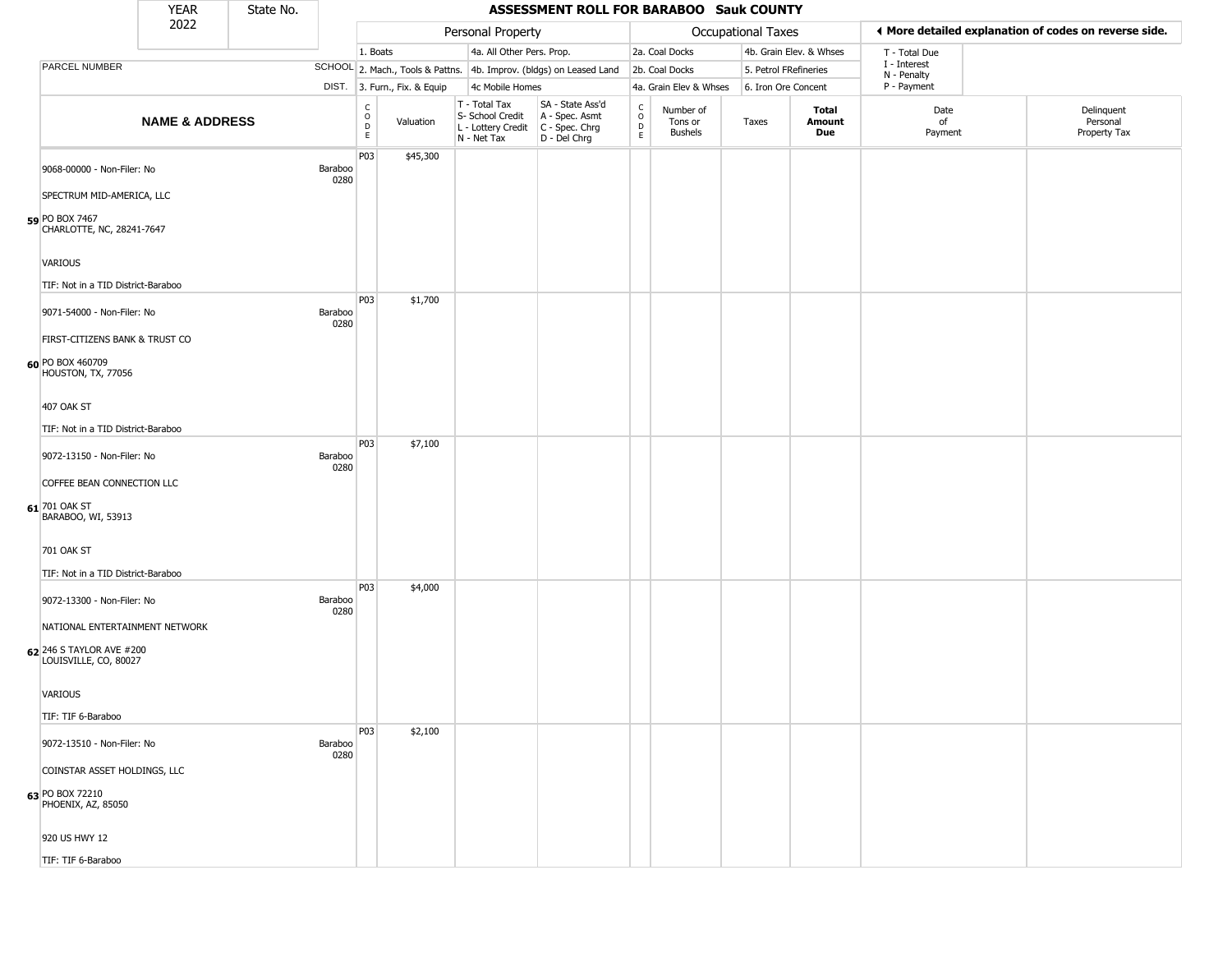|                                       | <b>YEAR</b>               | State No.           |                       |                                                   |                              |                                                                                         | ASSESSMENT ROLL FOR BARABOO Sauk COUNTY                             |                                                          |                                 |                       |                         |                             |                                                       |
|---------------------------------------|---------------------------|---------------------|-----------------------|---------------------------------------------------|------------------------------|-----------------------------------------------------------------------------------------|---------------------------------------------------------------------|----------------------------------------------------------|---------------------------------|-----------------------|-------------------------|-----------------------------|-------------------------------------------------------|
|                                       | 2022                      |                     |                       |                                                   |                              | Personal Property                                                                       |                                                                     |                                                          |                                 | Occupational Taxes    |                         |                             | ♦ More detailed explanation of codes on reverse side. |
|                                       |                           |                     |                       | 1. Boats                                          |                              | 4a. All Other Pers. Prop.                                                               |                                                                     |                                                          | 2a. Coal Docks                  |                       | 4b. Grain Elev. & Whses | T - Total Due               |                                                       |
| PARCEL NUMBER                         |                           |                     |                       |                                                   |                              |                                                                                         | SCHOOL 2. Mach., Tools & Pattns. 4b. Improv. (bldgs) on Leased Land |                                                          | 2b. Coal Docks                  | 5. Petrol FRefineries |                         | I - Interest<br>N - Penalty |                                                       |
|                                       |                           |                     |                       |                                                   | DIST. 3. Furn., Fix. & Equip | 4c Mobile Homes                                                                         |                                                                     |                                                          | 4a. Grain Elev & Whses          | 6. Iron Ore Concent   |                         | P - Payment                 |                                                       |
|                                       | <b>NAME &amp; ADDRESS</b> |                     |                       | $\begin{array}{c}\nC \\ O \\ D \\ E\n\end{array}$ | Valuation                    | T - Total Tax<br>S- School Credit<br>L - Lottery Credit   C - Spec. Chrg<br>N - Net Tax | SA - State Ass'd<br>A - Spec. Asmt<br>D - Del Chrg                  | $\begin{matrix} 0 \\ 0 \\ 0 \end{matrix}$<br>$\mathsf E$ | Number of<br>Tons or<br>Bushels | Taxes                 | Total<br>Amount<br>Due  | Date<br>of<br>Payment       | Delinquent<br>Personal<br>Property Tax                |
| 9072-14000 - Non-Filer: Yes           |                           |                     | Baraboo<br>0280       | P03                                               | \$1,800                      |                                                                                         |                                                                     |                                                          |                                 |                       |                         |                             |                                                       |
| COLBY CHIROPRACTIC                    |                           |                     |                       |                                                   |                              |                                                                                         |                                                                     |                                                          |                                 |                       |                         |                             |                                                       |
| 64 710 BROADWAY<br>BARABOO, WI, 53913 |                           |                     |                       |                                                   |                              |                                                                                         |                                                                     |                                                          |                                 |                       |                         |                             |                                                       |
| 710 BROADWAY                          |                           |                     |                       |                                                   |                              |                                                                                         |                                                                     |                                                          |                                 |                       |                         |                             |                                                       |
| TIF: Not in a TID District-Baraboo    |                           |                     |                       |                                                   |                              |                                                                                         |                                                                     |                                                          |                                 |                       |                         |                             |                                                       |
| 9072-20000 - Non-Filer: No            |                           |                     | Baraboo<br>0280       | P <sub>4</sub> A                                  | \$14,100                     |                                                                                         |                                                                     |                                                          |                                 |                       |                         |                             |                                                       |
| THE COCA-COLA COMPANY                 |                           |                     |                       |                                                   |                              |                                                                                         |                                                                     |                                                          |                                 |                       |                         |                             |                                                       |
| 65 PO BOX 1734<br>ATLANTA, GA, 30301  |                           |                     |                       |                                                   |                              |                                                                                         |                                                                     |                                                          |                                 |                       |                         |                             |                                                       |
| <b>VARIOUS</b>                        |                           |                     |                       |                                                   |                              |                                                                                         |                                                                     |                                                          |                                 |                       |                         |                             |                                                       |
| TIF: Not in a TID District-Baraboo    |                           |                     |                       |                                                   |                              |                                                                                         |                                                                     |                                                          |                                 |                       |                         |                             |                                                       |
| 9072-80000 - Non-Filer: No            |                           |                     | Baraboo   P03<br>0280 | P4A                                               | \$3,800<br>\$21,800          |                                                                                         |                                                                     |                                                          |                                 |                       |                         |                             |                                                       |
| <b>COMMUNITY FIRST BANK</b>           |                           |                     |                       |                                                   |                              |                                                                                         |                                                                     |                                                          |                                 |                       |                         |                             |                                                       |
| 66 129 8TH AVE<br>BARABOO, WI, 53913  |                           |                     |                       |                                                   |                              |                                                                                         |                                                                     |                                                          |                                 |                       |                         |                             |                                                       |
| 129 08TH AVE                          |                           |                     |                       |                                                   |                              |                                                                                         |                                                                     |                                                          |                                 |                       |                         |                             |                                                       |
| TIF: Not in a TID District-Baraboo    |                           |                     |                       |                                                   |                              |                                                                                         |                                                                     |                                                          |                                 |                       |                         |                             |                                                       |
|                                       |                           | <b>Parcel Total</b> |                       |                                                   | \$25,600                     |                                                                                         |                                                                     |                                                          |                                 |                       |                         |                             |                                                       |
|                                       |                           |                     |                       | P03                                               | \$9,000                      |                                                                                         |                                                                     |                                                          |                                 |                       |                         |                             |                                                       |
| 9073-00300 - Non-Filer: No            |                           |                     | Baraboo<br>0280       |                                                   |                              |                                                                                         |                                                                     |                                                          |                                 |                       |                         |                             |                                                       |
| COMMUNITY SERVICE ASSOCIATES          |                           |                     |                       |                                                   |                              |                                                                                         |                                                                     |                                                          |                                 |                       |                         |                             |                                                       |
| 67 PO BOX 301<br>PORTAGE, WI, 53901   |                           |                     |                       |                                                   |                              |                                                                                         |                                                                     |                                                          |                                 |                       |                         |                             |                                                       |
| 1002 LINCOLN AVE                      |                           |                     |                       |                                                   |                              |                                                                                         |                                                                     |                                                          |                                 |                       |                         |                             |                                                       |
| TIF: Not in a TID District-Baraboo    |                           |                     |                       |                                                   |                              |                                                                                         |                                                                     |                                                          |                                 |                       |                         |                             |                                                       |
| 9073-30000 - Non-Filer: Yes           |                           |                     | Baraboo               | P03                                               | \$2,800                      |                                                                                         |                                                                     |                                                          |                                 |                       |                         |                             |                                                       |
|                                       |                           |                     | 0280                  |                                                   |                              |                                                                                         |                                                                     |                                                          |                                 |                       |                         |                             |                                                       |
| <b>CON AMICI</b>                      |                           |                     |                       |                                                   |                              |                                                                                         |                                                                     |                                                          |                                 |                       |                         |                             |                                                       |
| 68 126 3RD ST<br>BARABOO, WI, 53913   |                           |                     |                       |                                                   |                              |                                                                                         |                                                                     |                                                          |                                 |                       |                         |                             |                                                       |
| 126 3RD ST                            |                           |                     |                       |                                                   |                              |                                                                                         |                                                                     |                                                          |                                 |                       |                         |                             |                                                       |
| TIF: Not in a TID District-Baraboo    |                           |                     |                       |                                                   |                              |                                                                                         |                                                                     |                                                          |                                 |                       |                         |                             |                                                       |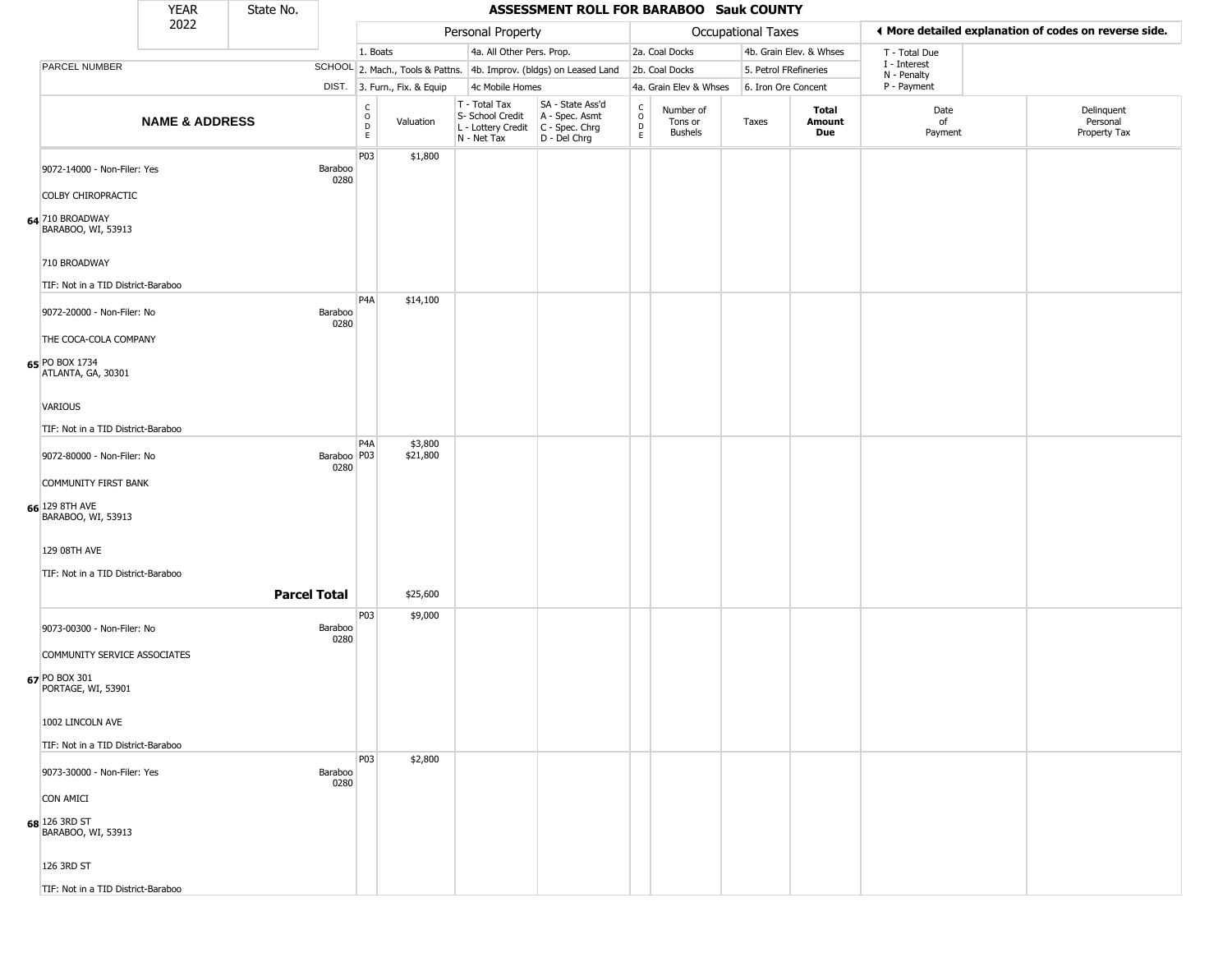|                                                       | <b>YEAR</b>               | State No.           |                       |                                                 |                              |                                                                                       | <b>ASSESSMENT ROLL FOR BARABOO Sauk COUNTY</b>                      |                                |                                        |                    |                         |                            |                                                       |
|-------------------------------------------------------|---------------------------|---------------------|-----------------------|-------------------------------------------------|------------------------------|---------------------------------------------------------------------------------------|---------------------------------------------------------------------|--------------------------------|----------------------------------------|--------------------|-------------------------|----------------------------|-------------------------------------------------------|
|                                                       | 2022                      |                     |                       |                                                 |                              | Personal Property                                                                     |                                                                     |                                |                                        | Occupational Taxes |                         |                            | ◀ More detailed explanation of codes on reverse side. |
|                                                       |                           |                     |                       | 1. Boats                                        |                              | 4a. All Other Pers. Prop.                                                             |                                                                     |                                | 2a. Coal Docks                         |                    | 4b. Grain Elev. & Whses | T - Total Due              |                                                       |
| PARCEL NUMBER                                         |                           |                     |                       |                                                 |                              |                                                                                       | SCHOOL 2. Mach., Tools & Pattns. 4b. Improv. (bldgs) on Leased Land |                                | 2b. Coal Docks                         |                    | 5. Petrol FRefineries   | I - Interest               |                                                       |
|                                                       |                           |                     |                       |                                                 | DIST. 3. Furn., Fix. & Equip | 4c Mobile Homes                                                                       |                                                                     |                                | 4a. Grain Elev & Whses                 |                    | 6. Iron Ore Concent     | N - Penalty<br>P - Payment |                                                       |
|                                                       | <b>NAME &amp; ADDRESS</b> |                     |                       | $\mathsf{C}$<br>$\mathsf O$<br>D<br>$\mathsf E$ | Valuation                    | T - Total Tax<br>S- School Credit<br>L - Lottery Credit C - Spec. Chrg<br>N - Net Tax | SA - State Ass'd<br>A - Spec. Asmt<br>D - Del Chrg                  | $\frac{C}{O}$<br>$\frac{D}{E}$ | Number of<br>Tons or<br><b>Bushels</b> | Taxes              | Total<br>Amount<br>Due  | Date<br>of<br>Payment      | Delinquent<br>Personal<br>Property Tax                |
| 9074-02000 - Non-Filer: No<br>UNITED COOPERATIVE      |                           |                     | Baraboo   P4A<br>0280 | P03                                             | \$3,100<br>\$10,400          |                                                                                       |                                                                     |                                |                                        |                    |                         |                            |                                                       |
| 69 N7160 RACEWAY RD<br>BEAVER DAM, WI, 53916          |                           |                     |                       |                                                 |                              |                                                                                       |                                                                     |                                |                                        |                    |                         |                            |                                                       |
| 516 ASH ST                                            |                           |                     |                       |                                                 |                              |                                                                                       |                                                                     |                                |                                        |                    |                         |                            |                                                       |
| TIF: Not in a TID District-Baraboo                    |                           |                     |                       |                                                 |                              |                                                                                       |                                                                     |                                |                                        |                    |                         |                            |                                                       |
|                                                       |                           | <b>Parcel Total</b> |                       |                                                 | \$13,500                     |                                                                                       |                                                                     |                                |                                        |                    |                         |                            |                                                       |
| 9074-03000 - Non-Filer: No                            |                           |                     | Baraboo P03<br>0280   | P <sub>4</sub> A                                | \$100<br>\$19,700            |                                                                                       |                                                                     |                                |                                        |                    |                         |                            |                                                       |
| UNITED COOPERATIVE CCP 4                              |                           |                     |                       |                                                 |                              |                                                                                       |                                                                     |                                |                                        |                    |                         |                            |                                                       |
| 70 N7160 RACEWAY RD<br>BEAVER DAM, WI, 53916          |                           |                     |                       |                                                 |                              |                                                                                       |                                                                     |                                |                                        |                    |                         |                            |                                                       |
| 404 POTTER ST                                         |                           |                     |                       |                                                 |                              |                                                                                       |                                                                     |                                |                                        |                    |                         |                            |                                                       |
| TIF: TIF 8-Baraboo                                    |                           |                     |                       |                                                 |                              |                                                                                       |                                                                     |                                |                                        |                    |                         |                            |                                                       |
|                                                       |                           | <b>Parcel Total</b> |                       |                                                 | \$19,800                     |                                                                                       |                                                                     |                                |                                        |                    |                         |                            |                                                       |
| 9074-04000 - Non-Filer: No                            |                           |                     | Baraboo   P4A<br>0280 | P03                                             | \$300<br>\$31,600            |                                                                                       |                                                                     |                                |                                        |                    |                         |                            |                                                       |
| UNITED COOPERATIVE CCP 5                              |                           |                     |                       |                                                 |                              |                                                                                       |                                                                     |                                |                                        |                    |                         |                            |                                                       |
| 71 N7160 RACEWAY RD<br>BEAVER DAM, WI, 53916          |                           |                     |                       |                                                 |                              |                                                                                       |                                                                     |                                |                                        |                    |                         |                            |                                                       |
| 404 POTTER ST                                         |                           |                     |                       |                                                 |                              |                                                                                       |                                                                     |                                |                                        |                    |                         |                            |                                                       |
| TIF: TIF 8-Baraboo                                    |                           |                     |                       |                                                 |                              |                                                                                       |                                                                     |                                |                                        |                    |                         |                            |                                                       |
|                                                       |                           | <b>Parcel Total</b> |                       |                                                 | \$31,900                     |                                                                                       |                                                                     |                                |                                        |                    |                         |                            |                                                       |
|                                                       |                           |                     |                       | P03                                             | \$600                        |                                                                                       |                                                                     |                                |                                        |                    |                         |                            |                                                       |
| 9074-25000 - Non-Filer: No                            |                           |                     | Baraboo   P4A<br>0280 |                                                 | \$2,800                      |                                                                                       |                                                                     |                                |                                        |                    |                         |                            |                                                       |
| CC OF MADISON INC                                     |                           |                     |                       |                                                 |                              |                                                                                       |                                                                     |                                |                                        |                    |                         |                            |                                                       |
| 72 1001 FOURIER DR STE 200<br>MADISON, WI, 53717-1958 |                           |                     |                       |                                                 |                              |                                                                                       |                                                                     |                                |                                        |                    |                         |                            |                                                       |
| 920 US HWY 12                                         |                           |                     |                       |                                                 |                              |                                                                                       |                                                                     |                                |                                        |                    |                         |                            |                                                       |
| TIF: Not in a TID District-Baraboo                    |                           |                     |                       |                                                 |                              |                                                                                       |                                                                     |                                |                                        |                    |                         |                            |                                                       |
|                                                       |                           | <b>Parcel Total</b> |                       |                                                 | \$3,400                      |                                                                                       |                                                                     |                                |                                        |                    |                         |                            |                                                       |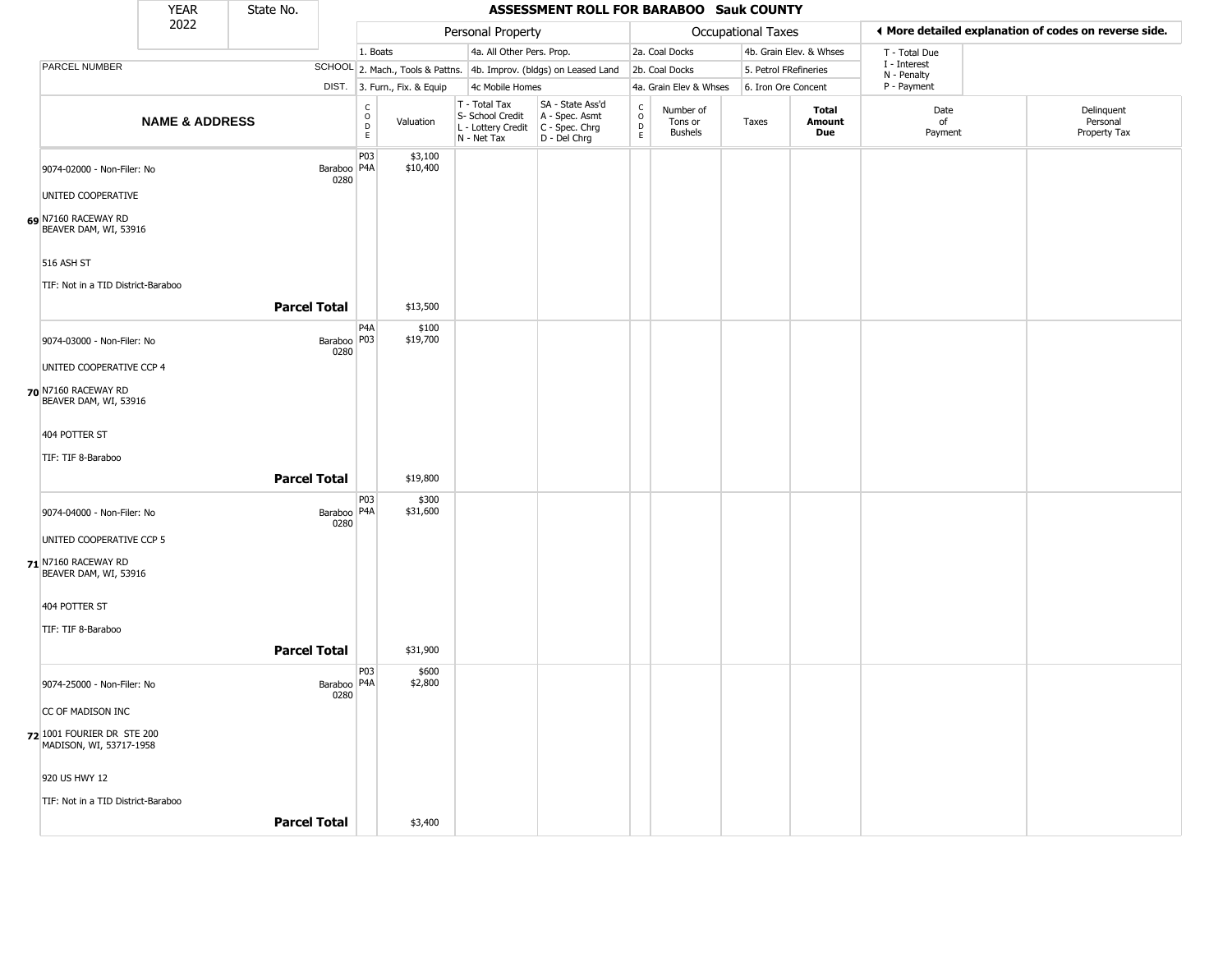|                                                               | <b>YEAR</b>                                                                                                                                                                                                                                         | State No.           |                       |                                                 |                              |                                                                                         | ASSESSMENT ROLL FOR BARABOO Sauk COUNTY                             |                                                   |                                        |                       |                         |                             |                                                       |
|---------------------------------------------------------------|-----------------------------------------------------------------------------------------------------------------------------------------------------------------------------------------------------------------------------------------------------|---------------------|-----------------------|-------------------------------------------------|------------------------------|-----------------------------------------------------------------------------------------|---------------------------------------------------------------------|---------------------------------------------------|----------------------------------------|-----------------------|-------------------------|-----------------------------|-------------------------------------------------------|
|                                                               | 2022                                                                                                                                                                                                                                                |                     |                       |                                                 |                              | Personal Property                                                                       |                                                                     |                                                   |                                        | Occupational Taxes    |                         |                             | ◀ More detailed explanation of codes on reverse side. |
|                                                               |                                                                                                                                                                                                                                                     |                     |                       | 1. Boats                                        |                              | 4a. All Other Pers. Prop.                                                               |                                                                     |                                                   | 2a. Coal Docks                         |                       | 4b. Grain Elev. & Whses | T - Total Due               |                                                       |
| PARCEL NUMBER                                                 |                                                                                                                                                                                                                                                     |                     |                       |                                                 |                              |                                                                                         | SCHOOL 2. Mach., Tools & Pattns. 4b. Improv. (bldgs) on Leased Land |                                                   | 2b. Coal Docks                         | 5. Petrol FRefineries |                         | I - Interest<br>N - Penalty |                                                       |
|                                                               | <b>NAME &amp; ADDRESS</b><br>9074-28000 - Non-Filer: No<br>COTTONWOOD FINANCIAL THE CASH STORE #236<br>73 2100 W WALNUT HILL LANE, STE 300<br>9079-00000 - Non-Filer: No<br>CROSS, JENKS, MERCER & MAFFEI LLP<br>TIF: Not in a TID District-Baraboo |                     |                       |                                                 | DIST. 3. Furn., Fix. & Equip | 4c Mobile Homes                                                                         |                                                                     |                                                   | 4a. Grain Elev & Whses                 | 6. Iron Ore Concent   |                         | P - Payment                 |                                                       |
|                                                               |                                                                                                                                                                                                                                                     |                     |                       | $\begin{array}{c} C \\ O \\ D \\ E \end{array}$ | Valuation                    | T - Total Tax<br>S- School Credit<br>L - Lottery Credit   C - Spec. Chrg<br>N - Net Tax | SA - State Ass'd<br>A - Spec. Asmt<br>$D - Del Chrg$                | $\begin{array}{c}\nC \\ O \\ D \\ E\n\end{array}$ | Number of<br>Tons or<br><b>Bushels</b> | Taxes                 | Total<br>Amount<br>Due  | Date<br>of<br>Payment       | Delinquent<br>Personal<br>Property Tax                |
|                                                               |                                                                                                                                                                                                                                                     |                     | Baraboo   P03         | P <sub>4</sub> A                                | \$2,000<br>\$7,300           |                                                                                         |                                                                     |                                                   |                                        |                       |                         |                             |                                                       |
|                                                               |                                                                                                                                                                                                                                                     |                     | 0280                  |                                                 |                              |                                                                                         |                                                                     |                                                   |                                        |                       |                         |                             |                                                       |
| IRVING, TX, 75038                                             |                                                                                                                                                                                                                                                     |                     |                       |                                                 |                              |                                                                                         |                                                                     |                                                   |                                        |                       |                         |                             |                                                       |
| 906 US HWY 12                                                 |                                                                                                                                                                                                                                                     |                     |                       |                                                 |                              |                                                                                         |                                                                     |                                                   |                                        |                       |                         |                             |                                                       |
| TIF: TIF 6-Baraboo                                            |                                                                                                                                                                                                                                                     | <b>Parcel Total</b> |                       |                                                 | \$9,300                      |                                                                                         |                                                                     |                                                   |                                        |                       |                         |                             |                                                       |
|                                                               |                                                                                                                                                                                                                                                     |                     |                       |                                                 |                              |                                                                                         |                                                                     |                                                   |                                        |                       |                         |                             |                                                       |
|                                                               |                                                                                                                                                                                                                                                     |                     | Baraboo   P03<br>0280 | P <sub>4</sub> A                                | \$2,200<br>\$43,100          |                                                                                         |                                                                     |                                                   |                                        |                       |                         |                             |                                                       |
|                                                               |                                                                                                                                                                                                                                                     |                     |                       |                                                 |                              |                                                                                         |                                                                     |                                                   |                                        |                       |                         |                             |                                                       |
| 74 PO BOX 556<br>BARABOO, WI, 53913                           |                                                                                                                                                                                                                                                     |                     |                       |                                                 |                              |                                                                                         |                                                                     |                                                   |                                        |                       |                         |                             |                                                       |
| 221 03RD AVE                                                  |                                                                                                                                                                                                                                                     |                     |                       |                                                 |                              |                                                                                         |                                                                     |                                                   |                                        |                       |                         |                             |                                                       |
|                                                               |                                                                                                                                                                                                                                                     | <b>Parcel Total</b> |                       |                                                 | \$45,300                     |                                                                                         |                                                                     |                                                   |                                        |                       |                         |                             |                                                       |
|                                                               |                                                                                                                                                                                                                                                     |                     |                       | P03                                             | \$2,000                      |                                                                                         |                                                                     |                                                   |                                        |                       |                         |                             |                                                       |
| 9083-00000 - Non-Filer: No                                    |                                                                                                                                                                                                                                                     |                     | Baraboo<br>0280       |                                                 |                              |                                                                                         |                                                                     |                                                   |                                        |                       |                         |                             |                                                       |
| D & S DENTAL LAB INC                                          |                                                                                                                                                                                                                                                     |                     |                       |                                                 |                              |                                                                                         |                                                                     |                                                   |                                        |                       |                         |                             |                                                       |
| $75$ 1020 QUINN DR<br>WAUNAKEE, WI, 53597                     |                                                                                                                                                                                                                                                     |                     |                       |                                                 |                              |                                                                                         |                                                                     |                                                   |                                        |                       |                         |                             |                                                       |
| 637 15TH ST                                                   |                                                                                                                                                                                                                                                     |                     |                       |                                                 |                              |                                                                                         |                                                                     |                                                   |                                        |                       |                         |                             |                                                       |
| TIF: Not in a TID District-Baraboo                            |                                                                                                                                                                                                                                                     |                     |                       |                                                 |                              |                                                                                         |                                                                     |                                                   |                                        |                       |                         |                             |                                                       |
| 9084-00000 - Non-Filer: No                                    |                                                                                                                                                                                                                                                     |                     | Baraboo<br>0280       | P03                                             | \$2,300                      |                                                                                         |                                                                     |                                                   |                                        |                       |                         |                             |                                                       |
| CHICAGO TITLE COMPANY, LLC                                    |                                                                                                                                                                                                                                                     |                     |                       |                                                 |                              |                                                                                         |                                                                     |                                                   |                                        |                       |                         |                             |                                                       |
| 76 601 RIVERSIDE AVE, V-5 TAX DEPT<br>JACKSONVILLE, FL, 32204 |                                                                                                                                                                                                                                                     |                     |                       |                                                 |                              |                                                                                         |                                                                     |                                                   |                                        |                       |                         |                             |                                                       |
| 222 04TH AVE                                                  |                                                                                                                                                                                                                                                     |                     |                       |                                                 |                              |                                                                                         |                                                                     |                                                   |                                        |                       |                         |                             |                                                       |
| TIF: Not in a TID District-Baraboo                            |                                                                                                                                                                                                                                                     |                     |                       |                                                 |                              |                                                                                         |                                                                     |                                                   |                                        |                       |                         |                             |                                                       |
| 9090-00000 - Non-Filer: No                                    |                                                                                                                                                                                                                                                     |                     | Baraboo   P4A<br>0280 | P03                                             | \$78,900<br>\$83,800         |                                                                                         |                                                                     |                                                   |                                        |                       |                         |                             |                                                       |
| <b>DEAN HEALTH SYSTEM</b>                                     |                                                                                                                                                                                                                                                     |                     |                       |                                                 |                              |                                                                                         |                                                                     |                                                   |                                        |                       |                         |                             |                                                       |
| 77 PO BOX 259443<br>MADISON, WI, 53725-9443                   |                                                                                                                                                                                                                                                     |                     |                       |                                                 |                              |                                                                                         |                                                                     |                                                   |                                        |                       |                         |                             |                                                       |
| 1626 TUTTLE ST                                                |                                                                                                                                                                                                                                                     |                     |                       |                                                 |                              |                                                                                         |                                                                     |                                                   |                                        |                       |                         |                             |                                                       |
| TIF: Not in a TID District-Baraboo                            |                                                                                                                                                                                                                                                     |                     |                       |                                                 |                              |                                                                                         |                                                                     |                                                   |                                        |                       |                         |                             |                                                       |
|                                                               |                                                                                                                                                                                                                                                     | <b>Parcel Total</b> |                       |                                                 | \$162,700                    |                                                                                         |                                                                     |                                                   |                                        |                       |                         |                             |                                                       |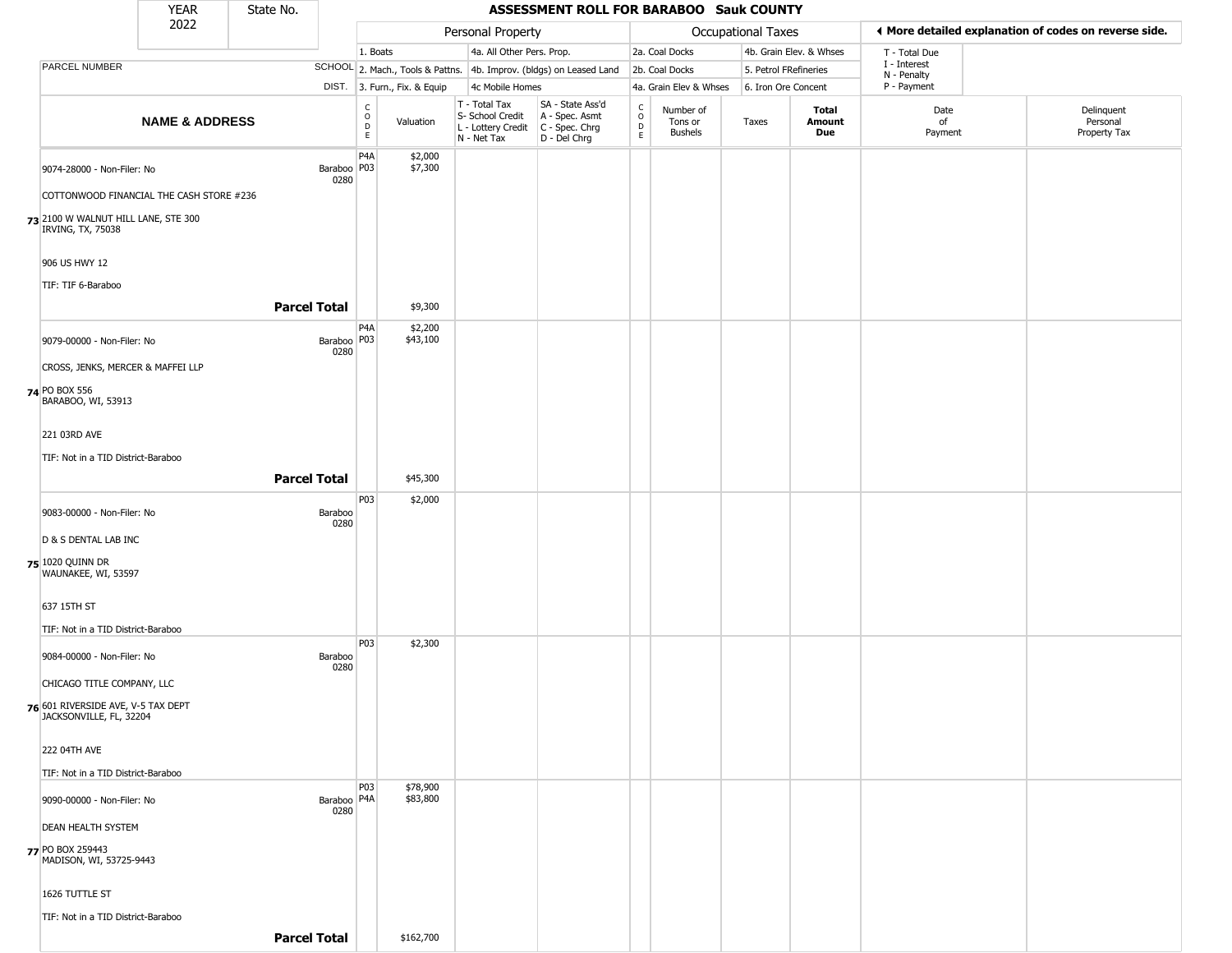|    |                                                                                                                                                                                                                      | <b>YEAR</b>               | State No.           |                                        |                                                                                                                                                        |                                                                      |                                                                                         | ASSESSMENT ROLL FOR BARABOO Sauk COUNTY                             |                                             |                                        |                       |                         |                             |                                                       |
|----|----------------------------------------------------------------------------------------------------------------------------------------------------------------------------------------------------------------------|---------------------------|---------------------|----------------------------------------|--------------------------------------------------------------------------------------------------------------------------------------------------------|----------------------------------------------------------------------|-----------------------------------------------------------------------------------------|---------------------------------------------------------------------|---------------------------------------------|----------------------------------------|-----------------------|-------------------------|-----------------------------|-------------------------------------------------------|
|    |                                                                                                                                                                                                                      | 2022                      |                     |                                        |                                                                                                                                                        |                                                                      | Personal Property                                                                       |                                                                     |                                             |                                        | Occupational Taxes    |                         |                             | ♦ More detailed explanation of codes on reverse side. |
|    |                                                                                                                                                                                                                      |                           |                     |                                        | 1. Boats                                                                                                                                               |                                                                      | 4a. All Other Pers. Prop.                                                               |                                                                     |                                             | 2a. Coal Docks                         |                       | 4b. Grain Elev. & Whses | T - Total Due               |                                                       |
|    | PARCEL NUMBER                                                                                                                                                                                                        |                           |                     |                                        |                                                                                                                                                        |                                                                      |                                                                                         | SCHOOL 2. Mach., Tools & Pattns. 4b. Improv. (bldgs) on Leased Land |                                             | 2b. Coal Docks                         | 5. Petrol FRefineries |                         | I - Interest<br>N - Penalty |                                                       |
|    |                                                                                                                                                                                                                      |                           |                     |                                        | DIST. 3. Furn., Fix. & Equip                                                                                                                           |                                                                      | 4c Mobile Homes                                                                         |                                                                     |                                             | 4a. Grain Elev & Whses                 | 6. Iron Ore Concent   |                         | P - Payment                 |                                                       |
|    |                                                                                                                                                                                                                      | <b>NAME &amp; ADDRESS</b> |                     |                                        | $_{\rm o}^{\rm c}$<br>$\mathsf D$<br>$\mathsf E$                                                                                                       | Valuation                                                            | T - Total Tax<br>S- School Credit<br>L - Lottery Credit   C - Spec. Chrg<br>N - Net Tax | SA - State Ass'd<br>A - Spec. Asmt<br>D - Del Chrg                  | C<br>$\circ$<br>$\mathsf{D}$<br>$\mathsf E$ | Number of<br>Tons or<br><b>Bushels</b> | Taxes                 | Total<br>Amount<br>Due  | Date<br>of<br>Payment       | Delinquent<br>Personal<br>Property Tax                |
|    | 9090-05200 - Non-Filer: No<br><b>DEAN HEALTH SYSTEMS-2</b><br>78 PO BOX 259443<br>MADISON, WI, 53725-9443                                                                                                            |                           |                     | Baraboo   P4A<br>0280                  | P03                                                                                                                                                    | \$57,600<br>\$61,900                                                 |                                                                                         |                                                                     |                                             |                                        |                       |                         |                             |                                                       |
|    | 1700 TUTTLE ST<br>TIF: Not in a TID District-Baraboo                                                                                                                                                                 |                           |                     |                                        |                                                                                                                                                        |                                                                      |                                                                                         |                                                                     |                                             |                                        |                       |                         |                             |                                                       |
|    |                                                                                                                                                                                                                      |                           | <b>Parcel Total</b> |                                        |                                                                                                                                                        | \$119,500                                                            |                                                                                         |                                                                     |                                             |                                        |                       |                         |                             |                                                       |
| 79 | 9092-00000 - Non-Filer: No<br>DEL TOOL CO INC<br>640 COMMERCE AVE<br>BARABOO, WI, 53913<br>640 COMMERCE AVE<br>TIF: TIF 6-Baraboo                                                                                    |                           | <b>Parcel Total</b> | Baraboo e<br>0280 Ass                  | Stat<br>ess<br>ed<br>No<br>Valu<br>e<br>No<br>Valu<br>e<br>No<br>Valu<br>e<br>No<br>Valu<br>e<br>No<br>Valu<br>e<br>No<br>Valu<br>e<br>No<br>Valu<br>e | \$0<br>\$0<br>\$0<br>$$0\,$<br>$$0$$<br>$$0$$<br>$$0$$<br>\$0<br>\$0 |                                                                                         |                                                                     |                                             |                                        |                       |                         |                             |                                                       |
|    | 9093-00000 - Non-Filer: Yes<br>DE LAGE LANDEN FINANCIAL SERVICES INC (NON-TID)<br>80 1111 OLD EAGLE SCHOOL RD<br>WAYNE, PA, 19087<br>626 14TH ST<br>TIF: Not in a TID District-Baraboo<br>9095-00000 - Non-Filer: No |                           |                     | Baraboo<br>0280<br>Baraboo P03<br>0280 | P <sub>0</sub> 3<br>P <sub>4</sub> A                                                                                                                   | \$300<br>\$44,500<br>\$306,500                                       |                                                                                         |                                                                     |                                             |                                        |                       |                         |                             |                                                       |
|    | DENTAL ASSOCIATES OF BARABOO<br>81 880 14TH ST, PO BOX 558<br>BARABOO, WI, 53913<br>880 14TH ST<br>TIF: Not in a TID District-Baraboo                                                                                |                           |                     |                                        |                                                                                                                                                        |                                                                      |                                                                                         |                                                                     |                                             |                                        |                       |                         |                             |                                                       |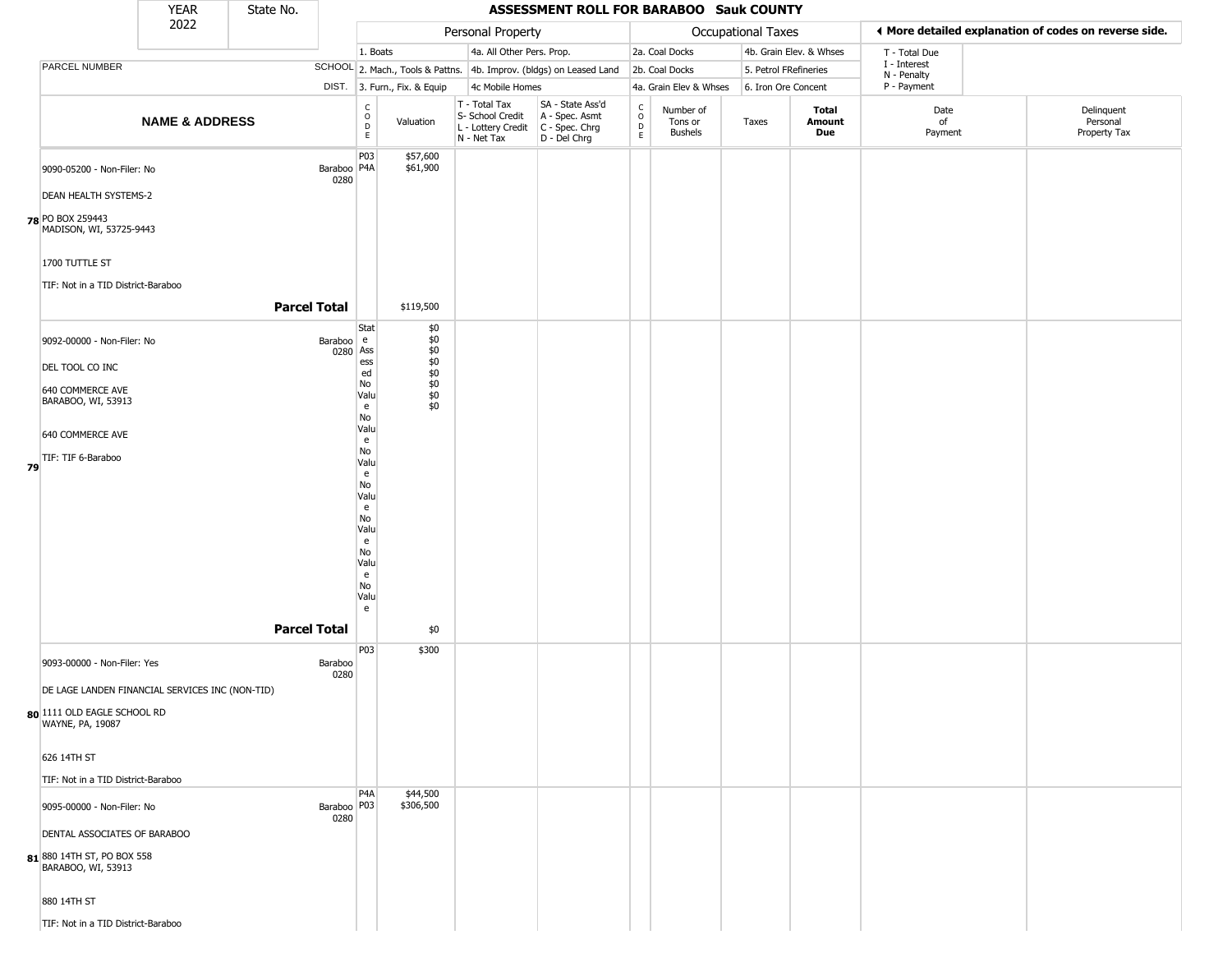|                                                  | <b>YEAR</b>               | State No.             |                                                 |                              |                                                                                         | ASSESSMENT ROLL FOR BARABOO Sauk COUNTY                             |                                                          |                                        |                           |                         |                             |                                                       |
|--------------------------------------------------|---------------------------|-----------------------|-------------------------------------------------|------------------------------|-----------------------------------------------------------------------------------------|---------------------------------------------------------------------|----------------------------------------------------------|----------------------------------------|---------------------------|-------------------------|-----------------------------|-------------------------------------------------------|
|                                                  | 2022                      |                       |                                                 |                              | Personal Property                                                                       |                                                                     |                                                          |                                        | <b>Occupational Taxes</b> |                         |                             | ◀ More detailed explanation of codes on reverse side. |
|                                                  |                           |                       |                                                 | 1. Boats                     | 4a. All Other Pers. Prop.                                                               |                                                                     |                                                          | 2a. Coal Docks                         |                           | 4b. Grain Elev. & Whses | T - Total Due               |                                                       |
| PARCEL NUMBER                                    |                           |                       |                                                 |                              |                                                                                         | SCHOOL 2. Mach., Tools & Pattns. 4b. Improv. (bldgs) on Leased Land |                                                          | 2b. Coal Docks                         | 5. Petrol FRefineries     |                         | I - Interest<br>N - Penalty |                                                       |
|                                                  |                           |                       |                                                 | DIST. 3. Furn., Fix. & Equip | 4c Mobile Homes                                                                         |                                                                     |                                                          | 4a. Grain Elev & Whses                 | 6. Iron Ore Concent       |                         | P - Payment                 |                                                       |
|                                                  | <b>NAME &amp; ADDRESS</b> |                       | $\begin{array}{c} C \\ O \\ D \\ E \end{array}$ | Valuation                    | T - Total Tax<br>S- School Credit<br>L - Lottery Credit   C - Spec. Chrg<br>N - Net Tax | SA - State Ass'd<br>A - Spec. Asmt<br>D - Del Chrg                  | $\begin{smallmatrix} C \\ O \\ D \end{smallmatrix}$<br>E | Number of<br>Tons or<br><b>Bushels</b> | Taxes                     | Total<br>Amount<br>Due  | Date<br>of<br>Payment       | Delinquent<br>Personal<br>Property Tax                |
|                                                  |                           | <b>Parcel Total</b>   |                                                 | \$351,000                    |                                                                                         |                                                                     |                                                          |                                        |                           |                         |                             |                                                       |
|                                                  |                           |                       | P03                                             | \$5,300                      |                                                                                         |                                                                     |                                                          |                                        |                           |                         |                             |                                                       |
| 9096-20000 - Non-Filer: No                       |                           | Baraboo<br>0280       |                                                 |                              |                                                                                         |                                                                     |                                                          |                                        |                           |                         |                             |                                                       |
| <b>DIRECTV LLC</b>                               |                           |                       |                                                 |                              |                                                                                         |                                                                     |                                                          |                                        |                           |                         |                             |                                                       |
| 82 PO BOX 2789<br>ADDISON, TX, 75001             |                           |                       |                                                 |                              |                                                                                         |                                                                     |                                                          |                                        |                           |                         |                             |                                                       |
| <b>VARIOUS</b>                                   |                           |                       |                                                 |                              |                                                                                         |                                                                     |                                                          |                                        |                           |                         |                             |                                                       |
| TIF: Not in a TID District-Baraboo               |                           |                       |                                                 |                              |                                                                                         |                                                                     |                                                          |                                        |                           |                         |                             |                                                       |
| 9096-71000 - Non-Filer: No                       |                           | Baraboo<br>0280       | <b>P03</b>                                      | \$13,800                     |                                                                                         |                                                                     |                                                          |                                        |                           |                         |                             |                                                       |
| <b>DISH NETWORK LLC</b>                          |                           |                       |                                                 |                              |                                                                                         |                                                                     |                                                          |                                        |                           |                         |                             |                                                       |
| 83 PO BOX 6623<br>ENGLEWOOD, CO, 80155           |                           |                       |                                                 |                              |                                                                                         |                                                                     |                                                          |                                        |                           |                         |                             |                                                       |
| VARIOUS                                          |                           |                       |                                                 |                              |                                                                                         |                                                                     |                                                          |                                        |                           |                         |                             |                                                       |
| TIF: Not in a TID District-Baraboo               |                           |                       |                                                 |                              |                                                                                         |                                                                     |                                                          |                                        |                           |                         |                             |                                                       |
| 9097-20000 - Non-Filer: No                       |                           | Baraboo   P03<br>0280 | P <sub>4</sub> A                                | \$400<br>\$28,000            |                                                                                         |                                                                     |                                                          |                                        |                           |                         |                             |                                                       |
| DOLLAR TREE STORES INC                           |                           |                       |                                                 |                              |                                                                                         |                                                                     |                                                          |                                        |                           |                         |                             |                                                       |
| 84 PO BOX 460389, DEPT 120<br>HOUSTON, TX, 77056 |                           |                       |                                                 |                              |                                                                                         |                                                                     |                                                          |                                        |                           |                         |                             |                                                       |
| 912 US HWY 12 SUITE 103                          |                           |                       |                                                 |                              |                                                                                         |                                                                     |                                                          |                                        |                           |                         |                             |                                                       |
| TIF: TIF 6-Baraboo                               |                           |                       |                                                 |                              |                                                                                         |                                                                     |                                                          |                                        |                           |                         |                             |                                                       |
|                                                  |                           | <b>Parcel Total</b>   |                                                 | \$28,400                     |                                                                                         |                                                                     |                                                          |                                        |                           |                         |                             |                                                       |
| 9099-00000 - Non-Filer: No                       |                           | Baraboo P4A<br>0280   | P03                                             | \$7,600<br>\$9,300           |                                                                                         |                                                                     |                                                          |                                        |                           |                         |                             |                                                       |
| DOMINO'S PIZZA ZRN ENTERPRISES INC               |                           |                       |                                                 |                              |                                                                                         |                                                                     |                                                          |                                        |                           |                         |                             |                                                       |
| 85 PO BOX 269<br>BARABOO, WI, 53913              |                           |                       |                                                 |                              |                                                                                         |                                                                     |                                                          |                                        |                           |                         |                             |                                                       |
| 844 8TH AVE                                      |                           |                       |                                                 |                              |                                                                                         |                                                                     |                                                          |                                        |                           |                         |                             |                                                       |
| TIF: Not in a TID District-Baraboo               |                           |                       |                                                 |                              |                                                                                         |                                                                     |                                                          |                                        |                           |                         |                             |                                                       |
|                                                  |                           | <b>Parcel Total</b>   |                                                 | \$16,900                     |                                                                                         |                                                                     |                                                          |                                        |                           |                         |                             |                                                       |
| 9099-10000 - Non-Filer: No                       |                           | Baraboo   P03<br>0280 | P <sub>4</sub> A                                | \$100<br>\$6,200             |                                                                                         |                                                                     |                                                          |                                        |                           |                         |                             |                                                       |
| DOWNTOWNER BAR & GRILLE                          |                           |                       |                                                 |                              |                                                                                         |                                                                     |                                                          |                                        |                           |                         |                             |                                                       |
| 86 130 3RD ST<br>BARABOO, WI, 53913              |                           |                       |                                                 |                              |                                                                                         |                                                                     |                                                          |                                        |                           |                         |                             |                                                       |
| 130 03RD ST                                      |                           |                       |                                                 |                              |                                                                                         |                                                                     |                                                          |                                        |                           |                         |                             |                                                       |
| TIF: Not in a TID District-Baraboo               |                           |                       |                                                 |                              |                                                                                         |                                                                     |                                                          |                                        |                           |                         |                             |                                                       |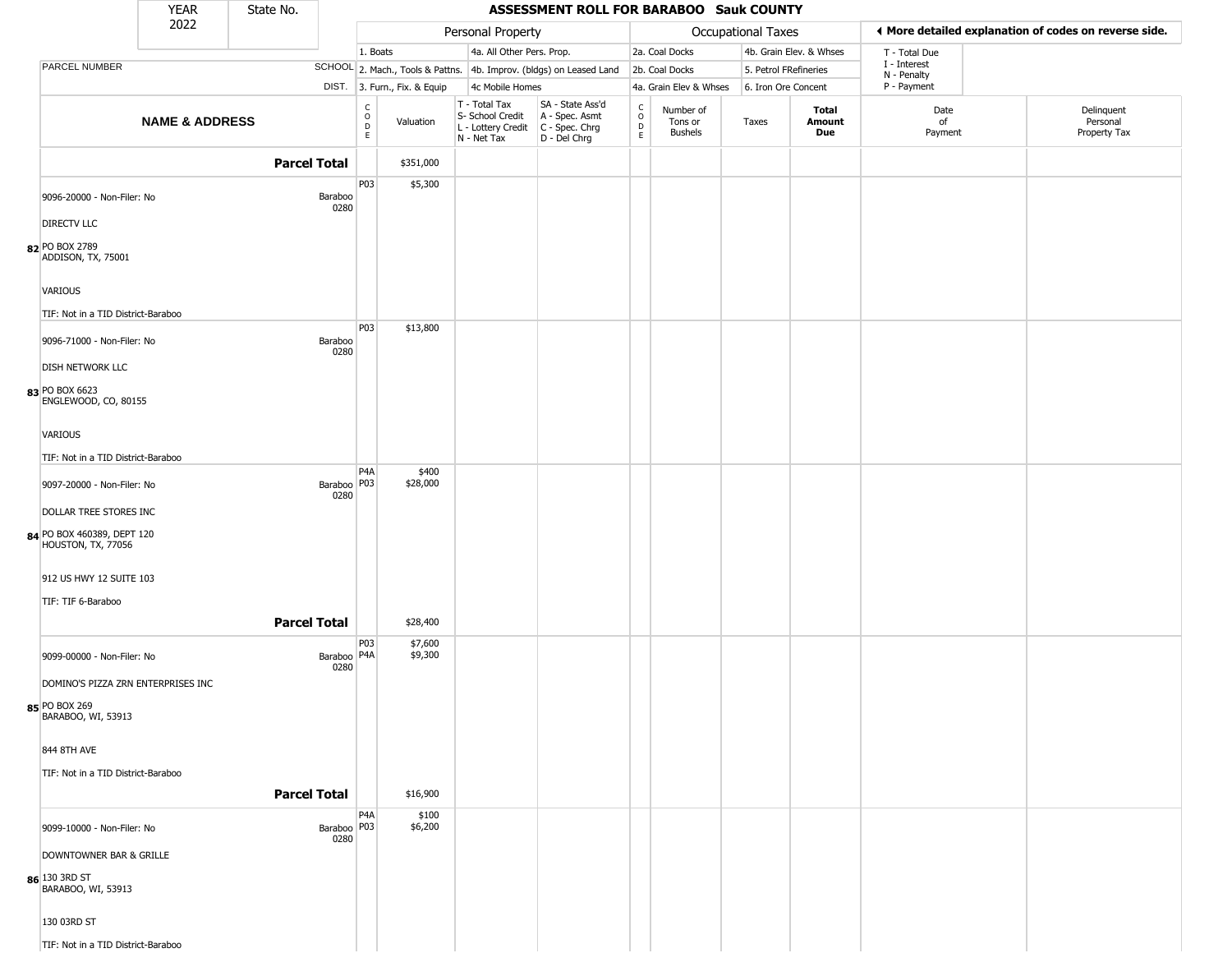|    |                                              | <b>YEAR</b>               | State No.           |                       |                                                 |                                                        |                                                                        | <b>ASSESSMENT ROLL FOR BARABOO Sauk COUNTY</b>                         |                                                   |                                 |                    |                               |                             |                                                       |
|----|----------------------------------------------|---------------------------|---------------------|-----------------------|-------------------------------------------------|--------------------------------------------------------|------------------------------------------------------------------------|------------------------------------------------------------------------|---------------------------------------------------|---------------------------------|--------------------|-------------------------------|-----------------------------|-------------------------------------------------------|
|    |                                              | 2022                      |                     |                       |                                                 |                                                        | Personal Property                                                      |                                                                        |                                                   |                                 | Occupational Taxes |                               |                             | ♦ More detailed explanation of codes on reverse side. |
|    |                                              |                           |                     |                       | 1. Boats                                        |                                                        | 4a. All Other Pers. Prop.                                              |                                                                        |                                                   | 2a. Coal Docks                  |                    | 4b. Grain Elev. & Whses       | T - Total Due               |                                                       |
|    | PARCEL NUMBER                                |                           |                     |                       |                                                 |                                                        |                                                                        | SCHOOL 2. Mach., Tools & Pattns. 4b. Improv. (bldgs) on Leased Land    |                                                   | 2b. Coal Docks                  |                    | 5. Petrol FRefineries         | I - Interest<br>N - Penalty |                                                       |
|    |                                              |                           |                     |                       |                                                 | DIST. 3. Furn., Fix. & Equip                           | 4c Mobile Homes                                                        |                                                                        |                                                   | 4a. Grain Elev & Whses          |                    | 6. Iron Ore Concent           | P - Payment                 |                                                       |
|    |                                              | <b>NAME &amp; ADDRESS</b> |                     |                       | $\begin{array}{c} C \\ O \\ D \\ E \end{array}$ | Valuation                                              | T - Total Tax<br>S- School Credit<br>L - Lottery Credit<br>N - Net Tax | SA - State Ass'd<br>A - Spec. Asmt<br>$C - Spec. Chrg$<br>D - Del Chrg | C<br>$\begin{array}{c}\n0 \\ 0 \\ E\n\end{array}$ | Number of<br>Tons or<br>Bushels | Taxes              | <b>Total</b><br>Amount<br>Due | Date<br>of<br>Payment       | Delinquent<br>Personal<br>Property Tax                |
|    |                                              |                           | <b>Parcel Total</b> |                       |                                                 | \$6,300                                                |                                                                        |                                                                        |                                                   |                                 |                    |                               |                             |                                                       |
|    | 9099-11000 - Non-Filer: No                   |                           |                     | Baraboo<br>0280       | P03                                             | \$3,800                                                |                                                                        |                                                                        |                                                   |                                 |                    |                               |                             |                                                       |
|    | DSI-ITI,LLC                                  |                           |                     |                       |                                                 |                                                        |                                                                        |                                                                        |                                                   |                                 |                    |                               |                             |                                                       |
|    | 87 PO BOX 460049<br>HOUSTON, TX, 77056       |                           |                     |                       |                                                 |                                                        |                                                                        |                                                                        |                                                   |                                 |                    |                               |                             |                                                       |
|    | 1300 LANGE CT                                |                           |                     |                       |                                                 |                                                        |                                                                        |                                                                        |                                                   |                                 |                    |                               |                             |                                                       |
|    | TIF: TIF 6-Baraboo                           |                           |                     |                       |                                                 |                                                        |                                                                        |                                                                        |                                                   |                                 |                    |                               |                             |                                                       |
|    | 9102-00000 - Non-Filer: Yes                  |                           |                     | Baraboo P03<br>0280   | P <sub>4</sub> A                                | \$400<br>\$11,000                                      |                                                                        |                                                                        |                                                   |                                 |                    |                               |                             |                                                       |
|    | <b>DON-RICK INC</b>                          |                           |                     |                       |                                                 |                                                        |                                                                        |                                                                        |                                                   |                                 |                    |                               |                             |                                                       |
|    | 88 PO BOX 528<br>BARABOO, WI, 53913          |                           |                     |                       |                                                 |                                                        |                                                                        |                                                                        |                                                   |                                 |                    |                               |                             |                                                       |
|    | 313 OAK ST                                   |                           |                     |                       |                                                 |                                                        |                                                                        |                                                                        |                                                   |                                 |                    |                               |                             |                                                       |
|    | TIF: TIF 8-Baraboo                           |                           |                     |                       |                                                 |                                                        |                                                                        |                                                                        |                                                   |                                 |                    |                               |                             |                                                       |
|    |                                              |                           | <b>Parcel Total</b> |                       |                                                 | \$11,400                                               |                                                                        |                                                                        |                                                   |                                 |                    |                               |                             |                                                       |
|    | 9104-10400 - Non-Filer: No                   |                           |                     | Baraboo e<br>0280 Ass | Stat                                            | \$0<br>$$^{40}_{60}$<br>$$^{40}_{60}$<br>$$^{40}_{60}$ |                                                                        |                                                                        |                                                   |                                 |                    |                               |                             |                                                       |
|    | DRM PROPERTIES LLC                           |                           |                     |                       | ess<br>ed                                       |                                                        |                                                                        |                                                                        |                                                   |                                 |                    |                               |                             |                                                       |
|    | 820 INDUSTRIAL CT<br>BARABOO, WI, 53913-2785 |                           |                     |                       | No<br>Valu<br>e<br>No                           | \$0<br>\$0                                             |                                                                        |                                                                        |                                                   |                                 |                    |                               |                             |                                                       |
|    | 820 INDUSTRIAL CT                            |                           |                     |                       | Valu<br>e                                       |                                                        |                                                                        |                                                                        |                                                   |                                 |                    |                               |                             |                                                       |
| 89 | TIF: TIF 6-Baraboo                           |                           |                     |                       | No<br>Valu<br>e                                 |                                                        |                                                                        |                                                                        |                                                   |                                 |                    |                               |                             |                                                       |
|    |                                              |                           |                     |                       | No<br>Valu                                      |                                                        |                                                                        |                                                                        |                                                   |                                 |                    |                               |                             |                                                       |
|    |                                              |                           |                     |                       | e<br>No                                         |                                                        |                                                                        |                                                                        |                                                   |                                 |                    |                               |                             |                                                       |
|    |                                              |                           |                     |                       | Valu                                            |                                                        |                                                                        |                                                                        |                                                   |                                 |                    |                               |                             |                                                       |
|    |                                              |                           |                     |                       | e<br>No                                         |                                                        |                                                                        |                                                                        |                                                   |                                 |                    |                               |                             |                                                       |
|    |                                              |                           |                     |                       | Valu<br>e                                       |                                                        |                                                                        |                                                                        |                                                   |                                 |                    |                               |                             |                                                       |
|    |                                              |                           |                     |                       | No<br>Valu                                      |                                                        |                                                                        |                                                                        |                                                   |                                 |                    |                               |                             |                                                       |
|    |                                              |                           |                     |                       | e                                               |                                                        |                                                                        |                                                                        |                                                   |                                 |                    |                               |                             |                                                       |
|    |                                              |                           | <b>Parcel Total</b> |                       |                                                 | \$0                                                    |                                                                        |                                                                        |                                                   |                                 |                    |                               |                             |                                                       |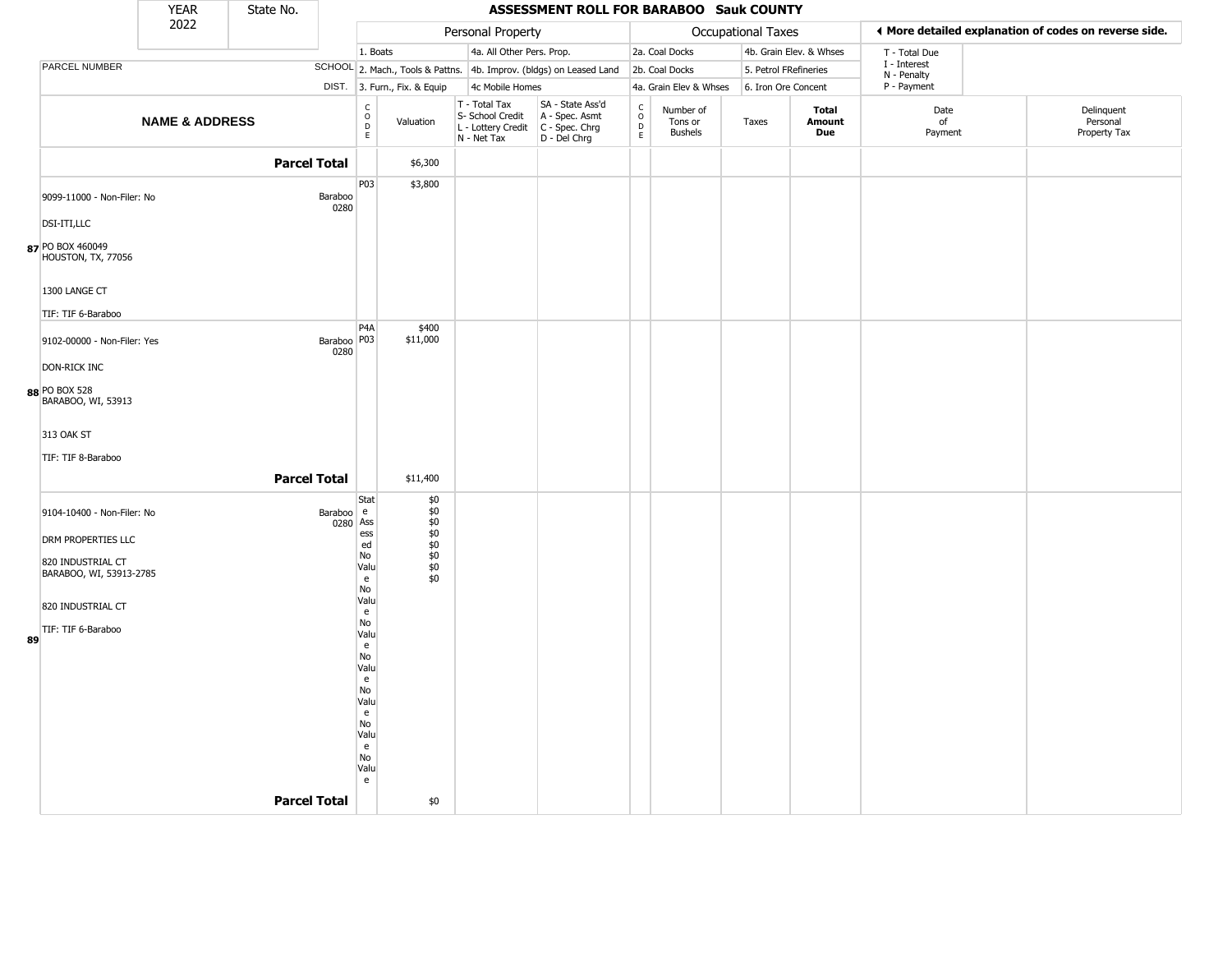|                |                                                        | <b>YEAR</b>                         | State No. |                       |                                         |                              |                                                                        | ASSESSMENT ROLL FOR BARABOO Sauk COUNTY                              |                      |                                        |                           |                         |                            |                                                       |
|----------------|--------------------------------------------------------|-------------------------------------|-----------|-----------------------|-----------------------------------------|------------------------------|------------------------------------------------------------------------|----------------------------------------------------------------------|----------------------|----------------------------------------|---------------------------|-------------------------|----------------------------|-------------------------------------------------------|
|                |                                                        | 2022                                |           |                       |                                         |                              | Personal Property                                                      |                                                                      |                      |                                        | <b>Occupational Taxes</b> |                         |                            | ♦ More detailed explanation of codes on reverse side. |
|                |                                                        |                                     |           |                       | 1. Boats                                |                              | 4a. All Other Pers. Prop.                                              |                                                                      |                      | 2a. Coal Docks                         |                           | 4b. Grain Elev. & Whses | T - Total Due              |                                                       |
|                | PARCEL NUMBER                                          |                                     |           |                       |                                         |                              |                                                                        | SCHOOL 2. Mach., Tools & Pattns. 4b. Improv. (bldgs) on Leased Land  |                      | 2b. Coal Docks                         | 5. Petrol FRefineries     |                         | I - Interest               |                                                       |
|                |                                                        |                                     |           |                       |                                         | DIST. 3. Furn., Fix. & Equip | 4c Mobile Homes                                                        |                                                                      |                      | 4a. Grain Elev & Whses                 | 6. Iron Ore Concent       |                         | N - Penalty<br>P - Payment |                                                       |
|                |                                                        | <b>NAME &amp; ADDRESS</b>           |           |                       | $\rm _o^C$<br>$\mathsf{D}_{\mathsf{E}}$ | Valuation                    | T - Total Tax<br>S- School Credit<br>L - Lottery Credit<br>N - Net Tax | SA - State Ass'd<br>A - Spec. Asmt<br>C - Spec. Chrg<br>D - Del Chrg | $\rm _o^c$<br>D<br>E | Number of<br>Tons or<br><b>Bushels</b> | Taxes                     | Total<br>Amount<br>Due  | Date<br>of<br>Payment      | Delinquent<br>Personal<br>Property Tax                |
|                | 9110-10000 - Non-Filer: No<br>AMERIPRISE FINANCIAL INC |                                     |           | Baraboo   P4A<br>0280 | P03                                     | \$100<br>\$100               |                                                                        |                                                                      |                      |                                        |                           |                         |                            |                                                       |
| 90 114 4TH ST  | BARABOO, WI, 53913                                     |                                     |           |                       |                                         |                              |                                                                        |                                                                      |                      |                                        |                           |                         |                            |                                                       |
| 114 04TH ST    | TIF: Not in a TID District-Baraboo                     |                                     |           |                       |                                         |                              |                                                                        |                                                                      |                      |                                        |                           |                         |                            |                                                       |
|                |                                                        |                                     |           | <b>Parcel Total</b>   |                                         | \$200                        |                                                                        |                                                                      |                      |                                        |                           |                         |                            |                                                       |
|                | 9110-40000 - Non-Filer: No                             |                                     |           | Baraboo   P03<br>0280 | P4A                                     | \$100<br>\$9,300             |                                                                        |                                                                      |                      |                                        |                           |                         |                            |                                                       |
|                | <b>ENTERPRISE RENT-A-CAR</b>                           |                                     |           |                       |                                         |                              |                                                                        |                                                                      |                      |                                        |                           |                         |                            |                                                       |
|                | 91 S17W22650 LINCOLN AVE<br>WAUKESHA, WI, 53187        |                                     |           |                       |                                         |                              |                                                                        |                                                                      |                      |                                        |                           |                         |                            |                                                       |
|                | 628 US HWY 12                                          |                                     |           |                       |                                         |                              |                                                                        |                                                                      |                      |                                        |                           |                         |                            |                                                       |
|                | TIF: Not in a TID District-Baraboo                     |                                     |           |                       |                                         |                              |                                                                        |                                                                      |                      |                                        |                           |                         |                            |                                                       |
|                |                                                        |                                     |           | <b>Parcel Total</b>   |                                         | \$9,400                      |                                                                        |                                                                      |                      |                                        |                           |                         |                            |                                                       |
|                |                                                        |                                     |           |                       | P03                                     | \$25,400                     |                                                                        |                                                                      |                      |                                        |                           |                         |                            |                                                       |
|                | 9112-02000 - Non-Filer: No                             |                                     |           | Baraboo               |                                         |                              |                                                                        |                                                                      |                      |                                        |                           |                         |                            |                                                       |
|                | EQUITY COOPERATIVE LIVESTOCK                           |                                     |           | 0280                  |                                         |                              |                                                                        |                                                                      |                      |                                        |                           |                         |                            |                                                       |
| 92 PO BOX 1003 | BARABOO, WI, 53913                                     |                                     |           |                       |                                         |                              |                                                                        |                                                                      |                      |                                        |                           |                         |                            |                                                       |
|                | 401 COMMERCE AVE                                       |                                     |           |                       |                                         |                              |                                                                        |                                                                      |                      |                                        |                           |                         |                            |                                                       |
|                |                                                        |                                     |           |                       |                                         |                              |                                                                        |                                                                      |                      |                                        |                           |                         |                            |                                                       |
|                | TIF: TIF 6-Baraboo<br>9112-04000 - Non-Filer: Yes      |                                     |           | Baraboo   P03<br>0280 | P4A                                     | \$400<br>\$6,200             |                                                                        |                                                                      |                      |                                        |                           |                         |                            |                                                       |
|                | FOX POINT APTS LLC                                     |                                     |           |                       |                                         |                              |                                                                        |                                                                      |                      |                                        |                           |                         |                            |                                                       |
|                | 93 201 AIR PARK DR<br>WATERTOWN, WI, 53094             |                                     |           |                       |                                         |                              |                                                                        |                                                                      |                      |                                        |                           |                         |                            |                                                       |
|                | 1300 WALNUT ST                                         |                                     |           |                       |                                         |                              |                                                                        |                                                                      |                      |                                        |                           |                         |                            |                                                       |
|                | TIF: Not in a TID District-Baraboo                     |                                     |           |                       |                                         |                              |                                                                        |                                                                      |                      |                                        |                           |                         |                            |                                                       |
|                |                                                        |                                     |           | <b>Parcel Total</b>   |                                         | \$6,600                      |                                                                        |                                                                      |                      |                                        |                           |                         |                            |                                                       |
|                | 9113-10000 - Non-Filer: No                             |                                     |           | Baraboo   P03<br>0280 | P <sub>4</sub> A                        | \$100<br>\$36,700            |                                                                        |                                                                      |                      |                                        |                           |                         |                            |                                                       |
|                |                                                        | GET N GO, LLC EXPRESS FOOD MART LLC |           |                       |                                         |                              |                                                                        |                                                                      |                      |                                        |                           |                         |                            |                                                       |
|                | 94 325 SOUTH BLVD<br>BARABOO, WI, 53913                |                                     |           |                       |                                         |                              |                                                                        |                                                                      |                      |                                        |                           |                         |                            |                                                       |
|                | 325 SOUTH BLVD                                         |                                     |           |                       |                                         |                              |                                                                        |                                                                      |                      |                                        |                           |                         |                            |                                                       |
|                | TIF: Not in a TID District-Baraboo                     |                                     |           |                       |                                         |                              |                                                                        |                                                                      |                      |                                        |                           |                         |                            |                                                       |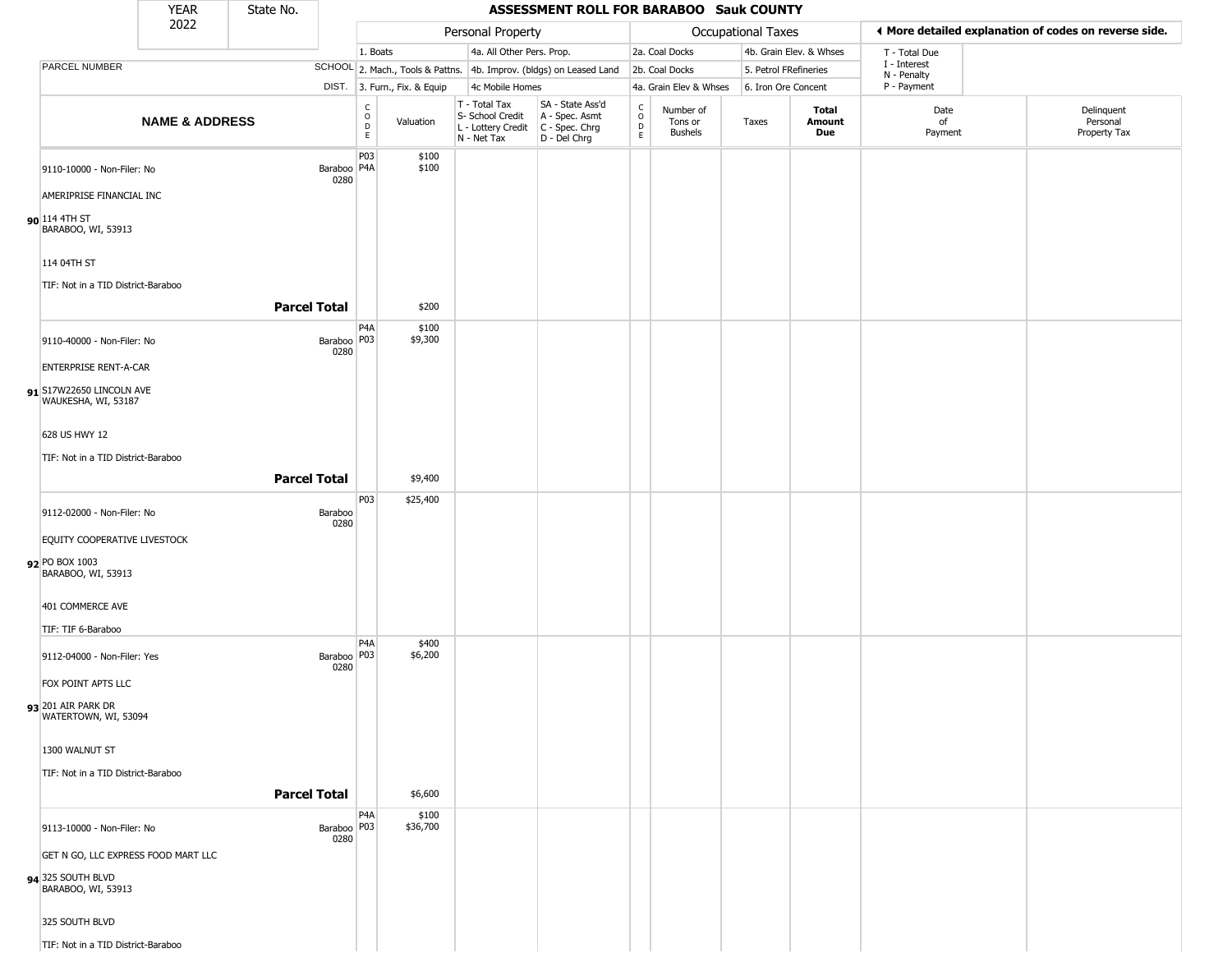|                                                   | <b>YEAR</b>               | State No.           |                                                 |                              |                                                                                         | <b>ASSESSMENT ROLL FOR BARABOO Sauk COUNTY</b>                      |                                                          |                                        |                       |                         |                             |                                                       |
|---------------------------------------------------|---------------------------|---------------------|-------------------------------------------------|------------------------------|-----------------------------------------------------------------------------------------|---------------------------------------------------------------------|----------------------------------------------------------|----------------------------------------|-----------------------|-------------------------|-----------------------------|-------------------------------------------------------|
|                                                   | 2022                      |                     |                                                 |                              | Personal Property                                                                       |                                                                     |                                                          |                                        | Occupational Taxes    |                         |                             | ◀ More detailed explanation of codes on reverse side. |
|                                                   |                           |                     |                                                 | 1. Boats                     | 4a. All Other Pers. Prop.                                                               |                                                                     |                                                          | 2a. Coal Docks                         |                       | 4b. Grain Elev. & Whses | T - Total Due               |                                                       |
| PARCEL NUMBER                                     |                           |                     |                                                 |                              |                                                                                         | SCHOOL 2. Mach., Tools & Pattns. 4b. Improv. (bldgs) on Leased Land |                                                          | 2b. Coal Docks                         | 5. Petrol FRefineries |                         | I - Interest<br>N - Penalty |                                                       |
|                                                   |                           |                     |                                                 | DIST. 3. Furn., Fix. & Equip | 4c Mobile Homes                                                                         |                                                                     |                                                          | 4a. Grain Elev & Whses                 | 6. Iron Ore Concent   |                         | P - Payment                 |                                                       |
|                                                   | <b>NAME &amp; ADDRESS</b> |                     | $\begin{array}{c} C \\ O \\ D \\ E \end{array}$ | Valuation                    | T - Total Tax<br>S- School Credit<br>L - Lottery Credit   C - Spec. Chrg<br>N - Net Tax | SA - State Ass'd<br>A - Spec. Asmt<br>D - Del Chrg                  | $\begin{smallmatrix} C \\ O \\ D \end{smallmatrix}$<br>E | Number of<br>Tons or<br><b>Bushels</b> | Taxes                 | Total<br>Amount<br>Due  | Date<br>of<br>Payment       | Delinquent<br>Personal<br>Property Tax                |
|                                                   |                           | <b>Parcel Total</b> |                                                 | \$36,800                     |                                                                                         |                                                                     |                                                          |                                        |                       |                         |                             |                                                       |
| 9113-21000 - Non-Filer: No                        |                           | 0280                | P <sub>4</sub> A<br>Baraboo   P03               | \$100<br>\$4,500             |                                                                                         |                                                                     |                                                          |                                        |                       |                         |                             |                                                       |
| FAIRWAY INDEPENDENT MORTGAGE                      |                           |                     |                                                 |                              |                                                                                         |                                                                     |                                                          |                                        |                       |                         |                             |                                                       |
| 95 4750 SOUTH BILTMORE LANE<br>MADISON, WI, 53718 |                           |                     |                                                 |                              |                                                                                         |                                                                     |                                                          |                                        |                       |                         |                             |                                                       |
| 129 04TH ST                                       |                           |                     |                                                 |                              |                                                                                         |                                                                     |                                                          |                                        |                       |                         |                             |                                                       |
| TIF: Not in a TID District-Baraboo                |                           |                     |                                                 |                              |                                                                                         |                                                                     |                                                          |                                        |                       |                         |                             |                                                       |
|                                                   |                           | <b>Parcel Total</b> | P <sub>4</sub> A                                | \$4,600<br>\$2,800           |                                                                                         |                                                                     |                                                          |                                        |                       |                         |                             |                                                       |
| 9115-00000 - Non-Filer: No                        |                           | 0280                | Baraboo P03                                     | \$15,400                     |                                                                                         |                                                                     |                                                          |                                        |                       |                         |                             |                                                       |
| <b>FASTENAL COMPANY</b>                           |                           |                     |                                                 |                              |                                                                                         |                                                                     |                                                          |                                        |                       |                         |                             |                                                       |
| 96 PO BOX 1206<br>WINONA, MN, 55987               |                           |                     |                                                 |                              |                                                                                         |                                                                     |                                                          |                                        |                       |                         |                             |                                                       |
| 721 SOUTH BLVD                                    |                           |                     |                                                 |                              |                                                                                         |                                                                     |                                                          |                                        |                       |                         |                             |                                                       |
| TIF: Not in a TID District-Baraboo                |                           |                     |                                                 |                              |                                                                                         |                                                                     |                                                          |                                        |                       |                         |                             |                                                       |
|                                                   |                           | <b>Parcel Total</b> |                                                 | \$18,200                     |                                                                                         |                                                                     |                                                          |                                        |                       |                         |                             |                                                       |
| 9115-90000 - Non-Filer: Yes                       |                           | Baraboo<br>0280     | P03                                             | \$6,100                      |                                                                                         |                                                                     |                                                          |                                        |                       |                         |                             |                                                       |
| FRITSCH'S CORNER DRUG STORE                       |                           |                     |                                                 |                              |                                                                                         |                                                                     |                                                          |                                        |                       |                         |                             |                                                       |
| 97 333 LOUISVILLE RD<br>RIO, WI, 53960            |                           |                     |                                                 |                              |                                                                                         |                                                                     |                                                          |                                        |                       |                         |                             |                                                       |
| 1700 TUTTLE ST                                    |                           |                     |                                                 |                              |                                                                                         |                                                                     |                                                          |                                        |                       |                         |                             |                                                       |
| TIF: Not in a TID District-Baraboo                |                           |                     |                                                 |                              |                                                                                         |                                                                     |                                                          |                                        |                       |                         |                             |                                                       |
| 9116-00000 - Non-Filer: Yes                       |                           | Baraboo<br>0280     | <b>P03</b>                                      | \$1,600                      |                                                                                         |                                                                     |                                                          |                                        |                       |                         |                             |                                                       |
| POOR RICHARD'S TAVERN                             |                           |                     |                                                 |                              |                                                                                         |                                                                     |                                                          |                                        |                       |                         |                             |                                                       |
| 98 <sup>411</sup> OAK ST<br>BARABOO, WI, 53913    |                           |                     |                                                 |                              |                                                                                         |                                                                     |                                                          |                                        |                       |                         |                             |                                                       |
| 411 OAK ST                                        |                           |                     |                                                 |                              |                                                                                         |                                                                     |                                                          |                                        |                       |                         |                             |                                                       |
| TIF: Not in a TID District-Baraboo                |                           |                     |                                                 |                              |                                                                                         |                                                                     |                                                          |                                        |                       |                         |                             |                                                       |
| 9117-00000 - Non-Filer: No                        |                           | 0280                | P <sub>4</sub> A<br>Baraboo   P03               | \$600<br>\$2,900             |                                                                                         |                                                                     |                                                          |                                        |                       |                         |                             |                                                       |
| FIRE AND SAFETY II                                |                           |                     |                                                 |                              |                                                                                         |                                                                     |                                                          |                                        |                       |                         |                             |                                                       |
| 99 PO BOX 334<br>BARABOO, WI, 53913               |                           |                     |                                                 |                              |                                                                                         |                                                                     |                                                          |                                        |                       |                         |                             |                                                       |
| 1202 09TH ST                                      |                           |                     |                                                 |                              |                                                                                         |                                                                     |                                                          |                                        |                       |                         |                             |                                                       |
| TIF: Not in a TID District-Baraboo                |                           |                     |                                                 |                              |                                                                                         |                                                                     |                                                          |                                        |                       |                         |                             |                                                       |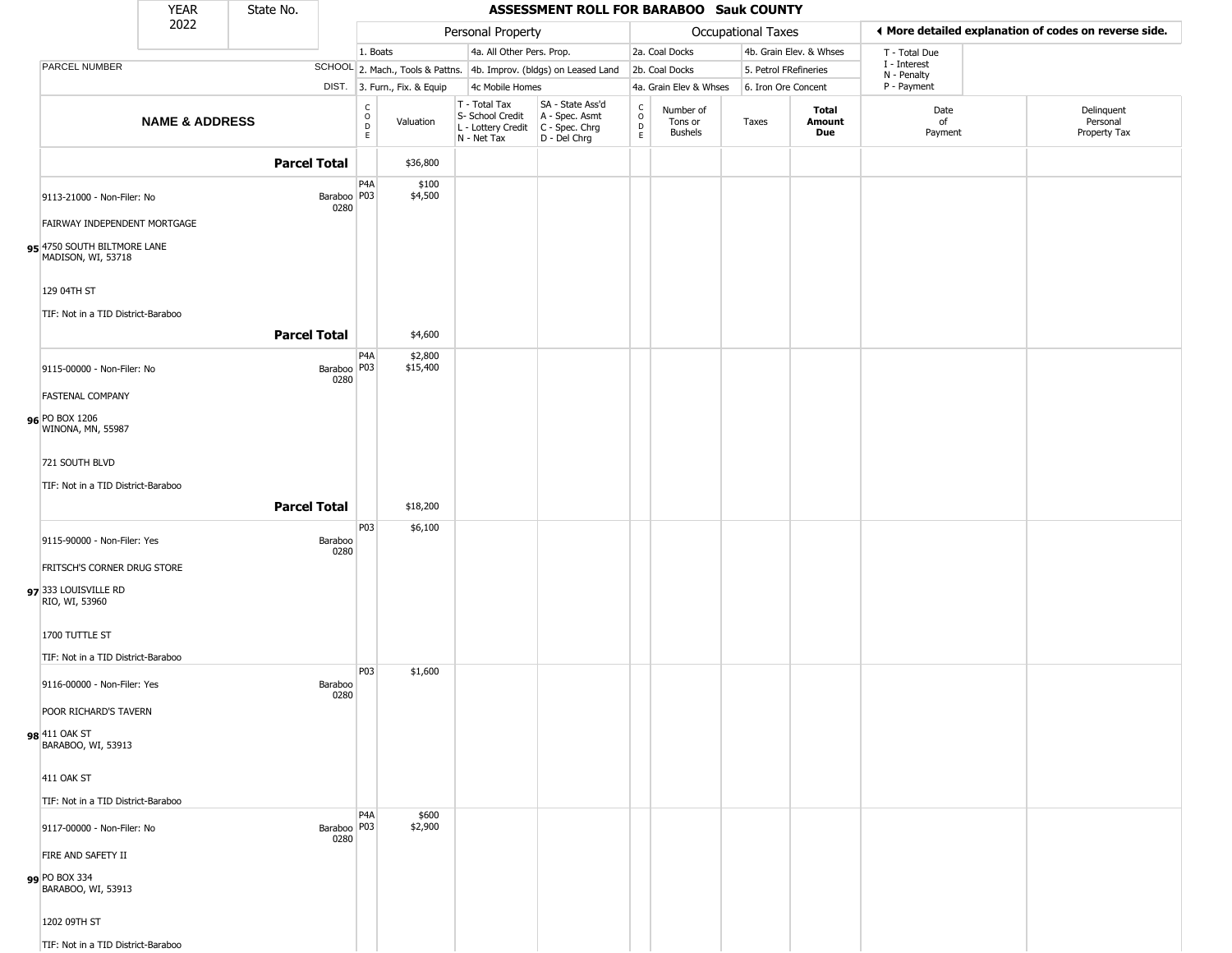|     |                                                                                          | <b>YEAR</b>               | State No.           |                       |                                                                                                             |                                                      |                                                                        | <b>ASSESSMENT ROLL FOR BARABOO Sauk COUNTY</b>                       |                                                   |                                        |                           |                         |                             |                                                       |
|-----|------------------------------------------------------------------------------------------|---------------------------|---------------------|-----------------------|-------------------------------------------------------------------------------------------------------------|------------------------------------------------------|------------------------------------------------------------------------|----------------------------------------------------------------------|---------------------------------------------------|----------------------------------------|---------------------------|-------------------------|-----------------------------|-------------------------------------------------------|
|     |                                                                                          | 2022                      |                     |                       |                                                                                                             |                                                      | Personal Property                                                      |                                                                      |                                                   |                                        | <b>Occupational Taxes</b> |                         |                             | ♦ More detailed explanation of codes on reverse side. |
|     |                                                                                          |                           |                     |                       | 1. Boats                                                                                                    |                                                      | 4a. All Other Pers. Prop.                                              |                                                                      |                                                   | 2a. Coal Docks                         |                           | 4b. Grain Elev. & Whses | T - Total Due               |                                                       |
|     | PARCEL NUMBER                                                                            |                           |                     |                       |                                                                                                             |                                                      |                                                                        | SCHOOL 2. Mach., Tools & Pattns. 4b. Improv. (bldgs) on Leased Land  |                                                   | 2b. Coal Docks                         | 5. Petrol FRefineries     |                         | I - Interest<br>N - Penalty |                                                       |
|     |                                                                                          |                           |                     | DIST.                 |                                                                                                             | 3. Furn., Fix. & Equip                               | 4c Mobile Homes                                                        |                                                                      |                                                   | 4a. Grain Elev & Whses                 | 6. Iron Ore Concent       |                         | P - Payment                 |                                                       |
|     |                                                                                          | <b>NAME &amp; ADDRESS</b> |                     |                       | $\begin{matrix} 0 \\ 0 \\ D \end{matrix}$<br>E                                                              | Valuation                                            | T - Total Tax<br>S- School Credit<br>L - Lottery Credit<br>N - Net Tax | SA - State Ass'd<br>A - Spec. Asmt<br>C - Spec. Chrg<br>D - Del Chrg | $\begin{array}{c}\nC \\ O \\ D \\ E\n\end{array}$ | Number of<br>Tons or<br><b>Bushels</b> | Taxes                     | Total<br>Amount<br>Due  | Date<br>of<br>Payment       | Delinquent<br>Personal<br>Property Tax                |
|     |                                                                                          |                           | <b>Parcel Total</b> |                       |                                                                                                             | \$3,500                                              |                                                                        |                                                                      |                                                   |                                        |                           |                         |                             |                                                       |
|     | 9119-00000 - Non-Filer: No<br>FITTY'S BAR AND GRILL LLC                                  |                           |                     | Baraboo   P03<br>0280 | P <sub>4</sub> A                                                                                            | \$300<br>\$9,900                                     |                                                                        |                                                                      |                                                   |                                        |                           |                         |                             |                                                       |
|     | 100 109 WALNUT ST<br>BARABOO, WI, 53913                                                  |                           |                     |                       |                                                                                                             |                                                      |                                                                        |                                                                      |                                                   |                                        |                           |                         |                             |                                                       |
|     | 109 WALNUT ST                                                                            |                           |                     |                       |                                                                                                             |                                                      |                                                                        |                                                                      |                                                   |                                        |                           |                         |                             |                                                       |
|     | TIF: TIF 8-Baraboo                                                                       |                           | <b>Parcel Total</b> |                       |                                                                                                             |                                                      |                                                                        |                                                                      |                                                   |                                        |                           |                         |                             |                                                       |
|     |                                                                                          |                           |                     |                       |                                                                                                             | \$10,200                                             |                                                                        |                                                                      |                                                   |                                        |                           |                         |                             |                                                       |
|     | 9119-20000 - Non-Filer: No<br><b>FLAMBEAU CORP</b><br>801 LYNN AVE<br>BARABOO, WI, 53913 |                           |                     | Baraboo e<br>0280 Ass | Stat<br>ess<br>ed<br>No<br>Valu<br>e<br>No                                                                  | \$0<br>\$0<br>\$0<br>\$0<br>\$0<br>\$0<br>\$0<br>\$0 |                                                                        |                                                                      |                                                   |                                        |                           |                         |                             |                                                       |
|     | 715 LYNN AVE                                                                             |                           |                     |                       | Valu                                                                                                        |                                                      |                                                                        |                                                                      |                                                   |                                        |                           |                         |                             |                                                       |
| 101 | TIF: Not in a TID District-Baraboo                                                       |                           | <b>Parcel Total</b> |                       | e<br>No<br>Valu<br>e<br>No<br>Valu<br>$\mathbf{e}$<br>No<br>Valu<br>e<br>No<br>Valu<br>e<br>No<br>Valu<br>e | \$0                                                  |                                                                        |                                                                      |                                                   |                                        |                           |                         |                             |                                                       |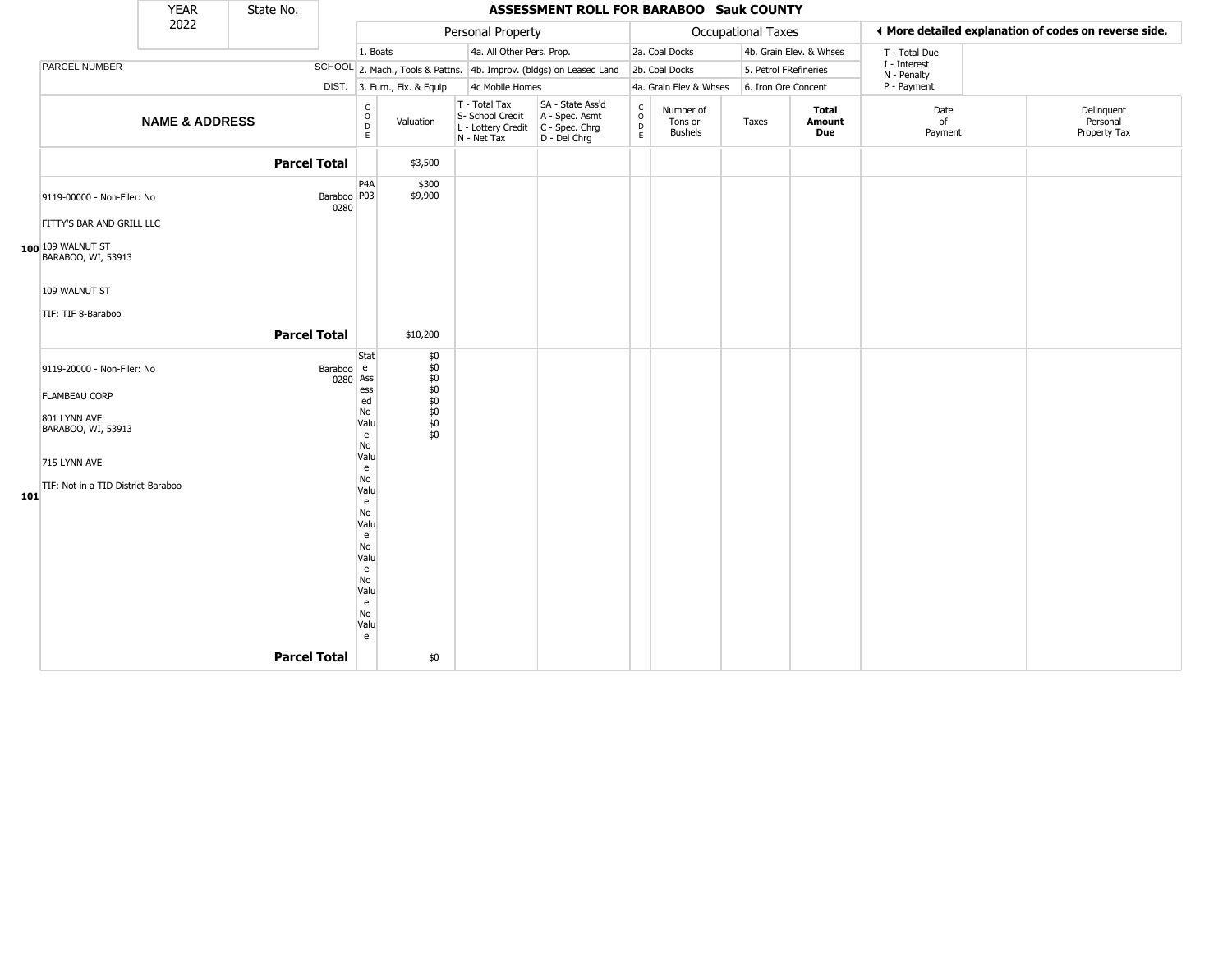|     |                                                                                                                                                         | <b>YEAR</b>               | State No.           |                       |                                                                                                                                           |                                                                  |                                                                        | ASSESSMENT ROLL FOR BARABOO Sauk COUNTY                                |                                                          |                                        |                           |                         |                             |                                                       |
|-----|---------------------------------------------------------------------------------------------------------------------------------------------------------|---------------------------|---------------------|-----------------------|-------------------------------------------------------------------------------------------------------------------------------------------|------------------------------------------------------------------|------------------------------------------------------------------------|------------------------------------------------------------------------|----------------------------------------------------------|----------------------------------------|---------------------------|-------------------------|-----------------------------|-------------------------------------------------------|
|     |                                                                                                                                                         | 2022                      |                     |                       |                                                                                                                                           |                                                                  | Personal Property                                                      |                                                                        |                                                          |                                        | <b>Occupational Taxes</b> |                         |                             | ♦ More detailed explanation of codes on reverse side. |
|     |                                                                                                                                                         |                           |                     |                       | 1. Boats                                                                                                                                  |                                                                  | 4a. All Other Pers. Prop.                                              |                                                                        |                                                          | 2a. Coal Docks                         |                           | 4b. Grain Elev. & Whses | T - Total Due               |                                                       |
|     | PARCEL NUMBER                                                                                                                                           |                           |                     |                       |                                                                                                                                           |                                                                  |                                                                        | SCHOOL 2. Mach., Tools & Pattns. 4b. Improv. (bldgs) on Leased Land    |                                                          | 2b. Coal Docks                         | 5. Petrol FRefineries     |                         | I - Interest<br>N - Penalty |                                                       |
|     |                                                                                                                                                         |                           |                     |                       |                                                                                                                                           | DIST. 3. Furn., Fix. & Equip                                     | 4c Mobile Homes                                                        |                                                                        |                                                          | 4a. Grain Elev & Whses                 | 6. Iron Ore Concent       |                         | P - Payment                 |                                                       |
|     |                                                                                                                                                         | <b>NAME &amp; ADDRESS</b> |                     |                       | $\begin{array}{c} C \\ O \\ D \\ E \end{array}$                                                                                           | Valuation                                                        | T - Total Tax<br>S- School Credit<br>L - Lottery Credit<br>N - Net Tax | SA - State Ass'd<br>A - Spec. Asmt<br>$C - Spec. Chrg$<br>D - Del Chrg | $\begin{smallmatrix} C \\ 0 \\ D \end{smallmatrix}$<br>E | Number of<br>Tons or<br><b>Bushels</b> | Taxes                     | Total<br>Amount<br>Due  | Date<br>of<br>Payment       | Delinquent<br>Personal<br>Property Tax                |
| 102 | 9120-00000 - Non-Filer: No<br><b>FLAMBEAU PLASTICS CORP</b><br>801 LYNN AVE<br>BARABOO, WI, 53913<br>801 LYNN AVE<br>TIF: Not in a TID District-Baraboo |                           |                     | Baraboo e<br>0280 Ass | Stat<br>ess<br>ed<br>No<br>Valu<br>e<br>No<br>Valu<br>e<br>No<br>Valu<br>e<br>No<br>Valu<br>e<br>No<br>Valu<br>e<br>No<br>Valu<br>e<br>No | \$0<br>\$0<br>\$0<br>\$0<br>$$0$<br>$$0$<br>$$0$<br>$$0$<br>$$0$ |                                                                        |                                                                        |                                                          |                                        |                           |                         |                             |                                                       |
|     | 9122-01100 - Non-Filer: No                                                                                                                              |                           | <b>Parcel Total</b> | Baraboo   P03<br>0280 | Valu<br>e<br>P4A                                                                                                                          | \$0<br>\$100<br>\$6,000                                          |                                                                        |                                                                        |                                                          |                                        |                           |                         |                             |                                                       |
|     | CT LABORATORIES LLC<br>103 1230 LANGE CT<br>BARABOO, WI, 53913<br>1230 LANGE CT                                                                         |                           |                     |                       |                                                                                                                                           |                                                                  |                                                                        |                                                                        |                                                          |                                        |                           |                         |                             |                                                       |
|     | TIF: TIF 6-Baraboo                                                                                                                                      |                           |                     |                       |                                                                                                                                           |                                                                  |                                                                        |                                                                        |                                                          |                                        |                           |                         |                             |                                                       |
|     |                                                                                                                                                         |                           | <b>Parcel Total</b> |                       |                                                                                                                                           | \$6,100                                                          |                                                                        |                                                                        |                                                          |                                        |                           |                         |                             |                                                       |
|     | 9122-03000 - Non-Filer: No<br>FOUR STAR FAMILY RESTAURANT<br>104 1011 8TH ST<br>BARABOO, WI, 53913                                                      |                           |                     | Baraboo<br>0280       | P03                                                                                                                                       | \$1,000                                                          |                                                                        |                                                                        |                                                          |                                        |                           |                         |                             |                                                       |
|     | 1011 08TH ST                                                                                                                                            |                           |                     |                       |                                                                                                                                           |                                                                  |                                                                        |                                                                        |                                                          |                                        |                           |                         |                             |                                                       |
|     | TIF: Not in a TID District-Baraboo<br>9122-10000 - Non-Filer: No<br>FRITSCH'S CORNER DRUG<br>105 333 LOWVILLE RD<br>RIO, WI, 53960<br>522 OAK ST        |                           |                     | Baraboo<br>0280       | <b>P03</b>                                                                                                                                | \$18,500                                                         |                                                                        |                                                                        |                                                          |                                        |                           |                         |                             |                                                       |
|     | TIF: Not in a TID District-Baraboo                                                                                                                      |                           |                     |                       |                                                                                                                                           |                                                                  |                                                                        |                                                                        |                                                          |                                        |                           |                         |                             |                                                       |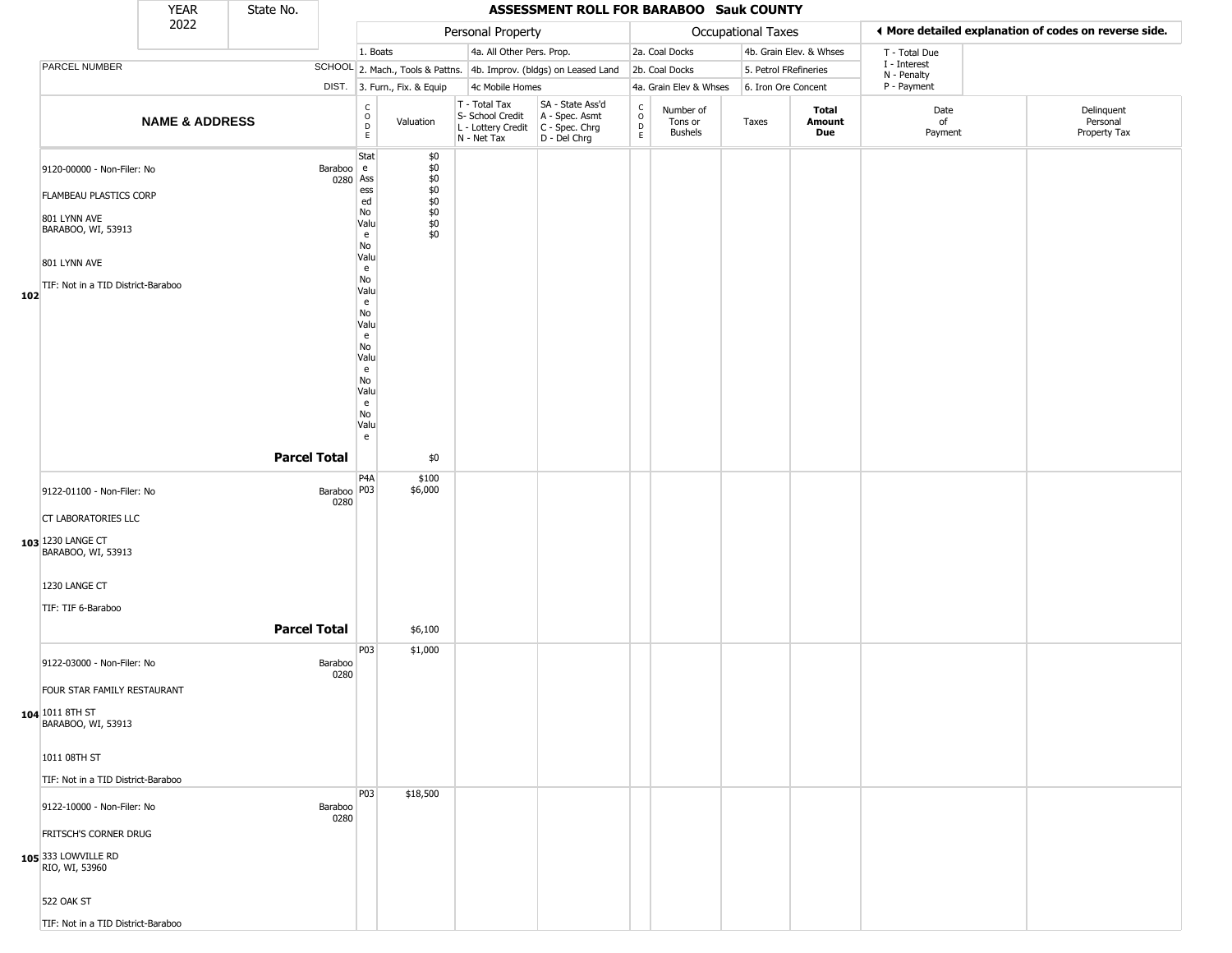|                                                                                                                                                                                   | <b>YEAR</b>               | State No.           |                     |                                                      |                              |                                                                        | ASSESSMENT ROLL FOR BARABOO Sauk COUNTY                              |                                                  |                                        |                           |                               |                             |                                                       |
|-----------------------------------------------------------------------------------------------------------------------------------------------------------------------------------|---------------------------|---------------------|---------------------|------------------------------------------------------|------------------------------|------------------------------------------------------------------------|----------------------------------------------------------------------|--------------------------------------------------|----------------------------------------|---------------------------|-------------------------------|-----------------------------|-------------------------------------------------------|
|                                                                                                                                                                                   | 2022                      |                     |                     |                                                      |                              | Personal Property                                                      |                                                                      |                                                  |                                        | <b>Occupational Taxes</b> |                               |                             | ♦ More detailed explanation of codes on reverse side. |
|                                                                                                                                                                                   |                           |                     |                     | 1. Boats                                             |                              | 4a. All Other Pers. Prop.                                              |                                                                      |                                                  | 2a. Coal Docks                         |                           | 4b. Grain Elev. & Whses       | T - Total Due               |                                                       |
| PARCEL NUMBER                                                                                                                                                                     |                           |                     |                     |                                                      |                              |                                                                        | SCHOOL 2. Mach., Tools & Pattns. 4b. Improv. (bldgs) on Leased Land  |                                                  | 2b. Coal Docks                         | 5. Petrol FRefineries     |                               | I - Interest<br>N - Penalty |                                                       |
|                                                                                                                                                                                   |                           |                     |                     |                                                      | DIST. 3. Furn., Fix. & Equip | 4c Mobile Homes                                                        |                                                                      |                                                  | 4a. Grain Elev & Whses                 | 6. Iron Ore Concent       |                               | P - Payment                 |                                                       |
|                                                                                                                                                                                   | <b>NAME &amp; ADDRESS</b> |                     |                     | $\mathsf C$<br>$\circ$<br>$\mathsf D$<br>$\mathsf E$ | Valuation                    | T - Total Tax<br>S- School Credit<br>L - Lottery Credit<br>N - Net Tax | SA - State Ass'd<br>A - Spec. Asmt<br>C - Spec. Chrg<br>D - Del Chrg | $_{\rm o}^{\rm c}$<br>$\mathsf D$<br>$\mathsf E$ | Number of<br>Tons or<br><b>Bushels</b> | Taxes                     | Total<br>Amount<br><b>Due</b> | Date<br>of<br>Payment       | Delinquent<br>Personal<br>Property Tax                |
| 9126-00000 - Non-Filer: No<br>BURKHALTER CHIROPRACTIC INC<br><b>106</b> 920 8TH AVE<br>BARABOO, WI, 53913                                                                         |                           |                     | Baraboo P03<br>0280 | P4A                                                  | \$100<br>\$10,900            |                                                                        |                                                                      |                                                  |                                        |                           |                               |                             |                                                       |
| 920 08TH AVE<br>TIF: Not in a TID District-Baraboo                                                                                                                                |                           | <b>Parcel Total</b> |                     |                                                      | \$11,000                     |                                                                        |                                                                      |                                                  |                                        |                           |                               |                             |                                                       |
| 9127-02000 - Non-Filer: No<br>GAMESTOP INC #6408<br>107 PO BOX 4900<br>SCOTTSDALE, AZ, 85261                                                                                      |                           |                     | Baraboo<br>0280     | P03                                                  | \$5,100                      |                                                                        |                                                                      |                                                  |                                        |                           |                               |                             |                                                       |
| 912 US HWY 12 B<br>TIF: TIF 6-Baraboo                                                                                                                                             |                           |                     |                     | P03                                                  | \$700                        |                                                                        |                                                                      |                                                  |                                        |                           |                               |                             |                                                       |
| 9129-00000 - Non-Filer: No<br>GAVIN BROS AUCTIONEERS LLC<br>108 PO BOX 183<br>BARABOO, WI, 53913<br>112 05TH AVE<br>TIF: Not in a TID District-Baraboo                            |                           |                     | Baraboo<br>0280     |                                                      |                              |                                                                        |                                                                      |                                                  |                                        |                           |                               |                             |                                                       |
| 9132-00000 - Non-Filer: No<br><b>GLACIER VALLEY FORD</b><br>109 PO BOX 446<br>BARABOO, WI, 53913<br>1243 SOUTH BLVD<br>TIF: Not in a TID District-Baraboo                         |                           |                     | Baraboo P03<br>0280 | P4A                                                  | \$12,900<br>\$17,700         |                                                                        |                                                                      |                                                  |                                        |                           |                               |                             |                                                       |
|                                                                                                                                                                                   |                           | <b>Parcel Total</b> |                     |                                                      | \$30,600                     |                                                                        |                                                                      |                                                  |                                        |                           |                               |                             |                                                       |
| 9132-60000 - Non-Filer: No<br>GORDON FLESCH COMPANY INC/GFC LEASING (NON TID)<br>110 2675 RESEARCH PARK DR<br>MADISON, WI, 53711<br>VARIOUS<br>TIF: Not in a TID District-Baraboo |                           |                     | Baraboo<br>0280     | P03                                                  | \$64,600                     |                                                                        |                                                                      |                                                  |                                        |                           |                               |                             |                                                       |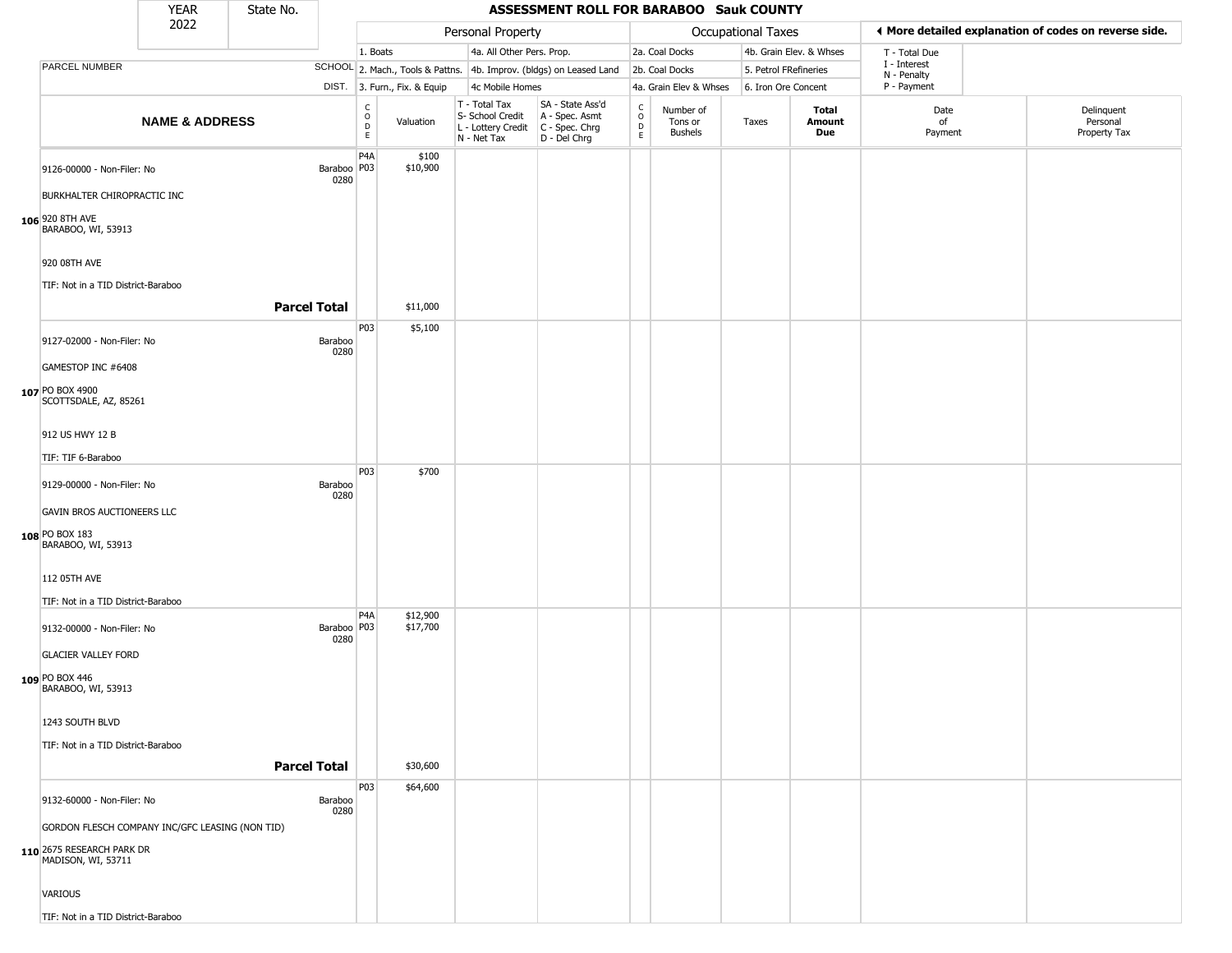|                                                                                                               | <b>YEAR</b>               | State No. |                 |                                                          |                              |                                                                                             | ASSESSMENT ROLL FOR BARABOO Sauk COUNTY                             |                                   |                                        |                       |                         |                             |                                                       |
|---------------------------------------------------------------------------------------------------------------|---------------------------|-----------|-----------------|----------------------------------------------------------|------------------------------|---------------------------------------------------------------------------------------------|---------------------------------------------------------------------|-----------------------------------|----------------------------------------|-----------------------|-------------------------|-----------------------------|-------------------------------------------------------|
|                                                                                                               | 2022                      |           |                 |                                                          |                              | Personal Property                                                                           |                                                                     |                                   |                                        | Occupational Taxes    |                         |                             | ◀ More detailed explanation of codes on reverse side. |
|                                                                                                               |                           |           |                 | 1. Boats                                                 |                              | 4a. All Other Pers. Prop.                                                                   |                                                                     |                                   | 2a. Coal Docks                         |                       | 4b. Grain Elev. & Whses | T - Total Due               |                                                       |
| PARCEL NUMBER                                                                                                 |                           |           |                 |                                                          |                              |                                                                                             | SCHOOL 2. Mach., Tools & Pattns. 4b. Improv. (bldgs) on Leased Land |                                   | 2b. Coal Docks                         | 5. Petrol FRefineries |                         | I - Interest<br>N - Penalty |                                                       |
|                                                                                                               |                           |           |                 |                                                          | DIST. 3. Furn., Fix. & Equip | 4c Mobile Homes                                                                             |                                                                     |                                   | 4a. Grain Elev & Whses                 | 6. Iron Ore Concent   |                         | P - Payment                 |                                                       |
|                                                                                                               | <b>NAME &amp; ADDRESS</b> |           |                 | $\begin{smallmatrix} C \\ O \\ D \end{smallmatrix}$<br>E | Valuation                    | T - Total Tax<br>S- School Credit<br>$ L -$ Lottery Credit $ C -$ Spec. Chrg<br>N - Net Tax | SA - State Ass'd<br>A - Spec. Asmt<br>D - Del Chrg                  | $\frac{c}{0}$<br>$\mathsf D$<br>E | Number of<br>Tons or<br><b>Bushels</b> | Taxes                 | Total<br>Amount<br>Due  | Date<br>of<br>Payment       | Delinquent<br>Personal<br>Property Tax                |
| 9132-61000 - Non-Filer: No<br>GORDON FLESCH COMPANY INC/GFC LEASING (TID 6)                                   |                           |           | Baraboo<br>0280 | P03                                                      | \$10,600                     |                                                                                             |                                                                     |                                   |                                        |                       |                         |                             |                                                       |
| $111$ 2675 RESEARCH PARK DR<br>MADISON, WI, 53711                                                             |                           |           |                 |                                                          |                              |                                                                                             |                                                                     |                                   |                                        |                       |                         |                             |                                                       |
| VARIOUS<br>TIF: TIF 6-Baraboo                                                                                 |                           |           |                 |                                                          |                              |                                                                                             |                                                                     |                                   |                                        |                       |                         |                             |                                                       |
| 9133-00000 - Non-Filer: No                                                                                    |                           |           | Baraboo<br>0280 | P03                                                      | \$6,100                      |                                                                                             |                                                                     |                                   |                                        |                       |                         |                             |                                                       |
| GORDON FLESCH COMPANY INC/GFC LEASING TID 8<br>112 2675 RESEARCH PARK DR<br>MADISON, WI, 53711                |                           |           |                 |                                                          |                              |                                                                                             |                                                                     |                                   |                                        |                       |                         |                             |                                                       |
| VARIOUS<br>TIF: TIF 8-Baraboo                                                                                 |                           |           |                 |                                                          |                              |                                                                                             |                                                                     |                                   |                                        |                       |                         |                             |                                                       |
| 9133-10000 - Non-Filer: Yes                                                                                   |                           |           | Baraboo<br>0280 | P03                                                      | \$20,500                     |                                                                                             |                                                                     |                                   |                                        |                       |                         |                             |                                                       |
| <b>GRAINARY</b> (The)<br>$113$ 127 3RD ST<br>BARABOO, WI, 53913                                               |                           |           |                 |                                                          |                              |                                                                                             |                                                                     |                                   |                                        |                       |                         |                             |                                                       |
| 127 03RD ST<br>TIF: Not in a TID District-Baraboo                                                             |                           |           |                 |                                                          |                              |                                                                                             |                                                                     |                                   |                                        |                       |                         |                             |                                                       |
| 9135-00000 - Non-Filer: No                                                                                    |                           |           | Baraboo<br>0280 | P <sub>0</sub> 3                                         | \$48,100                     |                                                                                             |                                                                     |                                   |                                        |                       |                         |                             |                                                       |
| GREATAMERICA FINANCIAL SERVICES CORPORATION (NON-TID)<br>114 625 1ST ST SE STE 800<br>CEDAR RAPIDS, IA, 52401 |                           |           |                 |                                                          |                              |                                                                                             |                                                                     |                                   |                                        |                       |                         |                             |                                                       |
| VARIOUS                                                                                                       |                           |           |                 |                                                          |                              |                                                                                             |                                                                     |                                   |                                        |                       |                         |                             |                                                       |
| TIF: Not in a TID District-Baraboo                                                                            |                           |           |                 | P03                                                      | \$31,300                     |                                                                                             |                                                                     |                                   |                                        |                       |                         |                             |                                                       |
| 9135-01000 - Non-Filer: No                                                                                    |                           |           | Baraboo<br>0280 |                                                          |                              |                                                                                             |                                                                     |                                   |                                        |                       |                         |                             |                                                       |
| GREATAMERICA FINANCIAL SVC CORP (TID 8)<br>115 625 1ST ST SE STE 800<br>CEDAR RAPIDS, IA, 52401               |                           |           |                 |                                                          |                              |                                                                                             |                                                                     |                                   |                                        |                       |                         |                             |                                                       |
| <b>VARIOUS</b>                                                                                                |                           |           |                 |                                                          |                              |                                                                                             |                                                                     |                                   |                                        |                       |                         |                             |                                                       |
| TIF: TIF 8-Baraboo                                                                                            |                           |           |                 |                                                          |                              |                                                                                             |                                                                     |                                   |                                        |                       |                         |                             |                                                       |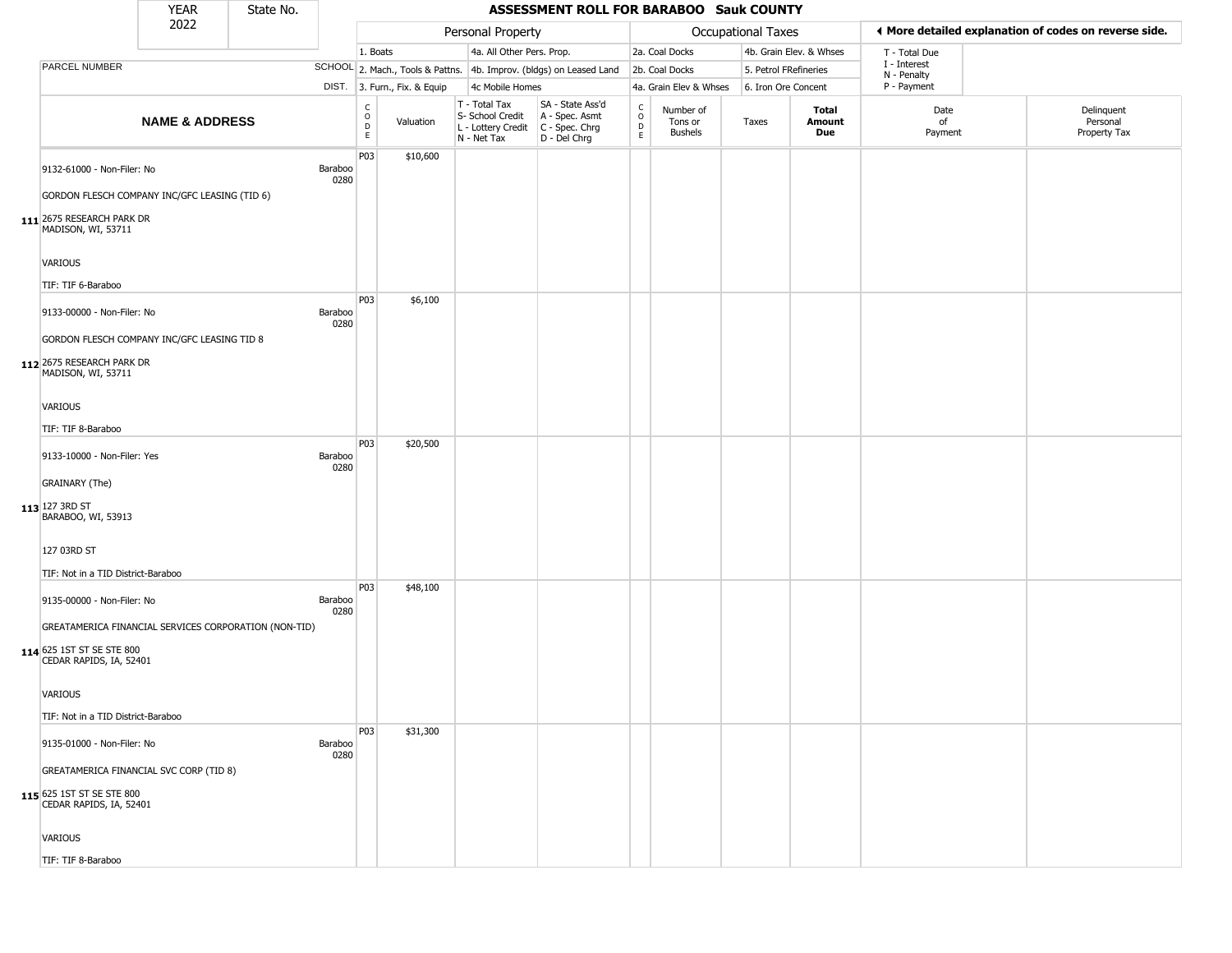|                                                                                                                                     | <b>YEAR</b>               | State No. |                       |                                |                              |                                                                        | ASSESSMENT ROLL FOR BARABOO Sauk COUNTY                                |                                             |                                 |                       |                         |                             |                                                       |  |
|-------------------------------------------------------------------------------------------------------------------------------------|---------------------------|-----------|-----------------------|--------------------------------|------------------------------|------------------------------------------------------------------------|------------------------------------------------------------------------|---------------------------------------------|---------------------------------|-----------------------|-------------------------|-----------------------------|-------------------------------------------------------|--|
|                                                                                                                                     | 2022                      |           |                       |                                |                              | Personal Property                                                      |                                                                        |                                             |                                 | Occupational Taxes    |                         |                             | ◀ More detailed explanation of codes on reverse side. |  |
|                                                                                                                                     |                           |           |                       | 1. Boats                       |                              | 4a. All Other Pers. Prop.                                              |                                                                        |                                             | 2a. Coal Docks                  |                       | 4b. Grain Elev. & Whses | T - Total Due               |                                                       |  |
| PARCEL NUMBER                                                                                                                       |                           |           |                       |                                |                              |                                                                        | SCHOOL 2. Mach., Tools & Pattns. 4b. Improv. (bldgs) on Leased Land    |                                             | 2b. Coal Docks                  | 5. Petrol FRefineries |                         | I - Interest<br>N - Penalty |                                                       |  |
|                                                                                                                                     |                           |           |                       |                                | DIST. 3. Furn., Fix. & Equip | 4c Mobile Homes                                                        |                                                                        |                                             | 4a. Grain Elev & Whses          | 6. Iron Ore Concent   |                         | P - Payment                 |                                                       |  |
|                                                                                                                                     | <b>NAME &amp; ADDRESS</b> |           |                       | $\rm _o^C$<br>D<br>$\mathsf E$ | Valuation                    | T - Total Tax<br>S- School Credit<br>L - Lottery Credit<br>N - Net Tax | SA - State Ass'd<br>A - Spec. Asmt<br>$C - Spec. Chrg$<br>D - Del Chrg | $\frac{C}{O}$<br>$\mathsf D$<br>$\mathsf E$ | Number of<br>Tons or<br>Bushels | Taxes                 | Total<br>Amount<br>Due  | Date<br>of<br>Payment       | Delinquent<br>Personal<br>Property Tax                |  |
| 9135-01100 - Non-Filer: No<br>GREATAMERICA FINANCIAL SVC CORP (TID 6)                                                               |                           |           | Baraboo<br>0280       | P03                            | \$6,400                      |                                                                        |                                                                        |                                             |                                 |                       |                         |                             |                                                       |  |
| 116 625 1ST ST SE STE 800<br>CEDAR RAPIDS, IA, 52401<br><b>VARIOUS</b>                                                              |                           |           |                       |                                |                              |                                                                        |                                                                        |                                             |                                 |                       |                         |                             |                                                       |  |
| TIF: TIF 6-Baraboo                                                                                                                  |                           |           |                       | P <sub>0</sub> 3               | \$4,800                      |                                                                        |                                                                        |                                             |                                 |                       |                         |                             |                                                       |  |
| 9135-01200 - Non-Filer: No<br>GREATAMERICA FINANCIAL SERVICES CORP (TID 10)<br>117 625 1ST ST SE STE 800                            |                           |           | Baraboo<br>0280       |                                |                              |                                                                        |                                                                        |                                             |                                 |                       |                         |                             |                                                       |  |
| CEDAR RAPIDS, IA, 52401<br><b>VARIOUS</b>                                                                                           |                           |           |                       |                                |                              |                                                                        |                                                                        |                                             |                                 |                       |                         |                             |                                                       |  |
| TIF: TIF 10-Baraboo                                                                                                                 |                           |           |                       | P03                            | \$18,100                     |                                                                        |                                                                        |                                             |                                 |                       |                         |                             |                                                       |  |
| 9135-01300 - Non-Filer: No<br>GREATAMERICA FINANCIAL SERVICES CORP (TID 12)<br>118 625 1ST ST SE STE 800<br>CEDAR RAPIDS, IA, 52401 |                           |           | Baraboo<br>0280       |                                |                              |                                                                        |                                                                        |                                             |                                 |                       |                         |                             |                                                       |  |
| VARIOUS                                                                                                                             |                           |           |                       |                                |                              |                                                                        |                                                                        |                                             |                                 |                       |                         |                             |                                                       |  |
| TIF: TIF 12-Baraboo                                                                                                                 |                           |           |                       | P <sub>03</sub>                | \$100                        |                                                                        |                                                                        |                                             |                                 |                       |                         |                             |                                                       |  |
| 9136-50000 - Non-Filer: No<br><b>GREEN DREAMS LANDSCAPING LLC</b>                                                                   |                           |           | Baraboo   P4A<br>0280 |                                | \$500                        |                                                                        |                                                                        |                                             |                                 |                       |                         |                             |                                                       |  |
| 119 806 LYNN AVE<br>BARABOO, WI, 53913                                                                                              |                           |           |                       |                                |                              |                                                                        |                                                                        |                                             |                                 |                       |                         |                             |                                                       |  |
| 806 LYNN AVE                                                                                                                        |                           |           |                       |                                |                              |                                                                        |                                                                        |                                             |                                 |                       |                         |                             |                                                       |  |
| TIF: Not in a TID District-Baraboo                                                                                                  |                           |           | <b>Parcel Total</b>   |                                | \$600                        |                                                                        |                                                                        |                                             |                                 |                       |                         |                             |                                                       |  |
|                                                                                                                                     |                           |           |                       | P03                            | \$1,200                      |                                                                        |                                                                        |                                             |                                 |                       |                         |                             |                                                       |  |
| 9136-90000 - Non-Filer: No<br><b>GREENHALGH LEGAL SERVICES</b><br>120 202 BROADWAY, PO BOX 11                                       |                           |           | Baraboo<br>0280       |                                |                              |                                                                        |                                                                        |                                             |                                 |                       |                         |                             |                                                       |  |
| BARABOO, WI, 53913                                                                                                                  |                           |           |                       |                                |                              |                                                                        |                                                                        |                                             |                                 |                       |                         |                             |                                                       |  |
| 202 BROADWAY<br>TIF: TIF 8-Baraboo                                                                                                  |                           |           |                       |                                |                              |                                                                        |                                                                        |                                             |                                 |                       |                         |                             |                                                       |  |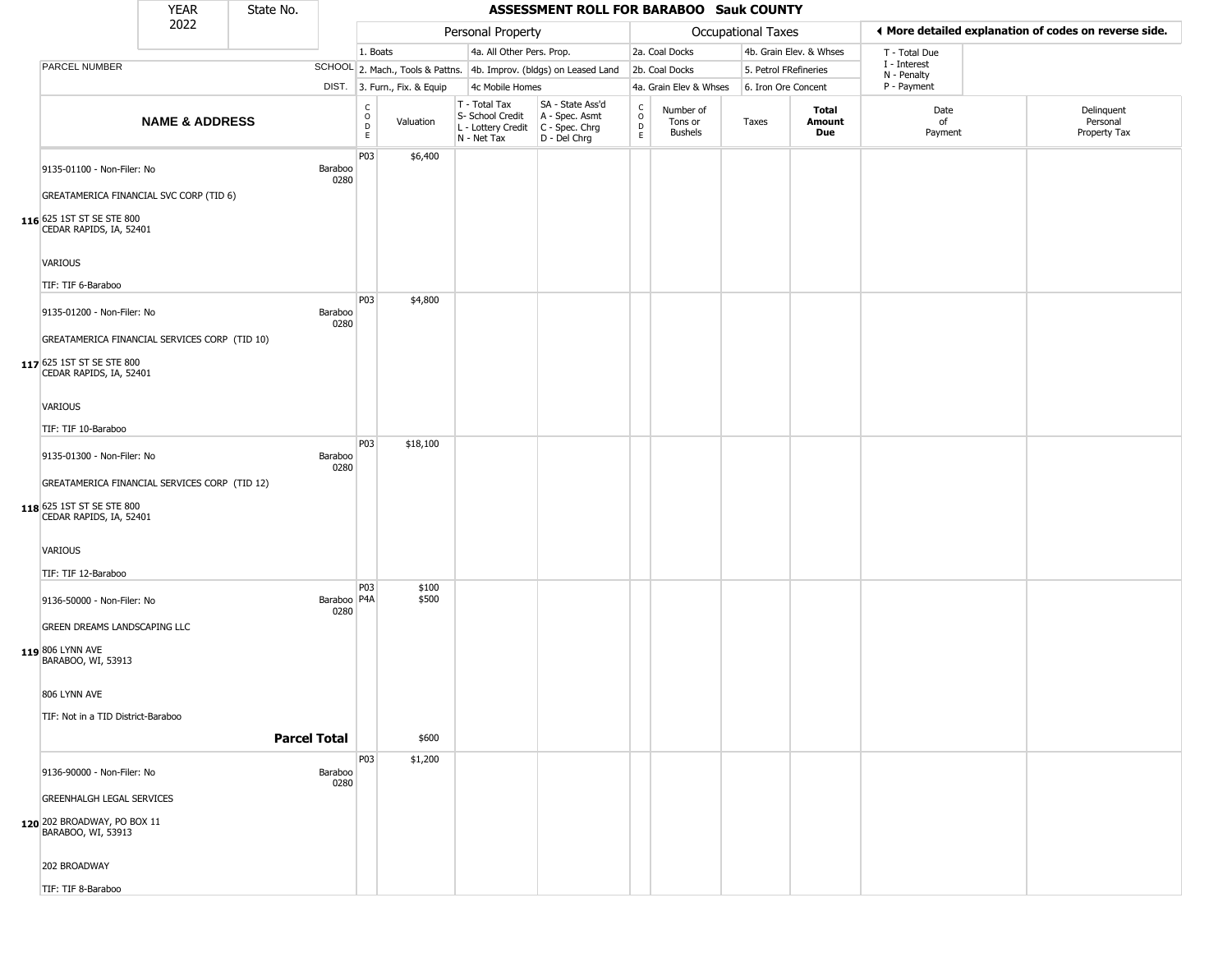|                                                      | <b>YEAR</b>               | State No.           |                       |                                                |                              |                                                                        | <b>ASSESSMENT ROLL FOR BARABOO Sauk COUNTY</b>                       |                                                  |                                        |                           |                               |                             |                                                       |
|------------------------------------------------------|---------------------------|---------------------|-----------------------|------------------------------------------------|------------------------------|------------------------------------------------------------------------|----------------------------------------------------------------------|--------------------------------------------------|----------------------------------------|---------------------------|-------------------------------|-----------------------------|-------------------------------------------------------|
|                                                      | 2022                      |                     |                       |                                                |                              | Personal Property                                                      |                                                                      |                                                  |                                        | <b>Occupational Taxes</b> |                               |                             | ♦ More detailed explanation of codes on reverse side. |
|                                                      |                           |                     |                       | 1. Boats                                       |                              | 4a. All Other Pers. Prop.                                              |                                                                      |                                                  | 2a. Coal Docks                         |                           | 4b. Grain Elev. & Whses       | T - Total Due               |                                                       |
| PARCEL NUMBER                                        |                           |                     |                       |                                                |                              |                                                                        | SCHOOL 2. Mach., Tools & Pattns. 4b. Improv. (bldgs) on Leased Land  |                                                  | 2b. Coal Docks                         | 5. Petrol FRefineries     |                               | I - Interest<br>N - Penalty |                                                       |
|                                                      |                           |                     |                       |                                                | DIST. 3. Furn., Fix. & Equip | 4c Mobile Homes                                                        |                                                                      |                                                  | 4a. Grain Elev & Whses                 | 6. Iron Ore Concent       |                               | P - Payment                 |                                                       |
|                                                      | <b>NAME &amp; ADDRESS</b> |                     |                       | $\begin{matrix} 0 \\ 0 \\ D \end{matrix}$<br>E | Valuation                    | T - Total Tax<br>S- School Credit<br>L - Lottery Credit<br>N - Net Tax | SA - State Ass'd<br>A - Spec. Asmt<br>C - Spec. Chrg<br>D - Del Chrg | $_{\rm o}^{\rm c}$<br>$\mathsf D$<br>$\mathsf E$ | Number of<br>Tons or<br><b>Bushels</b> | Taxes                     | Total<br>Amount<br><b>Due</b> | Date<br>of<br>Payment       | Delinquent<br>Personal<br>Property Tax                |
| 9137-90000 - Non-Filer: No<br>H & R BLOCK INCOME TAX |                           |                     | Baraboo   P03<br>0280 | P <sub>4</sub> A                               | \$300<br>\$2,200             |                                                                        |                                                                      |                                                  |                                        |                           |                               |                             |                                                       |
| $121$ 150 3RD ST<br>BARABOO, WI, 53913               |                           |                     |                       |                                                |                              |                                                                        |                                                                      |                                                  |                                        |                           |                               |                             |                                                       |
| 150 03RD ST                                          |                           |                     |                       |                                                |                              |                                                                        |                                                                      |                                                  |                                        |                           |                               |                             |                                                       |
| TIF: Not in a TID District-Baraboo                   |                           |                     |                       |                                                |                              |                                                                        |                                                                      |                                                  |                                        |                           |                               |                             |                                                       |
|                                                      |                           | <b>Parcel Total</b> |                       |                                                | \$2,500                      |                                                                        |                                                                      |                                                  |                                        |                           |                               |                             |                                                       |
|                                                      |                           |                     |                       | P <sub>4</sub> A                               | \$200                        |                                                                        |                                                                      |                                                  |                                        |                           |                               |                             |                                                       |
| 9138-00000 - Non-Filer: Yes                          |                           |                     | Baraboo   P03<br>0280 |                                                | \$1,200                      |                                                                        |                                                                      |                                                  |                                        |                           |                               |                             |                                                       |
| HALES LEGAL SERVICES                                 |                           |                     |                       |                                                |                              |                                                                        |                                                                      |                                                  |                                        |                           |                               |                             |                                                       |
| 122 620 8TH AVE SUITE 1<br>BARABOO, WI, 53913        |                           |                     |                       |                                                |                              |                                                                        |                                                                      |                                                  |                                        |                           |                               |                             |                                                       |
| 620 08TH AVE SUITE 1                                 |                           |                     |                       |                                                |                              |                                                                        |                                                                      |                                                  |                                        |                           |                               |                             |                                                       |
| TIF: Not in a TID District-Baraboo                   |                           |                     |                       |                                                |                              |                                                                        |                                                                      |                                                  |                                        |                           |                               |                             |                                                       |
|                                                      |                           | <b>Parcel Total</b> |                       |                                                | \$1,400                      |                                                                        |                                                                      |                                                  |                                        |                           |                               |                             |                                                       |
| 9141-50000 - Non-Filer: No                           |                           |                     | Baraboo   P4A<br>0280 | P03                                            | \$15,000<br>\$18,600         |                                                                        |                                                                      |                                                  |                                        |                           |                               |                             |                                                       |
| <b>BMO HARRIS BANK NA</b>                            |                           |                     |                       |                                                |                              |                                                                        |                                                                      |                                                  |                                        |                           |                               |                             |                                                       |
| 123 111 W MONROE ST, 13 W<br>CHICAGO, IL, 60603      |                           |                     |                       |                                                |                              |                                                                        |                                                                      |                                                  |                                        |                           |                               |                             |                                                       |
| 1159 08TH ST                                         |                           |                     |                       |                                                |                              |                                                                        |                                                                      |                                                  |                                        |                           |                               |                             |                                                       |
| TIF: Not in a TID District-Baraboo                   |                           |                     |                       |                                                |                              |                                                                        |                                                                      |                                                  |                                        |                           |                               |                             |                                                       |
|                                                      |                           | <b>Parcel Total</b> |                       |                                                | \$33,600                     |                                                                        |                                                                      |                                                  |                                        |                           |                               |                             |                                                       |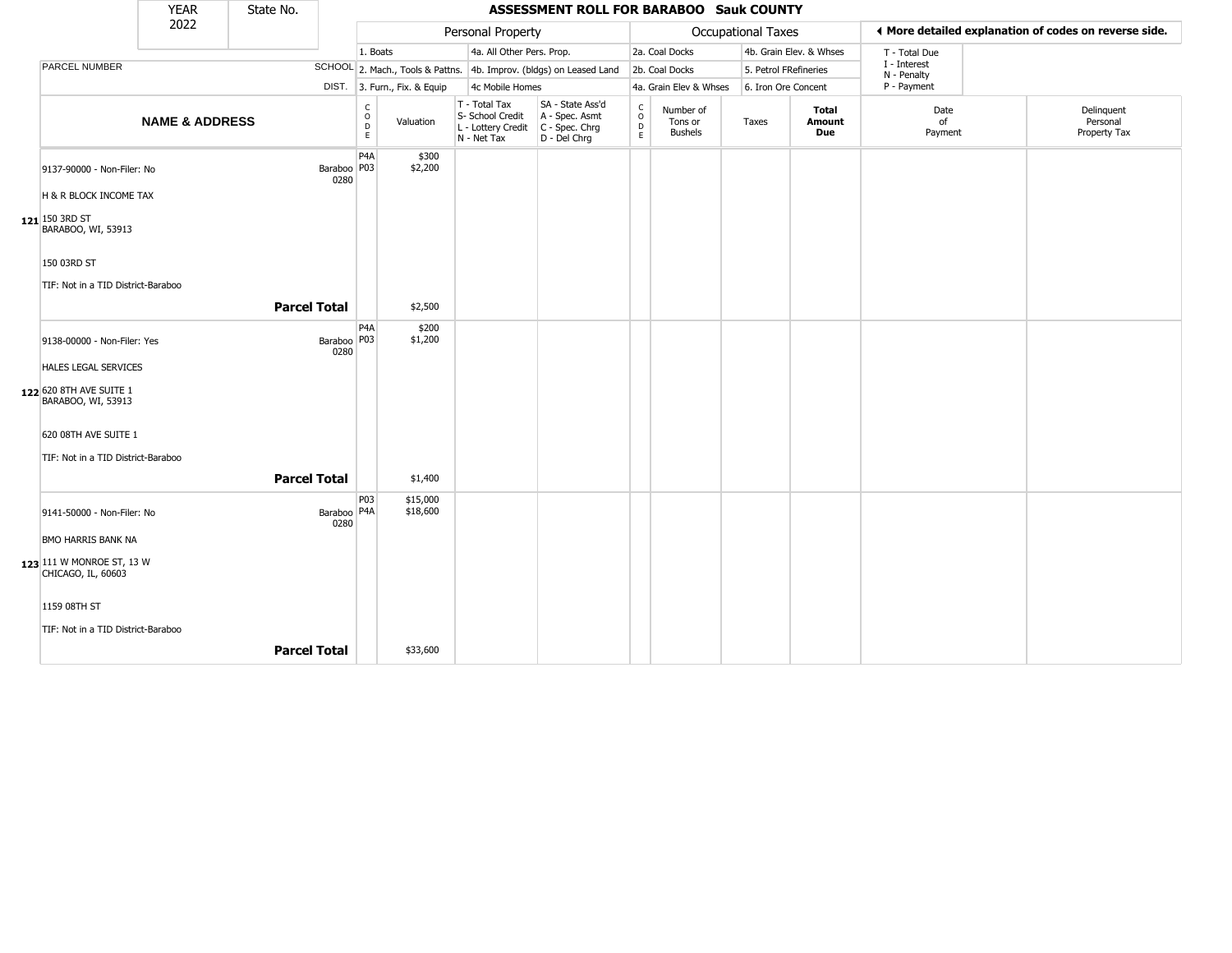|     |                                                                                                            | <b>YEAR</b>               | State No.           |                       |                                                                                             |                                                   |                                                                                         | ASSESSMENT ROLL FOR BARABOO Sauk COUNTY                             |                                   |                                        |                           |                         |                             |                                                       |
|-----|------------------------------------------------------------------------------------------------------------|---------------------------|---------------------|-----------------------|---------------------------------------------------------------------------------------------|---------------------------------------------------|-----------------------------------------------------------------------------------------|---------------------------------------------------------------------|-----------------------------------|----------------------------------------|---------------------------|-------------------------|-----------------------------|-------------------------------------------------------|
|     |                                                                                                            | 2022                      |                     |                       |                                                                                             |                                                   | Personal Property                                                                       |                                                                     |                                   |                                        | <b>Occupational Taxes</b> |                         |                             | I More detailed explanation of codes on reverse side. |
|     |                                                                                                            |                           |                     |                       | 1. Boats                                                                                    |                                                   | 4a. All Other Pers. Prop.                                                               |                                                                     |                                   | 2a. Coal Docks                         |                           | 4b. Grain Elev. & Whses | T - Total Due               |                                                       |
|     | PARCEL NUMBER                                                                                              |                           |                     |                       |                                                                                             |                                                   |                                                                                         | SCHOOL 2. Mach., Tools & Pattns. 4b. Improv. (bldgs) on Leased Land |                                   | 2b. Coal Docks                         |                           | 5. Petrol FRefineries   | I - Interest<br>N - Penalty |                                                       |
|     |                                                                                                            |                           |                     |                       | DIST. 3. Furn., Fix. & Equip                                                                |                                                   | 4c Mobile Homes                                                                         |                                                                     |                                   | 4a. Grain Elev & Whses                 | 6. Iron Ore Concent       |                         | P - Payment                 |                                                       |
|     |                                                                                                            | <b>NAME &amp; ADDRESS</b> |                     |                       | $\delta$<br>Valuation<br>D<br>$\mathsf E$                                                   |                                                   | T - Total Tax<br>S- School Credit<br>L - Lottery Credit   C - Spec. Chrg<br>N - Net Tax | SA - State Ass'd<br>A - Spec. Asmt<br>D - Del Chrg                  | $\rm_{o}^{c}$<br>D<br>$\mathsf E$ | Number of<br>Tons or<br><b>Bushels</b> | Taxes                     | Total<br>Amount<br>Due  | Date<br>of<br>Payment       | Delinquent<br>Personal<br>Property Tax                |
|     | 9142-20000 - Non-Filer: No<br>HART & VOLD MEAT MARKET INC                                                  |                           |                     | Baraboo e<br>0280 Ass | Stat<br>ess<br>ed                                                                           | \$0<br>\$0<br>\$0<br>$$0$<br>$$0$<br>$$0$<br>$$0$ |                                                                                         |                                                                     |                                   |                                        |                           |                         |                             |                                                       |
|     | 700 LINCOLN AVE<br>BARABOO, WI, 53913                                                                      |                           |                     |                       | No<br>Valu<br>e<br>No<br>Valu                                                               | \$0<br>\$0                                        |                                                                                         |                                                                     |                                   |                                        |                           |                         |                             |                                                       |
|     | 700 LINCOLN AVE                                                                                            |                           |                     |                       | e                                                                                           |                                                   |                                                                                         |                                                                     |                                   |                                        |                           |                         |                             |                                                       |
| 124 | TIF: Not in a TID District-Baraboo                                                                         |                           |                     |                       | No<br>Valu<br>e<br>No<br>Valu<br>e<br>No<br>Valu<br>e<br>No<br>Valu<br>e<br>No<br>Valu<br>e |                                                   |                                                                                         |                                                                     |                                   |                                        |                           |                         |                             |                                                       |
|     |                                                                                                            |                           | <b>Parcel Total</b> |                       |                                                                                             | \$0                                               |                                                                                         |                                                                     |                                   |                                        |                           |                         |                             |                                                       |
|     | 9150-00000 - Non-Filer: Yes<br>HILL'S GALLERY & GIFTS<br>125 121 4TH ST<br>BARABOO, WI, 53913              |                           |                     | Baraboo<br>0280       | P03<br>\$1,000                                                                              |                                                   |                                                                                         |                                                                     |                                   |                                        |                           |                         |                             |                                                       |
|     | 121 04TH ST<br>TIF: Not in a TID District-Baraboo                                                          |                           |                     |                       |                                                                                             |                                                   |                                                                                         |                                                                     |                                   |                                        |                           |                         |                             |                                                       |
|     | 9157-20000 - Non-Filer: No<br>HOLOGIC, L.P.<br>126 PO BOX 1240<br>MANCHESTER, NH, 03105                    |                           |                     | Baraboo<br>0280       | P03<br>\$3,600                                                                              |                                                   |                                                                                         |                                                                     |                                   |                                        |                           |                         |                             |                                                       |
|     | 707 14TH ST<br>TIF: Not in a TID District-Baraboo                                                          |                           |                     |                       |                                                                                             |                                                   |                                                                                         |                                                                     |                                   |                                        |                           |                         |                             |                                                       |
|     | 9158-00000 - Non-Filer: Yes<br>HOLLYWOOD NAILS<br>127 620 US HWY 12<br>BARABOO, WI, 53913<br>620 US HWY 12 |                           |                     | Baraboo<br>0280       | P03<br>\$1,300                                                                              |                                                   |                                                                                         |                                                                     |                                   |                                        |                           |                         |                             |                                                       |
|     | TIF: Not in a TID District-Baraboo                                                                         |                           |                     |                       |                                                                                             |                                                   |                                                                                         |                                                                     |                                   |                                        |                           |                         |                             |                                                       |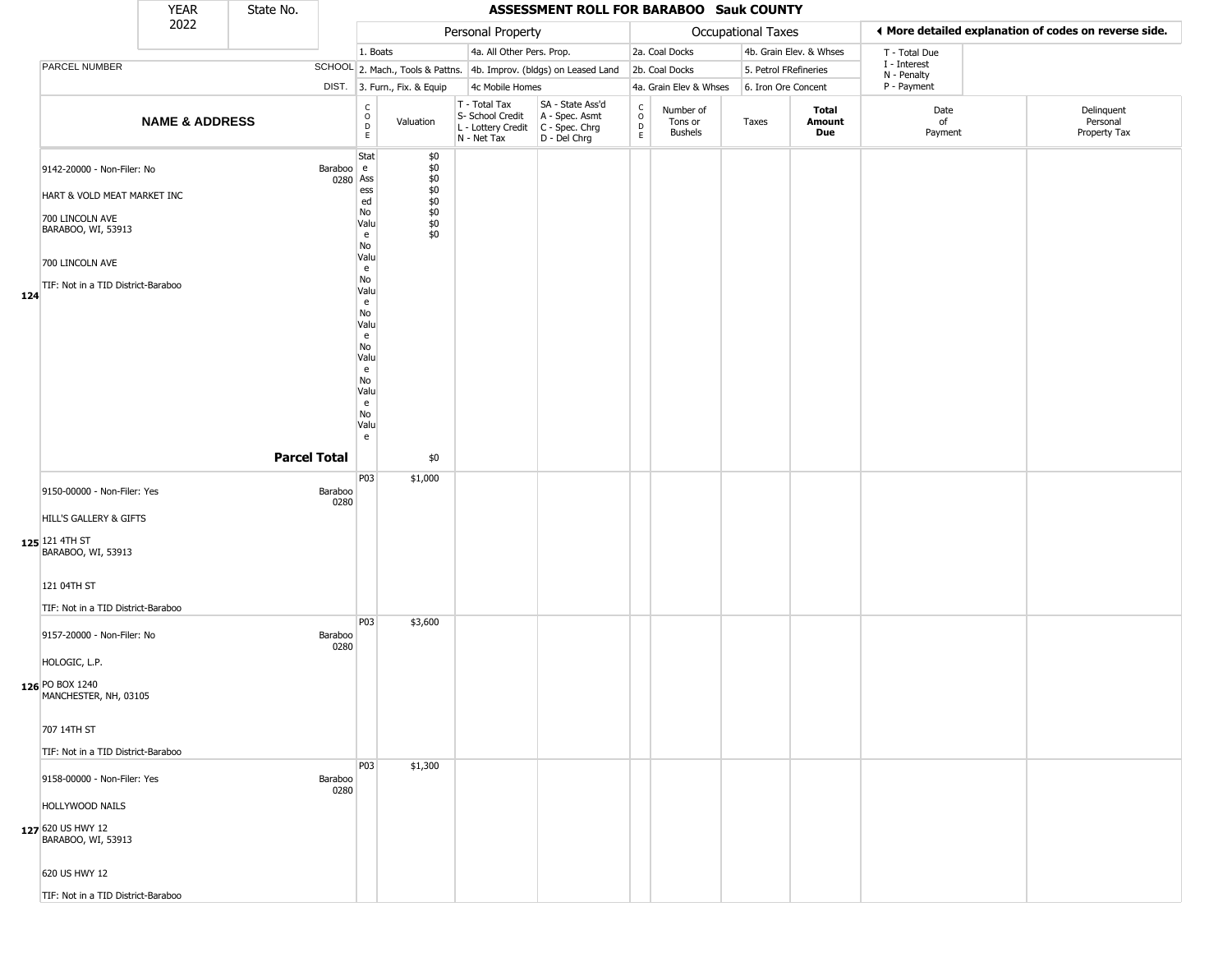|     |                                                           | <b>YEAR</b>               | State No.           |                         |                                                         |                    |                                                                        | ASSESSMENT ROLL FOR BARABOO Sauk COUNTY                              |                             |                                        |                       |                         |                             |                                                       |
|-----|-----------------------------------------------------------|---------------------------|---------------------|-------------------------|---------------------------------------------------------|--------------------|------------------------------------------------------------------------|----------------------------------------------------------------------|-----------------------------|----------------------------------------|-----------------------|-------------------------|-----------------------------|-------------------------------------------------------|
|     |                                                           | 2022                      |                     |                         |                                                         |                    | Personal Property                                                      |                                                                      |                             |                                        | Occupational Taxes    |                         |                             | ♦ More detailed explanation of codes on reverse side. |
|     |                                                           |                           |                     |                         | 1. Boats                                                |                    | 4a. All Other Pers. Prop.                                              |                                                                      |                             | 2a. Coal Docks                         |                       | 4b. Grain Elev. & Whses | T - Total Due               |                                                       |
|     | PARCEL NUMBER                                             |                           |                     |                         |                                                         |                    |                                                                        | SCHOOL 2. Mach., Tools & Pattns. 4b. Improv. (bldgs) on Leased Land  |                             | 2b. Coal Docks                         | 5. Petrol FRefineries |                         | I - Interest<br>N - Penalty |                                                       |
|     |                                                           |                           |                     |                         | DIST. 3. Furn., Fix. & Equip                            |                    | 4c Mobile Homes                                                        |                                                                      |                             | 4a. Grain Elev & Whses                 | 6. Iron Ore Concent   |                         | P - Payment                 |                                                       |
|     |                                                           | <b>NAME &amp; ADDRESS</b> |                     |                         | $\begin{array}{c} C \\ 0 \\ E \end{array}$<br>Valuation |                    | T - Total Tax<br>S- School Credit<br>L - Lottery Credit<br>N - Net Tax | SA - State Ass'd<br>A - Spec. Asmt<br>C - Spec. Chrg<br>D - Del Chrg | $\rm _o^C$<br>$\frac{D}{E}$ | Number of<br>Tons or<br><b>Bushels</b> | Taxes                 | Total<br>Amount<br>Due  | Date<br>of<br>Payment       | Delinquent<br>Personal<br>Property Tax                |
|     | 9159-20000 - Non-Filer: Yes<br>HOMEWARD BOUND HOME HEALTH |                           |                     | Baraboo   P4A  <br>0280 | P03                                                     | \$1,800<br>\$1,900 |                                                                        |                                                                      |                             |                                        |                       |                         |                             |                                                       |
|     | 128 1360 JEFFERSON ST<br>BARABOO, WI, 53913               |                           |                     |                         |                                                         |                    |                                                                        |                                                                      |                             |                                        |                       |                         |                             |                                                       |
|     | 1360 JEFFERSON ST                                         |                           |                     |                         |                                                         |                    |                                                                        |                                                                      |                             |                                        |                       |                         |                             |                                                       |
|     | TIF: Not in a TID District-Baraboo                        |                           | <b>Parcel Total</b> |                         |                                                         | \$3,700            |                                                                        |                                                                      |                             |                                        |                       |                         |                             |                                                       |
|     |                                                           |                           |                     |                         | Stat                                                    | \$0                |                                                                        |                                                                      |                             |                                        |                       |                         |                             |                                                       |
|     | 9161-00000 - Non-Filer: No                                |                           |                     | Baraboo e<br>0280 Ass   |                                                         | \$0<br>$$0$        |                                                                        |                                                                      |                             |                                        |                       |                         |                             |                                                       |
|     | HUMANE MANUFACTURING LLC                                  |                           |                     |                         | ess<br>ed                                               | \$0                |                                                                        |                                                                      |                             |                                        |                       |                         |                             |                                                       |
|     | 805 MOORE ST                                              |                           |                     |                         | No                                                      | $$^{6}_{60}$       |                                                                        |                                                                      |                             |                                        |                       |                         |                             |                                                       |
|     | BARABOO, WI, 53913                                        |                           |                     |                         | Valu<br>e                                               | \$0<br>\$0         |                                                                        |                                                                      |                             |                                        |                       |                         |                             |                                                       |
|     | 805 MOORE ST                                              |                           |                     |                         | No<br>Valu                                              |                    |                                                                        |                                                                      |                             |                                        |                       |                         |                             |                                                       |
|     | TIF: Not in a TID District-Baraboo                        |                           |                     |                         | e<br>No                                                 |                    |                                                                        |                                                                      |                             |                                        |                       |                         |                             |                                                       |
| 129 |                                                           |                           |                     |                         | Valu<br>e                                               |                    |                                                                        |                                                                      |                             |                                        |                       |                         |                             |                                                       |
|     |                                                           |                           |                     |                         | No<br>Valu                                              |                    |                                                                        |                                                                      |                             |                                        |                       |                         |                             |                                                       |
|     |                                                           |                           |                     |                         | e                                                       |                    |                                                                        |                                                                      |                             |                                        |                       |                         |                             |                                                       |
|     |                                                           |                           |                     |                         | No<br>Valu                                              |                    |                                                                        |                                                                      |                             |                                        |                       |                         |                             |                                                       |
|     |                                                           |                           |                     |                         | e<br>No                                                 |                    |                                                                        |                                                                      |                             |                                        |                       |                         |                             |                                                       |
|     |                                                           |                           |                     |                         | Valu                                                    |                    |                                                                        |                                                                      |                             |                                        |                       |                         |                             |                                                       |
|     |                                                           |                           |                     |                         | e<br>No                                                 |                    |                                                                        |                                                                      |                             |                                        |                       |                         |                             |                                                       |
|     |                                                           |                           |                     |                         | Valu                                                    |                    |                                                                        |                                                                      |                             |                                        |                       |                         |                             |                                                       |
|     |                                                           |                           |                     |                         | e                                                       |                    |                                                                        |                                                                      |                             |                                        |                       |                         |                             |                                                       |
|     |                                                           |                           | <b>Parcel Total</b> |                         |                                                         | \$0                |                                                                        |                                                                      |                             |                                        |                       |                         |                             |                                                       |
|     | 9162-30000 - Non-Filer: No                                |                           |                     | Baraboo   P4A<br>0280   | P03                                                     | \$1,600<br>\$4,500 |                                                                        |                                                                      |                             |                                        |                       |                         |                             |                                                       |
|     | I A M DAIRY DISTRIBUTING LLC                              |                           |                     |                         |                                                         |                    |                                                                        |                                                                      |                             |                                        |                       |                         |                             |                                                       |
|     | <b>130 105 VINE ST BARABOO, WI, 53913</b>                 |                           |                     |                         |                                                         |                    |                                                                        |                                                                      |                             |                                        |                       |                         |                             |                                                       |
|     | 105 VINE ST                                               |                           |                     |                         |                                                         |                    |                                                                        |                                                                      |                             |                                        |                       |                         |                             |                                                       |
|     | TIF: Not in a TID District-Baraboo                        |                           |                     |                         |                                                         |                    |                                                                        |                                                                      |                             |                                        |                       |                         |                             |                                                       |
|     |                                                           |                           | <b>Parcel Total</b> |                         |                                                         | \$6,100            |                                                                        |                                                                      |                             |                                        |                       |                         |                             |                                                       |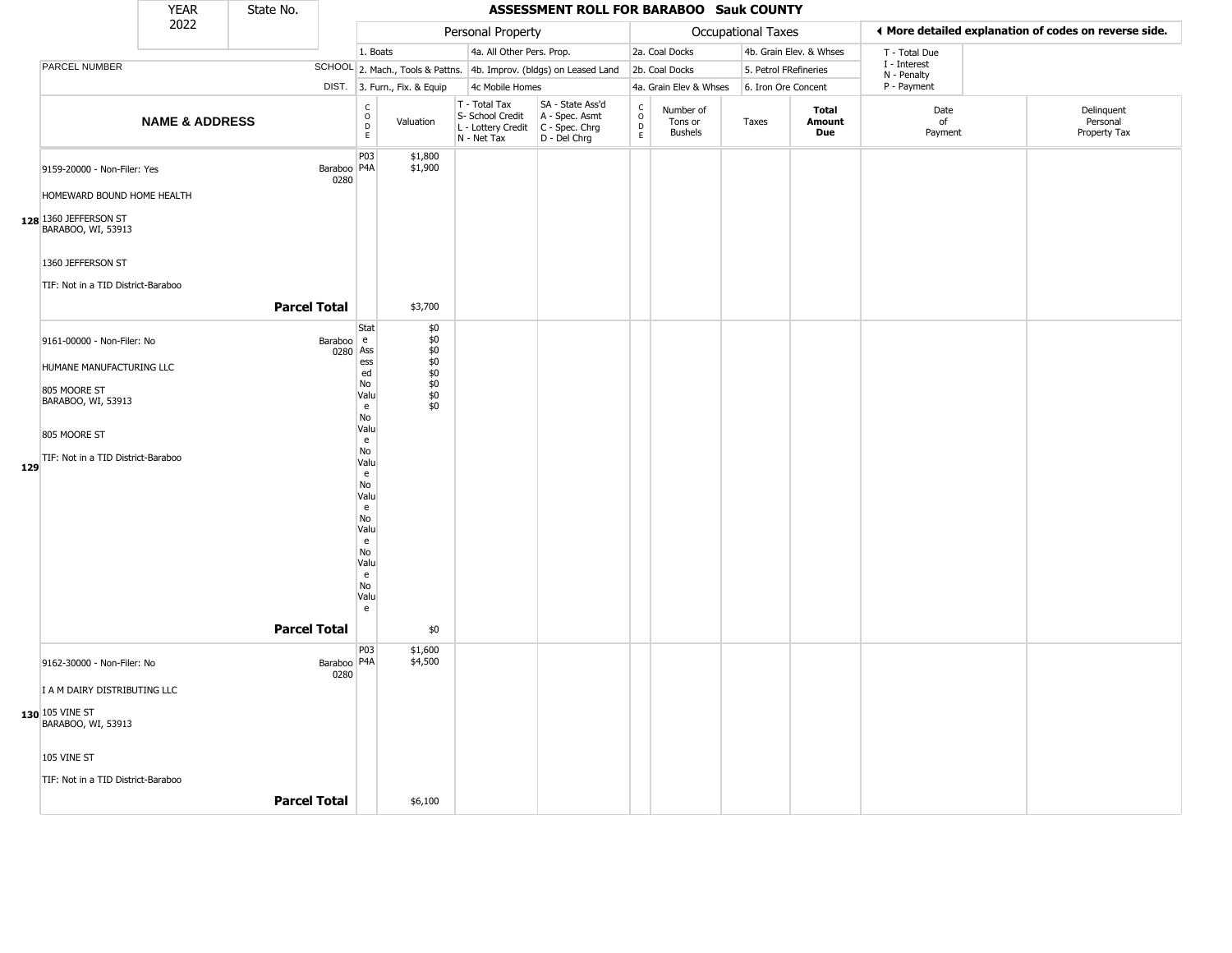|     |                                                                                                                                                                     | <b>YEAR</b>               | State No.           |                        |                                                                                                                                                                                                          |                                                                        | ASSESSMENT ROLL FOR BARABOO Sauk COUNTY                              |                                            |                                        |                           |                         |                             |                                                       |
|-----|---------------------------------------------------------------------------------------------------------------------------------------------------------------------|---------------------------|---------------------|------------------------|----------------------------------------------------------------------------------------------------------------------------------------------------------------------------------------------------------|------------------------------------------------------------------------|----------------------------------------------------------------------|--------------------------------------------|----------------------------------------|---------------------------|-------------------------|-----------------------------|-------------------------------------------------------|
|     |                                                                                                                                                                     | 2022                      |                     |                        |                                                                                                                                                                                                          | Personal Property                                                      |                                                                      |                                            |                                        | <b>Occupational Taxes</b> |                         |                             | ♦ More detailed explanation of codes on reverse side. |
|     |                                                                                                                                                                     |                           |                     |                        | 1. Boats                                                                                                                                                                                                 | 4a. All Other Pers. Prop.                                              |                                                                      |                                            | 2a. Coal Docks                         |                           | 4b. Grain Elev. & Whses | T - Total Due               |                                                       |
|     | PARCEL NUMBER                                                                                                                                                       |                           |                     |                        |                                                                                                                                                                                                          |                                                                        | SCHOOL 2. Mach., Tools & Pattns. 4b. Improv. (bldgs) on Leased Land  |                                            | 2b. Coal Docks                         |                           | 5. Petrol FRefineries   | I - Interest<br>N - Penalty |                                                       |
|     |                                                                                                                                                                     |                           |                     |                        | DIST. 3. Furn., Fix. & Equip                                                                                                                                                                             | 4c Mobile Homes                                                        |                                                                      |                                            | 4a. Grain Elev & Whses                 |                           | 6. Iron Ore Concent     | P - Payment                 |                                                       |
|     |                                                                                                                                                                     | <b>NAME &amp; ADDRESS</b> |                     |                        | $\begin{array}{c} C \\ O \\ D \\ E \end{array}$<br>Valuation                                                                                                                                             | T - Total Tax<br>S- School Credit<br>L - Lottery Credit<br>N - Net Tax | SA - State Ass'd<br>A - Spec. Asmt<br>C - Spec. Chrg<br>D - Del Chrg | $\begin{array}{c} C \\ O \\ E \end{array}$ | Number of<br>Tons or<br><b>Bushels</b> | Taxes                     | Total<br>Amount<br>Due  | Date<br>of<br>Payment       | Delinquent<br>Personal<br>Property Tax                |
| 131 | 9165-00000 - Non-Filer: No<br>INDEPENDENT ORDER OF ODD FELLOWS<br>1210 9TH ST<br>BARABOO, WI, 53913<br>1210 08TH ST<br>TIF: Not in a TID District-Baraboo           |                           |                     | Baraboo mpt<br>0280 No | Exe<br>\$0<br>$$0$<br>$$0$<br>$$0$<br>$$0$<br>$$0$<br>$$0$<br>$$0$<br>Valu<br>e<br>No<br>Valu<br>\$0<br>e<br>No<br>Valu<br>e<br>No<br>Valu<br>e<br>No<br>Valu<br>e<br>No<br>Valu<br>e<br>No<br>Valu<br>e |                                                                        |                                                                      |                                            |                                        |                           |                         |                             |                                                       |
|     |                                                                                                                                                                     |                           | <b>Parcel Total</b> |                        | \$0                                                                                                                                                                                                      |                                                                        |                                                                      |                                            |                                        |                           |                         |                             |                                                       |
|     | 9169-10000 - Non-Filer: No<br>J & G EXCAVATING OF WISCONSIN, INC<br>132 465 SOUTH BLVD<br>BARABOO, WI, 53913<br>816 WALNUT ST<br>TIF: Not in a TID District-Baraboo |                           | <b>Parcel Total</b> | Baraboo   P4A<br>0280  | P03<br>\$200<br>\$300<br>\$500                                                                                                                                                                           |                                                                        |                                                                      |                                            |                                        |                           |                         |                             |                                                       |
|     | 9169-11000 - Non-Filer: No<br>J COMP TECHNOLOGIES INC<br>133 630 PATE ST<br>BARABOO, WI, 53913<br>630 PATE ST<br>TIF: Not in a TID District-Baraboo                 |                           | <b>Parcel Total</b> | Baraboo P03<br>0280    | P4A<br>\$100<br>\$1,900<br>\$2,000                                                                                                                                                                       |                                                                        |                                                                      |                                            |                                        |                           |                         |                             |                                                       |
|     | 9169-11005 - Non-Filer: No<br>J ROCK NAILS<br><b>134</b> 127 5TH ST<br>BARABOO, WI, 53913<br>127 05TH ST<br>TIF: Not in a TID District-Baraboo                      |                           |                     | Baraboo   P4A<br>0280  | P03<br>\$700<br>\$1,300                                                                                                                                                                                  |                                                                        |                                                                      |                                            |                                        |                           |                         |                             |                                                       |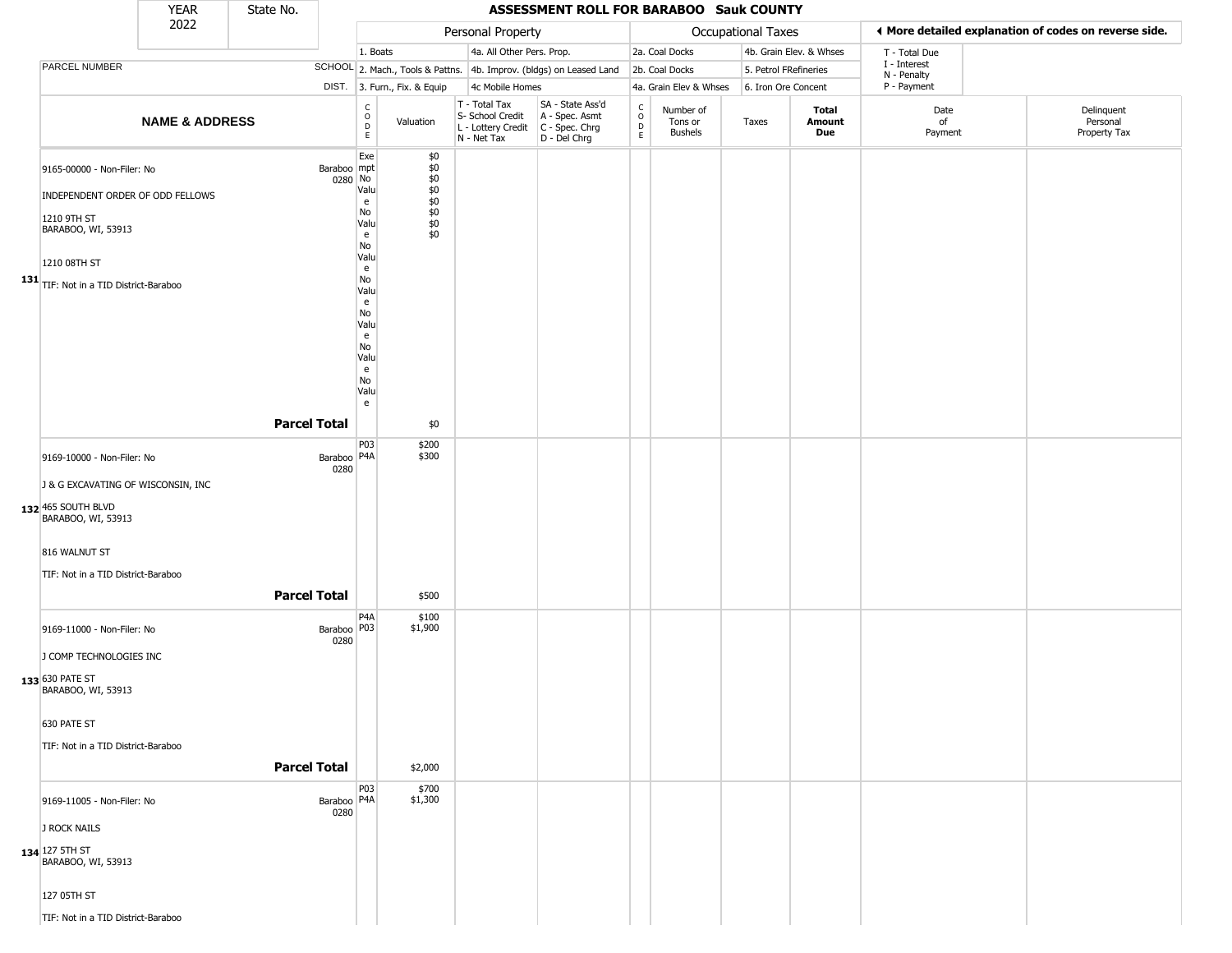|                                                       | <b>YEAR</b>               | State No.           |                       |                                                          |                              |                                                                        | ASSESSMENT ROLL FOR BARABOO Sauk COUNTY                              |                                                          |                                 |                       |                         |                             |                                                       |
|-------------------------------------------------------|---------------------------|---------------------|-----------------------|----------------------------------------------------------|------------------------------|------------------------------------------------------------------------|----------------------------------------------------------------------|----------------------------------------------------------|---------------------------------|-----------------------|-------------------------|-----------------------------|-------------------------------------------------------|
|                                                       | 2022                      |                     |                       |                                                          |                              | Personal Property                                                      |                                                                      |                                                          |                                 | Occupational Taxes    |                         |                             | ◀ More detailed explanation of codes on reverse side. |
|                                                       |                           |                     |                       | 1. Boats                                                 |                              | 4a. All Other Pers. Prop.                                              |                                                                      |                                                          | 2a. Coal Docks                  |                       | 4b. Grain Elev. & Whses | T - Total Due               |                                                       |
| PARCEL NUMBER                                         |                           |                     |                       |                                                          |                              |                                                                        | SCHOOL 2. Mach., Tools & Pattns. 4b. Improv. (bldgs) on Leased Land  |                                                          | 2b. Coal Docks                  | 5. Petrol FRefineries |                         | I - Interest<br>N - Penalty |                                                       |
|                                                       |                           |                     |                       |                                                          | DIST. 3. Furn., Fix. & Equip | 4c Mobile Homes                                                        |                                                                      |                                                          | 4a. Grain Elev & Whses          | 6. Iron Ore Concent   |                         | P - Payment                 |                                                       |
|                                                       | <b>NAME &amp; ADDRESS</b> |                     |                       | $\begin{matrix} 0 \\ 0 \\ D \end{matrix}$<br>$\mathsf E$ | Valuation                    | T - Total Tax<br>S- School Credit<br>L - Lottery Credit<br>N - Net Tax | SA - State Ass'd<br>A - Spec. Asmt<br>C - Spec. Chrg<br>D - Del Chrg | $\begin{matrix} 0 \\ 0 \\ D \end{matrix}$<br>$\mathsf E$ | Number of<br>Tons or<br>Bushels | Taxes                 | Total<br>Amount<br>Due  | Date<br>of<br>Payment       | Delinquent<br>Personal<br>Property Tax                |
|                                                       |                           | <b>Parcel Total</b> |                       |                                                          | \$2,000                      |                                                                        |                                                                      |                                                          |                                 |                       |                         |                             |                                                       |
| 9170-05000 - Non-Filer: Yes<br>JEN'S ALPINE CAFE      |                           |                     | Baraboo   P03<br>0280 | P <sub>4</sub> A                                         | \$1,800<br>\$9,300           |                                                                        |                                                                      |                                                          |                                 |                       |                         |                             |                                                       |
| $135$ 117 4TH ST<br>BARABOO, WI, 53913<br>117 04TH ST |                           |                     |                       |                                                          |                              |                                                                        |                                                                      |                                                          |                                 |                       |                         |                             |                                                       |
| TIF: Not in a TID District-Baraboo                    |                           |                     |                       |                                                          |                              |                                                                        |                                                                      |                                                          |                                 |                       |                         |                             |                                                       |
|                                                       |                           | <b>Parcel Total</b> |                       |                                                          | \$11,100                     |                                                                        |                                                                      |                                                          |                                 |                       |                         |                             |                                                       |
| 9174-10000 - Non-Filer: No                            |                           |                     | Baraboo   P03<br>0280 | P <sub>4</sub> A                                         | \$600<br>\$1,100             |                                                                        |                                                                      |                                                          |                                 |                       |                         |                             |                                                       |
| EDWARD D JONES & CO LP                                |                           |                     |                       |                                                          |                              |                                                                        |                                                                      |                                                          |                                 |                       |                         |                             |                                                       |
| 136 PO BOX 66528<br>ST LOUIS, MO, 63166-6528          |                           |                     |                       |                                                          |                              |                                                                        |                                                                      |                                                          |                                 |                       |                         |                             |                                                       |
| 406 BROADWAY ST                                       |                           |                     |                       |                                                          |                              |                                                                        |                                                                      |                                                          |                                 |                       |                         |                             |                                                       |
| TIF: Not in a TID District-Baraboo                    |                           |                     |                       |                                                          |                              |                                                                        |                                                                      |                                                          |                                 |                       |                         |                             |                                                       |
|                                                       |                           | <b>Parcel Total</b> |                       |                                                          | \$1,700                      |                                                                        |                                                                      |                                                          |                                 |                       |                         |                             |                                                       |
| 9174-11000 - Non-Filer: No                            |                           |                     | Baraboo   P03<br>0280 | P <sub>4</sub> A                                         | \$100<br>\$1,700             |                                                                        |                                                                      |                                                          |                                 |                       |                         |                             |                                                       |
| JUST FOR KICKS DANCE STUDIO, LLC                      |                           |                     |                       |                                                          |                              |                                                                        |                                                                      |                                                          |                                 |                       |                         |                             |                                                       |
| 137 E11278 NORTH POPLAR RD<br>BARABOO, WI, 53913      |                           |                     |                       |                                                          |                              |                                                                        |                                                                      |                                                          |                                 |                       |                         |                             |                                                       |
| 925 LAKE ST                                           |                           |                     |                       |                                                          |                              |                                                                        |                                                                      |                                                          |                                 |                       |                         |                             |                                                       |
| TIF: Not in a TID District-Baraboo                    |                           |                     |                       |                                                          |                              |                                                                        |                                                                      |                                                          |                                 |                       |                         |                             |                                                       |
|                                                       |                           | <b>Parcel Total</b> |                       |                                                          | \$1,800                      |                                                                        |                                                                      |                                                          |                                 |                       |                         |                             |                                                       |
| 9174-11100 - Non-Filer: No                            |                           |                     | Baraboo P03           | P4A                                                      | \$1,200<br>\$4,500           |                                                                        |                                                                      |                                                          |                                 |                       |                         |                             |                                                       |
| EDWARD D JONES & CO LP                                |                           |                     | 0280                  |                                                          |                              |                                                                        |                                                                      |                                                          |                                 |                       |                         |                             |                                                       |
| 138 PO BOX 66528<br>ST LOUIS, MO, 63166-6258          |                           |                     |                       |                                                          |                              |                                                                        |                                                                      |                                                          |                                 |                       |                         |                             |                                                       |
| 123 2nd St 200                                        |                           |                     |                       |                                                          |                              |                                                                        |                                                                      |                                                          |                                 |                       |                         |                             |                                                       |
| TIF: Not in a TID District-Baraboo                    |                           |                     |                       |                                                          |                              |                                                                        |                                                                      |                                                          |                                 |                       |                         |                             |                                                       |
|                                                       |                           | <b>Parcel Total</b> |                       |                                                          | \$5,700                      |                                                                        |                                                                      |                                                          |                                 |                       |                         |                             |                                                       |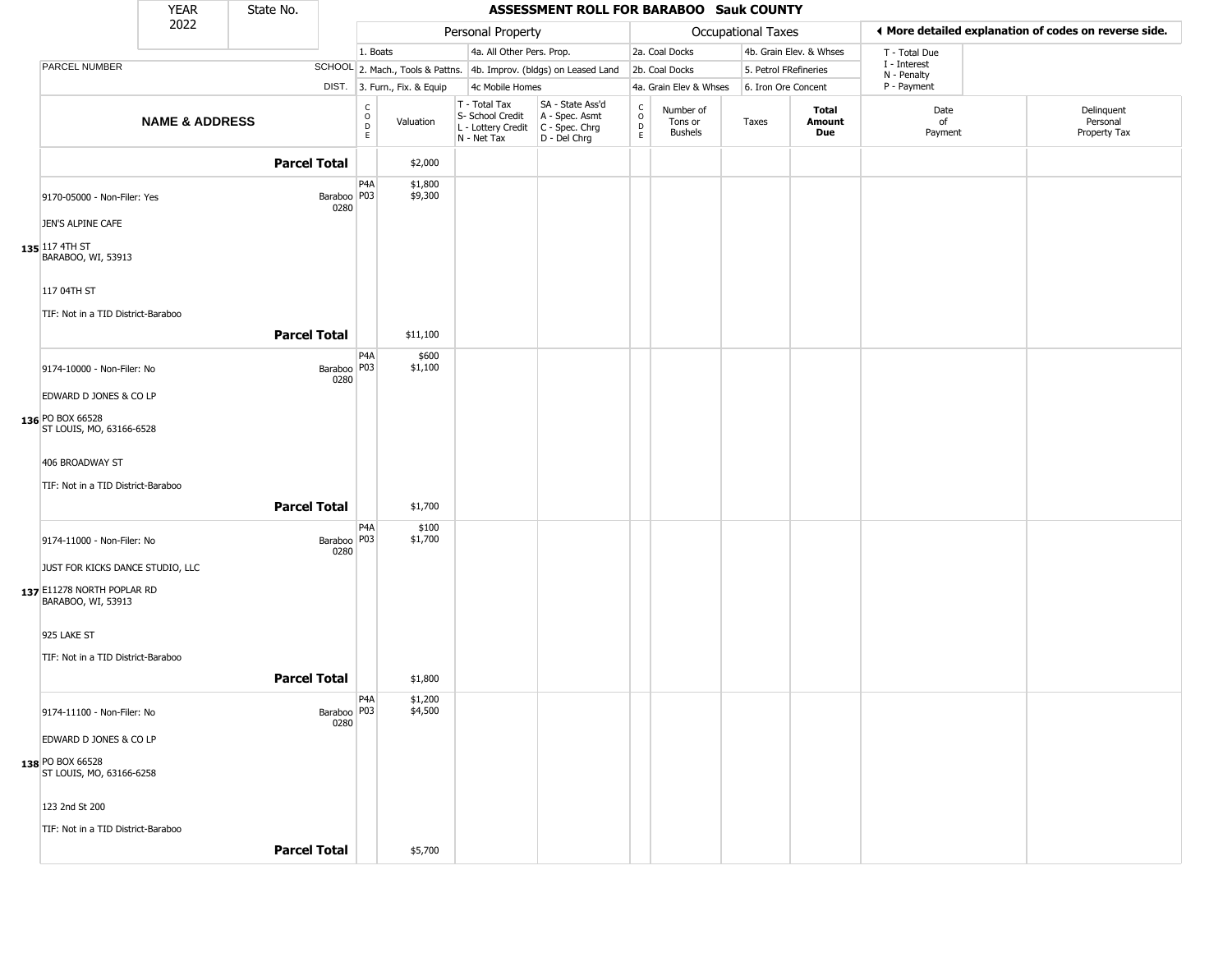|                                                | <b>YEAR</b>               | State No.           |                       |                                                 |                              |                                                                        | ASSESSMENT ROLL FOR BARABOO Sauk COUNTY                              |                                                   |                                 |                       |                         |                             |                                                       |
|------------------------------------------------|---------------------------|---------------------|-----------------------|-------------------------------------------------|------------------------------|------------------------------------------------------------------------|----------------------------------------------------------------------|---------------------------------------------------|---------------------------------|-----------------------|-------------------------|-----------------------------|-------------------------------------------------------|
|                                                | 2022                      |                     |                       |                                                 |                              | Personal Property                                                      |                                                                      |                                                   |                                 | Occupational Taxes    |                         |                             | ♦ More detailed explanation of codes on reverse side. |
|                                                |                           |                     |                       | 1. Boats                                        |                              | 4a. All Other Pers. Prop.                                              |                                                                      |                                                   | 2a. Coal Docks                  |                       | 4b. Grain Elev. & Whses | T - Total Due               |                                                       |
| PARCEL NUMBER                                  |                           |                     |                       |                                                 |                              |                                                                        | SCHOOL 2. Mach., Tools & Pattns. 4b. Improv. (bldgs) on Leased Land  |                                                   | 2b. Coal Docks                  | 5. Petrol FRefineries |                         | I - Interest<br>N - Penalty |                                                       |
|                                                |                           |                     |                       |                                                 | DIST. 3. Furn., Fix. & Equip | 4c Mobile Homes                                                        |                                                                      |                                                   | 4a. Grain Elev & Whses          | 6. Iron Ore Concent   |                         | P - Payment                 |                                                       |
|                                                | <b>NAME &amp; ADDRESS</b> |                     |                       | $\begin{array}{c} C \\ O \\ D \\ E \end{array}$ | Valuation                    | T - Total Tax<br>S- School Credit<br>L - Lottery Credit<br>N - Net Tax | SA - State Ass'd<br>A - Spec. Asmt<br>C - Spec. Chrg<br>D - Del Chrg | c<br>$\begin{array}{c}\n0 \\ D \\ E\n\end{array}$ | Number of<br>Tons or<br>Bushels | Taxes                 | Total<br>Amount<br>Due  | Date<br>of<br>Payment       | Delinquent<br>Personal<br>Property Tax                |
| 9174-13000 - Non-Filer: No                     |                           |                     | Baraboo   P03<br>0280 | P <sub>4</sub> A                                | \$100<br>\$500               |                                                                        |                                                                      |                                                   |                                 |                       |                         |                             |                                                       |
| JUST IMAGINE TOYS LLC                          |                           |                     |                       |                                                 |                              |                                                                        |                                                                      |                                                   |                                 |                       |                         |                             |                                                       |
| 139 PO BOX 13<br>BARABOO, WI, 53913            |                           |                     |                       |                                                 |                              |                                                                        |                                                                      |                                                   |                                 |                       |                         |                             |                                                       |
| 120 04TH AVE                                   |                           |                     |                       |                                                 |                              |                                                                        |                                                                      |                                                   |                                 |                       |                         |                             |                                                       |
| TIF: Not in a TID District-Baraboo             |                           | <b>Parcel Total</b> |                       |                                                 | \$600                        |                                                                        |                                                                      |                                                   |                                 |                       |                         |                             |                                                       |
| 9184-00000 - Non-Filer: No                     |                           |                     | Baraboo   P03<br>0280 | P <sub>4</sub> A                                | \$100<br>\$500               |                                                                        |                                                                      |                                                   |                                 |                       |                         |                             |                                                       |
| <b>KRUSE MOTOR SALES</b>                       |                           |                     |                       |                                                 |                              |                                                                        |                                                                      |                                                   |                                 |                       |                         |                             |                                                       |
| 140 515 BROADWAY<br>BARABOO, WI, 53913         |                           |                     |                       |                                                 |                              |                                                                        |                                                                      |                                                   |                                 |                       |                         |                             |                                                       |
| 515 BROADWAY                                   |                           |                     |                       |                                                 |                              |                                                                        |                                                                      |                                                   |                                 |                       |                         |                             |                                                       |
| TIF: Not in a TID District-Baraboo             |                           | <b>Parcel Total</b> |                       |                                                 | \$600                        |                                                                        |                                                                      |                                                   |                                 |                       |                         |                             |                                                       |
|                                                |                           |                     |                       |                                                 |                              |                                                                        |                                                                      |                                                   |                                 |                       |                         |                             |                                                       |
| 9184-01000 - Non-Filer: No                     |                           |                     | Baraboo   P03<br>0280 | P <sub>4</sub> A                                | \$100<br>\$200               |                                                                        |                                                                      |                                                   |                                 |                       |                         |                             |                                                       |
| KUT HUT, THE                                   |                           |                     |                       |                                                 |                              |                                                                        |                                                                      |                                                   |                                 |                       |                         |                             |                                                       |
| 141 606 OAK ST<br>BARABOO, WI, 53913           |                           |                     |                       |                                                 |                              |                                                                        |                                                                      |                                                   |                                 |                       |                         |                             |                                                       |
| 606 OAK ST                                     |                           |                     |                       |                                                 |                              |                                                                        |                                                                      |                                                   |                                 |                       |                         |                             |                                                       |
| TIF: Not in a TID District-Baraboo             |                           |                     |                       |                                                 |                              |                                                                        |                                                                      |                                                   |                                 |                       |                         |                             |                                                       |
|                                                |                           | <b>Parcel Total</b> |                       |                                                 | \$300                        |                                                                        |                                                                      |                                                   |                                 |                       |                         |                             |                                                       |
| 9184-10000 - Non-Filer: No                     |                           |                     | Baraboo   P03         | P <sub>4</sub> A                                | \$4,300<br>\$61,900          |                                                                        |                                                                      |                                                   |                                 |                       |                         |                             |                                                       |
| KWIK TRIP INC #657                             |                           |                     | 0280                  |                                                 |                              |                                                                        |                                                                      |                                                   |                                 |                       |                         |                             |                                                       |
| <b>142</b> 1626 OAK ST<br>LA CROSSE, WI, 54602 |                           |                     |                       |                                                 |                              |                                                                        |                                                                      |                                                   |                                 |                       |                         |                             |                                                       |
| 604 08TH ST                                    |                           |                     |                       |                                                 |                              |                                                                        |                                                                      |                                                   |                                 |                       |                         |                             |                                                       |
| TIF: Not in a TID District-Baraboo             |                           |                     |                       |                                                 |                              |                                                                        |                                                                      |                                                   |                                 |                       |                         |                             |                                                       |
|                                                |                           | <b>Parcel Total</b> |                       |                                                 | \$66,200                     |                                                                        |                                                                      |                                                   |                                 |                       |                         |                             |                                                       |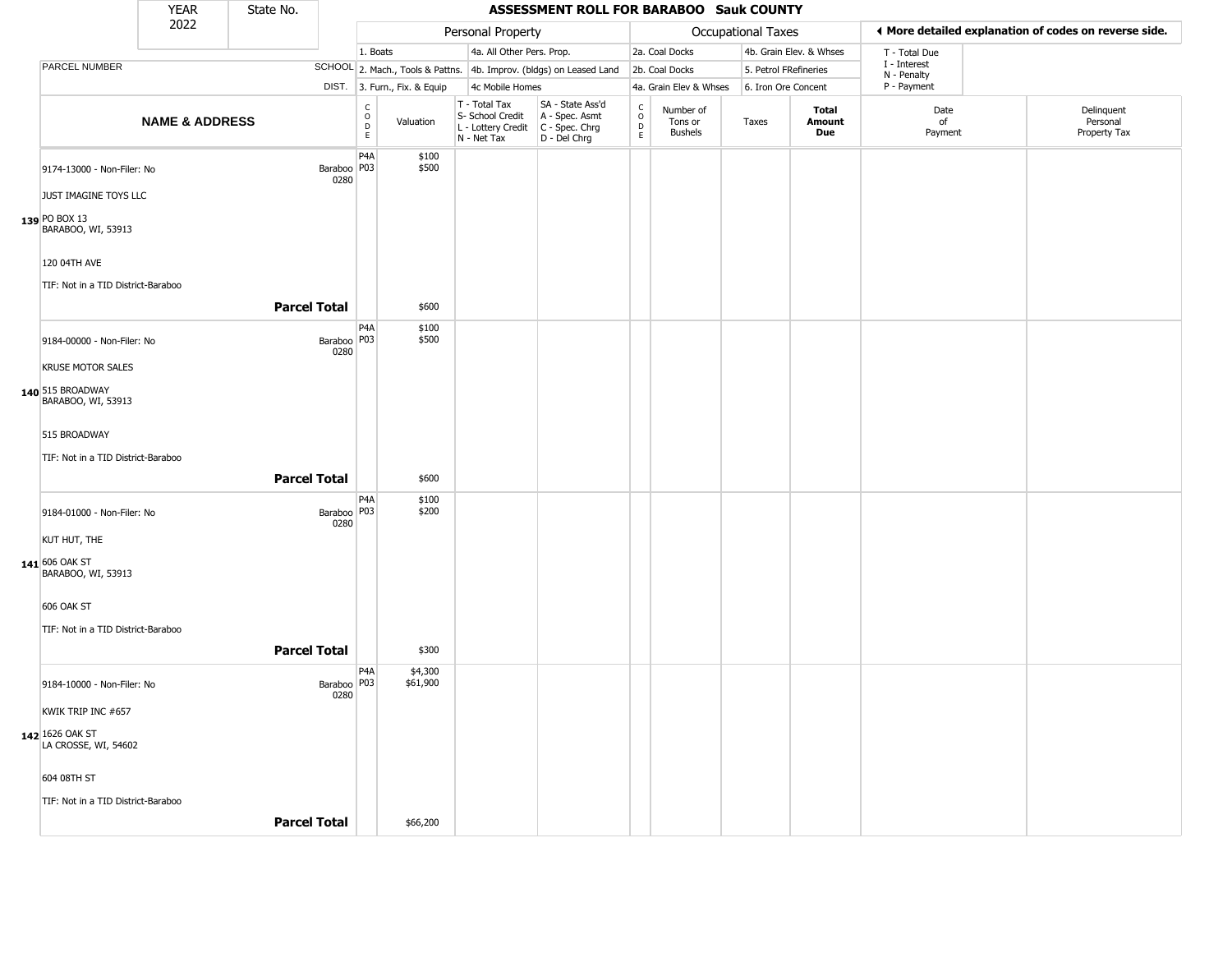| <b>YEAR</b><br>State No.                                                      |                           |                     |                       |                                                 |                  |                                                                        | ASSESSMENT ROLL FOR BARABOO Sauk COUNTY                              |                                                   |                                        |                       |                         |                             |                                                       |
|-------------------------------------------------------------------------------|---------------------------|---------------------|-----------------------|-------------------------------------------------|------------------|------------------------------------------------------------------------|----------------------------------------------------------------------|---------------------------------------------------|----------------------------------------|-----------------------|-------------------------|-----------------------------|-------------------------------------------------------|
|                                                                               | 2022                      |                     |                       |                                                 |                  | Personal Property                                                      |                                                                      |                                                   |                                        | Occupational Taxes    |                         |                             | ♦ More detailed explanation of codes on reverse side. |
|                                                                               |                           |                     |                       | 1. Boats                                        |                  | 4a. All Other Pers. Prop.                                              |                                                                      |                                                   | 2a. Coal Docks                         |                       | 4b. Grain Elev. & Whses | T - Total Due               |                                                       |
| PARCEL NUMBER                                                                 |                           |                     |                       |                                                 |                  |                                                                        | SCHOOL 2. Mach., Tools & Pattns. 4b. Improv. (bldgs) on Leased Land  |                                                   | 2b. Coal Docks                         | 5. Petrol FRefineries |                         | I - Interest<br>N - Penalty |                                                       |
|                                                                               |                           |                     |                       | DIST. 3. Furn., Fix. & Equip                    |                  | 4c Mobile Homes                                                        |                                                                      |                                                   | 4a. Grain Elev & Whses                 | 6. Iron Ore Concent   |                         | P - Payment                 |                                                       |
|                                                                               | <b>NAME &amp; ADDRESS</b> |                     |                       | $\begin{array}{c} C \\ O \\ D \\ E \end{array}$ | Valuation        | T - Total Tax<br>S- School Credit<br>L - Lottery Credit<br>N - Net Tax | SA - State Ass'd<br>A - Spec. Asmt<br>C - Spec. Chrg<br>D - Del Chrg | $\begin{array}{c}\nC \\ O \\ D \\ E\n\end{array}$ | Number of<br>Tons or<br><b>Bushels</b> | Taxes                 | Total<br>Amount<br>Due  | Date<br>of<br>Payment       | Delinquent<br>Personal<br>Property Tax                |
| 9185-00000 - Non-Filer: No<br>CINDER-FELLA'S                                  |                           |                     | Baraboo<br>0280       | P03                                             | \$1,200          |                                                                        |                                                                      |                                                   |                                        |                       |                         |                             |                                                       |
| 143 233 4TH AVE<br>BARABOO, WI, 53913                                         |                           |                     |                       |                                                 |                  |                                                                        |                                                                      |                                                   |                                        |                       |                         |                             |                                                       |
| 233 04TH AVE<br>TIF: Not in a TID District-Baraboo                            |                           |                     |                       |                                                 |                  |                                                                        |                                                                      |                                                   |                                        |                       |                         |                             |                                                       |
| 9185-79000 - Non-Filer: No                                                    |                           |                     | Baraboo   P03<br>0280 | P4A                                             | \$200<br>\$3,300 |                                                                        |                                                                      |                                                   |                                        |                       |                         |                             |                                                       |
| <b>LABRYNTH GAMES</b><br>144 123 3RD AVE<br>BARABOO, WI, 53913                |                           |                     |                       |                                                 |                  |                                                                        |                                                                      |                                                   |                                        |                       |                         |                             |                                                       |
| 123 03RD AVE<br>TIF: Not in a TID District-Baraboo                            |                           |                     |                       |                                                 |                  |                                                                        |                                                                      |                                                   |                                        |                       |                         |                             |                                                       |
|                                                                               |                           | <b>Parcel Total</b> |                       |                                                 | \$3,500          |                                                                        |                                                                      |                                                   |                                        |                       |                         |                             |                                                       |
| 9185-80000 - Non-Filer: No                                                    |                           |                     | Baraboo<br>0280       | P4A                                             | \$11,300         |                                                                        |                                                                      |                                                   |                                        |                       |                         |                             |                                                       |
| LAMAR ADVERTISING OF JANESVILLE<br>145 PO BOX 66338<br>BATON ROUGE, LA, 70896 |                           |                     |                       |                                                 |                  |                                                                        |                                                                      |                                                   |                                        |                       |                         |                             |                                                       |
| <b>VARIOUS</b><br>TIF: Not in a TID District-Baraboo                          |                           |                     |                       |                                                 |                  |                                                                        |                                                                      |                                                   |                                        |                       |                         |                             |                                                       |
| 9193-20000 - Non-Filer: No                                                    |                           |                     | Baraboo               | P <sub>03</sub>                                 | \$400            |                                                                        |                                                                      |                                                   |                                        |                       |                         |                             |                                                       |
| LIFESTYLE STAFFING                                                            |                           |                     | 0280                  |                                                 |                  |                                                                        |                                                                      |                                                   |                                        |                       |                         |                             |                                                       |
| 146 PO BOX 2508<br>MADISON, WI, 53701                                         |                           |                     |                       |                                                 |                  |                                                                        |                                                                      |                                                   |                                        |                       |                         |                             |                                                       |
| 624 US HWY 12                                                                 |                           |                     |                       |                                                 |                  |                                                                        |                                                                      |                                                   |                                        |                       |                         |                             |                                                       |
| TIF: Not in a TID District-Baraboo<br>9193-40000 - Non-Filer: No              |                           |                     | Baraboo   P03         | P <sub>4</sub> A                                | \$400<br>\$7,100 |                                                                        |                                                                      |                                                   |                                        |                       |                         |                             |                                                       |
| LITTLE VILLAGE CAFE                                                           |                           |                     | 0280                  |                                                 |                  |                                                                        |                                                                      |                                                   |                                        |                       |                         |                             |                                                       |
| $147$ 146 4TH AVE<br>BARABOO, WI, 53913                                       |                           |                     |                       |                                                 |                  |                                                                        |                                                                      |                                                   |                                        |                       |                         |                             |                                                       |
| 146 04TH AVE<br>TIF: Not in a TID District-Baraboo                            |                           |                     |                       |                                                 |                  |                                                                        |                                                                      |                                                   |                                        |                       |                         |                             |                                                       |
|                                                                               |                           | <b>Parcel Total</b> |                       |                                                 | \$7,500          |                                                                        |                                                                      |                                                   |                                        |                       |                         |                             |                                                       |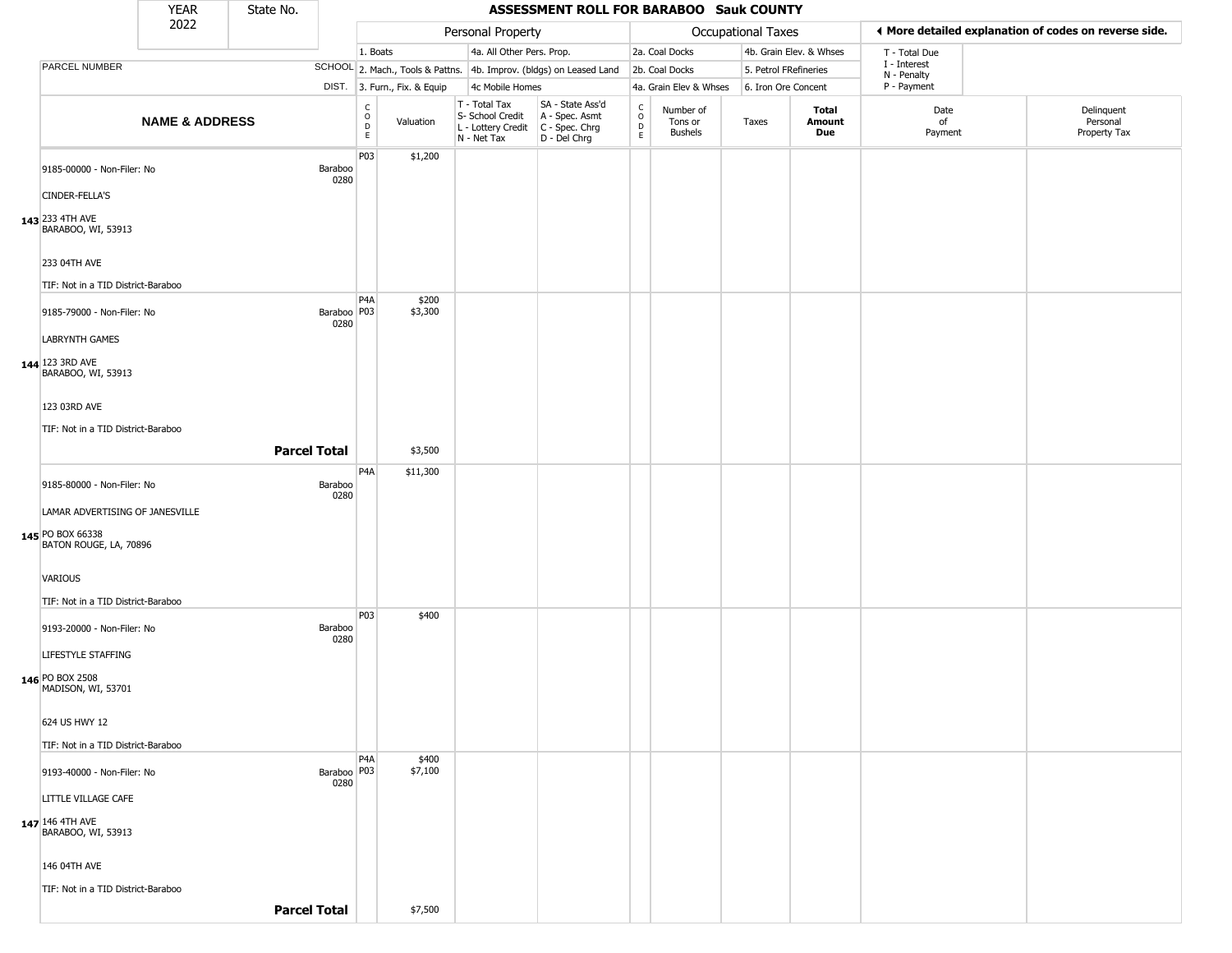|                                                                                       | <b>YEAR</b>               | State No.           |                        |                                                      |                              |                                                                        | ASSESSMENT ROLL FOR BARABOO Sauk COUNTY                              |                                                  |                                        |                           |                         |                             |                                                       |
|---------------------------------------------------------------------------------------|---------------------------|---------------------|------------------------|------------------------------------------------------|------------------------------|------------------------------------------------------------------------|----------------------------------------------------------------------|--------------------------------------------------|----------------------------------------|---------------------------|-------------------------|-----------------------------|-------------------------------------------------------|
|                                                                                       | 2022                      |                     |                        |                                                      |                              | Personal Property                                                      |                                                                      |                                                  |                                        | <b>Occupational Taxes</b> |                         |                             | ♦ More detailed explanation of codes on reverse side. |
|                                                                                       |                           |                     |                        | 1. Boats                                             |                              | 4a. All Other Pers. Prop.                                              |                                                                      |                                                  | 2a. Coal Docks                         |                           | 4b. Grain Elev. & Whses | T - Total Due               |                                                       |
| PARCEL NUMBER                                                                         |                           |                     |                        |                                                      |                              |                                                                        | SCHOOL 2. Mach., Tools & Pattns. 4b. Improv. (bldgs) on Leased Land  |                                                  | 2b. Coal Docks                         | 5. Petrol FRefineries     |                         | I - Interest<br>N - Penalty |                                                       |
|                                                                                       |                           |                     |                        |                                                      | DIST. 3. Furn., Fix. & Equip | 4c Mobile Homes                                                        |                                                                      |                                                  | 4a. Grain Elev & Whses                 | 6. Iron Ore Concent       |                         | P - Payment                 |                                                       |
|                                                                                       | <b>NAME &amp; ADDRESS</b> |                     |                        | $\mathsf C$<br>$\circ$<br>$\mathsf D$<br>$\mathsf E$ | Valuation                    | T - Total Tax<br>S- School Credit<br>L - Lottery Credit<br>N - Net Tax | SA - State Ass'd<br>A - Spec. Asmt<br>C - Spec. Chrg<br>D - Del Chrg | $_{\rm o}^{\rm c}$<br>$\mathsf D$<br>$\mathsf E$ | Number of<br>Tons or<br><b>Bushels</b> | Taxes                     | Total<br>Amount<br>Due  | Date<br>of<br>Payment       | Delinquent<br>Personal<br>Property Tax                |
| 9195-60200 - Non-Filer: No                                                            |                           |                     | <b>Baraboo</b><br>0280 | P03                                                  | \$100                        |                                                                        |                                                                      |                                                  |                                        |                           |                         |                             |                                                       |
| LYTX, INC                                                                             |                           |                     |                        |                                                      |                              |                                                                        |                                                                      |                                                  |                                        |                           |                         |                             |                                                       |
| 148 PO BOX 80615<br>INDIANAPOLIS, IN, 46280                                           |                           |                     |                        |                                                      |                              |                                                                        |                                                                      |                                                  |                                        |                           |                         |                             |                                                       |
| 1660 COMMERCE AVE                                                                     |                           |                     |                        |                                                      |                              |                                                                        |                                                                      |                                                  |                                        |                           |                         |                             |                                                       |
| TIF: TIF 6-Baraboo                                                                    |                           |                     |                        |                                                      |                              |                                                                        |                                                                      |                                                  |                                        |                           |                         |                             |                                                       |
| 9199-00000 - Non-Filer: No<br>MCGANN FURNITURE INC                                    |                           |                     | Baraboo   P03<br>0280  | P <sub>4</sub> A                                     | \$400<br>\$2,900             |                                                                        |                                                                      |                                                  |                                        |                           |                         |                             |                                                       |
| 149 201 3RD AVE<br>BARABOO, WI, 53913                                                 |                           |                     |                        |                                                      |                              |                                                                        |                                                                      |                                                  |                                        |                           |                         |                             |                                                       |
| 201 03RD AVE                                                                          |                           |                     |                        |                                                      |                              |                                                                        |                                                                      |                                                  |                                        |                           |                         |                             |                                                       |
| TIF: Not in a TID District-Baraboo                                                    |                           |                     |                        |                                                      |                              |                                                                        |                                                                      |                                                  |                                        |                           |                         |                             |                                                       |
|                                                                                       |                           | <b>Parcel Total</b> |                        |                                                      | \$3,300                      |                                                                        |                                                                      |                                                  |                                        |                           |                         |                             |                                                       |
|                                                                                       |                           |                     |                        | P03                                                  | \$1,200                      |                                                                        |                                                                      |                                                  |                                        |                           |                         |                             |                                                       |
| 9199-10000 - Non-Filer: No                                                            |                           |                     | Baraboo<br>0280        |                                                      |                              |                                                                        |                                                                      |                                                  |                                        |                           |                         |                             |                                                       |
| <b>STARK COMPANY REALTORS</b>                                                         |                           |                     |                        |                                                      |                              |                                                                        |                                                                      |                                                  |                                        |                           |                         |                             |                                                       |
| 150 2980 ARAPAHO DR<br>FITCHBURG, WI, 53719                                           |                           |                     |                        |                                                      |                              |                                                                        |                                                                      |                                                  |                                        |                           |                         |                             |                                                       |
| 1025 08TH ST                                                                          |                           |                     |                        |                                                      |                              |                                                                        |                                                                      |                                                  |                                        |                           |                         |                             |                                                       |
| TIF: Not in a TID District-Baraboo                                                    |                           |                     |                        |                                                      |                              |                                                                        |                                                                      |                                                  |                                        |                           |                         |                             |                                                       |
| 9202-10000 - Non-Filer: No                                                            |                           |                     | Baraboo<br>0280        | P <sub>03</sub>                                      | \$3,600                      |                                                                        |                                                                      |                                                  |                                        |                           |                         |                             |                                                       |
| <b>MACHTAN REALTY</b>                                                                 |                           |                     |                        |                                                      |                              |                                                                        |                                                                      |                                                  |                                        |                           |                         |                             |                                                       |
| 151 317 OAK ST<br>BARABOO, WI, 53913                                                  |                           |                     |                        |                                                      |                              |                                                                        |                                                                      |                                                  |                                        |                           |                         |                             |                                                       |
| 317 OAK ST                                                                            |                           |                     |                        |                                                      |                              |                                                                        |                                                                      |                                                  |                                        |                           |                         |                             |                                                       |
| TIF: TIF 8-Baraboo                                                                    |                           |                     |                        |                                                      |                              |                                                                        |                                                                      |                                                  |                                        |                           |                         |                             |                                                       |
| 9202-50000 - Non-Filer: No                                                            |                           |                     | Baraboo<br>0280        | P03                                                  | \$7,100                      |                                                                        |                                                                      |                                                  |                                        |                           |                         |                             |                                                       |
| HUNTINGTON TECHNOLOGY FINANCE & SUB<br>152 PO BOX 2017<br>BLOOMFIELD HILLS, MI, 48302 |                           |                     |                        |                                                      |                              |                                                                        |                                                                      |                                                  |                                        |                           |                         |                             |                                                       |
| 707 14TH ST                                                                           |                           |                     |                        |                                                      |                              |                                                                        |                                                                      |                                                  |                                        |                           |                         |                             |                                                       |
| TIF: Not in a TID District-Baraboo                                                    |                           |                     |                        |                                                      |                              |                                                                        |                                                                      |                                                  |                                        |                           |                         |                             |                                                       |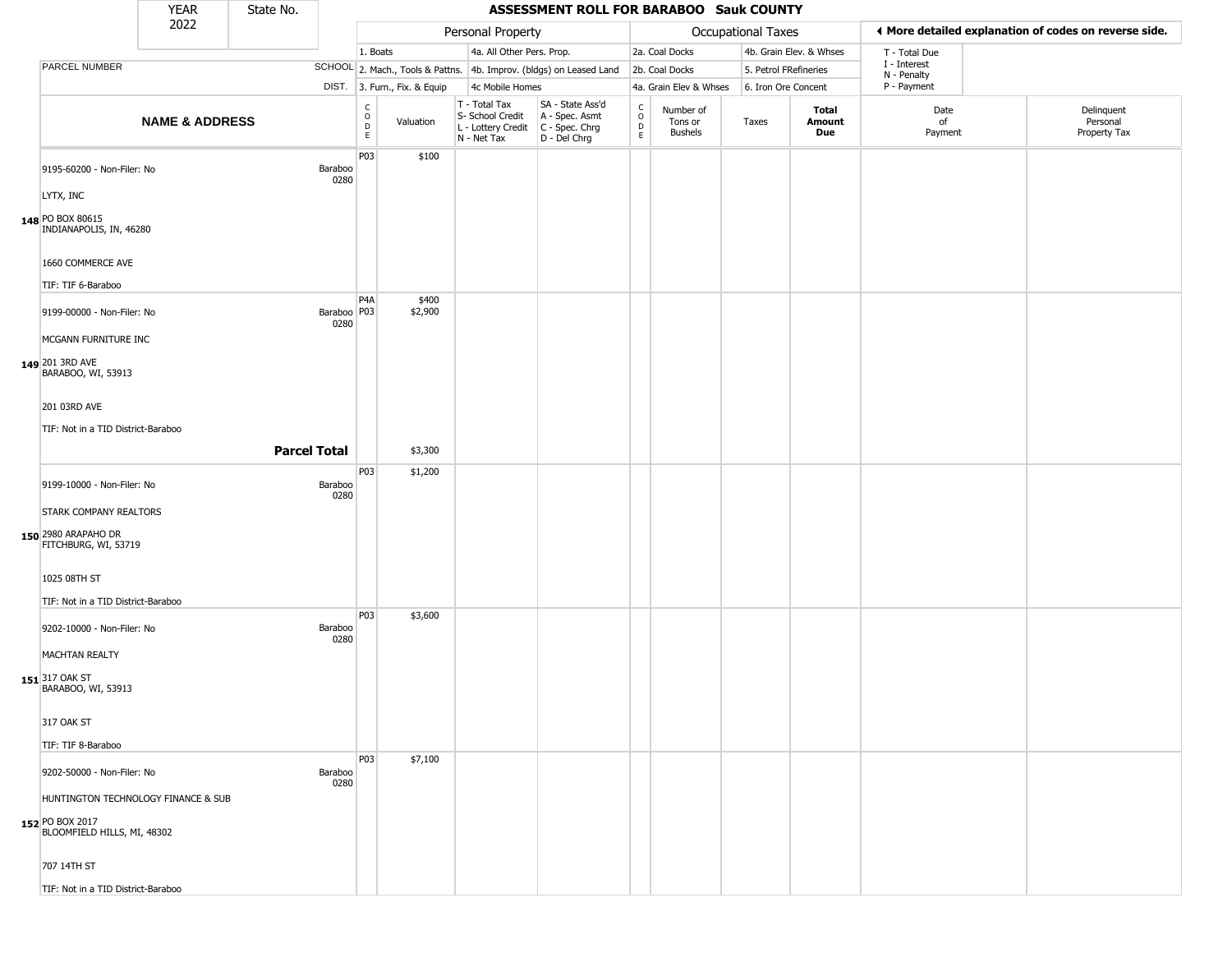| <b>YEAR</b><br>State No.<br>2022                       |                           |                     |                       |                                                 |                              |                                                                        | ASSESSMENT ROLL FOR BARABOO Sauk COUNTY                              |                                                   |                                        |                       |                         |                             |                                                       |
|--------------------------------------------------------|---------------------------|---------------------|-----------------------|-------------------------------------------------|------------------------------|------------------------------------------------------------------------|----------------------------------------------------------------------|---------------------------------------------------|----------------------------------------|-----------------------|-------------------------|-----------------------------|-------------------------------------------------------|
|                                                        |                           |                     |                       |                                                 |                              | Personal Property                                                      |                                                                      |                                                   |                                        | Occupational Taxes    |                         |                             | ♦ More detailed explanation of codes on reverse side. |
|                                                        |                           |                     |                       | 1. Boats                                        |                              | 4a. All Other Pers. Prop.                                              |                                                                      |                                                   | 2a. Coal Docks                         |                       | 4b. Grain Elev. & Whses | T - Total Due               |                                                       |
| PARCEL NUMBER                                          |                           |                     |                       |                                                 |                              |                                                                        | SCHOOL 2. Mach., Tools & Pattns. 4b. Improv. (bldgs) on Leased Land  |                                                   | 2b. Coal Docks                         | 5. Petrol FRefineries |                         | I - Interest<br>N - Penalty |                                                       |
|                                                        |                           |                     |                       |                                                 | DIST. 3. Furn., Fix. & Equip | 4c Mobile Homes                                                        |                                                                      |                                                   | 4a. Grain Elev & Whses                 | 6. Iron Ore Concent   |                         | P - Payment                 |                                                       |
|                                                        | <b>NAME &amp; ADDRESS</b> |                     |                       | $\begin{array}{c} C \\ O \\ D \\ E \end{array}$ | Valuation                    | T - Total Tax<br>S- School Credit<br>L - Lottery Credit<br>N - Net Tax | SA - State Ass'd<br>A - Spec. Asmt<br>C - Spec. Chrg<br>D - Del Chrg | $\begin{array}{c}\nC \\ O \\ D \\ E\n\end{array}$ | Number of<br>Tons or<br><b>Bushels</b> | Taxes                 | Total<br>Amount<br>Due  | Date<br>of<br>Payment       | Delinquent<br>Personal<br>Property Tax                |
| 9203-60000 - Non-Filer: No                             |                           |                     | Baraboo   P03<br>0280 | P <sub>4</sub> A                                | \$100<br>\$1,400             |                                                                        |                                                                      |                                                   |                                        |                       |                         |                             |                                                       |
| MAMA MIA PIZZA<br>153 113 3RD ST<br>BARABOO, WI, 53913 |                           |                     |                       |                                                 |                              |                                                                        |                                                                      |                                                   |                                        |                       |                         |                             |                                                       |
| 113 03RD ST                                            |                           |                     |                       |                                                 |                              |                                                                        |                                                                      |                                                   |                                        |                       |                         |                             |                                                       |
| TIF: Not in a TID District-Baraboo                     |                           | <b>Parcel Total</b> |                       |                                                 | \$1,500                      |                                                                        |                                                                      |                                                   |                                        |                       |                         |                             |                                                       |
| 9205-00000 - Non-Filer: No                             |                           |                     | Baraboo P03<br>0280   | P4A                                             | \$2,000<br>\$29,600          |                                                                        |                                                                      |                                                   |                                        |                       |                         |                             |                                                       |
| MEADOW RIDGE ASSISTED LIVING, LLC                      |                           |                     |                       |                                                 |                              |                                                                        |                                                                      |                                                   |                                        |                       |                         |                             |                                                       |
| 154 2445 DARWIN ROAD, STE 109<br>MADISON, WI, 53704    |                           |                     |                       |                                                 |                              |                                                                        |                                                                      |                                                   |                                        |                       |                         |                             |                                                       |
| 1700 JEFFERSON ST                                      |                           |                     |                       |                                                 |                              |                                                                        |                                                                      |                                                   |                                        |                       |                         |                             |                                                       |
| TIF: Not in a TID District-Baraboo                     |                           | <b>Parcel Total</b> |                       |                                                 | \$31,600                     |                                                                        |                                                                      |                                                   |                                        |                       |                         |                             |                                                       |
| 9205-20000 - Non-Filer: No                             |                           |                     | Baraboo   P03<br>0280 | P <sub>4</sub> A                                | \$1,600<br>\$21,400          |                                                                        |                                                                      |                                                   |                                        |                       |                         |                             |                                                       |
| MEADOW VIEW MEMORY CARE LLC                            |                           |                     |                       |                                                 |                              |                                                                        |                                                                      |                                                   |                                        |                       |                         |                             |                                                       |
| 155 2445 DARWIN ROAD, STE 109<br>MADISON, WI, 53704    |                           |                     |                       |                                                 |                              |                                                                        |                                                                      |                                                   |                                        |                       |                         |                             |                                                       |
| 1600 JEFFERSON ST                                      |                           |                     |                       |                                                 |                              |                                                                        |                                                                      |                                                   |                                        |                       |                         |                             |                                                       |
| TIF: Not in a TID District-Baraboo                     |                           | <b>Parcel Total</b> |                       |                                                 | \$23,000                     |                                                                        |                                                                      |                                                   |                                        |                       |                         |                             |                                                       |
| 9207-02000 - Non-Filer: No                             |                           |                     | Baraboo P03           | P4A                                             | \$17,300<br>\$938,100        |                                                                        |                                                                      |                                                   |                                        |                       |                         |                             |                                                       |
| MENARD'S #3190                                         |                           |                     | 0280                  |                                                 |                              |                                                                        |                                                                      |                                                   |                                        |                       |                         |                             |                                                       |
| <b>156</b> 5101 MENARD DR<br>EAU CLAIRE, WI, 54703     |                           |                     |                       |                                                 |                              |                                                                        |                                                                      |                                                   |                                        |                       |                         |                             |                                                       |
| 1040 US HWY 12                                         |                           |                     |                       |                                                 |                              |                                                                        |                                                                      |                                                   |                                        |                       |                         |                             |                                                       |
| TIF: Not in a TID District-Baraboo                     |                           | <b>Parcel Total</b> |                       |                                                 | \$955,400                    |                                                                        |                                                                      |                                                   |                                        |                       |                         |                             |                                                       |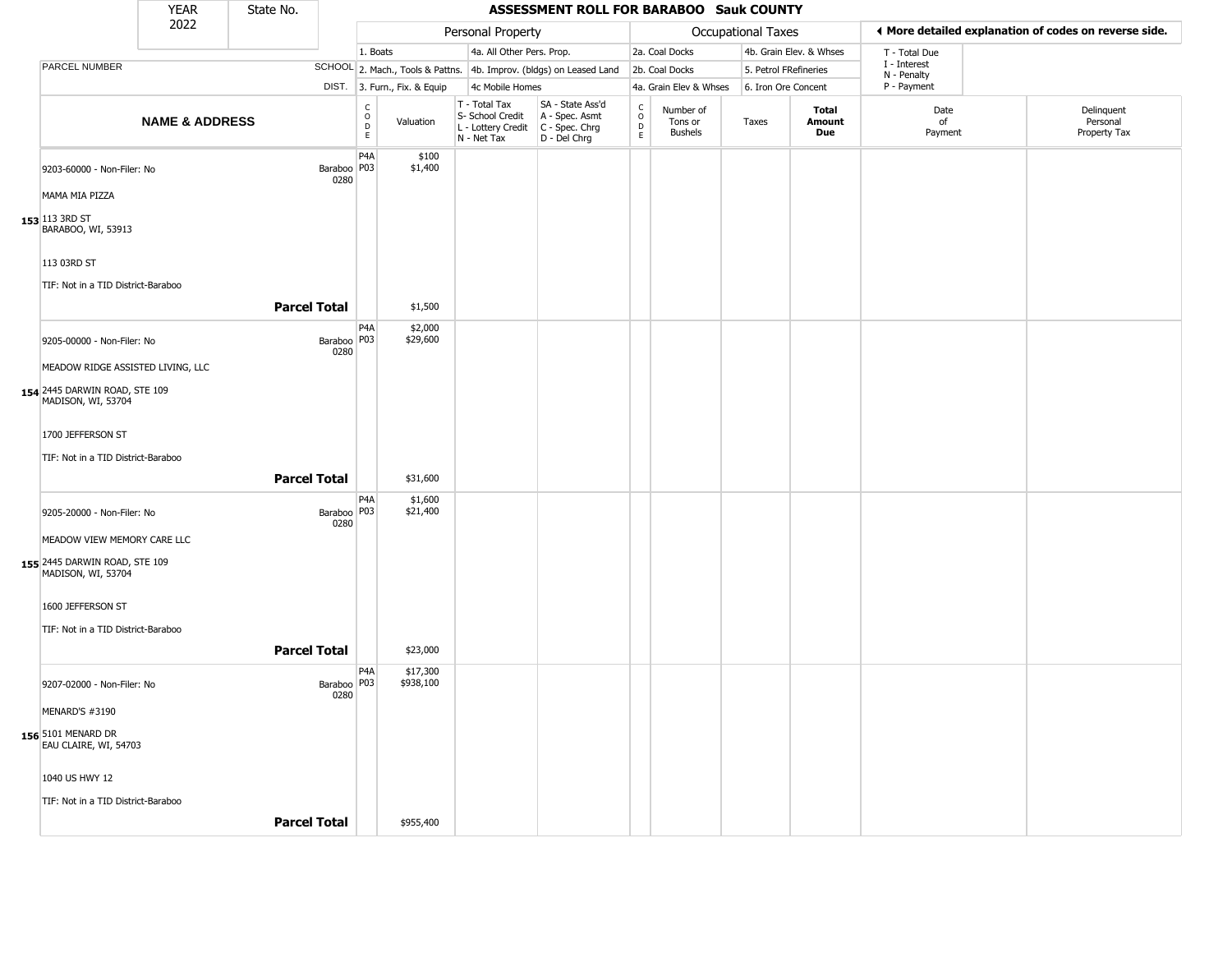|                                                                            | <b>YEAR</b>               | State No.           |                       |                                                |                              |                                                                        | ASSESSMENT ROLL FOR BARABOO Sauk COUNTY                              |                                                                    |                                        |                       |                         |                             |                                                       |
|----------------------------------------------------------------------------|---------------------------|---------------------|-----------------------|------------------------------------------------|------------------------------|------------------------------------------------------------------------|----------------------------------------------------------------------|--------------------------------------------------------------------|----------------------------------------|-----------------------|-------------------------|-----------------------------|-------------------------------------------------------|
|                                                                            | 2022                      |                     |                       |                                                |                              | Personal Property                                                      |                                                                      |                                                                    |                                        | Occupational Taxes    |                         |                             | ♦ More detailed explanation of codes on reverse side. |
|                                                                            |                           |                     |                       | 1. Boats                                       |                              | 4a. All Other Pers. Prop.                                              |                                                                      |                                                                    | 2a. Coal Docks                         |                       | 4b. Grain Elev. & Whses | T - Total Due               |                                                       |
| PARCEL NUMBER                                                              |                           |                     |                       |                                                |                              |                                                                        | SCHOOL 2. Mach., Tools & Pattns. 4b. Improv. (bldgs) on Leased Land  |                                                                    | 2b. Coal Docks                         | 5. Petrol FRefineries |                         | I - Interest<br>N - Penalty |                                                       |
|                                                                            |                           |                     |                       |                                                | DIST. 3. Furn., Fix. & Equip | 4c Mobile Homes                                                        |                                                                      |                                                                    | 4a. Grain Elev & Whses                 | 6. Iron Ore Concent   |                         | P - Payment                 |                                                       |
|                                                                            | <b>NAME &amp; ADDRESS</b> |                     |                       | C<br>$\mathsf O$<br>$\mathsf D$<br>$\mathsf E$ | Valuation                    | T - Total Tax<br>S- School Credit<br>L - Lottery Credit<br>N - Net Tax | SA - State Ass'd<br>A - Spec. Asmt<br>C - Spec. Chrg<br>D - Del Chrg | $\begin{smallmatrix} C \\ 0 \\ D \end{smallmatrix}$<br>$\mathsf E$ | Number of<br>Tons or<br><b>Bushels</b> | Taxes                 | Total<br>Amount<br>Due  | Date<br>of<br>Payment       | Delinquent<br>Personal<br>Property Tax                |
| 9207-10000 - Non-Filer: No                                                 |                           |                     | Baraboo P03<br>0280   | P4A                                            | \$500<br>\$14,600            |                                                                        |                                                                      |                                                                    |                                        |                       |                         |                             |                                                       |
| <b>BARABOO BURGERS</b><br>157 116 4TH AVE<br>BARABOO, WI, 53913            |                           |                     |                       |                                                |                              |                                                                        |                                                                      |                                                                    |                                        |                       |                         |                             |                                                       |
| 116 04TH AVE                                                               |                           |                     |                       |                                                |                              |                                                                        |                                                                      |                                                                    |                                        |                       |                         |                             |                                                       |
| TIF: Not in a TID District-Baraboo                                         |                           | <b>Parcel Total</b> |                       |                                                | \$15,100                     |                                                                        |                                                                      |                                                                    |                                        |                       |                         |                             |                                                       |
| 9211-00000 - Non-Filer: No                                                 |                           |                     | Baraboo   P03<br>0280 | P4A                                            | \$9,500<br>\$162,100         |                                                                        |                                                                      |                                                                    |                                        |                       |                         |                             |                                                       |
| MSA PROFESSIONAL SERVICES INC<br>158 1230 SOUTH BLVD<br>BARABOO, WI, 53913 |                           |                     |                       |                                                |                              |                                                                        |                                                                      |                                                                    |                                        |                       |                         |                             |                                                       |
| 1230 SOUTH BLVD                                                            |                           |                     |                       |                                                |                              |                                                                        |                                                                      |                                                                    |                                        |                       |                         |                             |                                                       |
| TIF: Not in a TID District-Baraboo                                         |                           |                     |                       |                                                |                              |                                                                        |                                                                      |                                                                    |                                        |                       |                         |                             |                                                       |
|                                                                            |                           | <b>Parcel Total</b> |                       |                                                | \$171,600                    |                                                                        |                                                                      |                                                                    |                                        |                       |                         |                             |                                                       |
| 9217-10000 - Non-Filer: No                                                 |                           |                     | Baraboo   P03<br>0280 | P <sub>4</sub> A                               | \$300<br>\$7,700             |                                                                        |                                                                      |                                                                    |                                        |                       |                         |                             |                                                       |
| NAIL'D WITH STYLE                                                          |                           |                     |                       |                                                |                              |                                                                        |                                                                      |                                                                    |                                        |                       |                         |                             |                                                       |
| 159 924 8TH AVE<br>BARABOO, WI, 53913                                      |                           |                     |                       |                                                |                              |                                                                        |                                                                      |                                                                    |                                        |                       |                         |                             |                                                       |
| 924 08TH AVE                                                               |                           |                     |                       |                                                |                              |                                                                        |                                                                      |                                                                    |                                        |                       |                         |                             |                                                       |
| TIF: Not in a TID District-Baraboo                                         |                           |                     |                       |                                                |                              |                                                                        |                                                                      |                                                                    |                                        |                       |                         |                             |                                                       |
|                                                                            |                           | <b>Parcel Total</b> |                       |                                                | \$8,000                      |                                                                        |                                                                      |                                                                    |                                        |                       |                         |                             |                                                       |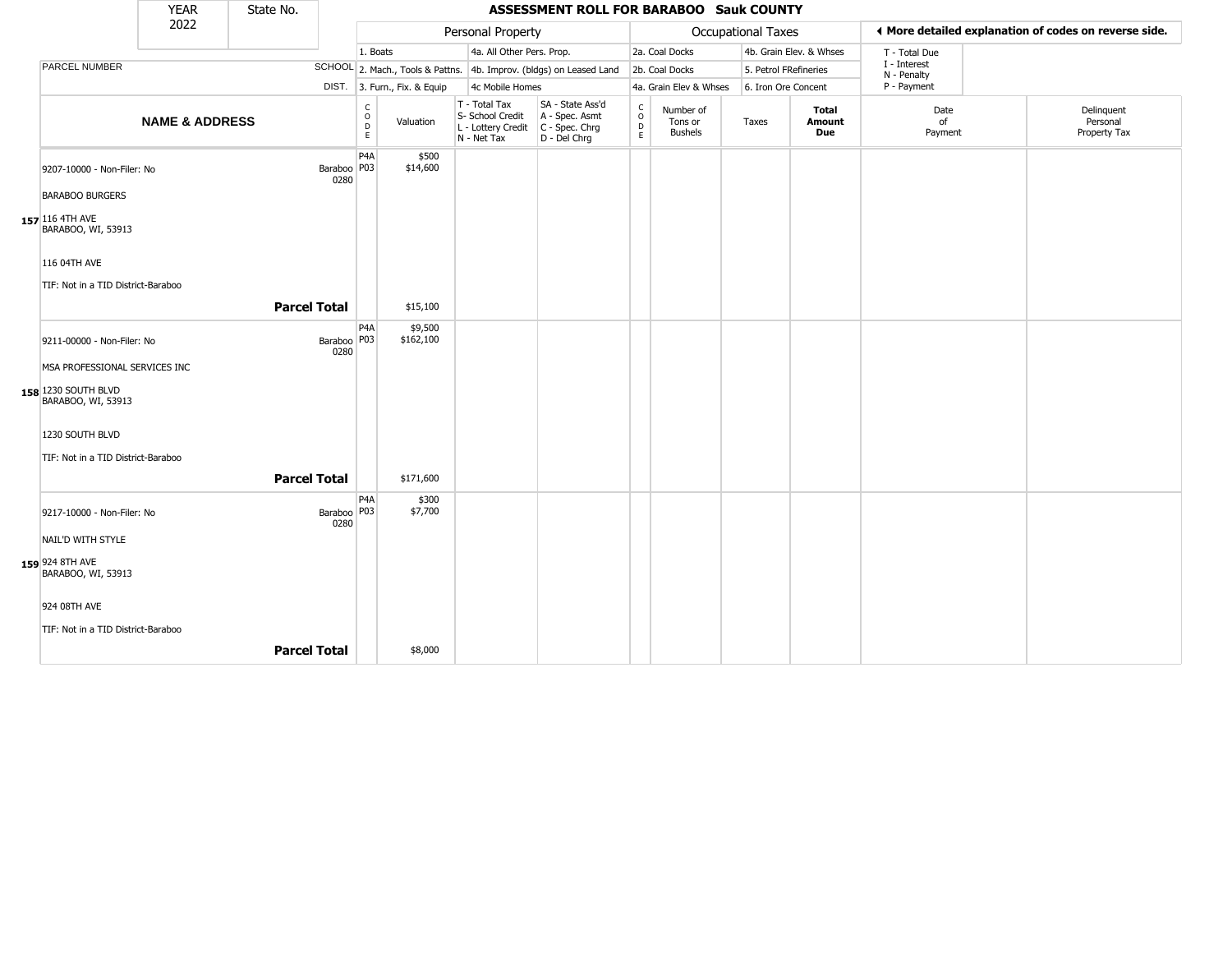|     |                                                                                                                                                          | <b>YEAR</b>               | State No.           |                       |                                                                                                                                                        |                                                                    |                                                                                         | ASSESSMENT ROLL FOR BARABOO Sauk COUNTY                             |                                                 |                                        |                           |                         |                             |                                                       |
|-----|----------------------------------------------------------------------------------------------------------------------------------------------------------|---------------------------|---------------------|-----------------------|--------------------------------------------------------------------------------------------------------------------------------------------------------|--------------------------------------------------------------------|-----------------------------------------------------------------------------------------|---------------------------------------------------------------------|-------------------------------------------------|----------------------------------------|---------------------------|-------------------------|-----------------------------|-------------------------------------------------------|
|     |                                                                                                                                                          | 2022                      |                     |                       |                                                                                                                                                        |                                                                    | Personal Property                                                                       |                                                                     |                                                 |                                        | <b>Occupational Taxes</b> |                         |                             | ♦ More detailed explanation of codes on reverse side. |
|     |                                                                                                                                                          |                           |                     |                       | 1. Boats                                                                                                                                               |                                                                    | 4a. All Other Pers. Prop.                                                               |                                                                     |                                                 | 2a. Coal Docks                         |                           | 4b. Grain Elev. & Whses | T - Total Due               |                                                       |
|     | PARCEL NUMBER                                                                                                                                            |                           |                     |                       |                                                                                                                                                        |                                                                    |                                                                                         | SCHOOL 2. Mach., Tools & Pattns. 4b. Improv. (bldgs) on Leased Land |                                                 | 2b. Coal Docks                         |                           | 5. Petrol FRefineries   | I - Interest<br>N - Penalty |                                                       |
|     |                                                                                                                                                          |                           |                     |                       | DIST. 3. Furn., Fix. & Equip                                                                                                                           |                                                                    | 4c Mobile Homes                                                                         |                                                                     |                                                 | 4a. Grain Elev & Whses                 | 6. Iron Ore Concent       |                         | P - Payment                 |                                                       |
|     |                                                                                                                                                          | <b>NAME &amp; ADDRESS</b> |                     |                       | $\begin{array}{c} C \\ O \\ E \end{array}$<br>Valuation                                                                                                |                                                                    | T - Total Tax<br>S- School Credit<br>L - Lottery Credit   C - Spec. Chrg<br>N - Net Tax | SA - State Ass'd<br>A - Spec. Asmt<br>D - Del Chrg                  | $\begin{array}{c} C \\ O \\ D \\ E \end{array}$ | Number of<br>Tons or<br><b>Bushels</b> | Taxes                     | Total<br>Amount<br>Due  | Date<br>of<br>Payment       | Delinquent<br>Personal<br>Property Tax                |
| 160 | 9217-12000 - Non-Filer: No<br>NASCO BARABOO DIV<br>PO BOX 901<br>FORT ATKINSON, WI, 53538-0901<br>416 HITCHCOCK ST<br>TIF: Not in a TID District-Baraboo |                           |                     | Baraboo e<br>0280 Ass | Stat<br>ess<br>ed<br>No<br>Valu<br>e<br>No<br>Valu<br>e<br>No<br>Valu<br>e<br>No<br>Valu<br>e<br>No<br>Valu<br>e<br>No<br>Valu<br>e<br>No<br>Valu<br>e | \$0<br>$$0$$<br>\$0<br>$$0$<br>$$0$<br>$$0$<br>$$0$<br>$$0$<br>\$0 |                                                                                         |                                                                     |                                                 |                                        |                           |                         |                             |                                                       |
|     |                                                                                                                                                          |                           | <b>Parcel Total</b> |                       |                                                                                                                                                        | \$0                                                                |                                                                                         |                                                                     |                                                 |                                        |                           |                         |                             |                                                       |
|     | 9217-20000 - Non-Filer: No<br>NATIONAL TAX SERVICE LLC<br>161 400 OAK ST<br>BARABOO, WI, 53913<br>400 OAK ST<br>TIF: Not in a TID District-Baraboo       |                           |                     | Baraboo P03<br>0280   | P4A<br>\$1,900<br>\$4,000                                                                                                                              |                                                                    |                                                                                         |                                                                     |                                                 |                                        |                           |                         |                             |                                                       |
|     |                                                                                                                                                          |                           | <b>Parcel Total</b> |                       | \$5,900                                                                                                                                                |                                                                    |                                                                                         |                                                                     |                                                 |                                        |                           |                         |                             |                                                       |
|     | 9217-54000 - Non-Filer: No<br>QUADIENT INC FKA NEOPOST USA INC<br>162 478 WHEELERS FARMS RD<br>MILFORD, CT, 06461                                        |                           |                     | Baraboo<br>0280       | P03<br>\$1,000                                                                                                                                         |                                                                    |                                                                                         |                                                                     |                                                 |                                        |                           |                         |                             |                                                       |
|     | VARIOUS                                                                                                                                                  |                           |                     |                       |                                                                                                                                                        |                                                                    |                                                                                         |                                                                     |                                                 |                                        |                           |                         |                             |                                                       |
|     | TIF: Not in a TID District-Baraboo<br>9217-55000 - Non-Filer: Yes<br>QUADIENT LEASING USA INC<br>163 478 WHEELERS FARMS RD<br>MILFORD, CT, 06461         |                           |                     | Baraboo<br>0280       | P03<br>\$7,100                                                                                                                                         |                                                                    |                                                                                         |                                                                     |                                                 |                                        |                           |                         |                             |                                                       |
|     | VARIOUS<br>TIF: Not in a TID District-Baraboo                                                                                                            |                           |                     |                       |                                                                                                                                                        |                                                                    |                                                                                         |                                                                     |                                                 |                                        |                           |                         |                             |                                                       |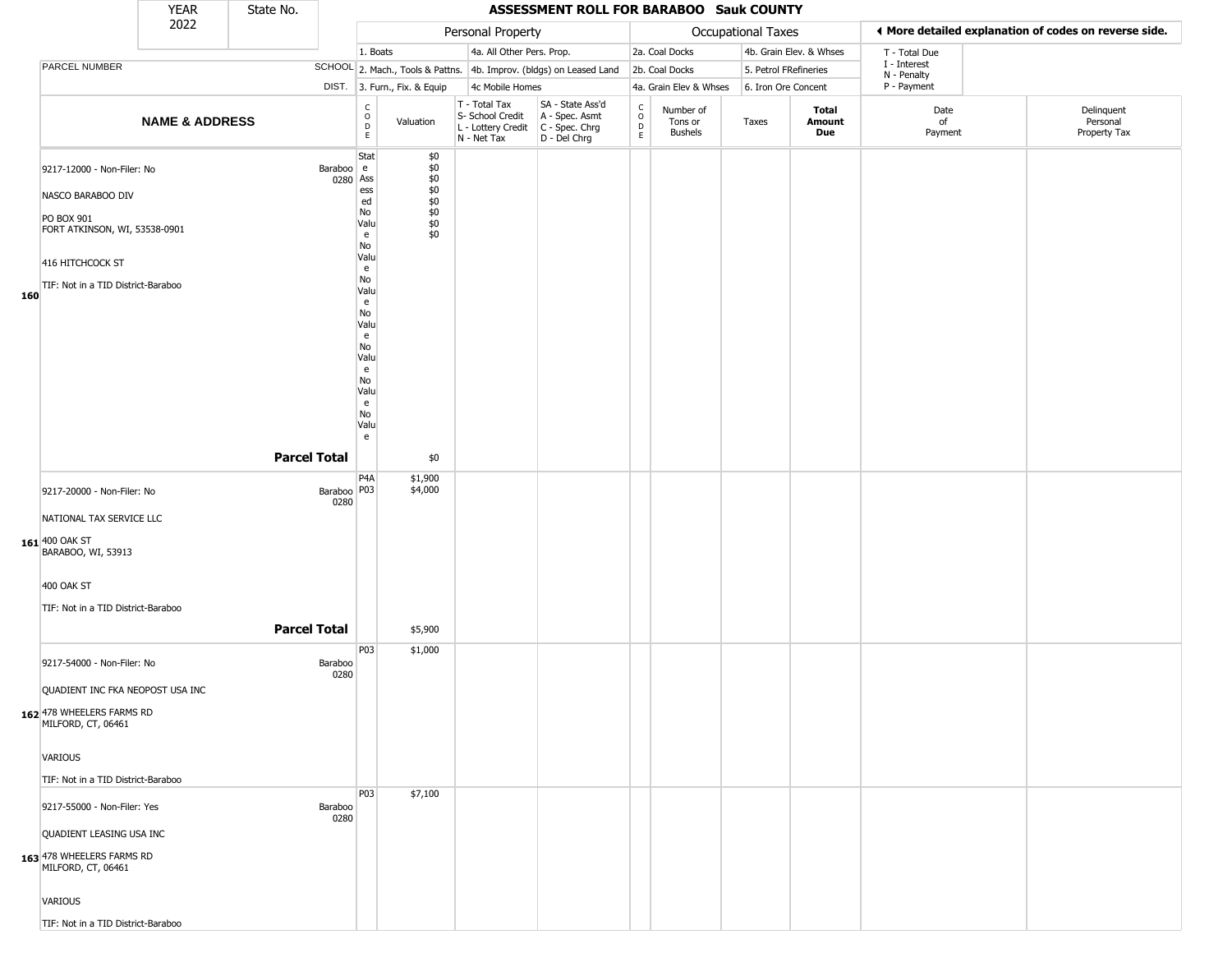|     |                                                                                                      | <b>YEAR</b>               | State No.           |                       |                                                                                                                            |                                                      |                                                                        | ASSESSMENT ROLL FOR BARABOO Sauk COUNTY                                |                                              |                                        |                           |                                      |                             |                                                       |
|-----|------------------------------------------------------------------------------------------------------|---------------------------|---------------------|-----------------------|----------------------------------------------------------------------------------------------------------------------------|------------------------------------------------------|------------------------------------------------------------------------|------------------------------------------------------------------------|----------------------------------------------|----------------------------------------|---------------------------|--------------------------------------|-----------------------------|-------------------------------------------------------|
|     |                                                                                                      | 2022                      |                     |                       |                                                                                                                            |                                                      | Personal Property                                                      |                                                                        |                                              |                                        | <b>Occupational Taxes</b> |                                      |                             | ◀ More detailed explanation of codes on reverse side. |
|     |                                                                                                      |                           |                     |                       | 1. Boats                                                                                                                   |                                                      | 4a. All Other Pers. Prop.                                              |                                                                        |                                              | 2a. Coal Docks                         |                           | 4b. Grain Elev. & Whses              | T - Total Due               |                                                       |
|     | PARCEL NUMBER                                                                                        |                           |                     |                       |                                                                                                                            |                                                      |                                                                        | SCHOOL 2. Mach., Tools & Pattns. 4b. Improv. (bldgs) on Leased Land    |                                              | 2b. Coal Docks                         | 5. Petrol FRefineries     |                                      | I - Interest<br>N - Penalty |                                                       |
|     |                                                                                                      |                           |                     |                       |                                                                                                                            | DIST. 3. Furn., Fix. & Equip                         | 4c Mobile Homes                                                        |                                                                        |                                              | 4a. Grain Elev & Whses                 | 6. Iron Ore Concent       |                                      | P - Payment                 |                                                       |
|     |                                                                                                      | <b>NAME &amp; ADDRESS</b> |                     |                       | $\begin{matrix} 0 \\ 0 \\ D \end{matrix}$<br>$\mathsf E$                                                                   | Valuation                                            | T - Total Tax<br>S- School Credit<br>L - Lottery Credit<br>N - Net Tax | SA - State Ass'd<br>A - Spec. Asmt<br>$C - Spec. Chrg$<br>D - Del Chrg | $\begin{array}{c}\nC \\ O \\ D\n\end{array}$ | Number of<br>Tons or<br><b>Bushels</b> | Taxes                     | <b>Total</b><br>Amount<br><b>Due</b> | Date<br>of<br>Payment       | Delinquent<br>Personal<br>Property Tax                |
|     | 9217-73000 - Non-Filer: No<br>NEW LIFE PHYSICAL THERAPY &                                            |                           |                     | Baraboo   P03<br>0280 | P <sub>4</sub> A                                                                                                           | \$400<br>\$11,800                                    |                                                                        |                                                                        |                                              |                                        |                           |                                      |                             |                                                       |
|     | 164 840 US HWY 12 #3<br>BARABOO, WI, 53913<br>840 US HWY 12 #3<br>TIF: Not in a TID District-Baraboo |                           |                     |                       |                                                                                                                            |                                                      |                                                                        |                                                                        |                                              |                                        |                           |                                      |                             |                                                       |
|     |                                                                                                      |                           | <b>Parcel Total</b> |                       |                                                                                                                            | \$12,200                                             |                                                                        |                                                                        |                                              |                                        |                           |                                      |                             |                                                       |
|     | 9218-00000 - Non-Filer: No<br>NORDIC MGMT CO                                                         |                           |                     | Baraboo<br>0280       | P03                                                                                                                        | \$1,900                                              |                                                                        |                                                                        |                                              |                                        |                           |                                      |                             |                                                       |
|     | 165 715 LYNN AVE, STE 100<br>BARABOO, WI, 53913                                                      |                           |                     |                       |                                                                                                                            |                                                      |                                                                        |                                                                        |                                              |                                        |                           |                                      |                             |                                                       |
|     | 715 LYNN AVE 100                                                                                     |                           |                     |                       |                                                                                                                            |                                                      |                                                                        |                                                                        |                                              |                                        |                           |                                      |                             |                                                       |
|     | TIF: Not in a TID District-Baraboo                                                                   |                           |                     |                       |                                                                                                                            |                                                      |                                                                        |                                                                        |                                              |                                        |                           |                                      |                             |                                                       |
|     | 9218-10000 - Non-Filer: No<br>NORTHCORE INDUSTRIES INC<br>1105 LAKE ST<br>BARABOO, WI, 53913         |                           |                     | Baraboo e<br>0280 Ass | Stat<br>ess<br>ed<br>No<br>Valu<br>e                                                                                       | \$0<br>\$0<br>\$0<br>\$0<br>\$0<br>\$0<br>\$0<br>\$0 |                                                                        |                                                                        |                                              |                                        |                           |                                      |                             |                                                       |
| 166 | 1105 LAKE ST<br>TIF: Not in a TID District-Baraboo                                                   |                           |                     |                       | No<br>Valu<br>e<br>No<br>Valu<br>e<br>N <sub>o</sub><br>Valu<br>e<br>No<br>Valu<br>e<br>No<br>Valu<br>e<br>No<br>Valu<br>e |                                                      |                                                                        |                                                                        |                                              |                                        |                           |                                      |                             |                                                       |
|     |                                                                                                      |                           | <b>Parcel Total</b> |                       |                                                                                                                            | \$0                                                  |                                                                        |                                                                        |                                              |                                        |                           |                                      |                             |                                                       |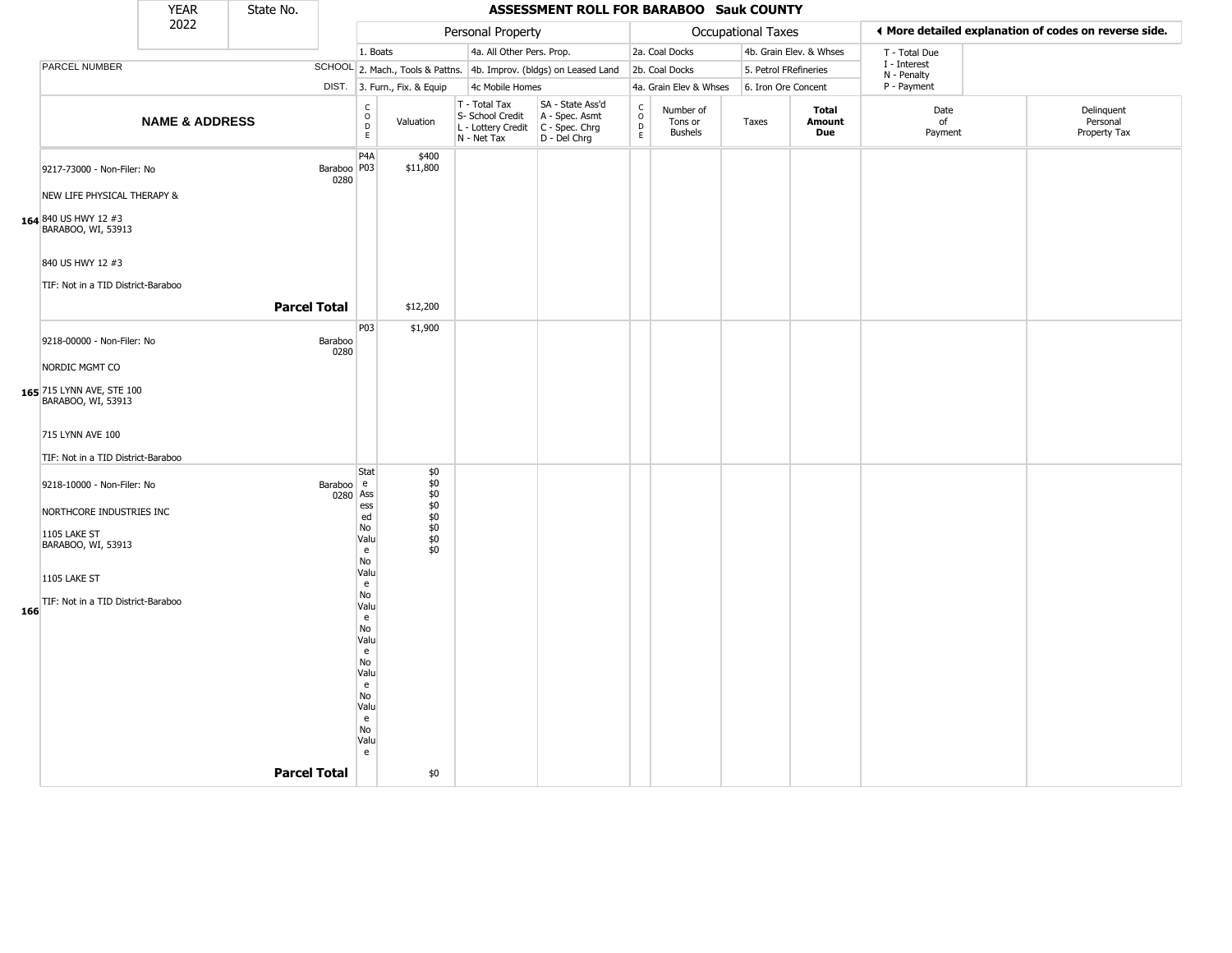|     |                                                                                                                                                                      | <b>YEAR</b>               | State No.           |                   |                                                                                                                                                               |                                                                          |                                                                        | <b>ASSESSMENT ROLL FOR BARABOO Sauk COUNTY</b>                         |                                                |                                 |                       |                         |                             |                                                       |
|-----|----------------------------------------------------------------------------------------------------------------------------------------------------------------------|---------------------------|---------------------|-------------------|---------------------------------------------------------------------------------------------------------------------------------------------------------------|--------------------------------------------------------------------------|------------------------------------------------------------------------|------------------------------------------------------------------------|------------------------------------------------|---------------------------------|-----------------------|-------------------------|-----------------------------|-------------------------------------------------------|
|     |                                                                                                                                                                      | 2022                      |                     |                   |                                                                                                                                                               |                                                                          | Personal Property                                                      |                                                                        |                                                |                                 | Occupational Taxes    |                         |                             | I More detailed explanation of codes on reverse side. |
|     |                                                                                                                                                                      |                           |                     |                   | 1. Boats                                                                                                                                                      |                                                                          | 4a. All Other Pers. Prop.                                              |                                                                        |                                                | 2a. Coal Docks                  |                       | 4b. Grain Elev. & Whses | T - Total Due               |                                                       |
|     | PARCEL NUMBER                                                                                                                                                        |                           |                     |                   |                                                                                                                                                               |                                                                          |                                                                        | SCHOOL 2. Mach., Tools & Pattns. 4b. Improv. (bldgs) on Leased Land    |                                                | 2b. Coal Docks                  | 5. Petrol FRefineries |                         | I - Interest<br>N - Penalty |                                                       |
|     |                                                                                                                                                                      |                           |                     |                   |                                                                                                                                                               | DIST. 3. Furn., Fix. & Equip                                             | 4c Mobile Homes                                                        |                                                                        |                                                | 4a. Grain Elev & Whses          | 6. Iron Ore Concent   |                         | P - Payment                 |                                                       |
|     |                                                                                                                                                                      | <b>NAME &amp; ADDRESS</b> |                     |                   | $\begin{array}{c} C \\ O \\ D \\ E \end{array}$                                                                                                               | Valuation                                                                | T - Total Tax<br>S- School Credit<br>L - Lottery Credit<br>N - Net Tax | SA - State Ass'd<br>A - Spec. Asmt<br>$C - Spec. Chrg$<br>D - Del Chrg | $\begin{matrix} 0 \\ 0 \\ D \end{matrix}$<br>E | Number of<br>Tons or<br>Bushels | Taxes                 | Total<br>Amount<br>Due  | Date<br>of<br>Payment       | Delinquent<br>Personal<br>Property Tax                |
| 167 | 9219-00000 - Non-Filer: No<br>HAMMOND POWER SOLUTIONS INC<br>1100 LAKE ST<br>BARABOO, WI, 53913<br>1100 LAKE ST<br>TIF: Not in a TID District-Baraboo                |                           | <b>Parcel Total</b> | Baraboo e<br>0280 | Stat<br>Ass<br>ess<br>ed<br>No<br>Valu<br>e<br>No<br>Valu<br>e<br>No<br>Valu<br>e<br>No<br>Valu<br>e<br>No<br>Valu<br>e<br>No<br>Valu<br>e<br>No<br>Valu<br>e | \$0<br>\$0<br>$$0$<br>$$0$<br>$$0$<br>$$0$<br>$$0$<br>$$0$<br>\$0<br>\$0 |                                                                        |                                                                        |                                                |                                 |                       |                         |                             |                                                       |
|     | 9219-05100 - Non-Filer: No                                                                                                                                           |                           |                     | Baraboo           | P03                                                                                                                                                           | \$700                                                                    |                                                                        |                                                                        |                                                |                                 |                       |                         |                             |                                                       |
|     | NUCO2 SUPPLY LLC<br>168 10 RIVERVIEW DRIVE<br>DANBURY, CT, 06810<br><b>VARIOUS</b>                                                                                   |                           |                     | 0280              |                                                                                                                                                               |                                                                          |                                                                        |                                                                        |                                                |                                 |                       |                         |                             |                                                       |
|     | TIF: Not in a TID District-Baraboo                                                                                                                                   |                           |                     |                   |                                                                                                                                                               |                                                                          |                                                                        |                                                                        |                                                |                                 |                       |                         |                             |                                                       |
|     | 9219-05110 - Non-Filer: No<br>NUCO2 SUPPLY LLC (TIF 6)<br>169 10 RIVERVIEW DRIVE<br>DANBURY, CT, 06810                                                               |                           |                     | Baraboo<br>0280   | P03                                                                                                                                                           | \$300                                                                    |                                                                        |                                                                        |                                                |                                 |                       |                         |                             |                                                       |
|     | VARIOUS                                                                                                                                                              |                           |                     |                   |                                                                                                                                                               |                                                                          |                                                                        |                                                                        |                                                |                                 |                       |                         |                             |                                                       |
|     | TIF: TIF 6-Baraboo<br>9219-05120 - Non-Filer: No<br>NUCO2 SUPPLY LLC (TIF 8)<br>170 10 RIVERVIEW DRIVE<br>DANBURY, CT, 06810<br><b>VARIOUS</b><br>TIF: TIF 8-Baraboo |                           |                     | Baraboo<br>0280   | P <sub>0</sub> 3                                                                                                                                              | \$100                                                                    |                                                                        |                                                                        |                                                |                                 |                       |                         |                             |                                                       |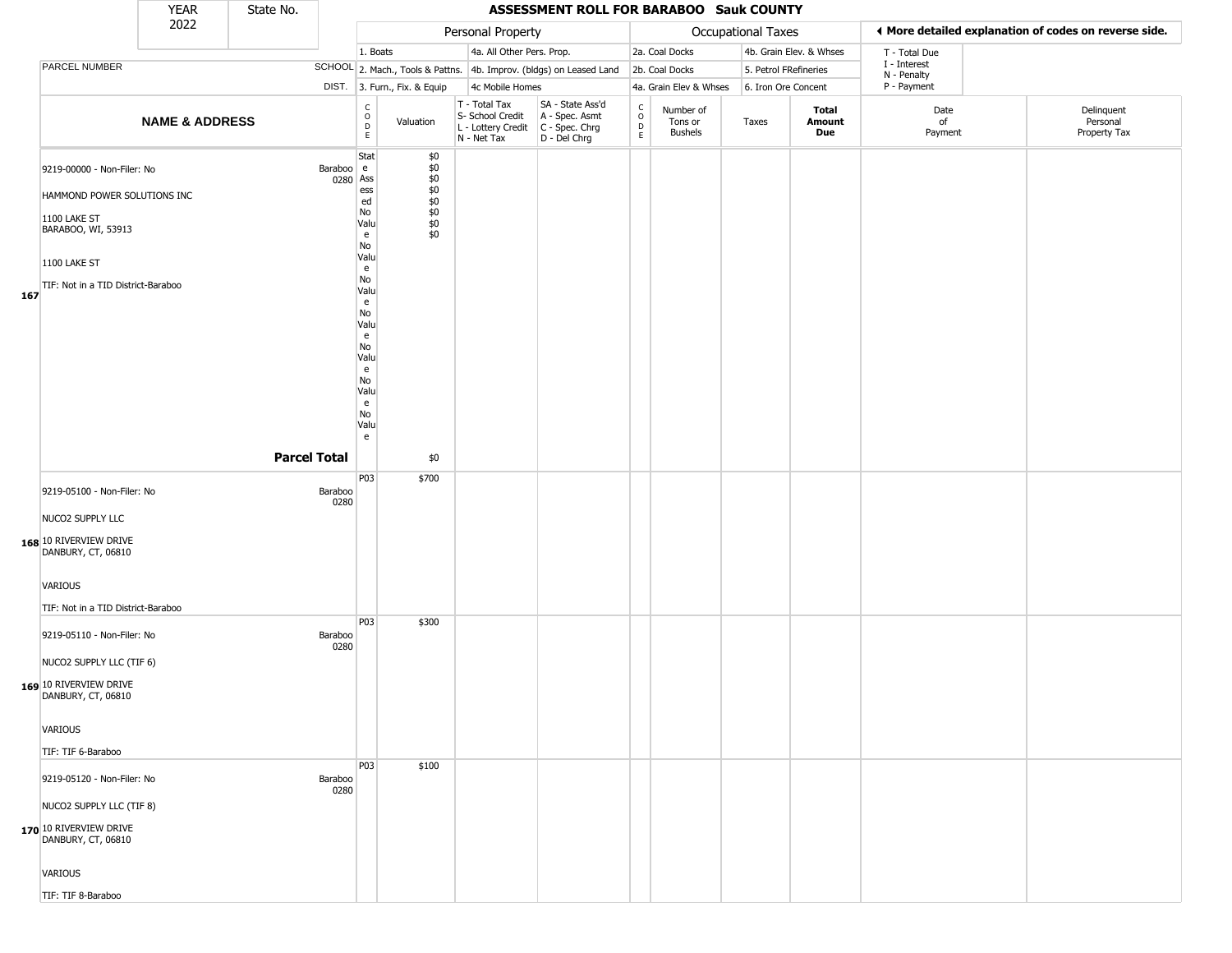|                                                                                                                                 | <b>YEAR</b>               | State No.           |                       |                  |                              |                                                                        | ASSESSMENT ROLL FOR BARABOO Sauk COUNTY                              |                                                 |                                        |                           |                         |                             |                                                       |
|---------------------------------------------------------------------------------------------------------------------------------|---------------------------|---------------------|-----------------------|------------------|------------------------------|------------------------------------------------------------------------|----------------------------------------------------------------------|-------------------------------------------------|----------------------------------------|---------------------------|-------------------------|-----------------------------|-------------------------------------------------------|
|                                                                                                                                 | 2022                      |                     |                       |                  |                              | Personal Property                                                      |                                                                      |                                                 |                                        | <b>Occupational Taxes</b> |                         |                             | ◀ More detailed explanation of codes on reverse side. |
|                                                                                                                                 |                           |                     |                       | 1. Boats         |                              | 4a. All Other Pers. Prop.                                              |                                                                      |                                                 | 2a. Coal Docks                         |                           | 4b. Grain Elev. & Whses | T - Total Due               |                                                       |
| PARCEL NUMBER                                                                                                                   |                           |                     |                       |                  |                              |                                                                        | SCHOOL 2. Mach., Tools & Pattns. 4b. Improv. (bldgs) on Leased Land  |                                                 | 2b. Coal Docks                         | 5. Petrol FRefineries     |                         | I - Interest<br>N - Penalty |                                                       |
|                                                                                                                                 |                           |                     |                       |                  | DIST. 3. Furn., Fix. & Equip | 4c Mobile Homes                                                        |                                                                      |                                                 | 4a. Grain Elev & Whses                 | 6. Iron Ore Concent       |                         | P - Payment                 |                                                       |
|                                                                                                                                 | <b>NAME &amp; ADDRESS</b> |                     |                       | C<br>D<br>D<br>E | Valuation                    | T - Total Tax<br>S- School Credit<br>L - Lottery Credit<br>N - Net Tax | SA - State Ass'd<br>A - Spec. Asmt<br>C - Spec. Chrg<br>D - Del Chrg | $\begin{array}{c} C \\ O \\ D \\ E \end{array}$ | Number of<br>Tons or<br><b>Bushels</b> | Taxes                     | Total<br>Amount<br>Due  | Date<br>of<br>Payment       | Delinquent<br>Personal<br>Property Tax                |
| 9219-05130 - Non-Filer: No<br>NUCO2 SUPPLY LLC (TIF 12)                                                                         |                           |                     | Baraboo<br>0280       | P03              | \$900                        |                                                                        |                                                                      |                                                 |                                        |                           |                         |                             |                                                       |
| 171 10 RIVERVIEW DRIVE<br>DANBURY, CT, 06810<br>VARIOUS<br>TIF: TIF 12-Baraboo                                                  |                           |                     |                       |                  |                              |                                                                        |                                                                      |                                                 |                                        |                           |                         |                             |                                                       |
| 9219-08000 - Non-Filer: No<br>O'REILLY AUTOMOTIVE STORES INC<br>172 PO BOX 9167<br>SPRINGFIELD, MO, 65801-9167<br>825 US HWY 12 |                           |                     | Baraboo   P03<br>0280 | P4A              | \$6,900<br>\$15,200          |                                                                        |                                                                      |                                                 |                                        |                           |                         |                             |                                                       |
| TIF: TIF 6-Baraboo                                                                                                              |                           | <b>Parcel Total</b> |                       | P4A              | \$22,100<br>\$4,600          |                                                                        |                                                                      |                                                 |                                        |                           |                         |                             |                                                       |
| 9219-18000 - Non-Filer: Yes<br>OAK PARK PLACE OF BARABOO LLC<br>173 719 JUPITER DR<br>MADISON, WI, 53718                        |                           |                     | Baraboo   P03<br>0280 |                  | \$291,200                    |                                                                        |                                                                      |                                                 |                                        |                           |                         |                             |                                                       |
| 800 WALDO ST<br>TIF: Not in a TID District-Baraboo                                                                              |                           | <b>Parcel Total</b> |                       |                  | \$295,800                    |                                                                        |                                                                      |                                                 |                                        |                           |                         |                             |                                                       |
| 9219-40000 - Non-Filer: Yes<br>OLD BARABOO INN, THE<br>174 135 WALNUT ST<br>BARABOO, WI, 53913                                  |                           |                     | Baraboo   P03<br>0280 | P <sub>4</sub> A | \$100<br>\$4,500             |                                                                        |                                                                      |                                                 |                                        |                           |                         |                             |                                                       |
| 135 WALNUT ST<br>TIF: Not in a TID District-Baraboo                                                                             |                           | <b>Parcel Total</b> |                       |                  | \$4,600                      |                                                                        |                                                                      |                                                 |                                        |                           |                         |                             |                                                       |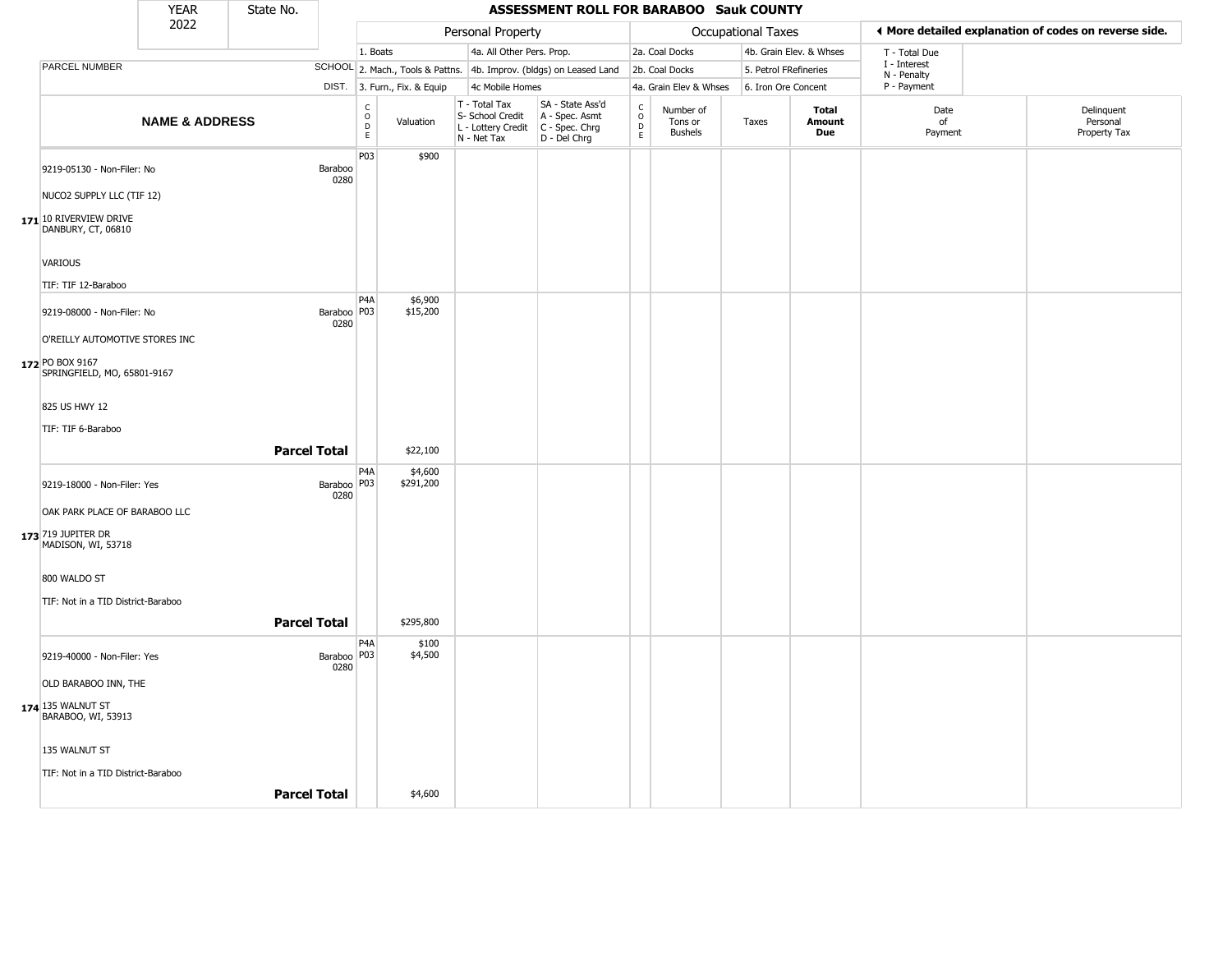|                                                                                              | <b>YEAR</b>               | State No.           |                                |                                                          |                     |                                                                        | ASSESSMENT ROLL FOR BARABOO Sauk COUNTY                              |                                       |                                        |                       |                               |                             |                                                       |
|----------------------------------------------------------------------------------------------|---------------------------|---------------------|--------------------------------|----------------------------------------------------------|---------------------|------------------------------------------------------------------------|----------------------------------------------------------------------|---------------------------------------|----------------------------------------|-----------------------|-------------------------------|-----------------------------|-------------------------------------------------------|
|                                                                                              | 2022                      |                     |                                |                                                          |                     | Personal Property                                                      |                                                                      |                                       |                                        | Occupational Taxes    |                               |                             | ♦ More detailed explanation of codes on reverse side. |
|                                                                                              |                           |                     |                                | 1. Boats                                                 |                     | 4a. All Other Pers. Prop.                                              |                                                                      |                                       | 2a. Coal Docks                         |                       | 4b. Grain Elev. & Whses       | T - Total Due               |                                                       |
| PARCEL NUMBER                                                                                |                           |                     |                                |                                                          |                     |                                                                        | SCHOOL 2. Mach., Tools & Pattns. 4b. Improv. (bldgs) on Leased Land  |                                       | 2b. Coal Docks                         | 5. Petrol FRefineries |                               | I - Interest<br>N - Penalty |                                                       |
|                                                                                              |                           |                     |                                | DIST. 3. Furn., Fix. & Equip                             |                     | 4c Mobile Homes                                                        |                                                                      |                                       | 4a. Grain Elev & Whses                 | 6. Iron Ore Concent   |                               | P - Payment                 |                                                       |
|                                                                                              | <b>NAME &amp; ADDRESS</b> |                     |                                | $\begin{smallmatrix} C \\ O \\ D \end{smallmatrix}$<br>E | Valuation           | T - Total Tax<br>S- School Credit<br>L - Lottery Credit<br>N - Net Tax | SA - State Ass'd<br>A - Spec. Asmt<br>C - Spec. Chrg<br>D - Del Chrg | $\rm_{o}^{\rm c}$<br>$\mathsf D$<br>E | Number of<br>Tons or<br><b>Bushels</b> | Taxes                 | <b>Total</b><br>Amount<br>Due | Date<br>of<br>Payment       | Delinquent<br>Personal<br>Property Tax                |
| 9219-70000 - Non-Filer: No<br>OLIVER ADJUSTMENT COMPANY, INC. DBA OAC COLLECTION SPECIALISTS |                           |                     | Baraboo P03<br>0280            | P <sub>4</sub> A                                         | \$100<br>\$6,300    |                                                                        |                                                                      |                                       |                                        |                       |                               |                             |                                                       |
|                                                                                              |                           |                     |                                |                                                          |                     |                                                                        |                                                                      |                                       |                                        |                       |                               |                             |                                                       |
| $175_{908}$ 8TH AVE<br>BARABOO, WI, 53913                                                    |                           |                     |                                |                                                          |                     |                                                                        |                                                                      |                                       |                                        |                       |                               |                             |                                                       |
| 908 08TH AVE                                                                                 |                           |                     |                                |                                                          |                     |                                                                        |                                                                      |                                       |                                        |                       |                               |                             |                                                       |
| TIF: Not in a TID District-Baraboo                                                           |                           |                     |                                |                                                          |                     |                                                                        |                                                                      |                                       |                                        |                       |                               |                             |                                                       |
|                                                                                              |                           | <b>Parcel Total</b> |                                |                                                          | \$6,400             |                                                                        |                                                                      |                                       |                                        |                       |                               |                             |                                                       |
| 9222-00000 - Non-Filer: Yes                                                                  |                           |                     | Baraboo <sup>P03</sup><br>0280 | P <sub>4</sub> A                                         | \$100<br>\$113,100  |                                                                        |                                                                      |                                       |                                        |                       |                               |                             |                                                       |
| ORAL FACIAL SURGERY CENTER                                                                   |                           |                     |                                |                                                          |                     |                                                                        |                                                                      |                                       |                                        |                       |                               |                             |                                                       |
| 176 1203 8TH ST<br>BARABOO, WI, 53913                                                        |                           |                     |                                |                                                          |                     |                                                                        |                                                                      |                                       |                                        |                       |                               |                             |                                                       |
| 1203 08TH ST                                                                                 |                           |                     |                                |                                                          |                     |                                                                        |                                                                      |                                       |                                        |                       |                               |                             |                                                       |
| TIF: Not in a TID District-Baraboo                                                           |                           | <b>Parcel Total</b> |                                |                                                          | \$113,200           |                                                                        |                                                                      |                                       |                                        |                       |                               |                             |                                                       |
| 9226-00000 - Non-Filer: No                                                                   |                           |                     | Baraboo   P03<br>0280          | P <sub>4</sub> A                                         | \$2,000<br>\$26,400 |                                                                        |                                                                      |                                       |                                        |                       |                               |                             |                                                       |
| MCCREATH ORTHODONTICS SC                                                                     |                           |                     |                                |                                                          |                     |                                                                        |                                                                      |                                       |                                        |                       |                               |                             |                                                       |
| 177 PO BOX 21<br>BARABOO, WI, 53913                                                          |                           |                     |                                |                                                          |                     |                                                                        |                                                                      |                                       |                                        |                       |                               |                             |                                                       |
| 1210 DRAPER ST                                                                               |                           |                     |                                |                                                          |                     |                                                                        |                                                                      |                                       |                                        |                       |                               |                             |                                                       |
| TIF: Not in a TID District-Baraboo                                                           |                           |                     |                                |                                                          |                     |                                                                        |                                                                      |                                       |                                        |                       |                               |                             |                                                       |
|                                                                                              |                           |                     |                                |                                                          |                     |                                                                        |                                                                      |                                       |                                        |                       |                               |                             |                                                       |
|                                                                                              |                           | <b>Parcel Total</b> |                                |                                                          | \$28,400            |                                                                        |                                                                      |                                       |                                        |                       |                               |                             |                                                       |
| 9226-10000 - Non-Filer: No                                                                   |                           |                     | Baraboo P03<br>0280            | P4A                                                      | \$700<br>\$27,700   |                                                                        |                                                                      |                                       |                                        |                       |                               |                             |                                                       |
| <b>KEYSTONE BARABOO LLC</b>                                                                  |                           |                     |                                |                                                          |                     |                                                                        |                                                                      |                                       |                                        |                       |                               |                             |                                                       |
| 178 3965 AIRPORT DR<br>INDIANAPOLIS, IN, 46204                                               |                           |                     |                                |                                                          |                     |                                                                        |                                                                      |                                       |                                        |                       |                               |                             |                                                       |
| 1200 WASHINGTON AVE                                                                          |                           |                     |                                |                                                          |                     |                                                                        |                                                                      |                                       |                                        |                       |                               |                             |                                                       |
| TIF: Not in a TID District-Baraboo                                                           |                           |                     |                                |                                                          |                     |                                                                        |                                                                      |                                       |                                        |                       |                               |                             |                                                       |
|                                                                                              |                           | <b>Parcel Total</b> |                                |                                                          | \$28,400            |                                                                        |                                                                      |                                       |                                        |                       |                               |                             |                                                       |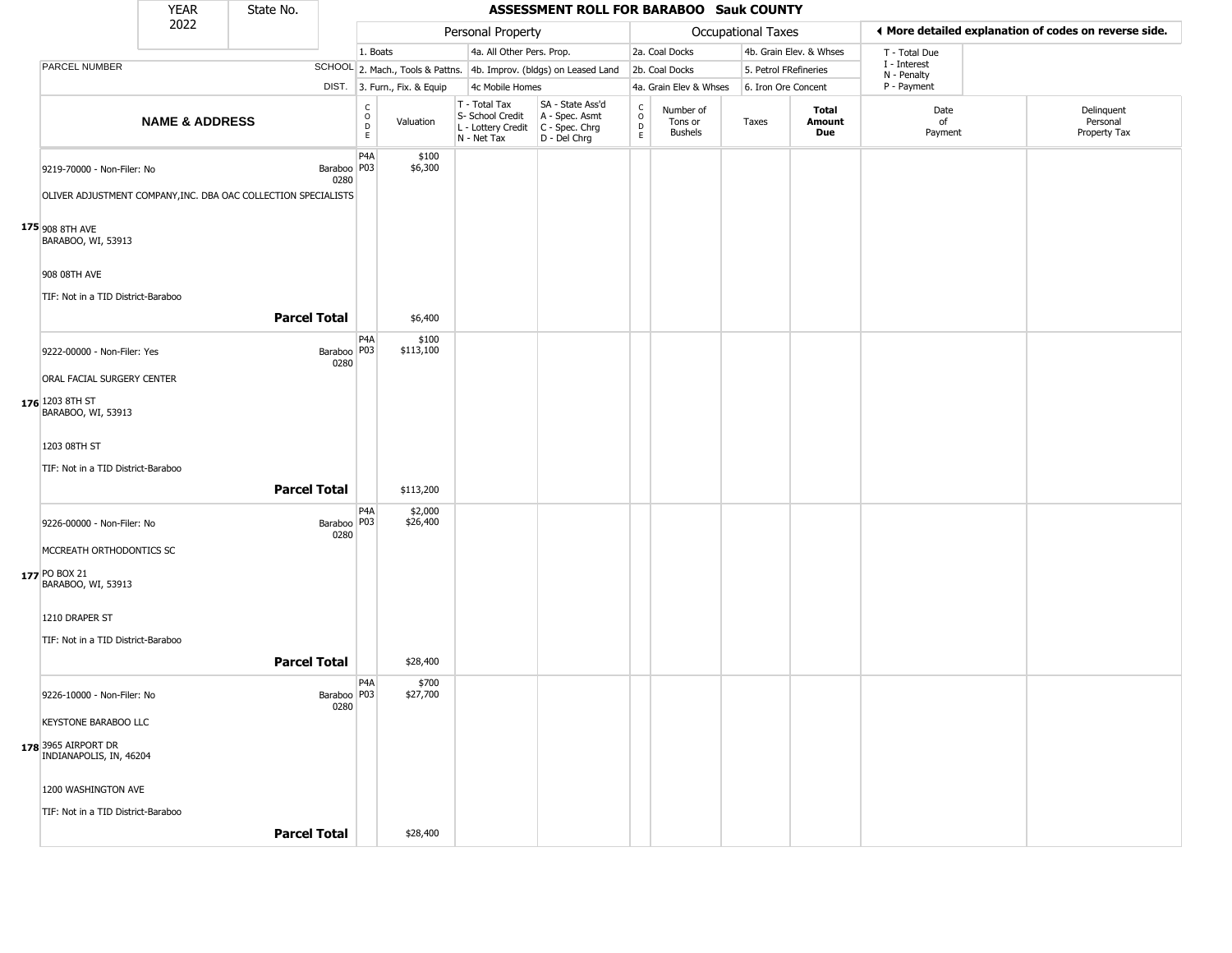|                                                       | <b>YEAR</b>               | State No.           |                        |                                                       |                              |                                                                        | <b>ASSESSMENT ROLL FOR BARABOO Sauk COUNTY</b>                       |                                            |                                        |                       |                         |                             |                                                       |
|-------------------------------------------------------|---------------------------|---------------------|------------------------|-------------------------------------------------------|------------------------------|------------------------------------------------------------------------|----------------------------------------------------------------------|--------------------------------------------|----------------------------------------|-----------------------|-------------------------|-----------------------------|-------------------------------------------------------|
|                                                       | 2022                      |                     |                        |                                                       |                              | Personal Property                                                      |                                                                      |                                            |                                        | Occupational Taxes    |                         |                             | ♦ More detailed explanation of codes on reverse side. |
|                                                       |                           |                     |                        | 1. Boats                                              |                              | 4a. All Other Pers. Prop.                                              |                                                                      |                                            | 2a. Coal Docks                         |                       | 4b. Grain Elev. & Whses | T - Total Due               |                                                       |
| PARCEL NUMBER                                         |                           |                     |                        |                                                       |                              |                                                                        | SCHOOL 2. Mach., Tools & Pattns. 4b. Improv. (bldgs) on Leased Land  |                                            | 2b. Coal Docks                         | 5. Petrol FRefineries |                         | I - Interest<br>N - Penalty |                                                       |
|                                                       |                           |                     |                        |                                                       | DIST. 3. Furn., Fix. & Equip | 4c Mobile Homes                                                        |                                                                      |                                            | 4a. Grain Elev & Whses                 | 6. Iron Ore Concent   |                         | P - Payment                 |                                                       |
|                                                       | <b>NAME &amp; ADDRESS</b> |                     |                        | $\mathsf{C}$<br>$\circ$<br>$\mathsf D$<br>$\mathsf E$ | Valuation                    | T - Total Tax<br>S- School Credit<br>L - Lottery Credit<br>N - Net Tax | SA - State Ass'd<br>A - Spec. Asmt<br>C - Spec. Chrg<br>D - Del Chrg | $\frac{c}{0}$<br>$\mathsf{D}_{\mathsf{E}}$ | Number of<br>Tons or<br><b>Bushels</b> | Taxes                 | Total<br>Amount<br>Due  | Date<br>of<br>Payment       | Delinquent<br>Personal<br>Property Tax                |
| 9227-20000 - Non-Filer: No                            |                           |                     | <b>Baraboo</b><br>0280 | P03                                                   | \$13,300                     |                                                                        |                                                                      |                                            |                                        |                       |                         |                             |                                                       |
| PAPA MURPHY'S                                         |                           |                     |                        |                                                       |                              |                                                                        |                                                                      |                                            |                                        |                       |                         |                             |                                                       |
| 179 125 S SIBLEY AVE #1<br>LITCHFIELD, MN, 55355      |                           |                     |                        |                                                       |                              |                                                                        |                                                                      |                                            |                                        |                       |                         |                             |                                                       |
| 906 US HWY 12                                         |                           |                     |                        |                                                       |                              |                                                                        |                                                                      |                                            |                                        |                       |                         |                             |                                                       |
| TIF: TIF 6-Baraboo                                    |                           |                     |                        | P <sub>4</sub> A                                      | \$1,700                      |                                                                        |                                                                      |                                            |                                        |                       |                         |                             |                                                       |
| 9228-00000 - Non-Filer: Yes<br>PARKER BROTHERS MFG.   |                           |                     | Baraboo<br>0280        |                                                       |                              |                                                                        |                                                                      |                                            |                                        |                       |                         |                             |                                                       |
| 180 133 WATER ST<br>BARABOO, WI, 53913                |                           |                     |                        |                                                       |                              |                                                                        |                                                                      |                                            |                                        |                       |                         |                             |                                                       |
| 133 WATER ST                                          |                           |                     |                        |                                                       |                              |                                                                        |                                                                      |                                            |                                        |                       |                         |                             |                                                       |
| TIF: TIF 8-Baraboo                                    |                           |                     |                        |                                                       |                              |                                                                        |                                                                      |                                            |                                        |                       |                         |                             |                                                       |
| 9236-00000 - Non-Filer: No                            |                           |                     | Baraboo P03<br>0280    | P <sub>4</sub> A                                      | \$100<br>\$2,000             |                                                                        |                                                                      |                                            |                                        |                       |                         |                             |                                                       |
| PETE'S GLASS INC<br>181 223 3RD AVE                   |                           |                     |                        |                                                       |                              |                                                                        |                                                                      |                                            |                                        |                       |                         |                             |                                                       |
| BARABOO, WI, 53913                                    |                           |                     |                        |                                                       |                              |                                                                        |                                                                      |                                            |                                        |                       |                         |                             |                                                       |
| 223 03RD AVE                                          |                           |                     |                        |                                                       |                              |                                                                        |                                                                      |                                            |                                        |                       |                         |                             |                                                       |
| TIF: Not in a TID District-Baraboo                    |                           |                     |                        |                                                       |                              |                                                                        |                                                                      |                                            |                                        |                       |                         |                             |                                                       |
|                                                       |                           | <b>Parcel Total</b> |                        |                                                       | \$2,100                      |                                                                        |                                                                      |                                            |                                        |                       |                         |                             |                                                       |
| 9238-10000 - Non-Filer: No                            |                           |                     | <b>Baraboo</b><br>0280 | P03                                                   | \$7,400                      |                                                                        |                                                                      |                                            |                                        |                       |                         |                             |                                                       |
| <b>HESKA CORPORATION</b>                              |                           |                     |                        |                                                       |                              |                                                                        |                                                                      |                                            |                                        |                       |                         |                             |                                                       |
| 182 3760 ROCKY MOUNTAIN AVE<br>LOVELAND, CO, 80538    |                           |                     |                        |                                                       |                              |                                                                        |                                                                      |                                            |                                        |                       |                         |                             |                                                       |
| 403 SOUTH PKWY                                        |                           |                     |                        |                                                       |                              |                                                                        |                                                                      |                                            |                                        |                       |                         |                             |                                                       |
| TIF: Not in a TID District-Baraboo                    |                           |                     |                        |                                                       |                              |                                                                        |                                                                      |                                            |                                        |                       |                         |                             |                                                       |
| 9241-00000 - Non-Filer: No                            |                           |                     | <b>Baraboo</b><br>0280 | <b>P03</b>                                            | \$600                        |                                                                        |                                                                      |                                            |                                        |                       |                         |                             |                                                       |
| PITNEY BOWES INC. NON TID                             |                           |                     |                        |                                                       |                              |                                                                        |                                                                      |                                            |                                        |                       |                         |                             |                                                       |
| 183 600 N WESTSHORE BLVD, STE 810<br>TAMPA, FL, 33609 |                           |                     |                        |                                                       |                              |                                                                        |                                                                      |                                            |                                        |                       |                         |                             |                                                       |
| <b>VARIOUS</b>                                        |                           |                     |                        |                                                       |                              |                                                                        |                                                                      |                                            |                                        |                       |                         |                             |                                                       |
| TIF: Not in a TID District-Baraboo                    |                           |                     |                        |                                                       |                              |                                                                        |                                                                      |                                            |                                        |                       |                         |                             |                                                       |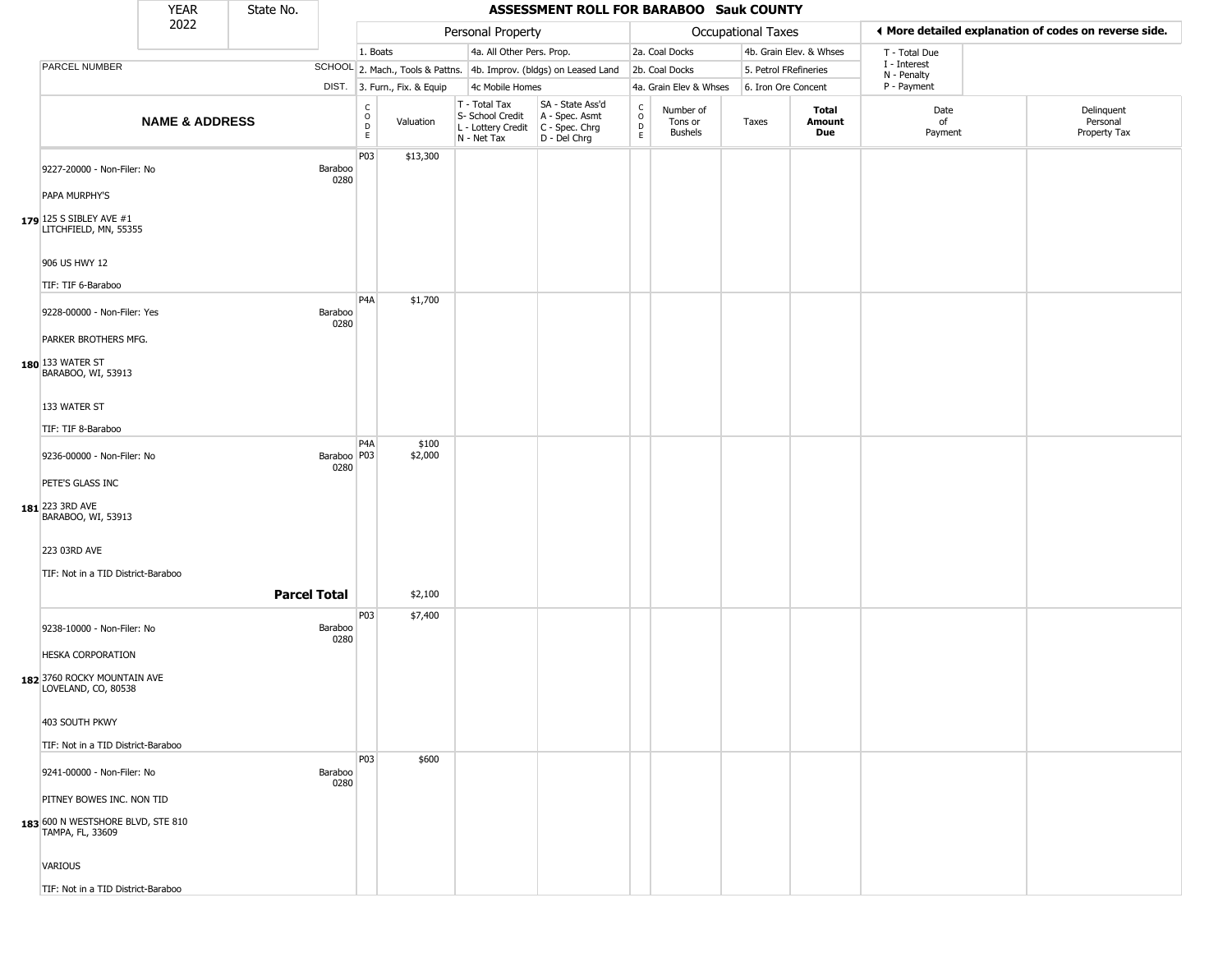|     |                                                                                                                                                                     | <b>YEAR</b>               | State No. |                                              |                                                                                                                                                                                                                                              |                                                                  |                                                                        | ASSESSMENT ROLL FOR BARABOO Sauk COUNTY                              |                                                 |                                        |                       |                         |                             |                                                       |
|-----|---------------------------------------------------------------------------------------------------------------------------------------------------------------------|---------------------------|-----------|----------------------------------------------|----------------------------------------------------------------------------------------------------------------------------------------------------------------------------------------------------------------------------------------------|------------------------------------------------------------------|------------------------------------------------------------------------|----------------------------------------------------------------------|-------------------------------------------------|----------------------------------------|-----------------------|-------------------------|-----------------------------|-------------------------------------------------------|
|     |                                                                                                                                                                     | 2022                      |           |                                              |                                                                                                                                                                                                                                              |                                                                  | Personal Property                                                      |                                                                      |                                                 |                                        | Occupational Taxes    |                         |                             | ♦ More detailed explanation of codes on reverse side. |
|     |                                                                                                                                                                     |                           |           |                                              | 1. Boats                                                                                                                                                                                                                                     |                                                                  | 4a. All Other Pers. Prop.                                              |                                                                      |                                                 | 2a. Coal Docks                         |                       | 4b. Grain Elev. & Whses | T - Total Due               |                                                       |
|     | PARCEL NUMBER                                                                                                                                                       |                           |           |                                              |                                                                                                                                                                                                                                              |                                                                  |                                                                        | SCHOOL 2. Mach., Tools & Pattns. 4b. Improv. (bldgs) on Leased Land  |                                                 | 2b. Coal Docks                         | 5. Petrol FRefineries |                         | I - Interest<br>N - Penalty |                                                       |
|     |                                                                                                                                                                     |                           |           |                                              |                                                                                                                                                                                                                                              | DIST. 3. Furn., Fix. & Equip                                     | 4c Mobile Homes                                                        |                                                                      |                                                 | 4a. Grain Elev & Whses                 | 6. Iron Ore Concent   |                         | P - Payment                 |                                                       |
|     |                                                                                                                                                                     | <b>NAME &amp; ADDRESS</b> |           |                                              | $\rm\frac{C}{O}$<br>$\mathsf{D}$<br>$\mathsf E$                                                                                                                                                                                              | Valuation                                                        | T - Total Tax<br>S- School Credit<br>L - Lottery Credit<br>N - Net Tax | SA - State Ass'd<br>A - Spec. Asmt<br>C - Spec. Chrg<br>D - Del Chrg | $_{\rm o}^{\rm c}$<br>$\mathsf{D}_{\mathsf{E}}$ | Number of<br>Tons or<br><b>Bushels</b> | Taxes                 | Total<br>Amount<br>Due  | Date<br>of<br>Payment       | Delinquent<br>Personal<br>Property Tax                |
|     | 9241-20000 - Non-Filer: No<br>PITNEY BOWES INC. (TIF 8)<br>184 600 N WESTSHORE BLVD, STE 810<br>TAMPA, FL, 33609<br>VARIOUS                                         |                           |           | Baraboo<br>0280                              | P03                                                                                                                                                                                                                                          | \$100                                                            |                                                                        |                                                                      |                                                 |                                        |                       |                         |                             |                                                       |
| 185 | TIF: TIF 8-Baraboo<br>9245-20000 - Non-Filer: No<br>RR DONNELLEY<br>300 LANG BLVD<br>GRAND ISLAND, NY, 14072<br>1300 SAUK AVE<br>TIF: Not in a TID District-Baraboo |                           |           | Baraboo e<br>0280 Ass<br><b>Parcel Total</b> | Stat<br>ess<br>ed<br>No<br>Valu<br>e<br>No<br>Valu<br>e<br>No<br>Valu<br>e<br>No<br>Valu<br>e<br>No<br>Valu<br>e<br>No<br>Valu<br>e<br>No<br>Valu<br>e                                                                                       | \$0<br>\$0<br>\$0<br>$$0$<br>$$0$<br>\$0<br>$$0$<br>\$0<br>\$0   |                                                                        |                                                                      |                                                 |                                        |                       |                         |                             |                                                       |
| 186 | 9245-21000 - Non-Filer: No<br><b>RR DONNELLEY</b><br>300 LANG BLVD<br>GRAND ISLAND, NY, 14072<br>1300 SAUK AVE<br>TIF: TIF 6-Baraboo                                |                           |           | Baraboo e<br>0280 Ass<br><b>Parcel Total</b> | Stat<br>ess<br>ed<br>No<br>Valu<br>e<br>$\mathsf{No}$<br>Valu<br>$\mathbf{e}$<br>No<br>Valu<br>$\mathsf{e}% _{t}\left( t\right)$<br>No<br>Valu<br>e<br>No<br>Valu<br>e<br>No<br>Valu<br>$\mathsf{e}% _{0}\left( t\right)$<br>No<br>Valu<br>e | \$0<br>\$0<br>\$0<br>$$0$<br>$$0$<br>$$0$<br>\$0<br>$\$0$<br>\$0 |                                                                        |                                                                      |                                                 |                                        |                       |                         |                             |                                                       |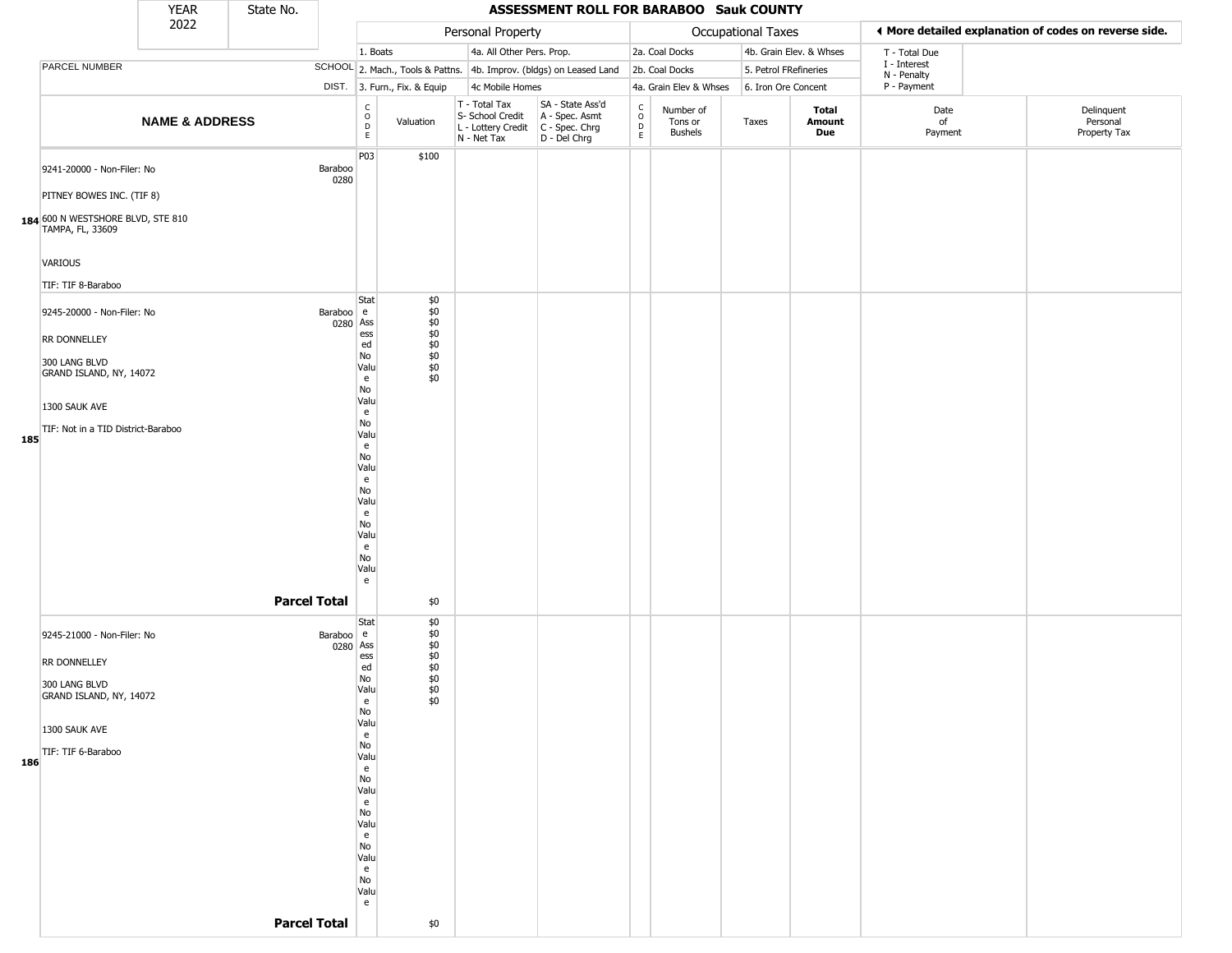|     |                                                                                              | YEAR                      | State No.           |                       |                                                 |                                                      |                                                                        | <b>ASSESSMENT ROLL FOR BARABOO Sauk COUNTY</b>                       |                                             |                                        |                       |                         |                             |                                                       |
|-----|----------------------------------------------------------------------------------------------|---------------------------|---------------------|-----------------------|-------------------------------------------------|------------------------------------------------------|------------------------------------------------------------------------|----------------------------------------------------------------------|---------------------------------------------|----------------------------------------|-----------------------|-------------------------|-----------------------------|-------------------------------------------------------|
|     |                                                                                              | 2022                      |                     |                       |                                                 |                                                      | Personal Property                                                      |                                                                      |                                             |                                        | Occupational Taxes    |                         |                             | ♦ More detailed explanation of codes on reverse side. |
|     |                                                                                              |                           |                     |                       | 1. Boats                                        |                                                      | 4a. All Other Pers. Prop.                                              |                                                                      |                                             | 2a. Coal Docks                         |                       | 4b. Grain Elev. & Whses | T - Total Due               |                                                       |
|     | PARCEL NUMBER                                                                                |                           |                     |                       |                                                 |                                                      |                                                                        | SCHOOL 2. Mach., Tools & Pattns. 4b. Improv. (bldgs) on Leased Land  |                                             | 2b. Coal Docks                         | 5. Petrol FRefineries |                         | I - Interest<br>N - Penalty |                                                       |
|     |                                                                                              |                           |                     |                       |                                                 | DIST. 3. Furn., Fix. & Equip                         | 4c Mobile Homes                                                        |                                                                      |                                             | 4a. Grain Elev & Whses                 | 6. Iron Ore Concent   |                         | P - Payment                 |                                                       |
|     |                                                                                              | <b>NAME &amp; ADDRESS</b> |                     |                       | $\frac{c}{0}$<br>D<br>E                         | Valuation                                            | T - Total Tax<br>S- School Credit<br>L - Lottery Credit<br>N - Net Tax | SA - State Ass'd<br>A - Spec. Asmt<br>C - Spec. Chrg<br>D - Del Chrg | $\frac{c}{0}$<br>$\mathsf D$<br>$\mathsf E$ | Number of<br>Tons or<br><b>Bushels</b> | Taxes                 | Total<br>Amount<br>Due  | Date<br>of<br>Payment       | Delinquent<br>Personal<br>Property Tax                |
|     | 9248-90000 - Non-Filer: No<br>POINTON COMMUNICATIONS LLC                                     |                           |                     | Baraboo   P03<br>0280 | P <sub>4</sub> A                                | \$100<br>\$5,900                                     |                                                                        |                                                                      |                                             |                                        |                       |                         |                             |                                                       |
|     | 187 PO BOX 614<br>BARABOO, WI, 53913<br>202 SOUTH BLVD<br>TIF: Not in a TID District-Baraboo |                           |                     |                       |                                                 |                                                      |                                                                        |                                                                      |                                             |                                        |                       |                         |                             |                                                       |
|     |                                                                                              |                           | <b>Parcel Total</b> |                       |                                                 | \$6,000                                              |                                                                        |                                                                      |                                             |                                        |                       |                         |                             |                                                       |
|     | 9249-00000 - Non-Filer: No                                                                   |                           |                     | Baraboo   P03<br>0280 | P <sub>4</sub> A                                | \$100<br>\$9,300                                     |                                                                        |                                                                      |                                             |                                        |                       |                         |                             |                                                       |
|     | POINTON HTG & AIR CONDITIONING INC                                                           |                           |                     |                       |                                                 |                                                      |                                                                        |                                                                      |                                             |                                        |                       |                         |                             |                                                       |
|     | 188 601 SOUTH BLVD<br>BARABOO, WI, 53913                                                     |                           |                     |                       |                                                 |                                                      |                                                                        |                                                                      |                                             |                                        |                       |                         |                             |                                                       |
|     | 601 SOUTH BLVD                                                                               |                           |                     |                       |                                                 |                                                      |                                                                        |                                                                      |                                             |                                        |                       |                         |                             |                                                       |
|     | TIF: Not in a TID District-Baraboo                                                           |                           |                     |                       |                                                 |                                                      |                                                                        |                                                                      |                                             |                                        |                       |                         |                             |                                                       |
|     |                                                                                              |                           | <b>Parcel Total</b> |                       |                                                 | \$9,400                                              |                                                                        |                                                                      |                                             |                                        |                       |                         |                             |                                                       |
|     | 9253-30000 - Non-Filer: No<br>FTF ENTERPRISES INC<br>626 US HWY 12<br>BARABOO, WI, 53913     |                           |                     | Baraboo e<br>0280 Ass | Stat<br>ess<br>ed<br>No<br>Valu<br>e            | \$0<br>\$0<br>\$0<br>\$0<br>\$0<br>\$0<br>\$0<br>\$0 |                                                                        |                                                                      |                                             |                                        |                       |                         |                             |                                                       |
|     | 626 US HWY 12                                                                                |                           |                     |                       | No<br>Valu<br>e<br>No                           |                                                      |                                                                        |                                                                      |                                             |                                        |                       |                         |                             |                                                       |
| 189 | TIF: Not in a TID District-Baraboo                                                           |                           |                     |                       | Valu<br>e<br>No                                 |                                                      |                                                                        |                                                                      |                                             |                                        |                       |                         |                             |                                                       |
|     |                                                                                              |                           |                     |                       | Valu<br>e<br>No<br>Valu<br>e<br>No<br>Valu<br>e |                                                      |                                                                        |                                                                      |                                             |                                        |                       |                         |                             |                                                       |
|     |                                                                                              |                           | <b>Parcel Total</b> |                       | No<br>Valu<br>e                                 | \$0                                                  |                                                                        |                                                                      |                                             |                                        |                       |                         |                             |                                                       |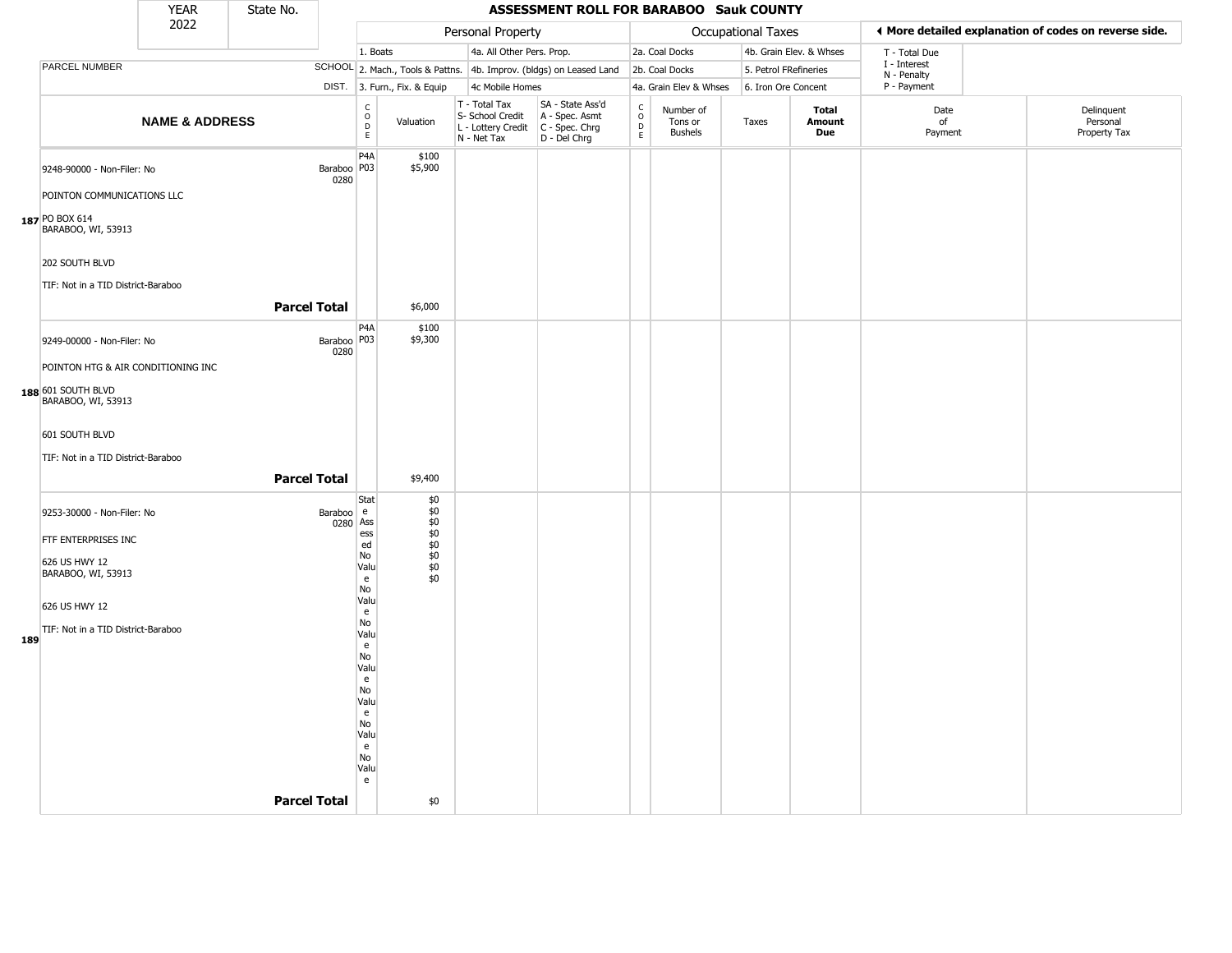|                                                       | <b>YEAR</b>               | State No.           |                         |                                            |                              |                                                                                         | ASSESSMENT ROLL FOR BARABOO Sauk COUNTY                             |                                                 |                                        |                           |                         |                             |                                                       |
|-------------------------------------------------------|---------------------------|---------------------|-------------------------|--------------------------------------------|------------------------------|-----------------------------------------------------------------------------------------|---------------------------------------------------------------------|-------------------------------------------------|----------------------------------------|---------------------------|-------------------------|-----------------------------|-------------------------------------------------------|
|                                                       | 2022                      |                     |                         |                                            |                              | Personal Property                                                                       |                                                                     |                                                 |                                        | <b>Occupational Taxes</b> |                         |                             | ◀ More detailed explanation of codes on reverse side. |
|                                                       |                           |                     |                         | 1. Boats                                   |                              | 4a. All Other Pers. Prop.                                                               |                                                                     |                                                 | 2a. Coal Docks                         |                           | 4b. Grain Elev. & Whses | T - Total Due               |                                                       |
| PARCEL NUMBER                                         |                           |                     |                         |                                            |                              |                                                                                         | SCHOOL 2. Mach., Tools & Pattns. 4b. Improv. (bldgs) on Leased Land |                                                 | 2b. Coal Docks                         | 5. Petrol FRefineries     |                         | I - Interest<br>N - Penalty |                                                       |
|                                                       |                           |                     |                         |                                            | DIST. 3. Furn., Fix. & Equip | 4c Mobile Homes                                                                         |                                                                     |                                                 | 4a. Grain Elev & Whses                 | 6. Iron Ore Concent       |                         | P - Payment                 |                                                       |
|                                                       | <b>NAME &amp; ADDRESS</b> |                     |                         | $\overline{C}$<br>$\circ$<br>$\frac{D}{E}$ | Valuation                    | T - Total Tax<br>S- School Credit<br>L - Lottery Credit   C - Spec. Chrg<br>N - Net Tax | SA - State Ass'd<br>A - Spec. Asmt<br>D - Del Chrg                  | $\begin{array}{c} C \\ O \\ D \\ E \end{array}$ | Number of<br>Tons or<br><b>Bushels</b> | Taxes                     | Total<br>Amount<br>Due  | Date<br>of<br>Payment       | Delinquent<br>Personal<br>Property Tax                |
| 9253-70000 - Non-Filer: Yes                           |                           |                     | Baraboo   P03  <br>0280 | P <sub>4</sub> A                           | \$1,300<br>\$6,100           |                                                                                         |                                                                     |                                                 |                                        |                           |                         |                             |                                                       |
| PSYCHOLOGY CLINIC INC.                                |                           |                     |                         |                                            |                              |                                                                                         |                                                                     |                                                 |                                        |                           |                         |                             |                                                       |
| 190 310 N MIDVALE BLVD #202<br>MADISON, WI, 53705     |                           |                     |                         |                                            |                              |                                                                                         |                                                                     |                                                 |                                        |                           |                         |                             |                                                       |
| 137 03RD AVE<br>TIF: Not in a TID District-Baraboo    |                           |                     |                         |                                            |                              |                                                                                         |                                                                     |                                                 |                                        |                           |                         |                             |                                                       |
|                                                       |                           | <b>Parcel Total</b> |                         |                                            | \$7,400                      |                                                                                         |                                                                     |                                                 |                                        |                           |                         |                             |                                                       |
| 9254-40000 - Non-Filer: No                            |                           |                     | Baraboo   P03  <br>0280 | P4A                                        | \$100<br>\$15,900            |                                                                                         |                                                                     |                                                 |                                        |                           |                         |                             |                                                       |
| QUINDT'S TOWNE LOUNGE                                 |                           |                     |                         |                                            |                              |                                                                                         |                                                                     |                                                 |                                        |                           |                         |                             |                                                       |
| $191$ <sup>441</sup> SOUTH BLVD<br>BARABOO, WI, 53913 |                           |                     |                         |                                            |                              |                                                                                         |                                                                     |                                                 |                                        |                           |                         |                             |                                                       |
| 441 SOUTH BLVD                                        |                           |                     |                         |                                            |                              |                                                                                         |                                                                     |                                                 |                                        |                           |                         |                             |                                                       |
| TIF: Not in a TID District-Baraboo                    |                           |                     |                         |                                            |                              |                                                                                         |                                                                     |                                                 |                                        |                           |                         |                             |                                                       |
|                                                       |                           | <b>Parcel Total</b> |                         |                                            | \$16,000                     |                                                                                         |                                                                     |                                                 |                                        |                           |                         |                             |                                                       |
| 9255-00000 - Non-Filer: No                            |                           |                     | Baraboo<br>0280         | P03                                        | \$2,800                      |                                                                                         |                                                                     |                                                 |                                        |                           |                         |                             |                                                       |
| R & M AUTO BODY LLC                                   |                           |                     |                         |                                            |                              |                                                                                         |                                                                     |                                                 |                                        |                           |                         |                             |                                                       |
| 192 109 WATER ST<br>BARABOO, WI, 53913                |                           |                     |                         |                                            |                              |                                                                                         |                                                                     |                                                 |                                        |                           |                         |                             |                                                       |
| 109 WATER ST                                          |                           |                     |                         |                                            |                              |                                                                                         |                                                                     |                                                 |                                        |                           |                         |                             |                                                       |
| TIF: Not in a TID District-Baraboo                    |                           |                     |                         |                                            |                              |                                                                                         |                                                                     |                                                 |                                        |                           |                         |                             |                                                       |
| 9255-10000 - Non-Filer: No                            |                           |                     | Baraboo<br>0280         | P03                                        | \$2,100                      |                                                                                         |                                                                     |                                                 |                                        |                           |                         |                             |                                                       |
| RNT ENTERPRISES LLC DBA DQ GRILL AND CHILL            |                           |                     |                         |                                            |                              |                                                                                         |                                                                     |                                                 |                                        |                           |                         |                             |                                                       |
| 193 325 12TH ST<br>BARABOO, WI, 53913                 |                           |                     |                         |                                            |                              |                                                                                         |                                                                     |                                                 |                                        |                           |                         |                             |                                                       |
| 701 US HWY 12                                         |                           |                     |                         |                                            |                              |                                                                                         |                                                                     |                                                 |                                        |                           |                         |                             |                                                       |
| TIF: Not in a TID District-Baraboo                    |                           |                     |                         |                                            |                              |                                                                                         |                                                                     |                                                 |                                        |                           |                         |                             |                                                       |
| 9258-25000 - Non-Filer: No                            |                           |                     | Baraboo   P4A<br>0280   | P <sub>03</sub>                            | \$100<br>\$100               |                                                                                         |                                                                     |                                                 |                                        |                           |                         |                             |                                                       |
| RECYCLED SALLY'S LLC                                  |                           |                     |                         |                                            |                              |                                                                                         |                                                                     |                                                 |                                        |                           |                         |                             |                                                       |
| 194 124 3RD ST<br>BARABOO, WI, 53913                  |                           |                     |                         |                                            |                              |                                                                                         |                                                                     |                                                 |                                        |                           |                         |                             |                                                       |
| 124 3RD ST                                            |                           |                     |                         |                                            |                              |                                                                                         |                                                                     |                                                 |                                        |                           |                         |                             |                                                       |
| TIF: Not in a TID District-Baraboo                    |                           |                     |                         |                                            |                              |                                                                                         |                                                                     |                                                 |                                        |                           |                         |                             |                                                       |
|                                                       |                           | <b>Parcel Total</b> |                         |                                            | \$200                        |                                                                                         |                                                                     |                                                 |                                        |                           |                         |                             |                                                       |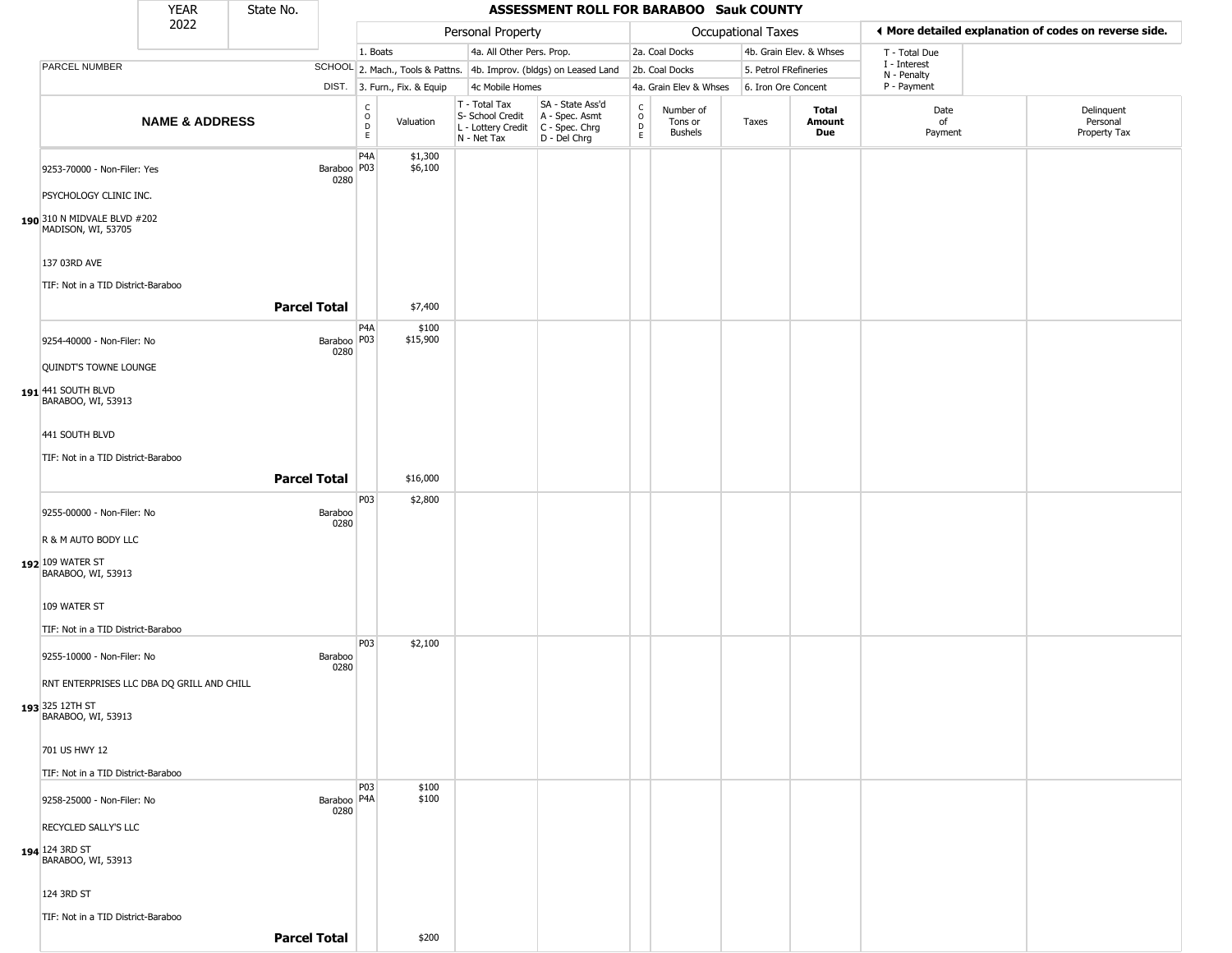|                                                                                    | <b>YEAR</b>               | State No.           |                       |                                                                  |                                  |                                                                        | ASSESSMENT ROLL FOR BARABOO Sauk COUNTY                                |                                            |                                 |                       |                         |                             |                                                       |
|------------------------------------------------------------------------------------|---------------------------|---------------------|-----------------------|------------------------------------------------------------------|----------------------------------|------------------------------------------------------------------------|------------------------------------------------------------------------|--------------------------------------------|---------------------------------|-----------------------|-------------------------|-----------------------------|-------------------------------------------------------|
|                                                                                    | 2022                      |                     |                       |                                                                  |                                  | Personal Property                                                      |                                                                        |                                            |                                 | Occupational Taxes    |                         |                             | ♦ More detailed explanation of codes on reverse side. |
|                                                                                    |                           |                     |                       | 1. Boats                                                         |                                  | 4a. All Other Pers. Prop.                                              |                                                                        |                                            | 2a. Coal Docks                  |                       | 4b. Grain Elev. & Whses | T - Total Due               |                                                       |
| PARCEL NUMBER                                                                      |                           |                     |                       |                                                                  | SCHOOL 2. Mach., Tools & Pattns. |                                                                        | 4b. Improv. (bldgs) on Leased Land                                     |                                            | 2b. Coal Docks                  | 5. Petrol FRefineries |                         | I - Interest<br>N - Penalty |                                                       |
|                                                                                    |                           |                     |                       |                                                                  | DIST. 3. Furn., Fix. & Equip     | 4c Mobile Homes                                                        |                                                                        |                                            | 4a. Grain Elev & Whses          | 6. Iron Ore Concent   |                         | P - Payment                 |                                                       |
|                                                                                    | <b>NAME &amp; ADDRESS</b> |                     |                       | $\begin{smallmatrix} C\\ O\\ D \end{smallmatrix}$<br>$\mathsf E$ | Valuation                        | T - Total Tax<br>S- School Credit<br>L - Lottery Credit<br>N - Net Tax | SA - State Ass'd<br>A - Spec. Asmt<br>$C - Spec. Chrg$<br>D - Del Chrg | $\begin{array}{c} C \\ 0 \\ E \end{array}$ | Number of<br>Tons or<br>Bushels | Taxes                 | Total<br>Amount<br>Due  | Date<br>of<br>Payment       | Delinquent<br>Personal<br>Property Tax                |
| 9258-30000 - Non-Filer: No<br>RICOH USA, INC<br>195 PO BOX 3850                    |                           |                     | Baraboo<br>0280       | P03                                                              | \$15,100                         |                                                                        |                                                                        |                                            |                                 |                       |                         |                             |                                                       |
| MANCHESTER, NH, 03105-3850<br><b>VARIOUS</b><br>TIF: Not in a TID District-Baraboo |                           |                     |                       |                                                                  |                                  |                                                                        |                                                                        |                                            |                                 |                       |                         |                             |                                                       |
|                                                                                    |                           |                     |                       | P <sub>4</sub> A                                                 | \$100                            |                                                                        |                                                                        |                                            |                                 |                       |                         |                             |                                                       |
| 9258-50000 - Non-Filer: No                                                         |                           |                     | Baraboo   P03<br>0280 |                                                                  | \$12,100                         |                                                                        |                                                                        |                                            |                                 |                       |                         |                             |                                                       |
| RED ZONE BAR & GRILL INC DBA GEM CITY SALOON                                       |                           |                     |                       |                                                                  |                                  |                                                                        |                                                                        |                                            |                                 |                       |                         |                             |                                                       |
| 196 124 ASH ST<br>BARABOO, WI, 53913                                               |                           |                     |                       |                                                                  |                                  |                                                                        |                                                                        |                                            |                                 |                       |                         |                             |                                                       |
| 124 ASH ST                                                                         |                           |                     |                       |                                                                  |                                  |                                                                        |                                                                        |                                            |                                 |                       |                         |                             |                                                       |
| TIF: TIF 8-Baraboo                                                                 |                           |                     |                       |                                                                  |                                  |                                                                        |                                                                        |                                            |                                 |                       |                         |                             |                                                       |
|                                                                                    |                           | <b>Parcel Total</b> |                       |                                                                  | \$12,200                         |                                                                        |                                                                        |                                            |                                 |                       |                         |                             |                                                       |
|                                                                                    |                           |                     |                       |                                                                  |                                  |                                                                        |                                                                        |                                            |                                 |                       |                         |                             |                                                       |
| 9258-60100 - Non-Filer: No                                                         |                           |                     | Baraboo<br>0280       | P <sub>4</sub> A                                                 | \$600                            |                                                                        |                                                                        |                                            |                                 |                       |                         |                             |                                                       |
| REDBOX AUTOMATED RETAIL LLC (NON TID)                                              |                           |                     |                       |                                                                  |                                  |                                                                        |                                                                        |                                            |                                 |                       |                         |                             |                                                       |
| 197 PO BOX 72210<br>PHOENIX, AZ, 85050                                             |                           |                     |                       |                                                                  |                                  |                                                                        |                                                                        |                                            |                                 |                       |                         |                             |                                                       |
| 935 08TH ST                                                                        |                           |                     |                       |                                                                  |                                  |                                                                        |                                                                        |                                            |                                 |                       |                         |                             |                                                       |
| TIF: Not in a TID District-Baraboo                                                 |                           |                     |                       |                                                                  |                                  |                                                                        |                                                                        |                                            |                                 |                       |                         |                             |                                                       |
| 9258-60200 - Non-Filer: No<br>REDBOX AUTOMATED RETAIL LLC (TIF 6)                  |                           |                     | Baraboo<br>0280       | P <sub>4</sub> A                                                 | \$300                            |                                                                        |                                                                        |                                            |                                 |                       |                         |                             |                                                       |
| 198 PO BOX 72210<br>PHOENIX, AZ, 85050                                             |                           |                     |                       |                                                                  |                                  |                                                                        |                                                                        |                                            |                                 |                       |                         |                             |                                                       |
| 920 US HWY 12<br>TIF: TIF 6-Baraboo                                                |                           |                     |                       |                                                                  |                                  |                                                                        |                                                                        |                                            |                                 |                       |                         |                             |                                                       |
| 9259-52000 - Non-Filer: No                                                         |                           |                     | Baraboo   P03<br>0280 | P <sub>4</sub> A                                                 | \$100<br>\$1,100                 |                                                                        |                                                                        |                                            |                                 |                       |                         |                             |                                                       |
| <b>BUNBURY &amp; ASSOCIATES</b>                                                    |                           |                     |                       |                                                                  |                                  |                                                                        |                                                                        |                                            |                                 |                       |                         |                             |                                                       |
| 199 2970 CHAPEL VALLEY RD #104<br>FITCHBURG, WI, 53575                             |                           |                     |                       |                                                                  |                                  |                                                                        |                                                                        |                                            |                                 |                       |                         |                             |                                                       |
| 123 04TH ST                                                                        |                           |                     |                       |                                                                  |                                  |                                                                        |                                                                        |                                            |                                 |                       |                         |                             |                                                       |
| TIF: Not in a TID District-Baraboo                                                 |                           | <b>Parcel Total</b> |                       |                                                                  | \$1,200                          |                                                                        |                                                                        |                                            |                                 |                       |                         |                             |                                                       |
|                                                                                    |                           |                     |                       |                                                                  |                                  |                                                                        |                                                                        |                                            |                                 |                       |                         |                             |                                                       |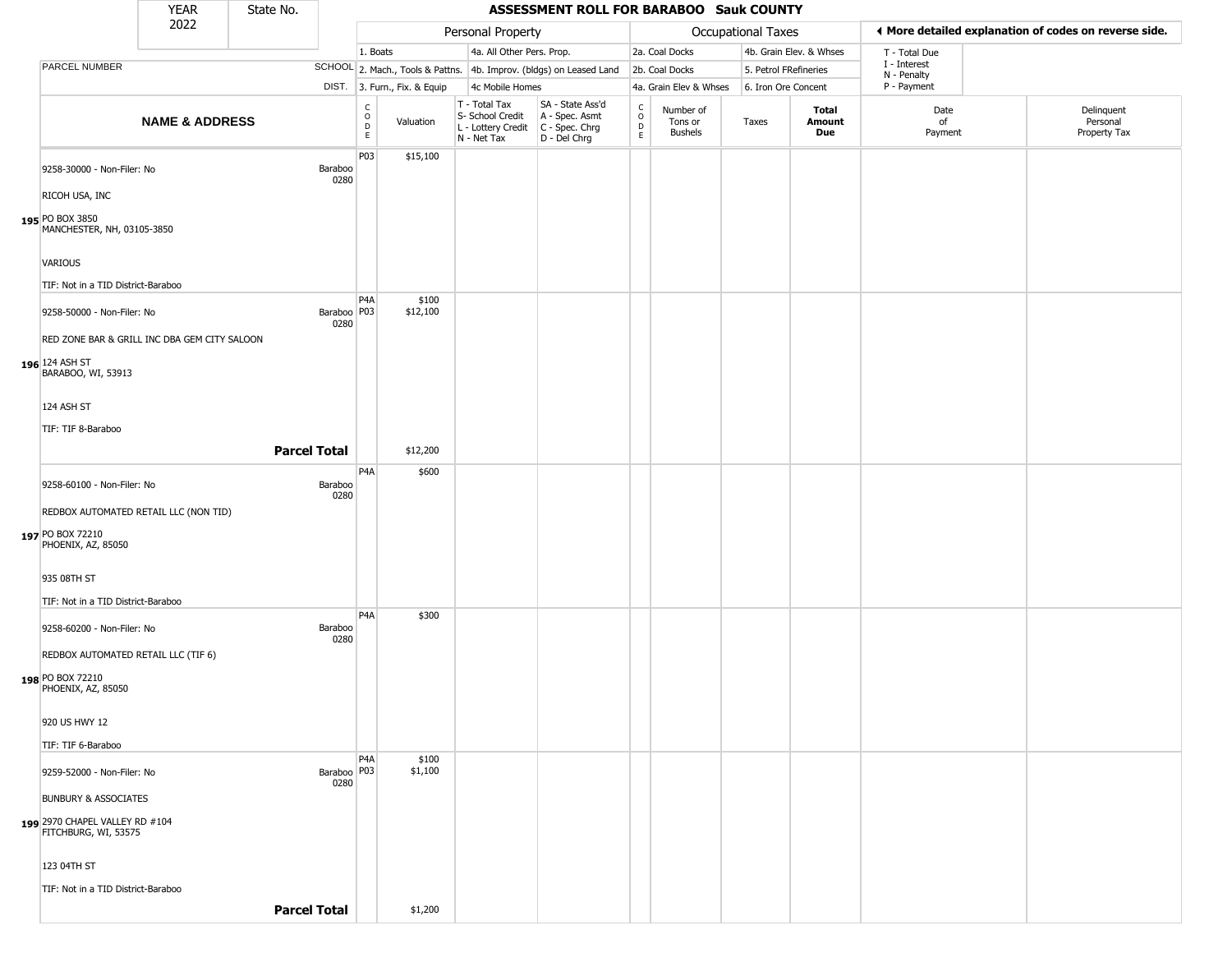|                                                       | <b>YEAR</b>               | State No.           |                                |                                             |                              |                                                                        | ASSESSMENT ROLL FOR BARABOO Sauk COUNTY                              |                                                 |                                        |                       |                         |                             |                                                       |
|-------------------------------------------------------|---------------------------|---------------------|--------------------------------|---------------------------------------------|------------------------------|------------------------------------------------------------------------|----------------------------------------------------------------------|-------------------------------------------------|----------------------------------------|-----------------------|-------------------------|-----------------------------|-------------------------------------------------------|
|                                                       | 2022                      |                     |                                |                                             |                              | Personal Property                                                      |                                                                      |                                                 |                                        | Occupational Taxes    |                         |                             | ◀ More detailed explanation of codes on reverse side. |
|                                                       |                           |                     |                                | 1. Boats                                    |                              | 4a. All Other Pers. Prop.                                              |                                                                      |                                                 | 2a. Coal Docks                         |                       | 4b. Grain Elev. & Whses | T - Total Due               |                                                       |
| PARCEL NUMBER                                         |                           |                     |                                |                                             |                              |                                                                        | SCHOOL 2. Mach., Tools & Pattns. 4b. Improv. (bldgs) on Leased Land  |                                                 | 2b. Coal Docks                         | 5. Petrol FRefineries |                         | I - Interest<br>N - Penalty |                                                       |
|                                                       |                           |                     |                                |                                             | DIST. 3. Furn., Fix. & Equip | 4c Mobile Homes                                                        |                                                                      |                                                 | 4a. Grain Elev & Whses                 | 6. Iron Ore Concent   |                         | P - Payment                 |                                                       |
|                                                       | <b>NAME &amp; ADDRESS</b> |                     |                                | $\mathsf{C}$<br>$\circ$<br>D<br>$\mathsf E$ | Valuation                    | T - Total Tax<br>S- School Credit<br>L - Lottery Credit<br>N - Net Tax | SA - State Ass'd<br>A - Spec. Asmt<br>C - Spec. Chrg<br>D - Del Chrg | $\begin{array}{c} C \\ O \\ D \\ E \end{array}$ | Number of<br>Tons or<br><b>Bushels</b> | Taxes                 | Total<br>Amount<br>Due  | Date<br>of<br>Payment       | Delinquent<br>Personal<br>Property Tax                |
| 9264-00000 - Non-Filer: No                            |                           |                     | Baraboo<br>0280                | P03                                         | \$200                        |                                                                        |                                                                      |                                                 |                                        |                       |                         |                             |                                                       |
| ROLLING FRITO-LAY SALES LP                            |                           |                     |                                |                                             |                              |                                                                        |                                                                      |                                                 |                                        |                       |                         |                             |                                                       |
| 200 1412 MAIN ST, STE 1500<br>DALLAS, TX, 75202       |                           |                     |                                |                                             |                              |                                                                        |                                                                      |                                                 |                                        |                       |                         |                             |                                                       |
| 716 LYNN AVE                                          |                           |                     |                                |                                             |                              |                                                                        |                                                                      |                                                 |                                        |                       |                         |                             |                                                       |
| TIF: Not in a TID District-Baraboo                    |                           |                     |                                |                                             |                              |                                                                        |                                                                      |                                                 |                                        |                       |                         |                             |                                                       |
| 9264-50000 - Non-Filer: No                            |                           |                     | Baraboo<br>0280                | P03                                         | \$200                        |                                                                        |                                                                      |                                                 |                                        |                       |                         |                             |                                                       |
| RUG DOCTOR, LLC                                       |                           |                     |                                |                                             |                              |                                                                        |                                                                      |                                                 |                                        |                       |                         |                             |                                                       |
| 201 2201 W PLANO PARKWAY, STE 100<br>PLANO, TX, 75075 |                           |                     |                                |                                             |                              |                                                                        |                                                                      |                                                 |                                        |                       |                         |                             |                                                       |
| VARIOUS                                               |                           |                     |                                |                                             |                              |                                                                        |                                                                      |                                                 |                                        |                       |                         |                             |                                                       |
| TIF: Not in a TID District-Baraboo                    |                           |                     |                                |                                             |                              |                                                                        |                                                                      |                                                 |                                        |                       |                         |                             |                                                       |
| 9264-51000 - Non-Filer: No                            |                           |                     | Baraboo<br>0280                | P03                                         | \$1,200                      |                                                                        |                                                                      |                                                 |                                        |                       |                         |                             |                                                       |
| RUG DOCTOR, LLC                                       |                           |                     |                                |                                             |                              |                                                                        |                                                                      |                                                 |                                        |                       |                         |                             |                                                       |
| 202 2201 W PLANO PARKWAY, STE 100<br>PLANO, TX, 75075 |                           |                     |                                |                                             |                              |                                                                        |                                                                      |                                                 |                                        |                       |                         |                             |                                                       |
| VARIOUS                                               |                           |                     |                                |                                             |                              |                                                                        |                                                                      |                                                 |                                        |                       |                         |                             |                                                       |
| TIF: TIF 6-Baraboo                                    |                           |                     |                                |                                             |                              |                                                                        |                                                                      |                                                 |                                        |                       |                         |                             |                                                       |
| 9265-75000 - Non-Filer: No                            |                           |                     | Baraboo<br>0280                | P4A                                         | \$2,200                      |                                                                        |                                                                      |                                                 |                                        |                       |                         |                             |                                                       |
| SAFELITE FULFILLMENT INC DBA SAFELITE AUTO GLASS      |                           |                     |                                |                                             |                              |                                                                        |                                                                      |                                                 |                                        |                       |                         |                             |                                                       |
| 203 2929 OLD POST RD, UNIT #130<br>WINSTON, GA, 30187 |                           |                     |                                |                                             |                              |                                                                        |                                                                      |                                                 |                                        |                       |                         |                             |                                                       |
| 505 SOUTH BLVD                                        |                           |                     |                                |                                             |                              |                                                                        |                                                                      |                                                 |                                        |                       |                         |                             |                                                       |
| TIF: Not in a TID District-Baraboo                    |                           |                     |                                |                                             |                              |                                                                        |                                                                      |                                                 |                                        |                       |                         |                             |                                                       |
| 9267-25000 - Non-Filer: No                            |                           |                     | Baraboo <sup>D03</sup><br>0280 | P4A                                         | \$3,100<br>\$8,300           |                                                                        |                                                                      |                                                 |                                        |                       |                         |                             |                                                       |
| SALLY BEAUTY SUPPLY LLC                               |                           |                     |                                |                                             |                              |                                                                        |                                                                      |                                                 |                                        |                       |                         |                             |                                                       |
| <b>204 PO BOX 90220</b><br>DENTON, TX, 76202          |                           |                     |                                |                                             |                              |                                                                        |                                                                      |                                                 |                                        |                       |                         |                             |                                                       |
| 906 US HWY 12                                         |                           |                     |                                |                                             |                              |                                                                        |                                                                      |                                                 |                                        |                       |                         |                             |                                                       |
| TIF: TIF 6-Baraboo                                    |                           |                     |                                |                                             |                              |                                                                        |                                                                      |                                                 |                                        |                       |                         |                             |                                                       |
|                                                       |                           | <b>Parcel Total</b> |                                |                                             | \$11,400                     |                                                                        |                                                                      |                                                 |                                        |                       |                         |                             |                                                       |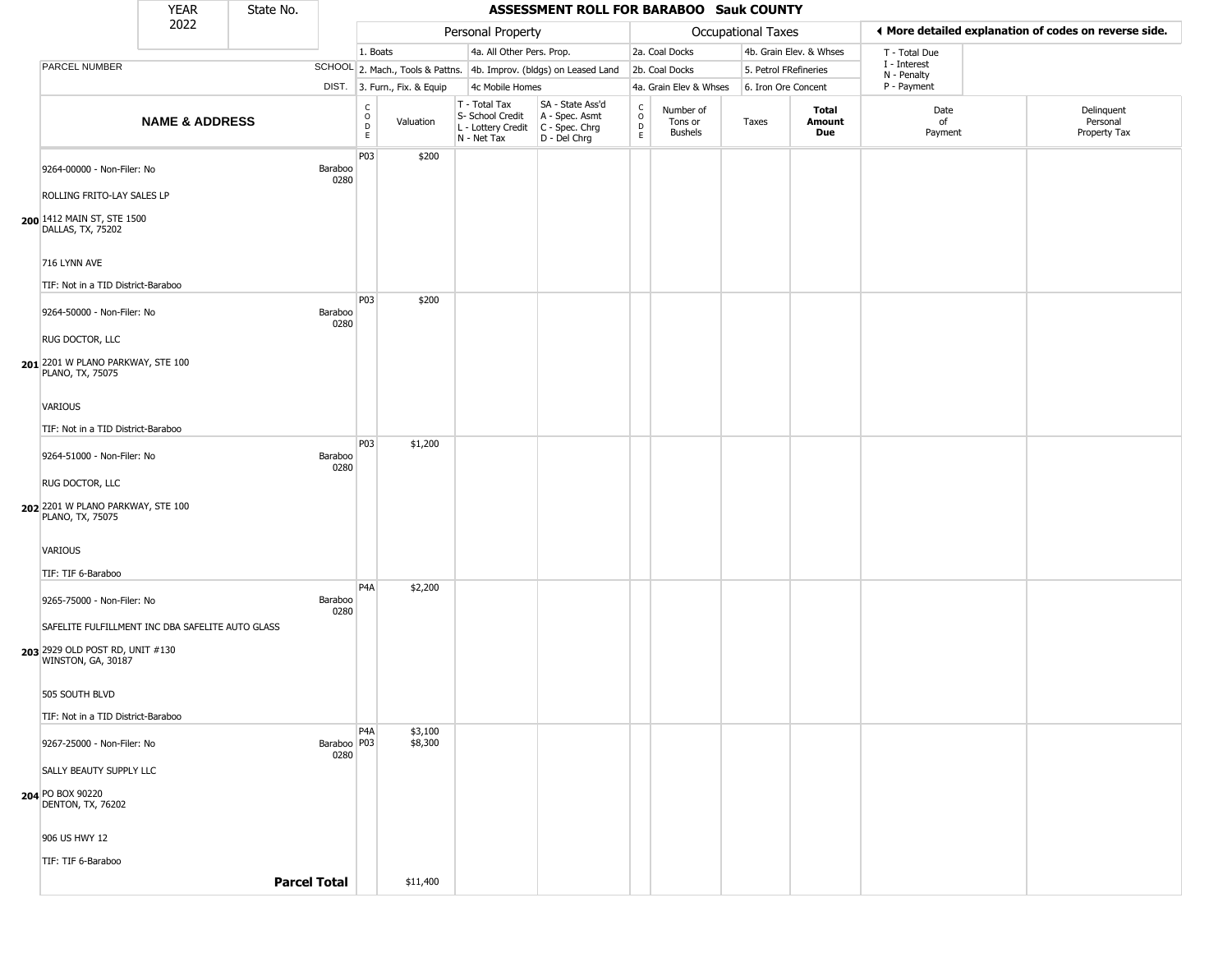|                                                                                                     | <b>YEAR</b>               | State No.           |                       |                                                 |                              |                                                                        | ASSESSMENT ROLL FOR BARABOO Sauk COUNTY                                |                                                                  |                                        |                           |                               |                             |                                                       |
|-----------------------------------------------------------------------------------------------------|---------------------------|---------------------|-----------------------|-------------------------------------------------|------------------------------|------------------------------------------------------------------------|------------------------------------------------------------------------|------------------------------------------------------------------|----------------------------------------|---------------------------|-------------------------------|-----------------------------|-------------------------------------------------------|
|                                                                                                     | 2022                      |                     |                       |                                                 |                              | Personal Property                                                      |                                                                        |                                                                  |                                        | <b>Occupational Taxes</b> |                               |                             | ◀ More detailed explanation of codes on reverse side. |
|                                                                                                     |                           |                     |                       | 1. Boats                                        |                              | 4a. All Other Pers. Prop.                                              |                                                                        |                                                                  | 2a. Coal Docks                         |                           | 4b. Grain Elev. & Whses       | T - Total Due               |                                                       |
| PARCEL NUMBER                                                                                       |                           |                     |                       |                                                 |                              |                                                                        | SCHOOL 2. Mach., Tools & Pattns. 4b. Improv. (bldgs) on Leased Land    |                                                                  | 2b. Coal Docks                         | 5. Petrol FRefineries     |                               | I - Interest<br>N - Penalty |                                                       |
|                                                                                                     |                           |                     |                       |                                                 | DIST. 3. Furn., Fix. & Equip | 4c Mobile Homes                                                        |                                                                        |                                                                  | 4a. Grain Elev & Whses                 | 6. Iron Ore Concent       |                               | P - Payment                 |                                                       |
|                                                                                                     | <b>NAME &amp; ADDRESS</b> |                     |                       | $\begin{array}{c} C \\ O \\ D \\ E \end{array}$ | Valuation                    | T - Total Tax<br>S- School Credit<br>L - Lottery Credit<br>N - Net Tax | SA - State Ass'd<br>A - Spec. Asmt<br>$C - Spec. Chrg$<br>D - Del Chrg | $\begin{smallmatrix} C \\ 0 \\ D \end{smallmatrix}$<br>$\bar{E}$ | Number of<br>Tons or<br><b>Bushels</b> | Taxes                     | <b>Total</b><br>Amount<br>Due | Date<br>of<br>Payment       | Delinquent<br>Personal<br>Property Tax                |
| 9270-00000 - Non-Filer: Yes<br>CULLIGAN WATER CONDITIONING                                          |                           |                     | Baraboo<br>0280       | P03                                             | \$102,400                    |                                                                        |                                                                        |                                                                  |                                        |                           |                               |                             |                                                       |
| 205 1501 LAKE ST<br>BARABOO, WI, 53913-3079<br>1501 LAKE ST<br>TIF: Not in a TID District-Baraboo   |                           |                     |                       |                                                 |                              |                                                                        |                                                                        |                                                                  |                                        |                           |                               |                             |                                                       |
| 9274-00000 - Non-Filer: No<br>SCHADDE PLBG & HTG INC                                                |                           |                     | Baraboo   P03<br>0280 | P <sub>4</sub> A                                | \$100<br>\$1,300             |                                                                        |                                                                        |                                                                  |                                        |                           |                               |                             |                                                       |
| 206 900 8TH ST<br>BARABOO, WI, 53913<br>900 08TH ST<br>TIF: Not in a TID District-Baraboo           |                           |                     |                       |                                                 |                              |                                                                        |                                                                        |                                                                  |                                        |                           |                               |                             |                                                       |
|                                                                                                     |                           | <b>Parcel Total</b> |                       |                                                 | \$1,400                      |                                                                        |                                                                        |                                                                  |                                        |                           |                               |                             |                                                       |
| 9278-00000 - Non-Filer: No<br>SCHWARZ INSURANCE AGENCY<br>207 401 BROADWAY ST<br>BARABOO, WI, 53913 |                           |                     | Baraboo   P03<br>0280 | P <sub>4</sub> A                                | \$1,300<br>\$5,200           |                                                                        |                                                                        |                                                                  |                                        |                           |                               |                             |                                                       |
| 401 BROADWAY<br>TIF: Not in a TID District-Baraboo                                                  |                           | <b>Parcel Total</b> |                       |                                                 | \$6,500                      |                                                                        |                                                                        |                                                                  |                                        |                           |                               |                             |                                                       |
| 9279-00100 - Non-Filer: No                                                                          |                           |                     | Baraboo   P03<br>0280 | P <sub>4</sub> A                                | \$1,300<br>\$1,800           |                                                                        |                                                                        |                                                                  |                                        |                           |                               |                             |                                                       |
| SECURITY FINANCE CORP OF WI #1587<br>208 PO BOX 811<br>SPARTANBURG, SC, 29304                       |                           |                     |                       |                                                 |                              |                                                                        |                                                                        |                                                                  |                                        |                           |                               |                             |                                                       |
| 880 US HWY 12 SUITE 3<br>TIF: Not in a TID District-Baraboo                                         |                           |                     |                       |                                                 |                              |                                                                        |                                                                        |                                                                  |                                        |                           |                               |                             |                                                       |
|                                                                                                     |                           | <b>Parcel Total</b> |                       |                                                 | \$3,100                      |                                                                        |                                                                        |                                                                  |                                        |                           |                               |                             |                                                       |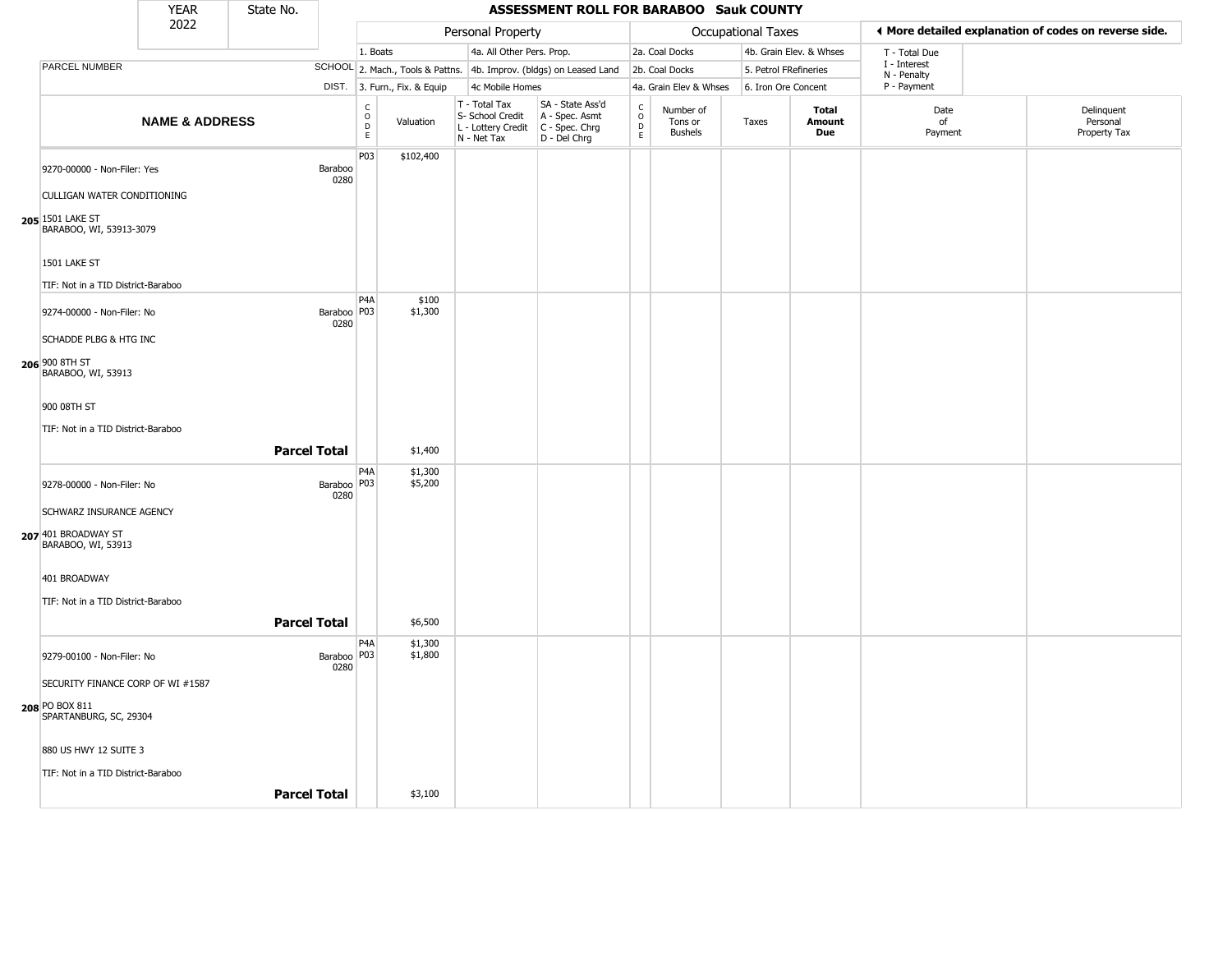|                                                                                                                                                     | <b>YEAR</b>               | State No.           |                                                                                                                                                                                 |                                                                     |                                                                        | ASSESSMENT ROLL FOR BARABOO Sauk COUNTY                                |                                                 |                                 |                       |                         |                            |                                                       |
|-----------------------------------------------------------------------------------------------------------------------------------------------------|---------------------------|---------------------|---------------------------------------------------------------------------------------------------------------------------------------------------------------------------------|---------------------------------------------------------------------|------------------------------------------------------------------------|------------------------------------------------------------------------|-------------------------------------------------|---------------------------------|-----------------------|-------------------------|----------------------------|-------------------------------------------------------|
|                                                                                                                                                     | 2022                      |                     |                                                                                                                                                                                 |                                                                     | Personal Property                                                      |                                                                        |                                                 |                                 | Occupational Taxes    |                         |                            | ♦ More detailed explanation of codes on reverse side. |
|                                                                                                                                                     |                           |                     |                                                                                                                                                                                 | 1. Boats                                                            | 4a. All Other Pers. Prop.                                              |                                                                        |                                                 | 2a. Coal Docks                  |                       | 4b. Grain Elev. & Whses | T - Total Due              |                                                       |
| PARCEL NUMBER                                                                                                                                       |                           |                     |                                                                                                                                                                                 | SCHOOL 2. Mach., Tools & Pattns. 4b. Improv. (bldgs) on Leased Land |                                                                        |                                                                        |                                                 | 2b. Coal Docks                  | 5. Petrol FRefineries |                         | I - Interest               |                                                       |
|                                                                                                                                                     |                           |                     |                                                                                                                                                                                 | DIST. 3. Furn., Fix. & Equip                                        | 4c Mobile Homes                                                        |                                                                        |                                                 | 4a. Grain Elev & Whses          | 6. Iron Ore Concent   |                         | N - Penalty<br>P - Payment |                                                       |
|                                                                                                                                                     | <b>NAME &amp; ADDRESS</b> |                     | $\begin{array}{c} C \\ O \\ D \\ E \end{array}$                                                                                                                                 | Valuation                                                           | T - Total Tax<br>S- School Credit<br>L - Lottery Credit<br>N - Net Tax | SA - State Ass'd<br>A - Spec. Asmt<br>$C - Spec. Chrg$<br>D - Del Chrg | $\begin{array}{c} C \\ O \\ D \\ E \end{array}$ | Number of<br>Tons or<br>Bushels | Taxes                 | Total<br>Amount<br>Due  | Date<br>of<br>Payment      | Delinquent<br>Personal<br>Property Tax                |
| 9280-00000 - Non-Filer: No<br>SERVO INSTRUMENT CORP<br><b>PO BOX 43</b><br>BARABOO, WI, 53913<br>235 LYNN AVE<br>TIF: TIF 8-Baraboo<br>209          |                           |                     | Stat<br>Baraboo e<br>0280 Ass<br>ess<br>ed<br>No<br>Valu<br>e<br>No<br>Valu<br>e<br>No<br>Valu<br>e<br>No<br>Valu<br>e<br>No<br>Valu<br>e<br>No<br>Valu<br>e<br>No<br>Valu<br>e | \$0<br>\$0<br>$$0$<br>$$0$<br>$$0$<br>$$0$<br>$$0$<br>\$0<br>\$0    |                                                                        |                                                                        |                                                 |                                 |                       |                         |                            |                                                       |
|                                                                                                                                                     |                           | <b>Parcel Total</b> | Stat                                                                                                                                                                            | \$0<br>\$0                                                          |                                                                        |                                                                        |                                                 |                                 |                       |                         |                            |                                                       |
| 9280-20000 - Non-Filer: No<br>SENECA FOODS<br>418 E CONDE ST<br>JANESVILLE, WI, 53546<br>801 SAUK AVE<br>TIF: Not in a TID District-Baraboo<br>210  |                           | <b>Parcel Total</b> | Baraboo e<br>0280 Ass<br>ess<br>ed<br>No<br>Valu<br>e<br>No<br>Valu<br>e<br>No<br>Valu<br>e<br>No<br>Valu<br>e<br>No<br>Valu<br>e<br>No<br>Valu<br>e<br>No<br>Valu<br>e         | \$0<br>\$0<br>$$0$$<br>$$0$$<br>$$0$$<br>\$0<br>\$0<br>\$0          |                                                                        |                                                                        |                                                 |                                 |                       |                         |                            |                                                       |
| 9282-00000 - Non-Filer: No<br>HERMAN'S MOTOR CLINIC<br>211 508 BIRCH ST<br>BARABOO, WI, 53913<br>508 BIRCH ST<br>TIF: Not in a TID District-Baraboo |                           |                     | Baraboo<br>0280                                                                                                                                                                 | \$0<br>\$0<br>\$0<br>\$0<br>\$0<br>\$0<br>\$0                       |                                                                        |                                                                        |                                                 |                                 |                       |                         |                            |                                                       |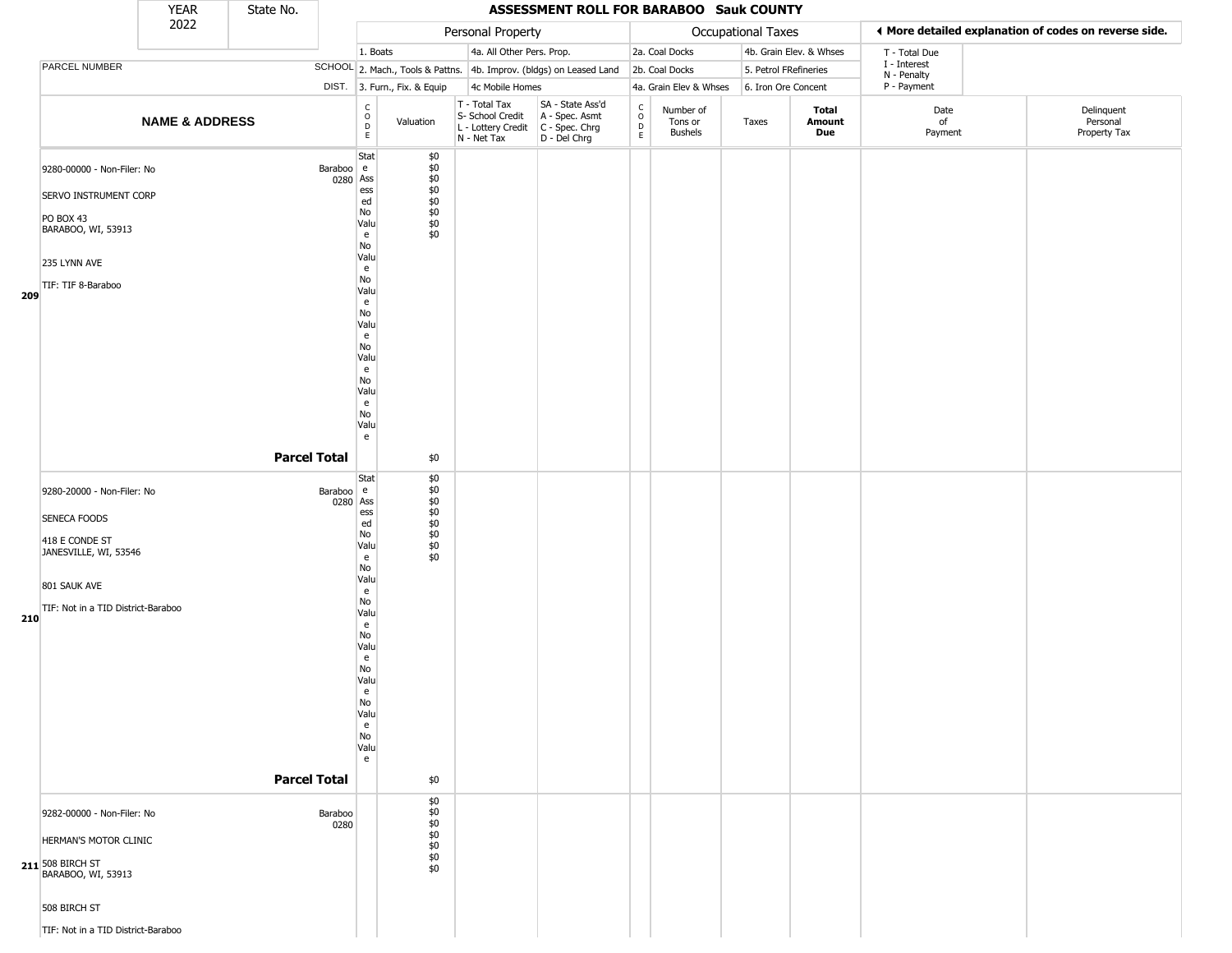|                                                                     | <b>YEAR</b>               | State No.           |                       |                                                          |                              |                                                                        | ASSESSMENT ROLL FOR BARABOO Sauk COUNTY                              |                                             |                                        |                       |                         |                             |                                                       |
|---------------------------------------------------------------------|---------------------------|---------------------|-----------------------|----------------------------------------------------------|------------------------------|------------------------------------------------------------------------|----------------------------------------------------------------------|---------------------------------------------|----------------------------------------|-----------------------|-------------------------|-----------------------------|-------------------------------------------------------|
|                                                                     | 2022                      |                     |                       |                                                          |                              | Personal Property                                                      |                                                                      |                                             |                                        | Occupational Taxes    |                         |                             | ♦ More detailed explanation of codes on reverse side. |
|                                                                     |                           |                     |                       | 1. Boats                                                 |                              | 4a. All Other Pers. Prop.                                              |                                                                      |                                             | 2a. Coal Docks                         |                       | 4b. Grain Elev. & Whses | T - Total Due               |                                                       |
| <b>PARCEL NUMBER</b>                                                |                           |                     |                       |                                                          |                              |                                                                        | SCHOOL 2. Mach., Tools & Pattns. 4b. Improv. (bldgs) on Leased Land  |                                             | 2b. Coal Docks                         | 5. Petrol FRefineries |                         | I - Interest<br>N - Penalty |                                                       |
|                                                                     |                           |                     |                       |                                                          | DIST. 3. Furn., Fix. & Equip | 4c Mobile Homes                                                        |                                                                      |                                             | 4a. Grain Elev & Whses                 | 6. Iron Ore Concent   |                         | P - Payment                 |                                                       |
|                                                                     | <b>NAME &amp; ADDRESS</b> |                     |                       | $\begin{matrix} 0 \\ 0 \\ D \end{matrix}$<br>$\mathsf E$ | Valuation                    | T - Total Tax<br>S- School Credit<br>L - Lottery Credit<br>N - Net Tax | SA - State Ass'd<br>A - Spec. Asmt<br>C - Spec. Chrg<br>D - Del Chrg | $\frac{c}{0}$<br>$\mathsf D$<br>$\mathsf E$ | Number of<br>Tons or<br><b>Bushels</b> | Taxes                 | Total<br>Amount<br>Due  | Date<br>of<br>Payment       | Delinquent<br>Personal<br>Property Tax                |
|                                                                     |                           | <b>Parcel Total</b> |                       |                                                          | \$0                          |                                                                        |                                                                      |                                             |                                        |                       |                         |                             |                                                       |
| 9283-60000 - Non-Filer: No                                          |                           |                     | Baraboo   P03<br>0280 | P <sub>4</sub> A                                         | \$400<br>\$4,500             |                                                                        |                                                                      |                                             |                                        |                       |                         |                             |                                                       |
| SHEAR DELIGHT SALON                                                 |                           |                     |                       |                                                          |                              |                                                                        |                                                                      |                                             |                                        |                       |                         |                             |                                                       |
| 212 721 BROADWAY<br>BARABOO, WI, 53913                              |                           |                     |                       |                                                          |                              |                                                                        |                                                                      |                                             |                                        |                       |                         |                             |                                                       |
| 721 BROADWAY                                                        |                           |                     |                       |                                                          |                              |                                                                        |                                                                      |                                             |                                        |                       |                         |                             |                                                       |
| TIF: Not in a TID District-Baraboo                                  |                           |                     |                       |                                                          |                              |                                                                        |                                                                      |                                             |                                        |                       |                         |                             |                                                       |
|                                                                     |                           | <b>Parcel Total</b> |                       |                                                          | \$4,900                      |                                                                        |                                                                      |                                             |                                        |                       |                         |                             |                                                       |
| 9284-00000 - Non-Filer: No                                          |                           |                     | Baraboo   P03<br>0280 | P <sub>4</sub> A                                         | \$4,100<br>\$13,400          |                                                                        |                                                                      |                                             |                                        |                       |                         |                             |                                                       |
| SHERWIN-WILLIAMS COMPANY                                            |                           |                     |                       |                                                          |                              |                                                                        |                                                                      |                                             |                                        |                       |                         |                             |                                                       |
| 213 PO BOX 6027<br>CLEVELAND, OH, 44101                             |                           |                     |                       |                                                          |                              |                                                                        |                                                                      |                                             |                                        |                       |                         |                             |                                                       |
| 614 US HWY 12<br>TIF: Not in a TID District-Baraboo                 |                           |                     |                       |                                                          |                              |                                                                        |                                                                      |                                             |                                        |                       |                         |                             |                                                       |
|                                                                     |                           | <b>Parcel Total</b> |                       |                                                          | \$17,500                     |                                                                        |                                                                      |                                             |                                        |                       |                         |                             |                                                       |
| 9284-01100 - Non-Filer: Yes                                         |                           |                     | Baraboo<br>0280       | P03                                                      | \$1,600                      |                                                                        |                                                                      |                                             |                                        |                       |                         |                             |                                                       |
| SIGN SHOP OF BARABOO INC<br>214 1660 WATER ST<br>BARABOO, WI, 53913 |                           |                     |                       |                                                          |                              |                                                                        |                                                                      |                                             |                                        |                       |                         |                             |                                                       |
| 1660 WATER ST                                                       |                           |                     |                       |                                                          |                              |                                                                        |                                                                      |                                             |                                        |                       |                         |                             |                                                       |
| TIF: Not in a TID District-Baraboo                                  |                           |                     |                       |                                                          |                              |                                                                        |                                                                      |                                             |                                        |                       |                         |                             |                                                       |
| 9284-02000 - Non-Filer: No                                          |                           |                     | Baraboo   P03<br>0280 | P4A                                                      | \$400<br>\$194,800           |                                                                        |                                                                      |                                             |                                        |                       |                         |                             |                                                       |
| SLUMBERLAND                                                         |                           |                     |                       |                                                          |                              |                                                                        |                                                                      |                                             |                                        |                       |                         |                             |                                                       |
| 215 1660 COMMERCE AVE<br>BARABOO, WI, 53913                         |                           |                     |                       |                                                          |                              |                                                                        |                                                                      |                                             |                                        |                       |                         |                             |                                                       |
| 660 COMMERCE AVE                                                    |                           |                     |                       |                                                          |                              |                                                                        |                                                                      |                                             |                                        |                       |                         |                             |                                                       |
| TIF: TIF 6-Baraboo                                                  |                           |                     |                       |                                                          |                              |                                                                        |                                                                      |                                             |                                        |                       |                         |                             |                                                       |
|                                                                     |                           | <b>Parcel Total</b> |                       |                                                          | \$195,200                    |                                                                        |                                                                      |                                             |                                        |                       |                         |                             |                                                       |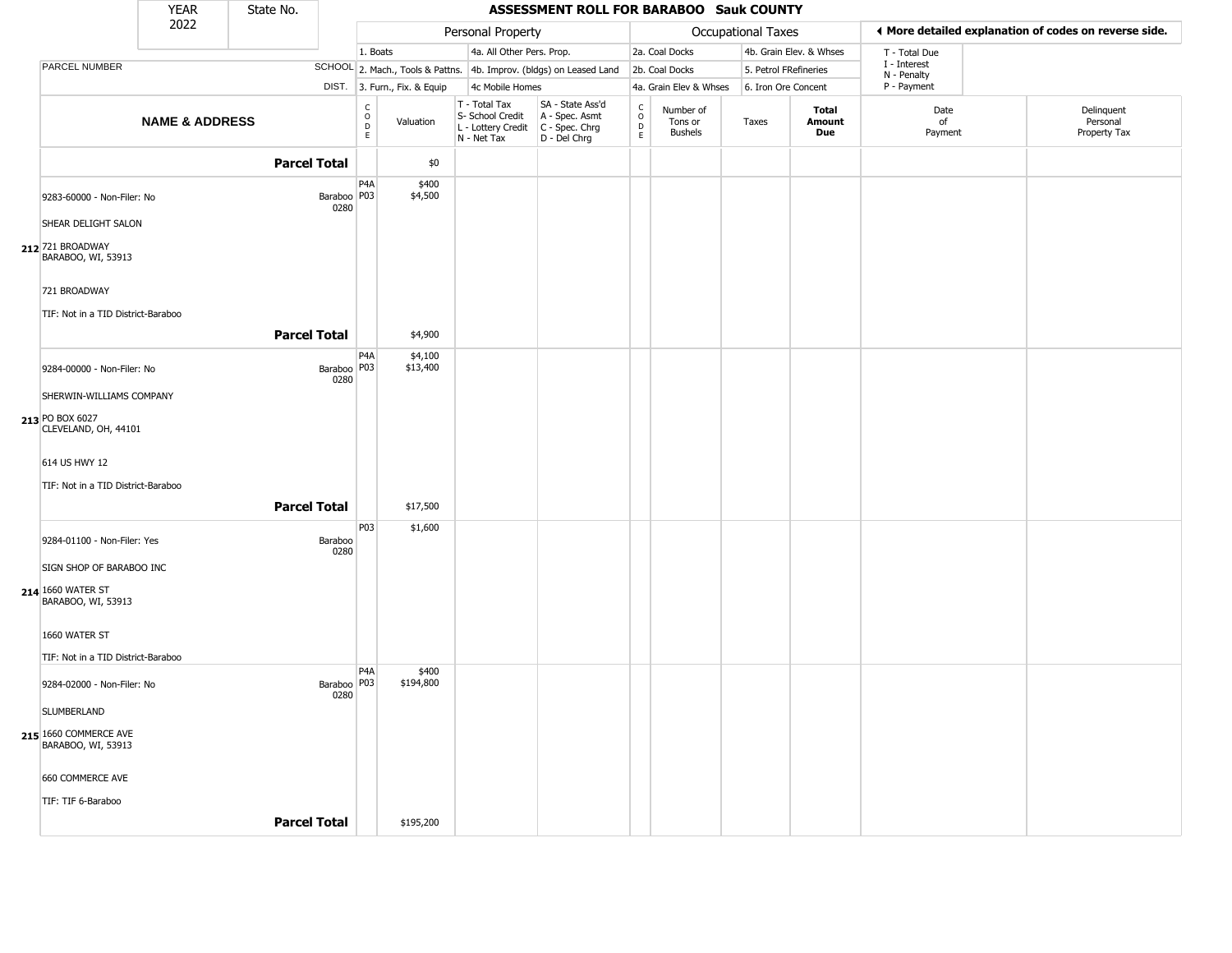|                                                  | <b>YEAR</b>               | State No. |                       |                                   |                              |                                                                        | <b>ASSESSMENT ROLL FOR BARABOO Sauk COUNTY</b>                       |                                             |                                        |                       |                         |                             |                                                       |
|--------------------------------------------------|---------------------------|-----------|-----------------------|-----------------------------------|------------------------------|------------------------------------------------------------------------|----------------------------------------------------------------------|---------------------------------------------|----------------------------------------|-----------------------|-------------------------|-----------------------------|-------------------------------------------------------|
|                                                  | 2022                      |           |                       |                                   |                              | Personal Property                                                      |                                                                      |                                             |                                        | Occupational Taxes    |                         |                             | ♦ More detailed explanation of codes on reverse side. |
|                                                  |                           |           |                       | 1. Boats                          |                              | 4a. All Other Pers. Prop.                                              |                                                                      |                                             | 2a. Coal Docks                         |                       | 4b. Grain Elev. & Whses | T - Total Due               |                                                       |
| PARCEL NUMBER                                    |                           |           |                       |                                   |                              |                                                                        | SCHOOL 2. Mach., Tools & Pattns. 4b. Improv. (bldgs) on Leased Land  |                                             | 2b. Coal Docks                         | 5. Petrol FRefineries |                         | I - Interest<br>N - Penalty |                                                       |
|                                                  |                           |           |                       |                                   | DIST. 3. Furn., Fix. & Equip | 4c Mobile Homes                                                        |                                                                      |                                             | 4a. Grain Elev & Whses                 | 6. Iron Ore Concent   |                         | P - Payment                 |                                                       |
|                                                  | <b>NAME &amp; ADDRESS</b> |           |                       | C<br>$\circ$<br>$\mathsf{D}$<br>E | Valuation                    | T - Total Tax<br>S- School Credit<br>L - Lottery Credit<br>N - Net Tax | SA - State Ass'd<br>A - Spec. Asmt<br>C - Spec. Chrg<br>D - Del Chrg | $\frac{c}{0}$<br>$\mathsf D$<br>$\mathsf E$ | Number of<br>Tons or<br><b>Bushels</b> | Taxes                 | Total<br>Amount<br>Due  | Date<br>of<br>Payment       | Delinquent<br>Personal<br>Property Tax                |
| 9285-01000 - Non-Filer: No                       |                           |           | Baraboo<br>0280       | P03                               | \$7,900                      |                                                                        |                                                                      |                                             |                                        |                       |                         |                             |                                                       |
| SMUCKER FOODSERVICE, INC                         |                           |           |                       |                                   |                              |                                                                        |                                                                      |                                             |                                        |                       |                         |                             |                                                       |
| 216 PO BOX 3576<br>CHICAGO, IL, 60654            |                           |           |                       |                                   |                              |                                                                        |                                                                      |                                             |                                        |                       |                         |                             |                                                       |
| VARIOUS                                          |                           |           |                       |                                   |                              |                                                                        |                                                                      |                                             |                                        |                       |                         |                             |                                                       |
| TIF: Not in a TID District-Baraboo               |                           |           |                       |                                   |                              |                                                                        |                                                                      |                                             |                                        |                       |                         |                             |                                                       |
| 9289-20000 - Non-Filer: Yes                      |                           |           | Baraboo<br>0280       | P03                               | \$3,300                      |                                                                        |                                                                      |                                             |                                        |                       |                         |                             |                                                       |
| <b>CORNERSTONE GALLERY</b>                       |                           |           |                       |                                   |                              |                                                                        |                                                                      |                                             |                                        |                       |                         |                             |                                                       |
| 217 101 4TH STREET<br>BARABOO, WI, 53913         |                           |           |                       |                                   |                              |                                                                        |                                                                      |                                             |                                        |                       |                         |                             |                                                       |
| 101 04TH ST                                      |                           |           |                       |                                   |                              |                                                                        |                                                                      |                                             |                                        |                       |                         |                             |                                                       |
| TIF: Not in a TID District-Baraboo               |                           |           |                       |                                   |                              |                                                                        |                                                                      |                                             |                                        |                       |                         |                             |                                                       |
| 9290-10000 - Non-Filer: Yes                      |                           |           | Baraboo   P03<br>0280 | P4A                               | \$900<br>\$4,500             |                                                                        |                                                                      |                                             |                                        |                       |                         |                             |                                                       |
| OPTIMAL HEALTH & WELLNESS                        |                           |           |                       |                                   |                              |                                                                        |                                                                      |                                             |                                        |                       |                         |                             |                                                       |
| 218 515 SOUTH BLVD STE C&D<br>BARABOO, WI, 53913 |                           |           |                       |                                   |                              |                                                                        |                                                                      |                                             |                                        |                       |                         |                             |                                                       |
| 515 SOUTH BLVD STE C&D                           |                           |           |                       |                                   |                              |                                                                        |                                                                      |                                             |                                        |                       |                         |                             |                                                       |
| TIF: Not in a TID District-Baraboo               |                           |           |                       |                                   |                              |                                                                        |                                                                      |                                             |                                        |                       |                         |                             |                                                       |
|                                                  |                           |           | <b>Parcel Total</b>   |                                   | \$5,400                      |                                                                        |                                                                      |                                             |                                        |                       |                         |                             |                                                       |
| 9290-20600 - Non-Filer: No                       |                           |           | Baraboo<br>0280       | P <sub>0</sub> 3                  | \$4,400                      |                                                                        |                                                                      |                                             |                                        |                       |                         |                             |                                                       |
| <b>SPA SERENITY</b>                              |                           |           |                       |                                   |                              |                                                                        |                                                                      |                                             |                                        |                       |                         |                             |                                                       |
| 219 137 3RD ST<br>BARABOO, WI, 53913             |                           |           |                       |                                   |                              |                                                                        |                                                                      |                                             |                                        |                       |                         |                             |                                                       |
| 137 03RD ST                                      |                           |           |                       |                                   |                              |                                                                        |                                                                      |                                             |                                        |                       |                         |                             |                                                       |
| TIF: Not in a TID District-Baraboo               |                           |           |                       |                                   |                              |                                                                        |                                                                      |                                             |                                        |                       |                         |                             |                                                       |
| 9291-00000 - Non-Filer: Yes                      |                           |           | Baraboo<br>0280       | P03                               | \$8,300                      |                                                                        |                                                                      |                                             |                                        |                       |                         |                             |                                                       |
| <b>GAYATRIMA INC</b>                             |                           |           |                       |                                   |                              |                                                                        |                                                                      |                                             |                                        |                       |                         |                             |                                                       |
| 220 809 8TH STREET<br>BARABOO, WI, 53913         |                           |           |                       |                                   |                              |                                                                        |                                                                      |                                             |                                        |                       |                         |                             |                                                       |
| 809 08TH ST                                      |                           |           |                       |                                   |                              |                                                                        |                                                                      |                                             |                                        |                       |                         |                             |                                                       |
| TIF: Not in a TID District-Baraboo               |                           |           |                       |                                   |                              |                                                                        |                                                                      |                                             |                                        |                       |                         |                             |                                                       |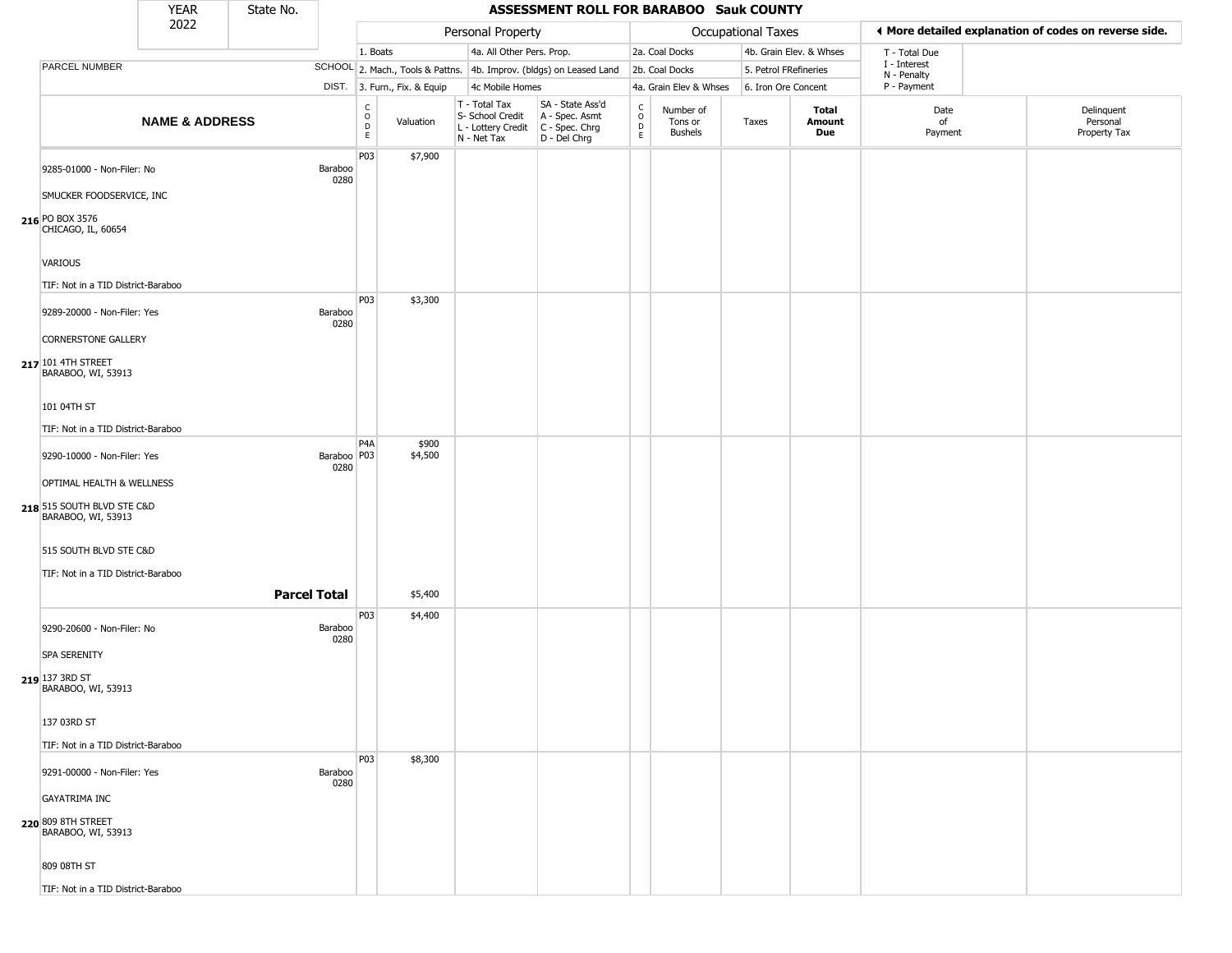|                                               | <b>YEAR</b>               | State No.           |                       |                         |                              |                                                                        | ASSESSMENT ROLL FOR BARABOO Sauk COUNTY                              |                                |                                        |                       |                               |                             |                                                       |
|-----------------------------------------------|---------------------------|---------------------|-----------------------|-------------------------|------------------------------|------------------------------------------------------------------------|----------------------------------------------------------------------|--------------------------------|----------------------------------------|-----------------------|-------------------------------|-----------------------------|-------------------------------------------------------|
|                                               | 2022                      |                     |                       |                         |                              | Personal Property                                                      |                                                                      |                                |                                        | Occupational Taxes    |                               |                             | ♦ More detailed explanation of codes on reverse side. |
|                                               |                           |                     |                       | 1. Boats                |                              | 4a. All Other Pers. Prop.                                              |                                                                      |                                | 2a. Coal Docks                         |                       | 4b. Grain Elev. & Whses       | T - Total Due               |                                                       |
| PARCEL NUMBER                                 |                           |                     |                       |                         |                              |                                                                        | SCHOOL 2. Mach., Tools & Pattns. 4b. Improv. (bldgs) on Leased Land  |                                | 2b. Coal Docks                         | 5. Petrol FRefineries |                               | I - Interest<br>N - Penalty |                                                       |
|                                               |                           |                     |                       |                         | DIST. 3. Furn., Fix. & Equip | 4c Mobile Homes                                                        |                                                                      |                                | 4a. Grain Elev & Whses                 | 6. Iron Ore Concent   |                               | P - Payment                 |                                                       |
|                                               | <b>NAME &amp; ADDRESS</b> |                     |                       | $\frac{c}{0}$<br>D<br>E | Valuation                    | T - Total Tax<br>S- School Credit<br>L - Lottery Credit<br>N - Net Tax | SA - State Ass'd<br>A - Spec. Asmt<br>C - Spec. Chrg<br>D - Del Chrg | $\rm _o^c$<br>D<br>$\mathsf E$ | Number of<br>Tons or<br><b>Bushels</b> | Taxes                 | <b>Total</b><br>Amount<br>Due | Date<br>of<br>Payment       | Delinquent<br>Personal<br>Property Tax                |
| 9291-30000 - Non-Filer: No                    |                           |                     | Baraboo   P03<br>0280 | P <sub>4</sub> A        | \$100<br>\$400               |                                                                        |                                                                      |                                |                                        |                       |                               |                             |                                                       |
| SPRECHER PLUMBING                             |                           |                     |                       |                         |                              |                                                                        |                                                                      |                                |                                        |                       |                               |                             |                                                       |
| 221 S5371 HWY 113<br>BARABOO, WI, 53913       |                           |                     |                       |                         |                              |                                                                        |                                                                      |                                |                                        |                       |                               |                             |                                                       |
| 601 1/2 SOUTH BLVD                            |                           |                     |                       |                         |                              |                                                                        |                                                                      |                                |                                        |                       |                               |                             |                                                       |
| TIF: Not in a TID District-Baraboo            |                           |                     |                       |                         |                              |                                                                        |                                                                      |                                |                                        |                       |                               |                             |                                                       |
|                                               |                           | <b>Parcel Total</b> |                       |                         | \$500                        |                                                                        |                                                                      |                                |                                        |                       |                               |                             |                                                       |
| 9291-60000 - Non-Filer: No                    |                           |                     | Baraboo<br>0280       | P03                     | \$14,100                     |                                                                        |                                                                      |                                |                                        |                       |                               |                             |                                                       |
| <b>ST CLARE DAY CARE</b>                      |                           |                     |                       |                         |                              |                                                                        |                                                                      |                                |                                        |                       |                               |                             |                                                       |
| 222 1605 JEFFERSON ST<br>BARABOO, WI, 53913   |                           |                     |                       |                         |                              |                                                                        |                                                                      |                                |                                        |                       |                               |                             |                                                       |
| 1605 JEFFERSON ST                             |                           |                     |                       |                         |                              |                                                                        |                                                                      |                                |                                        |                       |                               |                             |                                                       |
| TIF: Not in a TID District-Baraboo            |                           |                     |                       |                         |                              |                                                                        |                                                                      |                                |                                        |                       |                               |                             |                                                       |
| 9292-10500 - Non-Filer: No                    |                           |                     | Baraboo<br>0280       | P03                     | \$1,200                      |                                                                        |                                                                      |                                |                                        |                       |                               |                             |                                                       |
| STANLEY CONVERGENT SECURITY SOLUTIONS         |                           |                     |                       |                         |                              |                                                                        |                                                                      |                                |                                        |                       |                               |                             |                                                       |
| 223 PO BOX 1029<br>DUBLIN, PA, 18917-1029     |                           |                     |                       |                         |                              |                                                                        |                                                                      |                                |                                        |                       |                               |                             |                                                       |
| 1159 08TH ST LSNG                             |                           |                     |                       |                         |                              |                                                                        |                                                                      |                                |                                        |                       |                               |                             |                                                       |
| TIF: Not in a TID District-Baraboo            |                           |                     |                       |                         |                              |                                                                        |                                                                      |                                |                                        |                       |                               |                             |                                                       |
| 9292-20000 - Non-Filer: No                    |                           |                     | Baraboo<br>0280       | P03                     | \$600                        |                                                                        |                                                                      |                                |                                        |                       |                               |                             |                                                       |
| STATE FARM MUTUAL AUTO INS CO                 |                           |                     |                       |                         |                              |                                                                        |                                                                      |                                |                                        |                       |                               |                             |                                                       |
| 224 PO BOX 2155<br>BLOOMINGTON, IL, 61702     |                           |                     |                       |                         |                              |                                                                        |                                                                      |                                |                                        |                       |                               |                             |                                                       |
| 910 08TH AVE                                  |                           |                     |                       |                         |                              |                                                                        |                                                                      |                                |                                        |                       |                               |                             |                                                       |
| TIF: Not in a TID District-Baraboo            |                           |                     |                       |                         |                              |                                                                        |                                                                      |                                |                                        |                       |                               |                             |                                                       |
| 9292-33000 - Non-Filer: No                    |                           |                     | Baraboo<br>0280       | P03                     | \$17,200                     |                                                                        |                                                                      |                                |                                        |                       |                               |                             |                                                       |
| SUBWAY #38312 (IN WALMART) TIF6               |                           |                     |                       |                         |                              |                                                                        |                                                                      |                                |                                        |                       |                               |                             |                                                       |
| 225 7935 ALMOR DR<br><b>VERONA, WI, 53593</b> |                           |                     |                       |                         |                              |                                                                        |                                                                      |                                |                                        |                       |                               |                             |                                                       |
| 920 US HWY 12                                 |                           |                     |                       |                         |                              |                                                                        |                                                                      |                                |                                        |                       |                               |                             |                                                       |
| TIF: TIF 6-Baraboo                            |                           |                     |                       |                         |                              |                                                                        |                                                                      |                                |                                        |                       |                               |                             |                                                       |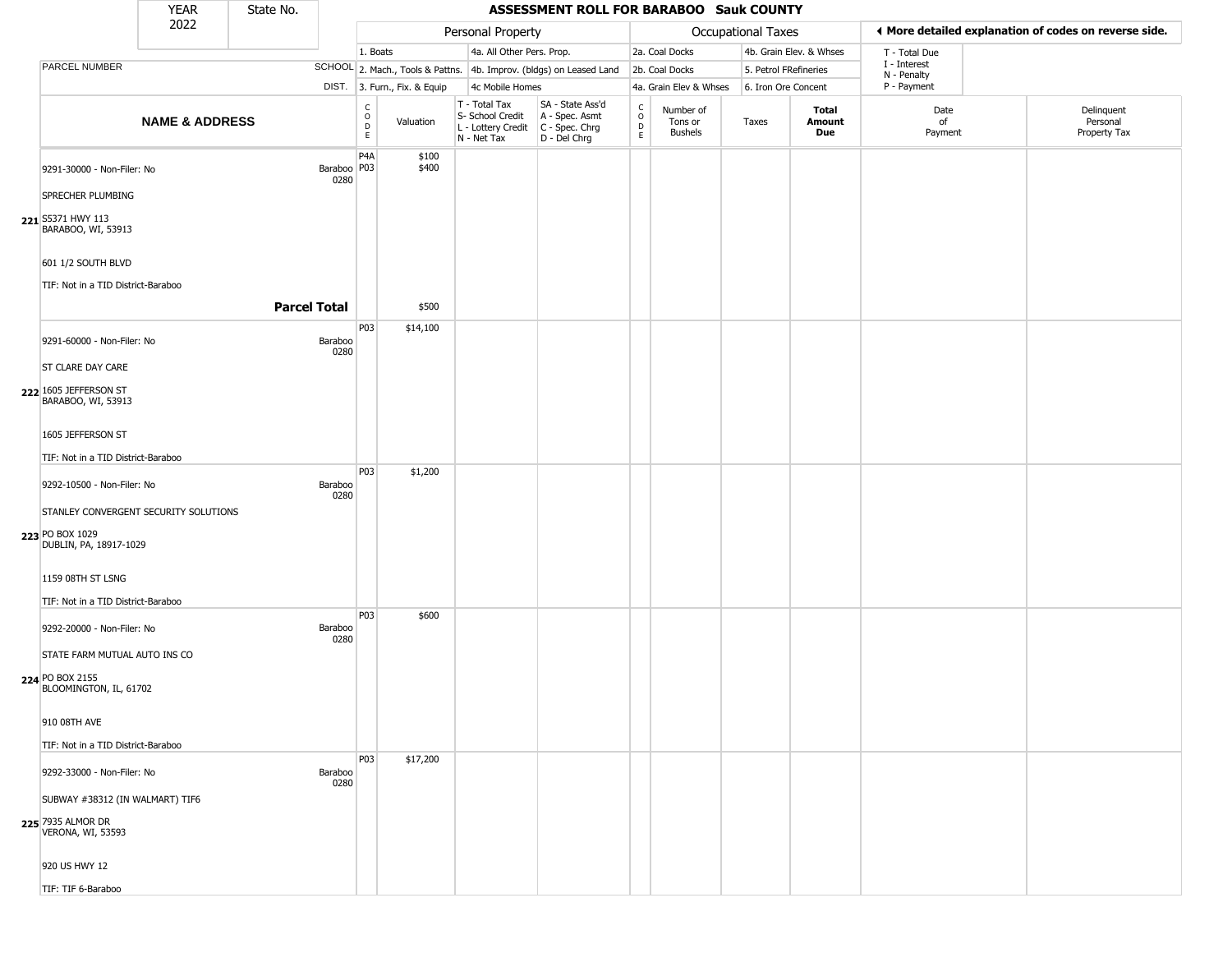|     |                                                            | <b>YEAR</b>               | State No.           |                       |                         |                              |                                                                        | ASSESSMENT ROLL FOR BARABOO Sauk COUNTY                              |                                            |                                        |                           |                         |                             |                                                       |
|-----|------------------------------------------------------------|---------------------------|---------------------|-----------------------|-------------------------|------------------------------|------------------------------------------------------------------------|----------------------------------------------------------------------|--------------------------------------------|----------------------------------------|---------------------------|-------------------------|-----------------------------|-------------------------------------------------------|
|     |                                                            | 2022                      |                     |                       |                         |                              | Personal Property                                                      |                                                                      |                                            |                                        | <b>Occupational Taxes</b> |                         |                             | ◀ More detailed explanation of codes on reverse side. |
|     |                                                            |                           |                     |                       | 1. Boats                |                              | 4a. All Other Pers. Prop.                                              |                                                                      |                                            | 2a. Coal Docks                         |                           | 4b. Grain Elev. & Whses | T - Total Due               |                                                       |
|     | PARCEL NUMBER                                              |                           |                     |                       |                         |                              |                                                                        | SCHOOL 2. Mach., Tools & Pattns. 4b. Improv. (bldgs) on Leased Land  |                                            | 2b. Coal Docks                         | 5. Petrol FRefineries     |                         | I - Interest<br>N - Penalty |                                                       |
|     |                                                            |                           |                     |                       |                         | DIST. 3. Furn., Fix. & Equip | 4c Mobile Homes                                                        |                                                                      |                                            | 4a. Grain Elev & Whses                 | 6. Iron Ore Concent       |                         | P - Payment                 |                                                       |
|     |                                                            | <b>NAME &amp; ADDRESS</b> |                     |                       | $\frac{c}{0}$<br>D<br>E | Valuation                    | T - Total Tax<br>S- School Credit<br>L - Lottery Credit<br>N - Net Tax | SA - State Ass'd<br>A - Spec. Asmt<br>C - Spec. Chrg<br>D - Del Chrg | C<br>$\circ$<br>$\mathsf D$<br>$\mathsf E$ | Number of<br>Tons or<br><b>Bushels</b> | Taxes                     | Total<br>Amount<br>Due  | Date<br>of<br>Payment       | Delinquent<br>Personal<br>Property Tax                |
|     | 9292-40000 - Non-Filer: No<br>SULLIVANS TWO UNLIMITED, INC |                           |                     | Baraboo   P03<br>0280 | P <sub>4</sub> A        | \$100<br>\$400               |                                                                        |                                                                      |                                            |                                        |                           |                         |                             |                                                       |
|     | 226 PO BOX 194 US HWY 12<br>BARABOO, WI, 53913             |                           |                     |                       |                         |                              |                                                                        |                                                                      |                                            |                                        |                           |                         |                             |                                                       |
|     | 795 US HWY 12                                              |                           |                     |                       |                         |                              |                                                                        |                                                                      |                                            |                                        |                           |                         |                             |                                                       |
|     | TIF: Not in a TID District-Baraboo                         |                           |                     |                       |                         |                              |                                                                        |                                                                      |                                            |                                        |                           |                         |                             |                                                       |
|     |                                                            |                           | <b>Parcel Total</b> |                       |                         | \$500                        |                                                                        |                                                                      |                                            |                                        |                           |                         |                             |                                                       |
|     | 9292-42000 - Non-Filer: No                                 |                           |                     | Baraboo<br>0280       | P03                     | \$70,800                     |                                                                        |                                                                      |                                            |                                        |                           |                         |                             |                                                       |
|     | SUMMIT CREDIT UNION                                        |                           |                     |                       |                         |                              |                                                                        |                                                                      |                                            |                                        |                           |                         |                             |                                                       |
|     | 227 PO BOX 8046<br>MADISON, WI, 53708-8046                 |                           |                     |                       |                         |                              |                                                                        |                                                                      |                                            |                                        |                           |                         |                             |                                                       |
|     | 871 COMMERCE AVE                                           |                           |                     |                       |                         |                              |                                                                        |                                                                      |                                            |                                        |                           |                         |                             |                                                       |
|     | TIF: TIF 6-Baraboo                                         |                           |                     |                       |                         |                              |                                                                        |                                                                      |                                            |                                        |                           |                         |                             |                                                       |
|     | 9292-70000 - Non-Filer: No                                 |                           |                     | Baraboo   P03<br>0280 | P <sub>4</sub> A        | \$100<br>\$17,200            |                                                                        |                                                                      |                                            |                                        |                           |                         |                             |                                                       |
|     | SUPREME AWARDS<br>228 125 4TH ST<br>BARABOO, WI, 53913     |                           |                     |                       |                         |                              |                                                                        |                                                                      |                                            |                                        |                           |                         |                             |                                                       |
|     | 125 04TH ST                                                |                           |                     |                       |                         |                              |                                                                        |                                                                      |                                            |                                        |                           |                         |                             |                                                       |
|     | TIF: Not in a TID District-Baraboo                         |                           |                     |                       |                         |                              |                                                                        |                                                                      |                                            |                                        |                           |                         |                             |                                                       |
|     |                                                            |                           | <b>Parcel Total</b> |                       |                         | \$17,300                     |                                                                        |                                                                      |                                            |                                        |                           |                         |                             |                                                       |
|     | 9295-10000 - Non-Filer: No                                 |                           |                     | Baraboo e<br>0280 Ass | Stat<br>ess             | \$0<br>\$0<br>\$0<br>\$0     |                                                                        |                                                                      |                                            |                                        |                           |                         |                             |                                                       |
|     | SYNERGY METALWORKS LLC                                     |                           |                     |                       | ed                      | \$0                          |                                                                        |                                                                      |                                            |                                        |                           |                         |                             |                                                       |
|     | 1660 WATER ST STE C & D<br>BARABOO, WI, 53913              |                           |                     |                       | No<br>Valu<br>e<br>No   | \$0<br>\$0<br>\$0            |                                                                        |                                                                      |                                            |                                        |                           |                         |                             |                                                       |
|     | 420 COMMERCE AVE                                           |                           |                     |                       | Valu<br>e               |                              |                                                                        |                                                                      |                                            |                                        |                           |                         |                             |                                                       |
|     | TIF: Not in a TID District-Baraboo                         |                           |                     |                       | No<br>Valu              |                              |                                                                        |                                                                      |                                            |                                        |                           |                         |                             |                                                       |
| 229 |                                                            |                           |                     |                       | e                       |                              |                                                                        |                                                                      |                                            |                                        |                           |                         |                             |                                                       |
|     |                                                            |                           |                     |                       | No<br>Valu              |                              |                                                                        |                                                                      |                                            |                                        |                           |                         |                             |                                                       |
|     |                                                            |                           |                     |                       | e<br>No                 |                              |                                                                        |                                                                      |                                            |                                        |                           |                         |                             |                                                       |
|     |                                                            |                           |                     |                       | Valu                    |                              |                                                                        |                                                                      |                                            |                                        |                           |                         |                             |                                                       |
|     |                                                            |                           |                     |                       | e<br>No                 |                              |                                                                        |                                                                      |                                            |                                        |                           |                         |                             |                                                       |
|     |                                                            |                           |                     |                       | Valu<br>e               |                              |                                                                        |                                                                      |                                            |                                        |                           |                         |                             |                                                       |
|     |                                                            |                           |                     |                       | No<br>Valu              |                              |                                                                        |                                                                      |                                            |                                        |                           |                         |                             |                                                       |
|     |                                                            |                           |                     |                       | e                       |                              |                                                                        |                                                                      |                                            |                                        |                           |                         |                             |                                                       |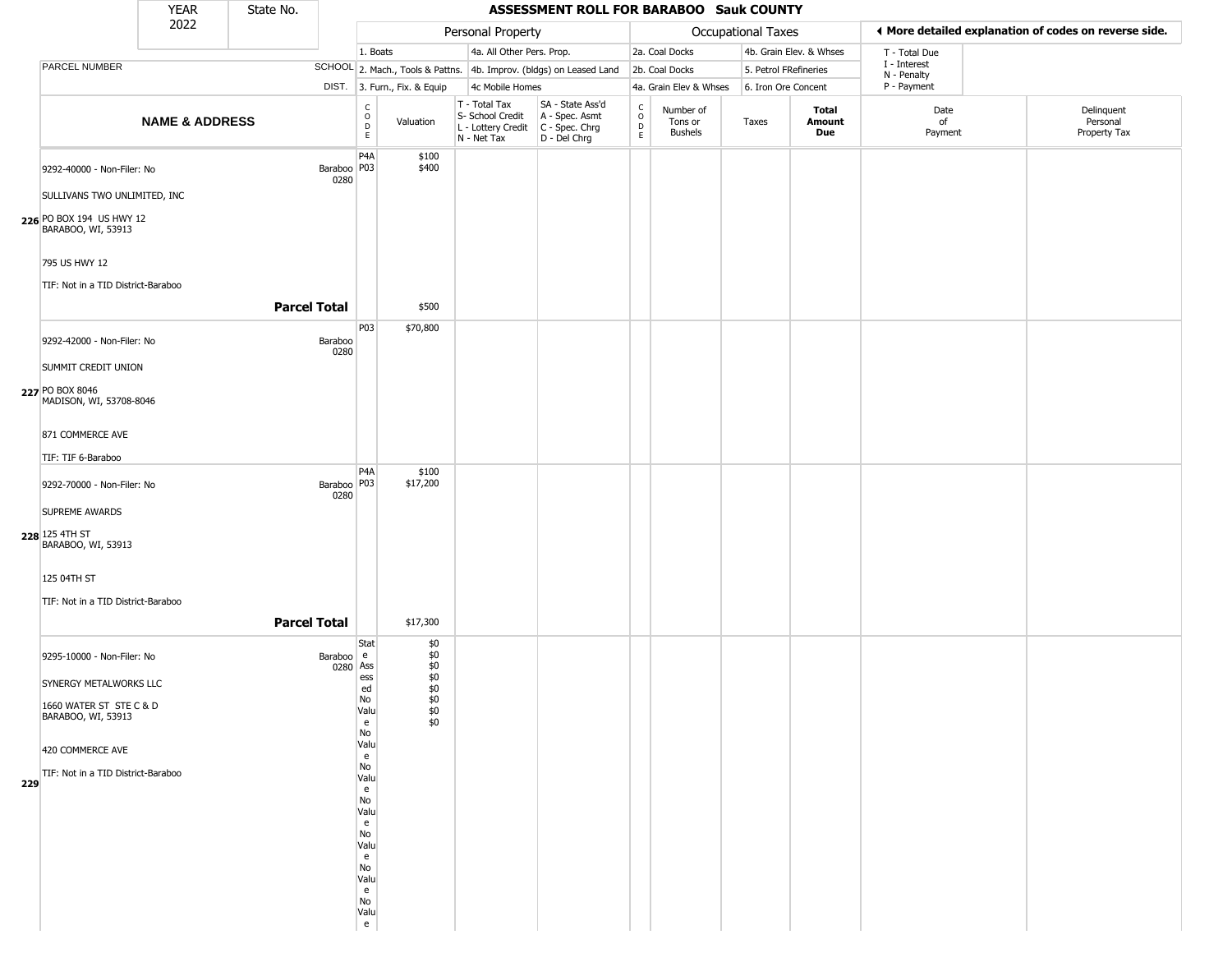|     |                                                    | <b>YEAR</b>               | State No.           |                       |                                                             |                                                               |                                                                          | ASSESSMENT ROLL FOR BARABOO Sauk COUNTY                              |                                                                    |                                 |                       |                         |                             |                                                       |
|-----|----------------------------------------------------|---------------------------|---------------------|-----------------------|-------------------------------------------------------------|---------------------------------------------------------------|--------------------------------------------------------------------------|----------------------------------------------------------------------|--------------------------------------------------------------------|---------------------------------|-----------------------|-------------------------|-----------------------------|-------------------------------------------------------|
|     |                                                    | 2022                      |                     |                       |                                                             |                                                               | Personal Property                                                        |                                                                      |                                                                    |                                 | Occupational Taxes    |                         |                             | ◀ More detailed explanation of codes on reverse side. |
|     |                                                    |                           |                     |                       | 1. Boats                                                    |                                                               | 4a. All Other Pers. Prop.                                                |                                                                      |                                                                    | 2a. Coal Docks                  |                       | 4b. Grain Elev. & Whses | T - Total Due               |                                                       |
|     | PARCEL NUMBER                                      |                           |                     |                       |                                                             |                                                               |                                                                          | SCHOOL 2. Mach., Tools & Pattns. 4b. Improv. (bldgs) on Leased Land  |                                                                    | 2b. Coal Docks                  | 5. Petrol FRefineries |                         | I - Interest<br>N - Penalty |                                                       |
|     |                                                    |                           |                     |                       | DIST. 3. Furn., Fix. & Equip                                |                                                               | 4c Mobile Homes                                                          |                                                                      |                                                                    | 4a. Grain Elev & Whses          | 6. Iron Ore Concent   |                         | P - Payment                 |                                                       |
|     |                                                    | <b>NAME &amp; ADDRESS</b> |                     |                       | $\begin{matrix} 0 \\ 0 \\ D \end{matrix}$<br>Valuation<br>E |                                                               | $T - Total Tax$<br>S- School Credit<br>L - Lottery Credit<br>N - Net Tax | SA - State Ass'd<br>A - Spec. Asmt<br>C - Spec. Chrg<br>D - Del Chrg | $\begin{smallmatrix} C \\ 0 \\ D \end{smallmatrix}$<br>$\mathsf E$ | Number of<br>Tons or<br>Bushels | Taxes                 | Total<br>Amount<br>Due  | Date<br>of<br>Payment       | Delinquent<br>Personal<br>Property Tax                |
|     |                                                    |                           | <b>Parcel Total</b> |                       | \$0                                                         |                                                               |                                                                          |                                                                      |                                                                    |                                 |                       |                         |                             |                                                       |
|     | 9299-00000 - Non-Filer: No                         |                           |                     | Baraboo e<br>0280 Ass | Stat<br>ess                                                 | \$0<br>\$0<br>$$^{40}_{40}$<br>$$^{40}_{40}$<br>$$^{40}_{40}$ |                                                                          |                                                                      |                                                                    |                                 |                       |                         |                             |                                                       |
|     | <b>TEEL PLASTICS CORP</b>                          |                           |                     |                       | ed<br>No                                                    |                                                               |                                                                          |                                                                      |                                                                    |                                 |                       |                         |                             |                                                       |
|     | 1060 TEEL CT<br>BARABOO, WI, 53913                 |                           |                     |                       | Valu<br>e<br>No                                             | \$0                                                           |                                                                          |                                                                      |                                                                    |                                 |                       |                         |                             |                                                       |
|     | 426 HITCHCOCK ST                                   |                           |                     |                       | Valu<br>e                                                   |                                                               |                                                                          |                                                                      |                                                                    |                                 |                       |                         |                             |                                                       |
| 230 | TIF: Not in a TID District-Baraboo                 |                           |                     |                       | No<br>Valu<br>e                                             |                                                               |                                                                          |                                                                      |                                                                    |                                 |                       |                         |                             |                                                       |
|     |                                                    |                           |                     |                       | No<br>Valu<br>e                                             |                                                               |                                                                          |                                                                      |                                                                    |                                 |                       |                         |                             |                                                       |
|     |                                                    |                           |                     |                       | No<br>Valu<br>e                                             |                                                               |                                                                          |                                                                      |                                                                    |                                 |                       |                         |                             |                                                       |
|     |                                                    |                           |                     |                       | No<br>Valu<br>e<br>No                                       |                                                               |                                                                          |                                                                      |                                                                    |                                 |                       |                         |                             |                                                       |
|     |                                                    |                           |                     |                       | Valu<br>e                                                   |                                                               |                                                                          |                                                                      |                                                                    |                                 |                       |                         |                             |                                                       |
|     |                                                    |                           | <b>Parcel Total</b> |                       |                                                             | \$0                                                           |                                                                          |                                                                      |                                                                    |                                 |                       |                         |                             |                                                       |
|     | 9299-02000 - Non-Filer: No<br>TEEL PLASTICS CO INC |                           |                     | Baraboo e<br>0280 Ass | Stat<br>ess<br>ed                                           | \$0<br>\$0<br>$$0\,$<br>$$0$<br>$$0$                          |                                                                          |                                                                      |                                                                    |                                 |                       |                         |                             |                                                       |
|     | 1060 TEEL CT<br>BARABOO, WI, 53913                 |                           |                     |                       | No<br>Valu                                                  | $$0$<br>$$0$<br>\$0                                           |                                                                          |                                                                      |                                                                    |                                 |                       |                         |                             |                                                       |
|     | 1060 TEEL CT                                       |                           |                     |                       | e<br>No<br>Valu<br>e                                        |                                                               |                                                                          |                                                                      |                                                                    |                                 |                       |                         |                             |                                                       |
|     | TIF: Not in a TID District-Baraboo                 |                           |                     |                       | No<br>Valu                                                  |                                                               |                                                                          |                                                                      |                                                                    |                                 |                       |                         |                             |                                                       |
| 231 |                                                    |                           |                     |                       | e                                                           |                                                               |                                                                          |                                                                      |                                                                    |                                 |                       |                         |                             |                                                       |
|     |                                                    |                           |                     |                       | No<br>Valu                                                  |                                                               |                                                                          |                                                                      |                                                                    |                                 |                       |                         |                             |                                                       |
|     |                                                    |                           |                     |                       | e                                                           |                                                               |                                                                          |                                                                      |                                                                    |                                 |                       |                         |                             |                                                       |
|     |                                                    |                           |                     |                       | No<br>Valu                                                  |                                                               |                                                                          |                                                                      |                                                                    |                                 |                       |                         |                             |                                                       |
|     |                                                    |                           |                     |                       | e<br>No                                                     |                                                               |                                                                          |                                                                      |                                                                    |                                 |                       |                         |                             |                                                       |
|     |                                                    |                           |                     |                       | Valu                                                        |                                                               |                                                                          |                                                                      |                                                                    |                                 |                       |                         |                             |                                                       |
|     |                                                    |                           |                     |                       | $\mathsf{e}% _{0}\left( t\right)$<br>No                     |                                                               |                                                                          |                                                                      |                                                                    |                                 |                       |                         |                             |                                                       |
|     |                                                    |                           |                     |                       | Valu<br>e                                                   |                                                               |                                                                          |                                                                      |                                                                    |                                 |                       |                         |                             |                                                       |
|     |                                                    |                           | <b>Parcel Total</b> |                       |                                                             | \$0                                                           |                                                                          |                                                                      |                                                                    |                                 |                       |                         |                             |                                                       |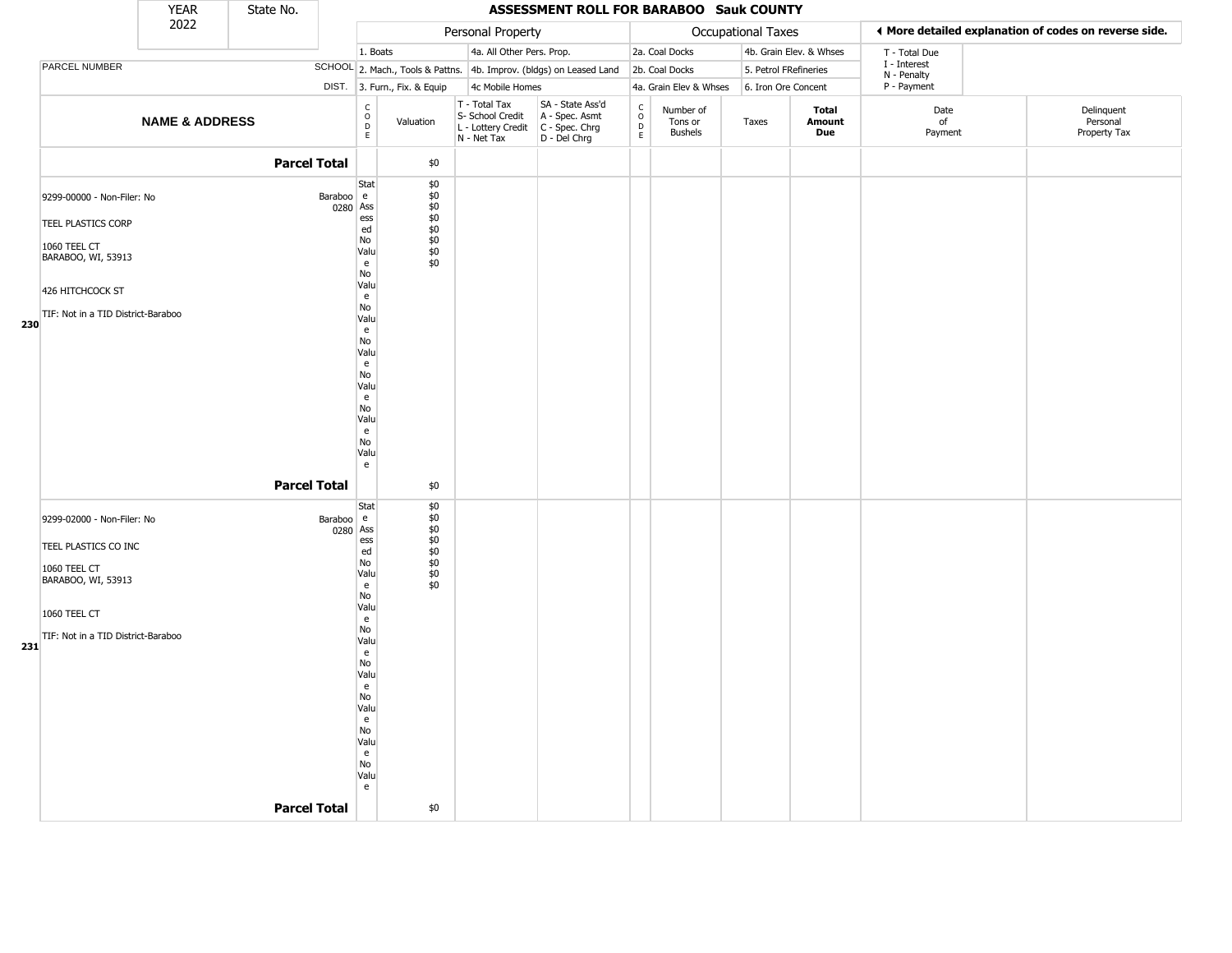| <b>YEAR</b><br>State No.<br>2022                                                            |                           |                     |                       |                                                  |                              |                                                                        | ASSESSMENT ROLL FOR BARABOO Sauk COUNTY                              |                                                           |                                        |                       |                         |                             |                                                       |
|---------------------------------------------------------------------------------------------|---------------------------|---------------------|-----------------------|--------------------------------------------------|------------------------------|------------------------------------------------------------------------|----------------------------------------------------------------------|-----------------------------------------------------------|----------------------------------------|-----------------------|-------------------------|-----------------------------|-------------------------------------------------------|
|                                                                                             |                           |                     |                       |                                                  |                              | Personal Property                                                      |                                                                      |                                                           |                                        | Occupational Taxes    |                         |                             | ◀ More detailed explanation of codes on reverse side. |
|                                                                                             |                           |                     |                       | 1. Boats                                         |                              | 4a. All Other Pers. Prop.                                              |                                                                      |                                                           | 2a. Coal Docks                         |                       | 4b. Grain Elev. & Whses | T - Total Due               |                                                       |
| PARCEL NUMBER                                                                               |                           |                     |                       |                                                  |                              |                                                                        | SCHOOL 2. Mach., Tools & Pattns. 4b. Improv. (bldgs) on Leased Land  |                                                           | 2b. Coal Docks                         | 5. Petrol FRefineries |                         | I - Interest<br>N - Penalty |                                                       |
|                                                                                             |                           |                     |                       |                                                  | DIST. 3. Furn., Fix. & Equip | 4c Mobile Homes                                                        |                                                                      |                                                           | 4a. Grain Elev & Whses                 | 6. Iron Ore Concent   |                         | P - Payment                 |                                                       |
|                                                                                             | <b>NAME &amp; ADDRESS</b> |                     |                       | $_{\rm o}^{\rm c}$<br>$\mathsf D$<br>$\mathsf E$ | Valuation                    | T - Total Tax<br>S- School Credit<br>L - Lottery Credit<br>N - Net Tax | SA - State Ass'd<br>A - Spec. Asmt<br>C - Spec. Chrg<br>D - Del Chrg | $_{\rm o}^{\rm c}$<br>$\mathrel{\mathsf{D}}_{\mathsf{E}}$ | Number of<br>Tons or<br><b>Bushels</b> | Taxes                 | Total<br>Amount<br>Due  | Date<br>of<br>Payment       | Delinquent<br>Personal<br>Property Tax                |
| 9299-10000 - Non-Filer: No<br><b>TERRYTOWN PLUMBING</b><br>232 465 SOUTH BLVD               |                           |                     | Baraboo   P03<br>0280 | P4A                                              | \$300<br>\$1,900             |                                                                        |                                                                      |                                                           |                                        |                       |                         |                             |                                                       |
| BARABOO, WI, 53913<br>465 SOUTH BLVD<br>TIF: Not in a TID District-Baraboo                  |                           | <b>Parcel Total</b> |                       |                                                  | \$2,200                      |                                                                        |                                                                      |                                                           |                                        |                       |                         |                             |                                                       |
| 9303-20000 - Non-Filer: No<br>THUNDERBIRD INN MOTEL SHREE RAM ONE LLC                       |                           |                     | Baraboo   P03<br>0280 | P4A                                              | \$1,600<br>\$2,300           |                                                                        |                                                                      |                                                           |                                        |                       |                         |                             |                                                       |
| 233 1013 8TH ST<br>BARABOO, WI, 53913                                                       |                           |                     |                       |                                                  |                              |                                                                        |                                                                      |                                                           |                                        |                       |                         |                             |                                                       |
| 1013 08TH ST<br>TIF: Not in a TID District-Baraboo                                          |                           | <b>Parcel Total</b> |                       |                                                  | \$3,900                      |                                                                        |                                                                      |                                                           |                                        |                       |                         |                             |                                                       |
| 9304-00000 - Non-Filer: No<br>THUNDERBIRD LANES TENAJ LLC                                   |                           |                     | Baraboo   P03<br>0280 | P <sub>4</sub> A                                 | \$8,200<br>\$26,700          |                                                                        |                                                                      |                                                           |                                        |                       |                         |                             |                                                       |
| 234 1117 8TH ST<br>BARABOO, WI, 53913<br>1117 08TH ST<br>TIF: Not in a TID District-Baraboo |                           |                     |                       |                                                  |                              |                                                                        |                                                                      |                                                           |                                        |                       |                         |                             |                                                       |
|                                                                                             |                           | <b>Parcel Total</b> |                       |                                                  | \$34,900                     |                                                                        |                                                                      |                                                           |                                        |                       |                         |                             |                                                       |
| 9307-00000 - Non-Filer: No<br>TL & CJ ENTERPRISES INC DBA ELITE SELF DEFENSE CENTERS        |                           |                     | Baraboo   P4A<br>0280 | P03                                              | \$400<br>\$400               |                                                                        |                                                                      |                                                           |                                        |                       |                         |                             |                                                       |
| 235 509 N STEVENSON ST<br>DE FOREST, WI, 53532                                              |                           |                     |                       |                                                  |                              |                                                                        |                                                                      |                                                           |                                        |                       |                         |                             |                                                       |
| 110 04TH AVE<br>TIF: Not in a TID District-Baraboo                                          |                           |                     |                       |                                                  |                              |                                                                        |                                                                      |                                                           |                                        |                       |                         |                             |                                                       |
|                                                                                             |                           | <b>Parcel Total</b> |                       |                                                  | \$800                        |                                                                        |                                                                      |                                                           |                                        |                       |                         |                             |                                                       |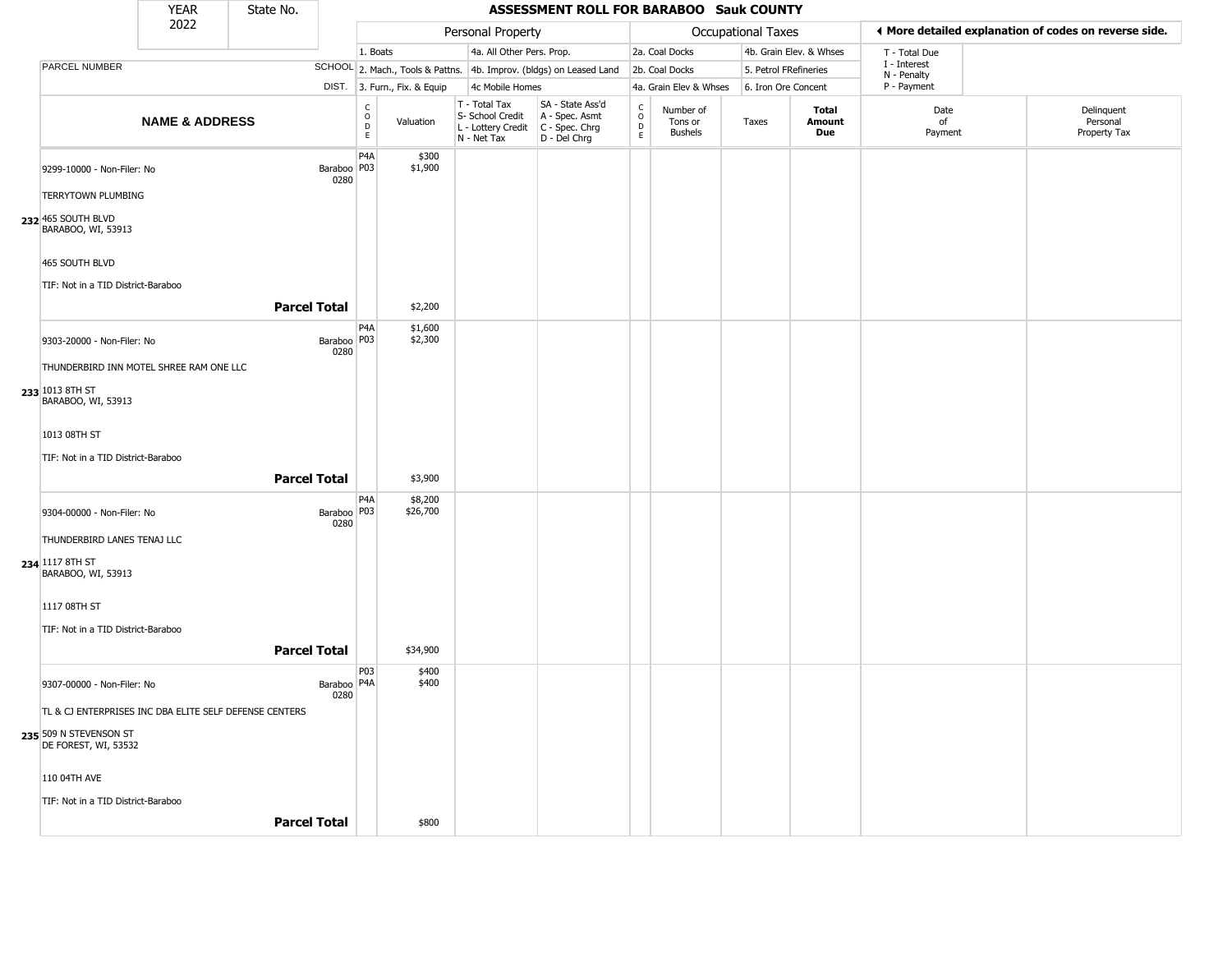|                                                                              | <b>YEAR</b>               | State No.           |                       |                                                          |                              |                                                                        | ASSESSMENT ROLL FOR BARABOO Sauk COUNTY                                |                                                   |                                        |                       |                         |                             |                                                       |
|------------------------------------------------------------------------------|---------------------------|---------------------|-----------------------|----------------------------------------------------------|------------------------------|------------------------------------------------------------------------|------------------------------------------------------------------------|---------------------------------------------------|----------------------------------------|-----------------------|-------------------------|-----------------------------|-------------------------------------------------------|
|                                                                              | 2022                      |                     |                       |                                                          |                              | Personal Property                                                      |                                                                        |                                                   |                                        | Occupational Taxes    |                         |                             | ♦ More detailed explanation of codes on reverse side. |
|                                                                              |                           |                     |                       | 1. Boats                                                 |                              | 4a. All Other Pers. Prop.                                              |                                                                        |                                                   | 2a. Coal Docks                         |                       | 4b. Grain Elev. & Whses | T - Total Due               |                                                       |
| PARCEL NUMBER                                                                |                           |                     |                       |                                                          |                              |                                                                        | SCHOOL 2. Mach., Tools & Pattns. 4b. Improv. (bldgs) on Leased Land    |                                                   | 2b. Coal Docks                         | 5. Petrol FRefineries |                         | I - Interest<br>N - Penalty |                                                       |
|                                                                              |                           |                     |                       |                                                          | DIST. 3. Furn., Fix. & Equip | 4c Mobile Homes                                                        |                                                                        |                                                   | 4a. Grain Elev & Whses                 | 6. Iron Ore Concent   |                         | P - Payment                 |                                                       |
|                                                                              | <b>NAME &amp; ADDRESS</b> |                     |                       | $\begin{matrix} 0 \\ 0 \\ D \end{matrix}$<br>$\mathsf E$ | Valuation                    | T - Total Tax<br>S- School Credit<br>L - Lottery Credit<br>N - Net Tax | SA - State Ass'd<br>A - Spec. Asmt<br>$C - Spec. Chrg$<br>D - Del Chrg | $\begin{array}{c}\nC \\ O \\ D \\ E\n\end{array}$ | Number of<br>Tons or<br><b>Bushels</b> | Taxes                 | Total<br>Amount<br>Due  | Date<br>of<br>Payment       | Delinquent<br>Personal<br>Property Tax                |
| 9308-10000 - Non-Filer: No<br>TORO COMPANY (THE)                             |                           |                     | Baraboo<br>0280       | P03                                                      | \$3,000                      |                                                                        |                                                                        |                                                   |                                        |                       |                         |                             |                                                       |
| 236 PO BOX 4747<br>OAK BROOK, IL, 60522                                      |                           |                     |                       |                                                          |                              |                                                                        |                                                                        |                                                   |                                        |                       |                         |                             |                                                       |
| 1515 WALNUT ST<br>TIF: Not in a TID District-Baraboo                         |                           |                     |                       |                                                          |                              |                                                                        |                                                                        |                                                   |                                        |                       |                         |                             |                                                       |
| 9308-30000 - Non-Filer: No                                                   |                           |                     | Baraboo   P03<br>0280 | P <sub>4</sub> A                                         | \$600<br>\$3,500             |                                                                        |                                                                        |                                                   |                                        |                       |                         |                             |                                                       |
| TOTAL DESIGN LLC<br>237 E13180 CTY RD W<br>BARABOO, WI, 53913                |                           |                     |                       |                                                          |                              |                                                                        |                                                                        |                                                   |                                        |                       |                         |                             |                                                       |
| 144 03RD ST<br>TIF: Not in a TID District-Baraboo                            |                           |                     |                       |                                                          |                              |                                                                        |                                                                        |                                                   |                                        |                       |                         |                             |                                                       |
|                                                                              |                           | <b>Parcel Total</b> |                       |                                                          | \$4,100                      |                                                                        |                                                                        |                                                   |                                        |                       |                         |                             |                                                       |
| 9308-40000 - Non-Filer: No                                                   |                           |                     | Baraboo<br>0280       | P4A                                                      | \$300                        |                                                                        |                                                                        |                                                   |                                        |                       |                         |                             |                                                       |
| <b>TOWNS &amp; ASSOCIATES</b><br>238 N1571 County Rd H<br>Palmyra, WI, 53156 |                           |                     |                       |                                                          |                              |                                                                        |                                                                        |                                                   |                                        |                       |                         |                             |                                                       |
| 126 WATER ST<br>TIF: TIF 8-Baraboo                                           |                           |                     |                       |                                                          |                              |                                                                        |                                                                        |                                                   |                                        |                       |                         |                             |                                                       |
| 9309-30000 - Non-Filer: No                                                   |                           |                     | Baraboo<br>0280       | P <sub>0</sub> 3                                         | \$1,000                      |                                                                        |                                                                        |                                                   |                                        |                       |                         |                             |                                                       |
| TRACY ACCOUNTING SERVICE<br>239 708 ELIZABETH ST<br>BARABOO, WI, 53913       |                           |                     |                       |                                                          |                              |                                                                        |                                                                        |                                                   |                                        |                       |                         |                             |                                                       |
| 708 ELIZABETH ST<br>TIF: Not in a TID District-Baraboo                       |                           |                     |                       |                                                          |                              |                                                                        |                                                                        |                                                   |                                        |                       |                         |                             |                                                       |
| 9311-10000 - Non-Filer: No                                                   |                           |                     | Baraboo   P03<br>0280 | P <sub>4</sub> A                                         | \$100<br>\$1,600             |                                                                        |                                                                        |                                                   |                                        |                       |                         |                             |                                                       |
| TURNER OIL CO<br>240 PO BOX 185                                              |                           |                     |                       |                                                          |                              |                                                                        |                                                                        |                                                   |                                        |                       |                         |                             |                                                       |
| BARABOO, WI, 53913                                                           |                           |                     |                       |                                                          |                              |                                                                        |                                                                        |                                                   |                                        |                       |                         |                             |                                                       |
| 413 US HWY 12<br>TIF: Not in a TID District-Baraboo                          |                           |                     |                       |                                                          |                              |                                                                        |                                                                        |                                                   |                                        |                       |                         |                             |                                                       |
|                                                                              |                           | <b>Parcel Total</b> |                       |                                                          | \$1,700                      |                                                                        |                                                                        |                                                   |                                        |                       |                         |                             |                                                       |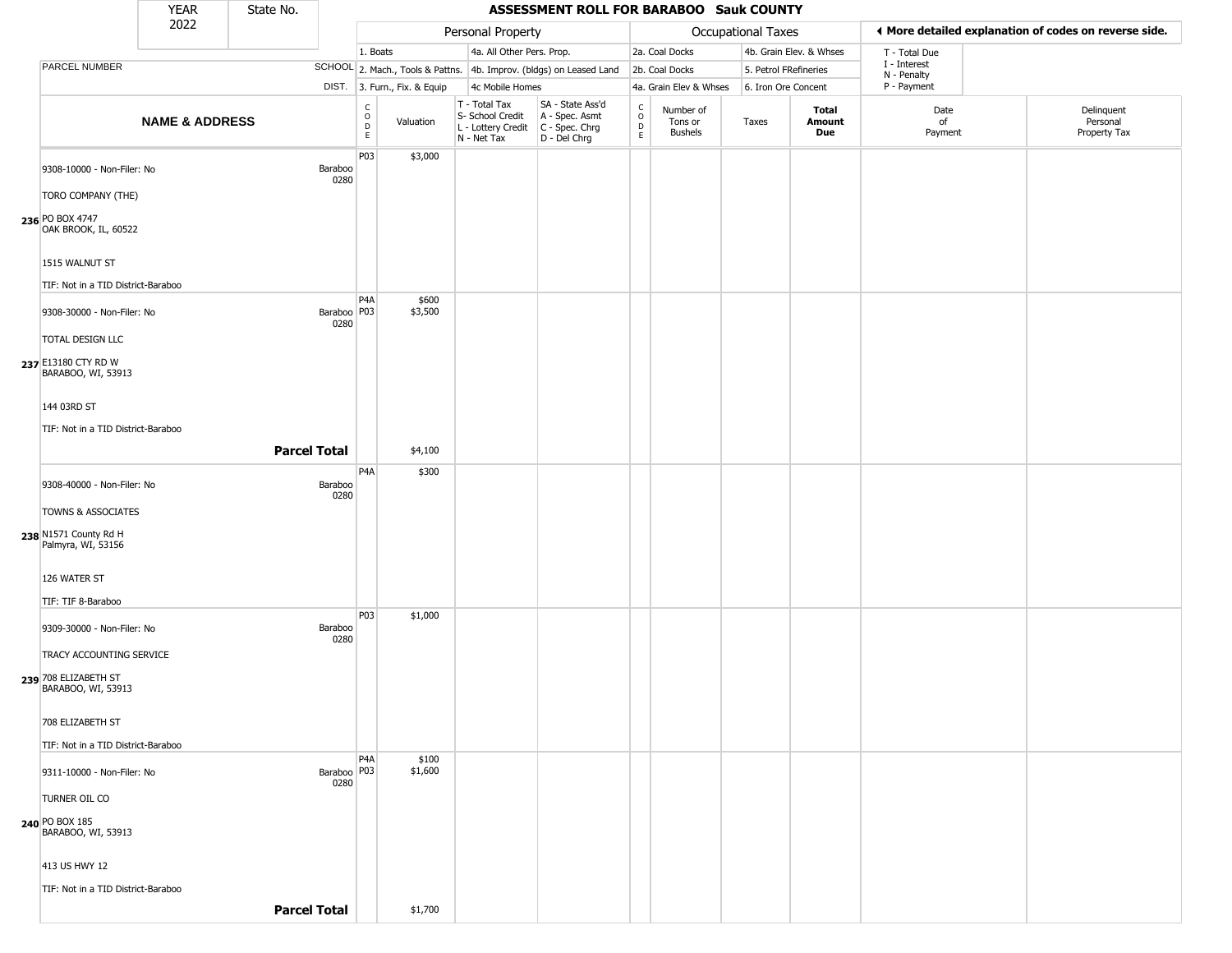| I More detailed explanation of codes on reverse side.<br>Occupational Taxes<br>Personal Property<br>4a. All Other Pers. Prop.<br>4b. Grain Elev. & Whses<br>1. Boats<br>2a. Coal Docks<br>T - Total Due<br>I - Interest<br>PARCEL NUMBER<br>SCHOOL 2. Mach., Tools & Pattns. 4b. Improv. (bldgs) on Leased Land<br>5. Petrol FRefineries<br>2b. Coal Docks<br>N - Penalty<br>P - Payment<br>DIST. 3. Furn., Fix. & Equip<br>4c Mobile Homes<br>4a. Grain Elev & Whses<br>6. Iron Ore Concent<br>SA - State Ass'd<br>$T - Total Tax$<br>$\begin{smallmatrix} C \\ O \\ D \end{smallmatrix}$<br>$\frac{c}{0}$<br>Number of<br><b>Total</b><br>Date<br>Delinquent<br>A - Spec. Asmt<br>S- School Credit<br><b>NAME &amp; ADDRESS</b><br>Personal<br>Valuation<br>Amount<br>of<br>Tons or<br>Taxes<br>D<br>L - Lottery Credit<br>C - Spec. Chrg<br>Due<br>Payment<br>Property Tax<br><b>Bushels</b><br>E<br>$\mathsf E$<br>N - Net Tax<br>D - Del Chrg<br>P <sub>4</sub> A<br>\$900<br>Baraboo   P03<br>\$1,100<br>9312-01200 - Non-Filer: No<br>0280<br><b>ULTIMATE STRANDZ</b><br>$241$ <sup>127</sup> 5TH AVE, SUITE A<br>BARABOO, WI, 53913<br>127 5TH AVE A<br>TIF: Not in a TID District-Baraboo<br><b>Parcel Total</b><br>\$2,000<br>P03<br>\$4,900<br>9312-10300 - Non-Filer: No<br>Baraboo<br>0280<br>US BANK NATIONAL ASSOCIATION<br>242 1310 MADRID ST STE 100<br>MARSHALL, MN, 56258<br>414 BROADWAY<br>TIF: Not in a TID District-Baraboo<br>P <sub>4</sub> B<br>\$1,590,900<br>9317-70000 - Non-Filer: No<br>Baraboo<br>0280<br>VILLAS AT BARABOO LLC (THE)<br>243 111 PERRY ST STE 300<br>DAVENPORT, IA, 52801<br>1020 CONNIE RD<br>TIF: Not in a TID District-Baraboo<br>P03<br>\$3,500<br>9318-11000 - Non-Filer: No<br>Baraboo<br>0280<br>VIRANA LTD<br>244 125 E EDGEWATER ST<br>PORTAGE, WI, 53901<br>104 BROADWAY |                    | <b>YEAR</b> | State No. |  | ASSESSMENT ROLL FOR BARABOO Sauk COUNTY |  |  |  |  |
|------------------------------------------------------------------------------------------------------------------------------------------------------------------------------------------------------------------------------------------------------------------------------------------------------------------------------------------------------------------------------------------------------------------------------------------------------------------------------------------------------------------------------------------------------------------------------------------------------------------------------------------------------------------------------------------------------------------------------------------------------------------------------------------------------------------------------------------------------------------------------------------------------------------------------------------------------------------------------------------------------------------------------------------------------------------------------------------------------------------------------------------------------------------------------------------------------------------------------------------------------------------------------------------------------------------------------------------------------------------------------------------------------------------------------------------------------------------------------------------------------------------------------------------------------------------------------------------------------------------------------------------------------------------------------------------------------------------------------------------------------------------------------------------------------------------------------------|--------------------|-------------|-----------|--|-----------------------------------------|--|--|--|--|
|                                                                                                                                                                                                                                                                                                                                                                                                                                                                                                                                                                                                                                                                                                                                                                                                                                                                                                                                                                                                                                                                                                                                                                                                                                                                                                                                                                                                                                                                                                                                                                                                                                                                                                                                                                                                                                    |                    | 2022        |           |  |                                         |  |  |  |  |
|                                                                                                                                                                                                                                                                                                                                                                                                                                                                                                                                                                                                                                                                                                                                                                                                                                                                                                                                                                                                                                                                                                                                                                                                                                                                                                                                                                                                                                                                                                                                                                                                                                                                                                                                                                                                                                    |                    |             |           |  |                                         |  |  |  |  |
|                                                                                                                                                                                                                                                                                                                                                                                                                                                                                                                                                                                                                                                                                                                                                                                                                                                                                                                                                                                                                                                                                                                                                                                                                                                                                                                                                                                                                                                                                                                                                                                                                                                                                                                                                                                                                                    |                    |             |           |  |                                         |  |  |  |  |
|                                                                                                                                                                                                                                                                                                                                                                                                                                                                                                                                                                                                                                                                                                                                                                                                                                                                                                                                                                                                                                                                                                                                                                                                                                                                                                                                                                                                                                                                                                                                                                                                                                                                                                                                                                                                                                    |                    |             |           |  |                                         |  |  |  |  |
|                                                                                                                                                                                                                                                                                                                                                                                                                                                                                                                                                                                                                                                                                                                                                                                                                                                                                                                                                                                                                                                                                                                                                                                                                                                                                                                                                                                                                                                                                                                                                                                                                                                                                                                                                                                                                                    |                    |             |           |  |                                         |  |  |  |  |
|                                                                                                                                                                                                                                                                                                                                                                                                                                                                                                                                                                                                                                                                                                                                                                                                                                                                                                                                                                                                                                                                                                                                                                                                                                                                                                                                                                                                                                                                                                                                                                                                                                                                                                                                                                                                                                    |                    |             |           |  |                                         |  |  |  |  |
|                                                                                                                                                                                                                                                                                                                                                                                                                                                                                                                                                                                                                                                                                                                                                                                                                                                                                                                                                                                                                                                                                                                                                                                                                                                                                                                                                                                                                                                                                                                                                                                                                                                                                                                                                                                                                                    |                    |             |           |  |                                         |  |  |  |  |
|                                                                                                                                                                                                                                                                                                                                                                                                                                                                                                                                                                                                                                                                                                                                                                                                                                                                                                                                                                                                                                                                                                                                                                                                                                                                                                                                                                                                                                                                                                                                                                                                                                                                                                                                                                                                                                    |                    |             |           |  |                                         |  |  |  |  |
|                                                                                                                                                                                                                                                                                                                                                                                                                                                                                                                                                                                                                                                                                                                                                                                                                                                                                                                                                                                                                                                                                                                                                                                                                                                                                                                                                                                                                                                                                                                                                                                                                                                                                                                                                                                                                                    |                    |             |           |  |                                         |  |  |  |  |
|                                                                                                                                                                                                                                                                                                                                                                                                                                                                                                                                                                                                                                                                                                                                                                                                                                                                                                                                                                                                                                                                                                                                                                                                                                                                                                                                                                                                                                                                                                                                                                                                                                                                                                                                                                                                                                    |                    |             |           |  |                                         |  |  |  |  |
|                                                                                                                                                                                                                                                                                                                                                                                                                                                                                                                                                                                                                                                                                                                                                                                                                                                                                                                                                                                                                                                                                                                                                                                                                                                                                                                                                                                                                                                                                                                                                                                                                                                                                                                                                                                                                                    |                    |             |           |  |                                         |  |  |  |  |
|                                                                                                                                                                                                                                                                                                                                                                                                                                                                                                                                                                                                                                                                                                                                                                                                                                                                                                                                                                                                                                                                                                                                                                                                                                                                                                                                                                                                                                                                                                                                                                                                                                                                                                                                                                                                                                    |                    |             |           |  |                                         |  |  |  |  |
|                                                                                                                                                                                                                                                                                                                                                                                                                                                                                                                                                                                                                                                                                                                                                                                                                                                                                                                                                                                                                                                                                                                                                                                                                                                                                                                                                                                                                                                                                                                                                                                                                                                                                                                                                                                                                                    |                    |             |           |  |                                         |  |  |  |  |
|                                                                                                                                                                                                                                                                                                                                                                                                                                                                                                                                                                                                                                                                                                                                                                                                                                                                                                                                                                                                                                                                                                                                                                                                                                                                                                                                                                                                                                                                                                                                                                                                                                                                                                                                                                                                                                    |                    |             |           |  |                                         |  |  |  |  |
|                                                                                                                                                                                                                                                                                                                                                                                                                                                                                                                                                                                                                                                                                                                                                                                                                                                                                                                                                                                                                                                                                                                                                                                                                                                                                                                                                                                                                                                                                                                                                                                                                                                                                                                                                                                                                                    |                    |             |           |  |                                         |  |  |  |  |
|                                                                                                                                                                                                                                                                                                                                                                                                                                                                                                                                                                                                                                                                                                                                                                                                                                                                                                                                                                                                                                                                                                                                                                                                                                                                                                                                                                                                                                                                                                                                                                                                                                                                                                                                                                                                                                    |                    |             |           |  |                                         |  |  |  |  |
|                                                                                                                                                                                                                                                                                                                                                                                                                                                                                                                                                                                                                                                                                                                                                                                                                                                                                                                                                                                                                                                                                                                                                                                                                                                                                                                                                                                                                                                                                                                                                                                                                                                                                                                                                                                                                                    |                    |             |           |  |                                         |  |  |  |  |
|                                                                                                                                                                                                                                                                                                                                                                                                                                                                                                                                                                                                                                                                                                                                                                                                                                                                                                                                                                                                                                                                                                                                                                                                                                                                                                                                                                                                                                                                                                                                                                                                                                                                                                                                                                                                                                    |                    |             |           |  |                                         |  |  |  |  |
|                                                                                                                                                                                                                                                                                                                                                                                                                                                                                                                                                                                                                                                                                                                                                                                                                                                                                                                                                                                                                                                                                                                                                                                                                                                                                                                                                                                                                                                                                                                                                                                                                                                                                                                                                                                                                                    |                    |             |           |  |                                         |  |  |  |  |
|                                                                                                                                                                                                                                                                                                                                                                                                                                                                                                                                                                                                                                                                                                                                                                                                                                                                                                                                                                                                                                                                                                                                                                                                                                                                                                                                                                                                                                                                                                                                                                                                                                                                                                                                                                                                                                    |                    |             |           |  |                                         |  |  |  |  |
| P03<br>\$17,400                                                                                                                                                                                                                                                                                                                                                                                                                                                                                                                                                                                                                                                                                                                                                                                                                                                                                                                                                                                                                                                                                                                                                                                                                                                                                                                                                                                                                                                                                                                                                                                                                                                                                                                                                                                                                    | TIF: TIF 8-Baraboo |             |           |  |                                         |  |  |  |  |
| 9319-81000 - Non-Filer: No<br>Baraboo<br>0280                                                                                                                                                                                                                                                                                                                                                                                                                                                                                                                                                                                                                                                                                                                                                                                                                                                                                                                                                                                                                                                                                                                                                                                                                                                                                                                                                                                                                                                                                                                                                                                                                                                                                                                                                                                      |                    |             |           |  |                                         |  |  |  |  |
| WABASHA LEASING LLC<br>245 PO BOX 80615<br>INDIANAPOLIS, IN, 46280                                                                                                                                                                                                                                                                                                                                                                                                                                                                                                                                                                                                                                                                                                                                                                                                                                                                                                                                                                                                                                                                                                                                                                                                                                                                                                                                                                                                                                                                                                                                                                                                                                                                                                                                                                 |                    |             |           |  |                                         |  |  |  |  |
| VARIOUS<br>TIF: Not in a TID District-Baraboo                                                                                                                                                                                                                                                                                                                                                                                                                                                                                                                                                                                                                                                                                                                                                                                                                                                                                                                                                                                                                                                                                                                                                                                                                                                                                                                                                                                                                                                                                                                                                                                                                                                                                                                                                                                      |                    |             |           |  |                                         |  |  |  |  |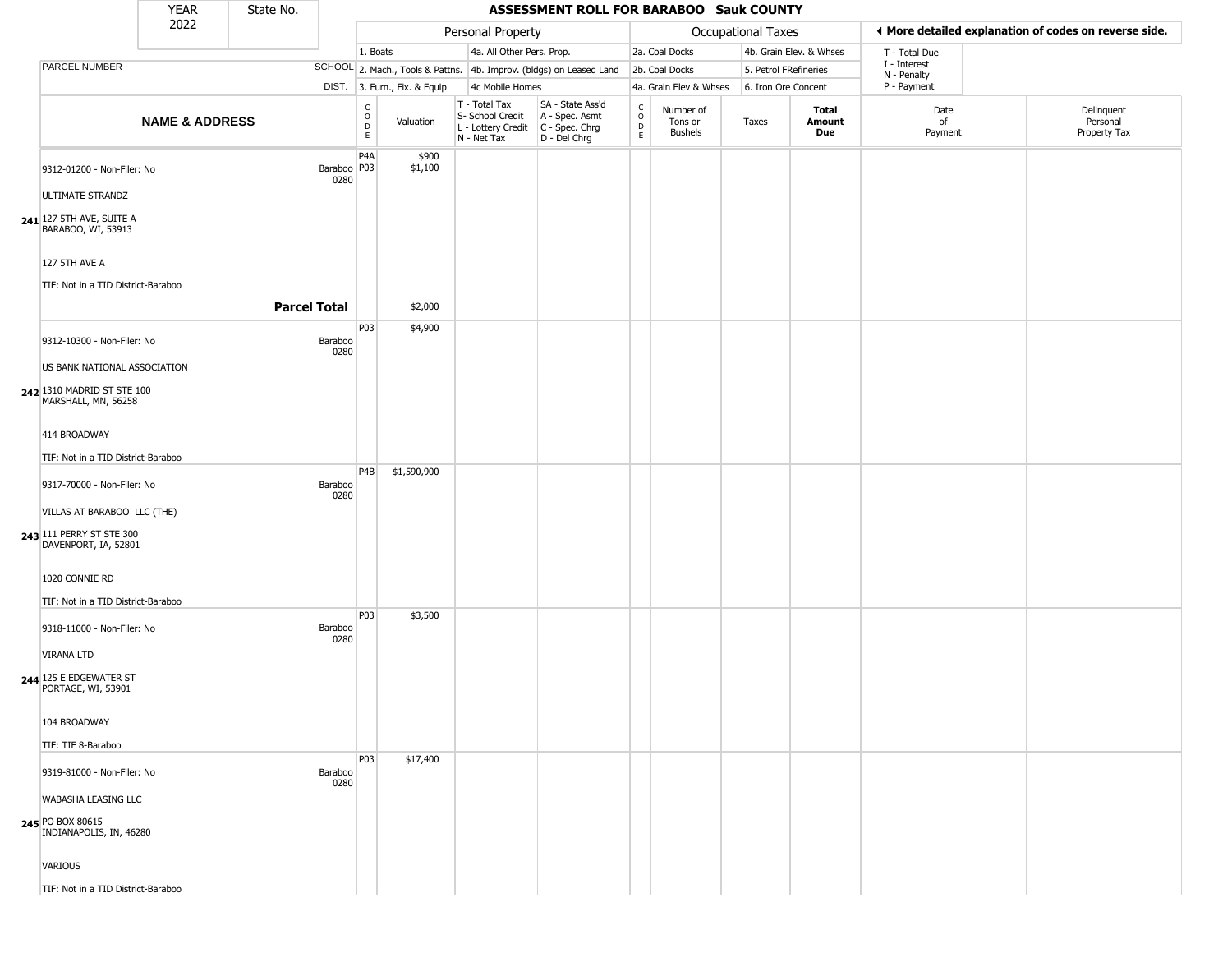|                                                                                                                | <b>YEAR</b>               | State No.           |                       |                                              |                              |                                                                        | ASSESSMENT ROLL FOR BARABOO Sauk COUNTY                              |                                                 |                                        |                       |                               |                             |                                                       |
|----------------------------------------------------------------------------------------------------------------|---------------------------|---------------------|-----------------------|----------------------------------------------|------------------------------|------------------------------------------------------------------------|----------------------------------------------------------------------|-------------------------------------------------|----------------------------------------|-----------------------|-------------------------------|-----------------------------|-------------------------------------------------------|
|                                                                                                                | 2022                      |                     |                       |                                              |                              | Personal Property                                                      |                                                                      |                                                 |                                        | Occupational Taxes    |                               |                             | ♦ More detailed explanation of codes on reverse side. |
|                                                                                                                |                           |                     |                       | 1. Boats                                     |                              | 4a. All Other Pers. Prop.                                              |                                                                      |                                                 | 2a. Coal Docks                         |                       | 4b. Grain Elev. & Whses       | T - Total Due               |                                                       |
| PARCEL NUMBER                                                                                                  |                           |                     |                       |                                              |                              |                                                                        | SCHOOL 2. Mach., Tools & Pattns. 4b. Improv. (bldgs) on Leased Land  |                                                 | 2b. Coal Docks                         | 5. Petrol FRefineries |                               | I - Interest<br>N - Penalty |                                                       |
|                                                                                                                |                           |                     |                       |                                              | DIST. 3. Furn., Fix. & Equip | 4c Mobile Homes                                                        |                                                                      |                                                 | 4a. Grain Elev & Whses                 | 6. Iron Ore Concent   |                               | P - Payment                 |                                                       |
|                                                                                                                | <b>NAME &amp; ADDRESS</b> |                     |                       | $\begin{array}{c}\nC \\ O \\ D\n\end{array}$ | Valuation                    | T - Total Tax<br>S- School Credit<br>L - Lottery Credit<br>N - Net Tax | SA - State Ass'd<br>A - Spec. Asmt<br>C - Spec. Chrg<br>D - Del Chrg | $\begin{array}{c} C \\ C \\ D \\ E \end{array}$ | Number of<br>Tons or<br><b>Bushels</b> | Taxes                 | <b>Total</b><br>Amount<br>Due | Date<br>of<br>Payment       | Delinquent<br>Personal<br>Property Tax                |
| 9319-81100 - Non-Filer: No<br>WABASHA LEASING LLC (TIF 12)<br>246 PO BOX 80615                                 |                           |                     | Baraboo<br>0280       | P03                                          | \$2,000                      |                                                                        |                                                                      |                                                 |                                        |                       |                               |                             |                                                       |
| INDIANAPOLIS, IN, 46280<br>VARIOUS<br>TIF: Not in a TID District-Baraboo                                       |                           |                     |                       |                                              |                              |                                                                        |                                                                      |                                                 |                                        |                       |                               |                             |                                                       |
| 9319-81300 - Non-Filer: No<br>WABASHA LEASING LLC (TIF 10)<br>247 PO BOX 80615                                 |                           |                     | Baraboo<br>0280       | P03                                          | \$500                        |                                                                        |                                                                      |                                                 |                                        |                       |                               |                             |                                                       |
| INDIANAPOLIS, IN, 46280<br>VARIOUS<br>TIF: TIF 10-Baraboo                                                      |                           |                     |                       |                                              |                              |                                                                        |                                                                      |                                                 |                                        |                       |                               |                             |                                                       |
| 9320-00000 - Non-Filer: No<br>WAL-MART STORES EAST LP #0555<br>248 PO BOX 8050<br>BENTONVILLE, AR, 72712-8050  |                           |                     | Baraboo   P03<br>0280 | P <sub>4</sub> A                             | \$105,100<br>\$939,500       |                                                                        |                                                                      |                                                 |                                        |                       |                               |                             |                                                       |
| 920 US HWY 12<br>TIF: TIF 6-Baraboo                                                                            |                           | <b>Parcel Total</b> |                       |                                              | \$1,044,600                  |                                                                        |                                                                      |                                                 |                                        |                       |                               |                             |                                                       |
| 9322-03000 - Non-Filer: No<br>WASTE MANAGEMENT OF WISCONSIN INC<br>249 PO BOX 802206<br>DALLAS, TX, 75380-2206 |                           |                     | Baraboo<br>0280       | P4A                                          | \$180,900                    |                                                                        |                                                                      |                                                 |                                        |                       |                               |                             |                                                       |
| VARIOUS<br>TIF: Not in a TID District-Baraboo                                                                  |                           |                     |                       | P4A                                          | \$700                        |                                                                        |                                                                      |                                                 |                                        |                       |                               |                             |                                                       |
| 9322-30000 - Non-Filer: No<br><b>WEGNER CPAS LLP</b><br>250 2921 LANDMARK PL, STE 300<br>MADISON, WI, 53713    |                           |                     | Baraboo   P03<br>0280 |                                              | \$30,400                     |                                                                        |                                                                      |                                                 |                                        |                       |                               |                             |                                                       |
| 123 02ND ST<br>TIF: Not in a TID District-Baraboo                                                              |                           | <b>Parcel Total</b> |                       |                                              | \$31,100                     |                                                                        |                                                                      |                                                 |                                        |                       |                               |                             |                                                       |
|                                                                                                                |                           |                     |                       |                                              |                              |                                                                        |                                                                      |                                                 |                                        |                       |                               |                             |                                                       |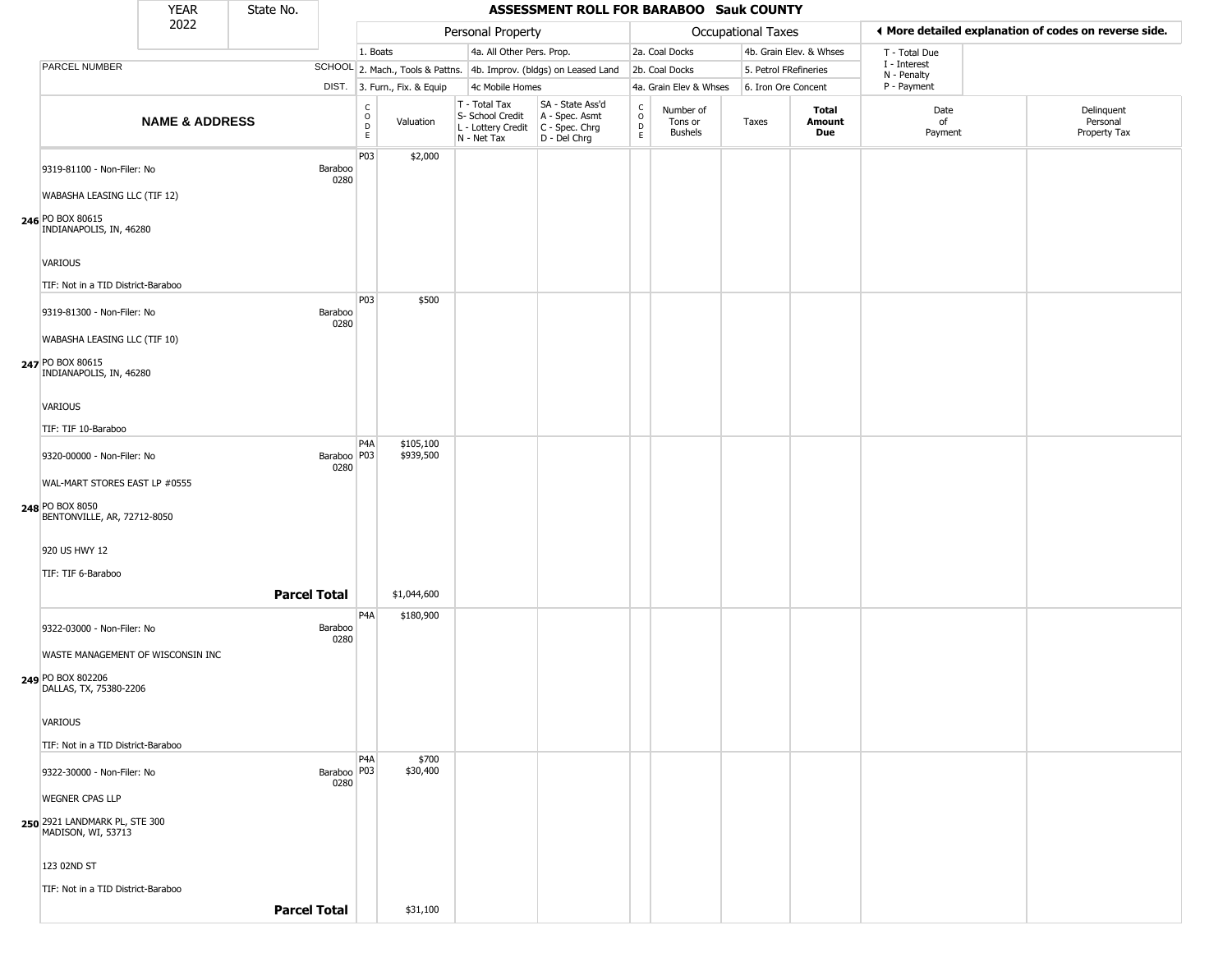|                                                          | <b>YEAR</b>               | State No.           |                                 |                                                  |                                                  | ASSESSMENT ROLL FOR BARABOO Sauk COUNTY                                                 |                                             |                                        |                       |                         |                             |                                                       |
|----------------------------------------------------------|---------------------------|---------------------|---------------------------------|--------------------------------------------------|--------------------------------------------------|-----------------------------------------------------------------------------------------|---------------------------------------------|----------------------------------------|-----------------------|-------------------------|-----------------------------|-------------------------------------------------------|
|                                                          | 2022                      |                     |                                 |                                                  | Personal Property                                |                                                                                         |                                             |                                        | Occupational Taxes    |                         |                             | ◀ More detailed explanation of codes on reverse side. |
|                                                          |                           |                     |                                 | 1. Boats                                         | 4a. All Other Pers. Prop.                        |                                                                                         |                                             | 2a. Coal Docks                         |                       | 4b. Grain Elev. & Whses | T - Total Due               |                                                       |
| <b>PARCEL NUMBER</b>                                     |                           |                     |                                 |                                                  |                                                  | SCHOOL 2. Mach., Tools & Pattns. 4b. Improv. (bldgs) on Leased Land                     |                                             | 2b. Coal Docks                         | 5. Petrol FRefineries |                         | I - Interest<br>N - Penalty |                                                       |
|                                                          |                           |                     | DIST.                           | 3. Furn., Fix. & Equip                           | 4c Mobile Homes                                  |                                                                                         |                                             | 4a. Grain Elev & Whses                 | 6. Iron Ore Concent   |                         | P - Payment                 |                                                       |
|                                                          | <b>NAME &amp; ADDRESS</b> |                     |                                 | $_{\rm o}^{\rm c}$<br>Valuation<br>$\frac{D}{E}$ | T - Total Tax<br>S- School Credit<br>N - Net Tax | SA - State Ass'd<br>A - Spec. Asmt<br>L - Lottery Credit C - Spec. Chrg<br>D - Del Chrg | $\mathsf{C}$<br>$\circ$<br>D<br>$\mathsf E$ | Number of<br>Tons or<br><b>Bushels</b> | Taxes                 | Total<br>Amount<br>Due  | Date<br>of<br>Payment       | Delinquent<br>Personal<br>Property Tax                |
| 9323-00000 - Non-Filer: No<br>WEICKGENANT ACCOUNTING INC |                           |                     | Baraboo <sup> P03</sup><br>0280 | P <sub>4</sub> A<br>\$300<br>\$14,200            |                                                  |                                                                                         |                                             |                                        |                       |                         |                             |                                                       |
| 251 612 SOUTH BLVD<br>BARABOO, WI, 53913                 |                           |                     |                                 |                                                  |                                                  |                                                                                         |                                             |                                        |                       |                         |                             |                                                       |
| 612 SOUTH BLVD                                           |                           |                     |                                 |                                                  |                                                  |                                                                                         |                                             |                                        |                       |                         |                             |                                                       |
| TIF: Not in a TID District-Baraboo                       |                           | <b>Parcel Total</b> |                                 | \$14,500                                         |                                                  |                                                                                         |                                             |                                        |                       |                         |                             |                                                       |
| 9325-20000 - Non-Filer: No                               |                           |                     | Baraboo P03                     | P <sub>4</sub> A<br>\$16,300<br>\$29,500         |                                                  |                                                                                         |                                             |                                        |                       |                         |                             |                                                       |
| WELLS FARGO BANK #101436                                 |                           |                     | 0280                            |                                                  |                                                  |                                                                                         |                                             |                                        |                       |                         |                             |                                                       |
| 252 PO BOX 2609<br>CARLSBAD, CA, 92018-2609              |                           |                     |                                 |                                                  |                                                  |                                                                                         |                                             |                                        |                       |                         |                             |                                                       |
| <b>502 OAK ST</b>                                        |                           |                     |                                 |                                                  |                                                  |                                                                                         |                                             |                                        |                       |                         |                             |                                                       |
| TIF: Not in a TID District-Baraboo                       |                           | <b>Parcel Total</b> |                                 | \$45,800                                         |                                                  |                                                                                         |                                             |                                        |                       |                         |                             |                                                       |
| 9328-00000 - Non-Filer: No                               |                           |                     | Baraboo   P03                   | P4A<br>\$100<br>\$600                            |                                                  |                                                                                         |                                             |                                        |                       |                         |                             |                                                       |
| <b>WESTSIDER CARWASH</b>                                 |                           |                     | 0280                            |                                                  |                                                  |                                                                                         |                                             |                                        |                       |                         |                             |                                                       |
| 253 PO BOX 185<br>BARABOO, WI, 53913                     |                           |                     |                                 |                                                  |                                                  |                                                                                         |                                             |                                        |                       |                         |                             |                                                       |
| 413 US HWY 12<br>TIF: Not in a TID District-Baraboo      |                           |                     |                                 |                                                  |                                                  |                                                                                         |                                             |                                        |                       |                         |                             |                                                       |
|                                                          |                           | <b>Parcel Total</b> |                                 | \$700                                            |                                                  |                                                                                         |                                             |                                        |                       |                         |                             |                                                       |
| 9328-50000 - Non-Filer: Yes                              |                           |                     | Baraboo P03<br>0280             | P4A<br>\$200<br>\$8,400                          |                                                  |                                                                                         |                                             |                                        |                       |                         |                             |                                                       |
| WILD APPLES LLC                                          |                           |                     |                                 |                                                  |                                                  |                                                                                         |                                             |                                        |                       |                         |                             |                                                       |
| 254 337 STATE RD 136<br>BARABOO, WI, 53913               |                           |                     |                                 |                                                  |                                                  |                                                                                         |                                             |                                        |                       |                         |                             |                                                       |
| 337 STATE RD 136                                         |                           |                     |                                 |                                                  |                                                  |                                                                                         |                                             |                                        |                       |                         |                             |                                                       |
| TIF: Not in a TID District-Baraboo                       |                           | <b>Parcel Total</b> |                                 | \$8,600                                          |                                                  |                                                                                         |                                             |                                        |                       |                         |                             |                                                       |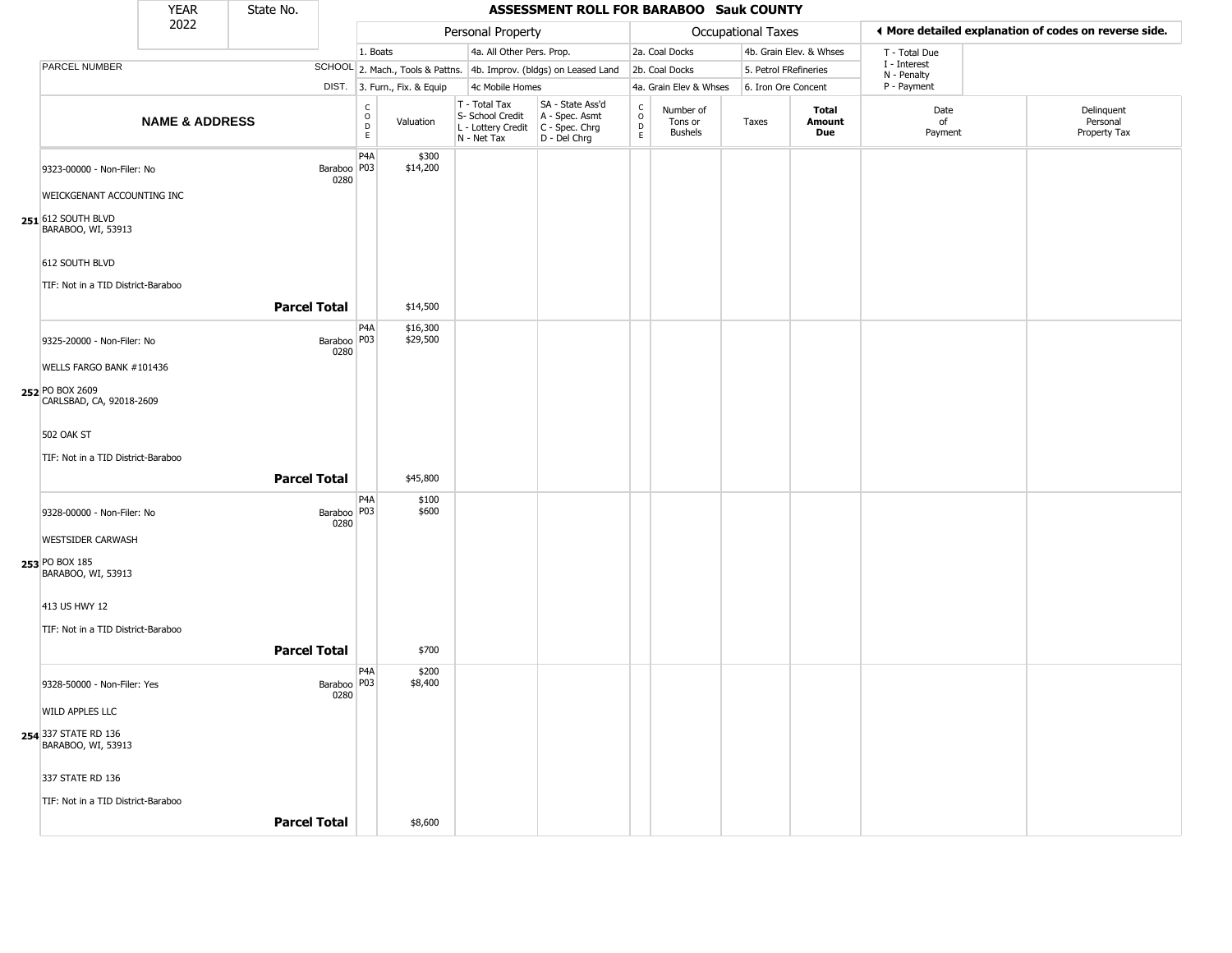|                                                                         | <b>YEAR</b>               | State No.           |                                           |                              |                                                                                       | <b>ASSESSMENT ROLL FOR BARABOO Sauk COUNTY</b>                      |                                            |                                        |                    |                         |                             |                                                       |
|-------------------------------------------------------------------------|---------------------------|---------------------|-------------------------------------------|------------------------------|---------------------------------------------------------------------------------------|---------------------------------------------------------------------|--------------------------------------------|----------------------------------------|--------------------|-------------------------|-----------------------------|-------------------------------------------------------|
|                                                                         | 2022                      |                     |                                           |                              | Personal Property                                                                     |                                                                     |                                            |                                        | Occupational Taxes |                         |                             | ◀ More detailed explanation of codes on reverse side. |
|                                                                         |                           |                     |                                           | 1. Boats                     | 4a. All Other Pers. Prop.                                                             |                                                                     |                                            | 2a. Coal Docks                         |                    | 4b. Grain Elev. & Whses | T - Total Due               |                                                       |
| PARCEL NUMBER                                                           |                           |                     |                                           |                              |                                                                                       | SCHOOL 2. Mach., Tools & Pattns. 4b. Improv. (bldgs) on Leased Land |                                            | 2b. Coal Docks                         |                    | 5. Petrol FRefineries   | I - Interest<br>N - Penalty |                                                       |
|                                                                         |                           |                     |                                           | DIST. 3. Furn., Fix. & Equip | 4c Mobile Homes                                                                       |                                                                     |                                            | 4a. Grain Elev & Whses                 |                    | 6. Iron Ore Concent     | P - Payment                 |                                                       |
|                                                                         | <b>NAME &amp; ADDRESS</b> |                     | C<br>$\circ$<br>D<br>E                    | Valuation                    | T - Total Tax<br>S- School Credit<br>L - Lottery Credit C - Spec. Chrg<br>N - Net Tax | SA - State Ass'd<br>A - Spec. Asmt<br>D - Del Chrg                  | $\begin{array}{c} C \\ O \\ E \end{array}$ | Number of<br>Tons or<br><b>Bushels</b> | Taxes              | Total<br>Amount<br>Due  | Date<br>of<br>Payment       | Delinquent<br>Personal<br>Property Tax                |
| 9329-00000 - Non-Filer: Yes                                             |                           | Baraboo             | P03<br>0280                               | \$1,500                      |                                                                                       |                                                                     |                                            |                                        |                    |                         |                             |                                                       |
| <b>WILDSIDE ADVENTURE SPORTS</b>                                        |                           |                     |                                           |                              |                                                                                       |                                                                     |                                            |                                        |                    |                         |                             |                                                       |
| 255 880 STATE RD 136 #1<br>BARABOO, WI, 53913                           |                           |                     |                                           |                              |                                                                                       |                                                                     |                                            |                                        |                    |                         |                             |                                                       |
| 880 STATE RD 136 #1<br>TIF: Not in a TID District-Baraboo               |                           |                     |                                           |                              |                                                                                       |                                                                     |                                            |                                        |                    |                         |                             |                                                       |
| 9329-50000 - Non-Filer: No                                              |                           |                     | P <sub>4</sub> A<br>Baraboo   P03<br>0280 | \$100<br>\$1,800             |                                                                                       |                                                                     |                                            |                                        |                    |                         |                             |                                                       |
| WISCONSIN HOLSTEIN ASSOCIATION<br>256 902 8TH AVE<br>BARABOO, WI, 53913 |                           |                     |                                           |                              |                                                                                       |                                                                     |                                            |                                        |                    |                         |                             |                                                       |
| 902 08TH AVE                                                            |                           |                     |                                           |                              |                                                                                       |                                                                     |                                            |                                        |                    |                         |                             |                                                       |
| TIF: Not in a TID District-Baraboo                                      |                           | <b>Parcel Total</b> |                                           | \$1,900                      |                                                                                       |                                                                     |                                            |                                        |                    |                         |                             |                                                       |
| 9330-50000 - Non-Filer: No                                              |                           |                     | P4A<br>Baraboo   P03                      | \$300<br>\$2,900             |                                                                                       |                                                                     |                                            |                                        |                    |                         |                             |                                                       |
| WORLD FINANCE CORP OF WISCONSIN                                         |                           |                     | 0280                                      |                              |                                                                                       |                                                                     |                                            |                                        |                    |                         |                             |                                                       |
| 257 PO BOX 4747<br>OAK BROOK, IL, 60522                                 |                           |                     |                                           |                              |                                                                                       |                                                                     |                                            |                                        |                    |                         |                             |                                                       |
| 830 US HWY 12 STE 4                                                     |                           |                     |                                           |                              |                                                                                       |                                                                     |                                            |                                        |                    |                         |                             |                                                       |
| TIF: Not in a TID District-Baraboo                                      |                           | <b>Parcel Total</b> |                                           | \$3,200                      |                                                                                       |                                                                     |                                            |                                        |                    |                         |                             |                                                       |
| 9331-50000 - Non-Filer: No                                              |                           |                     | P <sub>4</sub> A<br>Baraboo   P03<br>0280 | \$100<br>\$31,000            |                                                                                       |                                                                     |                                            |                                        |                    |                         |                             |                                                       |
| WYSS LOG CABIN ENTERPRISES                                              |                           |                     |                                           |                              |                                                                                       |                                                                     |                                            |                                        |                    |                         |                             |                                                       |
| 258 1215 8TH ST<br>BARABOO, WI, 53913                                   |                           |                     |                                           |                              |                                                                                       |                                                                     |                                            |                                        |                    |                         |                             |                                                       |
| 1215 08TH ST                                                            |                           |                     |                                           |                              |                                                                                       |                                                                     |                                            |                                        |                    |                         |                             |                                                       |
| TIF: Not in a TID District-Baraboo                                      |                           | <b>Parcel Total</b> |                                           | \$31,100                     |                                                                                       |                                                                     |                                            |                                        |                    |                         |                             |                                                       |
|                                                                         |                           |                     | P03                                       | \$32,600                     |                                                                                       |                                                                     |                                            |                                        |                    |                         |                             |                                                       |
| 9332-00000 - Non-Filer: No                                              |                           | Baraboo             | 0280                                      |                              |                                                                                       |                                                                     |                                            |                                        |                    |                         |                             |                                                       |
| <b>XEROX CORPORATION</b><br>259 PO BOX 9601<br>WEBSTER, NY, 14580       |                           |                     |                                           |                              |                                                                                       |                                                                     |                                            |                                        |                    |                         |                             |                                                       |
| VARIOUS                                                                 |                           |                     |                                           |                              |                                                                                       |                                                                     |                                            |                                        |                    |                         |                             |                                                       |
| TIF: Not in a TID District-Baraboo                                      |                           |                     |                                           |                              |                                                                                       |                                                                     |                                            |                                        |                    |                         |                             |                                                       |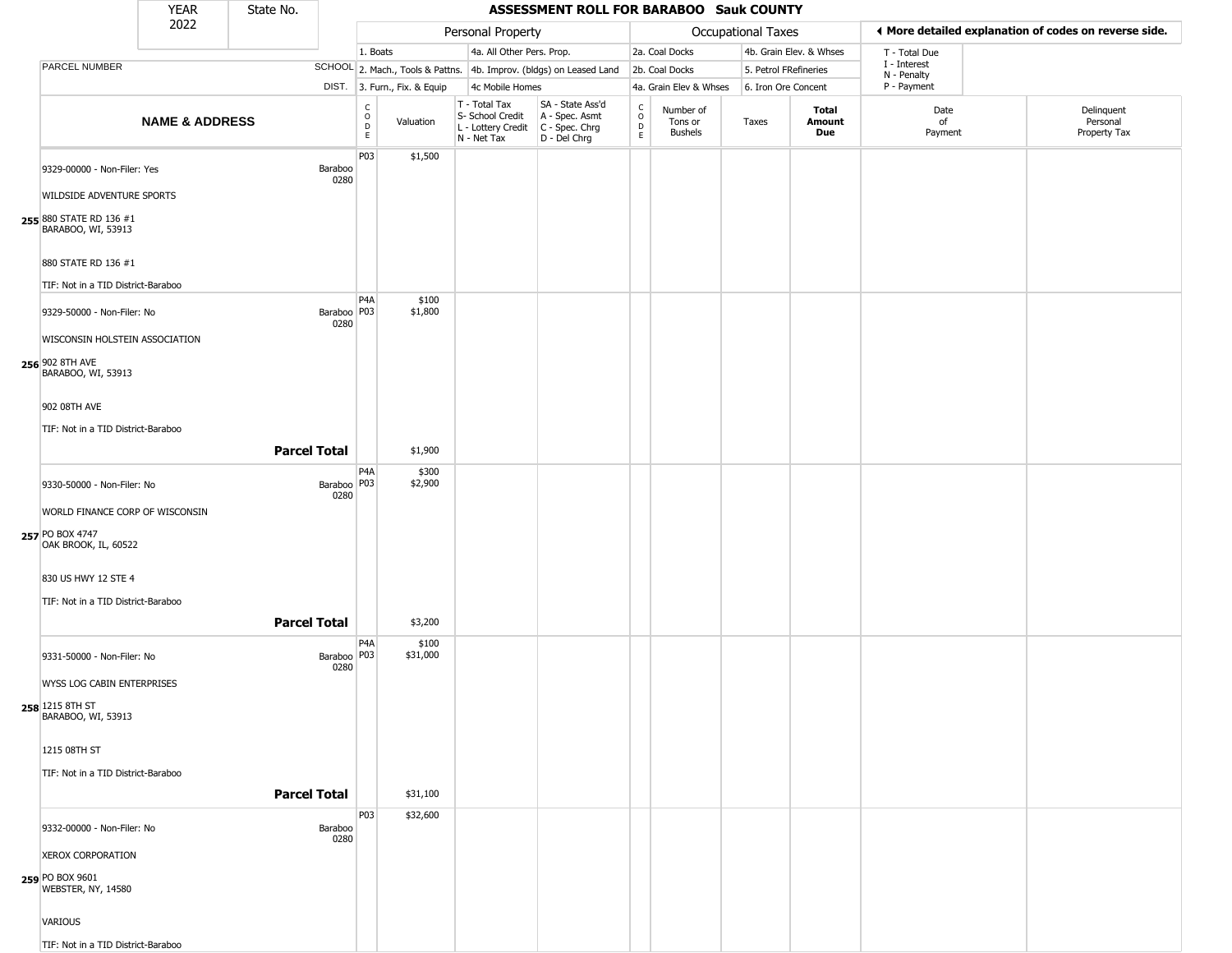|                                                                | <b>YEAR</b>               | State No.           |                       |                                                          |                              |                                                                        | ASSESSMENT ROLL FOR BARABOO Sauk COUNTY                              |                                              |                                        |                       |                         |                             |                                                       |
|----------------------------------------------------------------|---------------------------|---------------------|-----------------------|----------------------------------------------------------|------------------------------|------------------------------------------------------------------------|----------------------------------------------------------------------|----------------------------------------------|----------------------------------------|-----------------------|-------------------------|-----------------------------|-------------------------------------------------------|
|                                                                | 2022                      |                     |                       |                                                          |                              | Personal Property                                                      |                                                                      |                                              |                                        | Occupational Taxes    |                         |                             | ♦ More detailed explanation of codes on reverse side. |
|                                                                |                           |                     |                       | 1. Boats                                                 |                              | 4a. All Other Pers. Prop.                                              |                                                                      |                                              | 2a. Coal Docks                         |                       | 4b. Grain Elev. & Whses | T - Total Due               |                                                       |
| PARCEL NUMBER                                                  |                           |                     |                       |                                                          |                              |                                                                        | SCHOOL 2. Mach., Tools & Pattns. 4b. Improv. (bldgs) on Leased Land  |                                              | 2b. Coal Docks                         | 5. Petrol FRefineries |                         | I - Interest<br>N - Penalty |                                                       |
|                                                                |                           |                     |                       |                                                          | DIST. 3. Furn., Fix. & Equip | 4c Mobile Homes                                                        |                                                                      |                                              | 4a. Grain Elev & Whses                 | 6. Iron Ore Concent   |                         | P - Payment                 |                                                       |
|                                                                | <b>NAME &amp; ADDRESS</b> |                     |                       | $\begin{matrix} 0 \\ 0 \\ D \end{matrix}$<br>$\mathsf E$ | Valuation                    | T - Total Tax<br>S- School Credit<br>L - Lottery Credit<br>N - Net Tax | SA - State Ass'd<br>A - Spec. Asmt<br>C - Spec. Chrg<br>D - Del Chrg | $\frac{c}{0}$<br>$\mathsf{D}$<br>$\mathsf E$ | Number of<br>Tons or<br><b>Bushels</b> | Taxes                 | Total<br>Amount<br>Due  | Date<br>of<br>Payment       | Delinquent<br>Personal<br>Property Tax                |
| 9338-10000 - Non-Filer: No<br>ZOLPER FAMILY CHIROPRACTIC LLC   |                           |                     | Baraboo   P03<br>0280 | P <sub>4</sub> A                                         | \$1,800<br>\$6,100           |                                                                        |                                                                      |                                              |                                        |                       |                         |                             |                                                       |
| 260 626 14TH ST STE B<br>BARABOO, WI, 53193                    |                           |                     |                       |                                                          |                              |                                                                        |                                                                      |                                              |                                        |                       |                         |                             |                                                       |
| 626 14TH ST                                                    |                           |                     |                       |                                                          |                              |                                                                        |                                                                      |                                              |                                        |                       |                         |                             |                                                       |
| TIF: Not in a TID District-Baraboo                             |                           |                     |                       |                                                          |                              |                                                                        |                                                                      |                                              |                                        |                       |                         |                             |                                                       |
|                                                                |                           | <b>Parcel Total</b> |                       |                                                          | \$7,900                      |                                                                        |                                                                      |                                              |                                        |                       |                         |                             |                                                       |
| 9341-00000 - Non-Filer: No                                     |                           |                     | Baraboo   P4A<br>0280 | P <sub>0</sub> 3                                         | \$26,500<br>\$29,500         |                                                                        |                                                                      |                                              |                                        |                       |                         |                             |                                                       |
| BIO-MEDICAL APPLICATIONS OF WISCONSIN, INC                     |                           |                     |                       |                                                          |                              |                                                                        |                                                                      |                                              |                                        |                       |                         |                             |                                                       |
| 261 14400 METCALF AVENUE<br>OVERLAND PARK, KS, 66223           |                           |                     |                       |                                                          |                              |                                                                        |                                                                      |                                              |                                        |                       |                         |                             |                                                       |
| 1600 JEFFERSON ST 200                                          |                           |                     |                       |                                                          |                              |                                                                        |                                                                      |                                              |                                        |                       |                         |                             |                                                       |
| TIF: Not in a TID District-Baraboo                             |                           |                     |                       |                                                          |                              |                                                                        |                                                                      |                                              |                                        |                       |                         |                             |                                                       |
|                                                                |                           | <b>Parcel Total</b> |                       |                                                          | \$56,000                     |                                                                        |                                                                      |                                              |                                        |                       |                         |                             |                                                       |
| 9343-00000 - Non-Filer: No                                     |                           |                     | Baraboo   P03<br>0280 | P <sub>4</sub> A                                         | \$100<br>\$2,200             |                                                                        |                                                                      |                                              |                                        |                       |                         |                             |                                                       |
| <b>CENTRAL AG SUPPLY</b><br>262 PO BOX 93<br>JUNEAU, WI, 53039 |                           |                     |                       |                                                          |                              |                                                                        |                                                                      |                                              |                                        |                       |                         |                             |                                                       |
| 800 LINCOLN AVE<br>TIF: Not in a TID District-Baraboo          |                           |                     |                       |                                                          |                              |                                                                        |                                                                      |                                              |                                        |                       |                         |                             |                                                       |
|                                                                |                           | <b>Parcel Total</b> |                       |                                                          | \$2,300                      |                                                                        |                                                                      |                                              |                                        |                       |                         |                             |                                                       |
| 9347-00000 - Non-Filer: No                                     |                           |                     | Baraboo   P03<br>0280 | P <sub>4</sub> A                                         | \$5,900<br>\$24,600          |                                                                        |                                                                      |                                              |                                        |                       |                         |                             |                                                       |
| DOWNTOWN FAMILY DENTAL OF BARABOO                              |                           |                     |                       |                                                          |                              |                                                                        |                                                                      |                                              |                                        |                       |                         |                             |                                                       |
| <b>263 147 3RD STREET BARABOO, WI, 53913</b>                   |                           |                     |                       |                                                          |                              |                                                                        |                                                                      |                                              |                                        |                       |                         |                             |                                                       |
| 147 03RD ST                                                    |                           |                     |                       |                                                          |                              |                                                                        |                                                                      |                                              |                                        |                       |                         |                             |                                                       |
| TIF: Not in a TID District-Baraboo                             |                           |                     |                       |                                                          |                              |                                                                        |                                                                      |                                              |                                        |                       |                         |                             |                                                       |
|                                                                |                           | <b>Parcel Total</b> |                       |                                                          | \$30,500                     |                                                                        |                                                                      |                                              |                                        |                       |                         |                             |                                                       |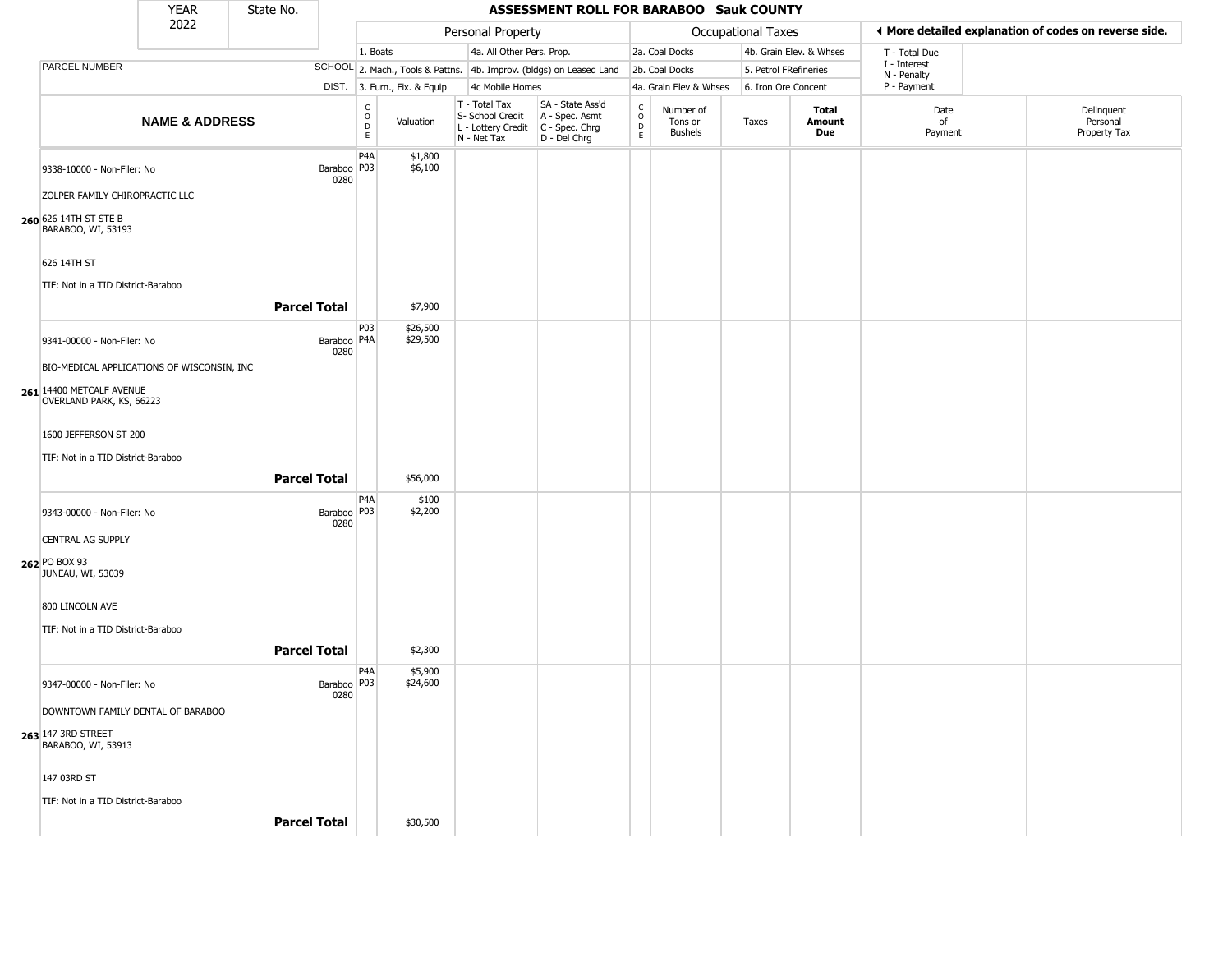|                                                            | <b>YEAR</b>               | State No.           |                         |                                  |                              |                                                                        | ASSESSMENT ROLL FOR BARABOO Sauk COUNTY                              |                                  |                                        |                    |                         |                             |                                                       |
|------------------------------------------------------------|---------------------------|---------------------|-------------------------|----------------------------------|------------------------------|------------------------------------------------------------------------|----------------------------------------------------------------------|----------------------------------|----------------------------------------|--------------------|-------------------------|-----------------------------|-------------------------------------------------------|
|                                                            | 2022                      |                     |                         |                                  |                              | Personal Property                                                      |                                                                      |                                  |                                        | Occupational Taxes |                         |                             | ◀ More detailed explanation of codes on reverse side. |
|                                                            |                           |                     |                         | 1. Boats                         |                              | 4a. All Other Pers. Prop.                                              |                                                                      |                                  | 2a. Coal Docks                         |                    | 4b. Grain Elev. & Whses | T - Total Due               |                                                       |
| PARCEL NUMBER                                              |                           |                     |                         |                                  |                              |                                                                        | SCHOOL 2. Mach., Tools & Pattns. 4b. Improv. (bldgs) on Leased Land  |                                  | 2b. Coal Docks                         |                    | 5. Petrol FRefineries   | I - Interest<br>N - Penalty |                                                       |
|                                                            |                           |                     |                         |                                  | DIST. 3. Furn., Fix. & Equip | 4c Mobile Homes                                                        |                                                                      |                                  | 4a. Grain Elev & Whses                 |                    | 6. Iron Ore Concent     | P - Payment                 |                                                       |
|                                                            | <b>NAME &amp; ADDRESS</b> |                     |                         | C<br>$\circ$<br>$\mathsf D$<br>E | Valuation                    | T - Total Tax<br>S- School Credit<br>L - Lottery Credit<br>N - Net Tax | SA - State Ass'd<br>A - Spec. Asmt<br>C - Spec. Chrg<br>D - Del Chrg | C<br>$\circ$<br>D<br>$\mathsf E$ | Number of<br>Tons or<br><b>Bushels</b> | Taxes              | Total<br>Amount<br>Due  | Date<br>of<br>Payment       | Delinquent<br>Personal<br>Property Tax                |
| 9350-00000 - Non-Filer: No<br>INTERFACE SECURITY SYSTEMS   |                           |                     | Baraboo<br>0280         | P03                              | \$100                        |                                                                        |                                                                      |                                  |                                        |                    |                         |                             |                                                       |
| 264 6 CITY PLACE DRIVE - SUITE 900<br>ST. LOUIS, MO, 63141 |                           |                     |                         |                                  |                              |                                                                        |                                                                      |                                  |                                        |                    |                         |                             |                                                       |
| 906 US HWY 12                                              |                           |                     |                         |                                  |                              |                                                                        |                                                                      |                                  |                                        |                    |                         |                             |                                                       |
| TIF: Not in a TID District-Baraboo                         |                           |                     |                         | P03                              | \$1,000                      |                                                                        |                                                                      |                                  |                                        |                    |                         |                             |                                                       |
| 9353-10000 - Non-Filer: Yes                                |                           |                     | Baraboo   P4A  <br>0280 |                                  | \$1,000                      |                                                                        |                                                                      |                                  |                                        |                    |                         |                             |                                                       |
| AUTOMIT CAR WASH<br>265 1015 8TH ST<br>BARABOO, WI, 53913  |                           |                     |                         |                                  |                              |                                                                        |                                                                      |                                  |                                        |                    |                         |                             |                                                       |
| 1015 08TH ST                                               |                           |                     |                         |                                  |                              |                                                                        |                                                                      |                                  |                                        |                    |                         |                             |                                                       |
| TIF: Not in a TID District-Baraboo                         |                           |                     |                         |                                  |                              |                                                                        |                                                                      |                                  |                                        |                    |                         |                             |                                                       |
|                                                            |                           | <b>Parcel Total</b> |                         |                                  | \$2,000                      |                                                                        |                                                                      |                                  |                                        |                    |                         |                             |                                                       |
| 9355-00000 - Non-Filer: No                                 |                           |                     | Baraboo   P03  <br>0280 | P <sub>4</sub> A                 | \$100<br>\$5,200             |                                                                        |                                                                      |                                  |                                        |                    |                         |                             |                                                       |
| GRS MGT, LLC DBA BROTHERS ON OAK                           |                           |                     |                         |                                  |                              |                                                                        |                                                                      |                                  |                                        |                    |                         |                             |                                                       |
| 266 412 OAK STREET<br>BARABOO, WI, 53913                   |                           |                     |                         |                                  |                              |                                                                        |                                                                      |                                  |                                        |                    |                         |                             |                                                       |
| <b>412 OAK ST</b>                                          |                           |                     |                         |                                  |                              |                                                                        |                                                                      |                                  |                                        |                    |                         |                             |                                                       |
| TIF: Not in a TID District-Baraboo                         |                           |                     |                         |                                  |                              |                                                                        |                                                                      |                                  |                                        |                    |                         |                             |                                                       |
|                                                            |                           | <b>Parcel Total</b> |                         |                                  | \$5,300                      |                                                                        |                                                                      |                                  |                                        |                    |                         |                             |                                                       |
| 9357-10000 - Non-Filer: No                                 |                           |                     | Baraboo<br>0280         | P03                              | \$900                        |                                                                        |                                                                      |                                  |                                        |                    |                         |                             |                                                       |
| BANC OF AMERICA LEASING AND CAPITAL LLC                    |                           |                     |                         |                                  |                              |                                                                        |                                                                      |                                  |                                        |                    |                         |                             |                                                       |
| <b>267</b> PO BOX 105578<br>ATLANTA, GA, 30348             |                           |                     |                         |                                  |                              |                                                                        |                                                                      |                                  |                                        |                    |                         |                             |                                                       |
| 1159 8TH ST                                                |                           |                     |                         |                                  |                              |                                                                        |                                                                      |                                  |                                        |                    |                         |                             |                                                       |
| TIF: Not in a TID District-Baraboo                         |                           |                     |                         |                                  |                              |                                                                        |                                                                      |                                  |                                        |                    |                         |                             |                                                       |
| 9358-00000 - Non-Filer: No                                 |                           |                     | Baraboo<br>0280         | <b>P03</b>                       | \$200                        |                                                                        |                                                                      |                                  |                                        |                    |                         |                             |                                                       |
| FARMER BROS CO.                                            |                           |                     |                         |                                  |                              |                                                                        |                                                                      |                                  |                                        |                    |                         |                             |                                                       |
| 268 1912 FARMER BROTHERS DR<br>NORTHLAKE, TX, 76262        |                           |                     |                         |                                  |                              |                                                                        |                                                                      |                                  |                                        |                    |                         |                             |                                                       |
| VARIOUS                                                    |                           |                     |                         |                                  |                              |                                                                        |                                                                      |                                  |                                        |                    |                         |                             |                                                       |
| TIF: Not in a TID District-Baraboo                         |                           |                     |                         |                                  |                              |                                                                        |                                                                      |                                  |                                        |                    |                         |                             |                                                       |

TIF: Not in a TID District-Baraboo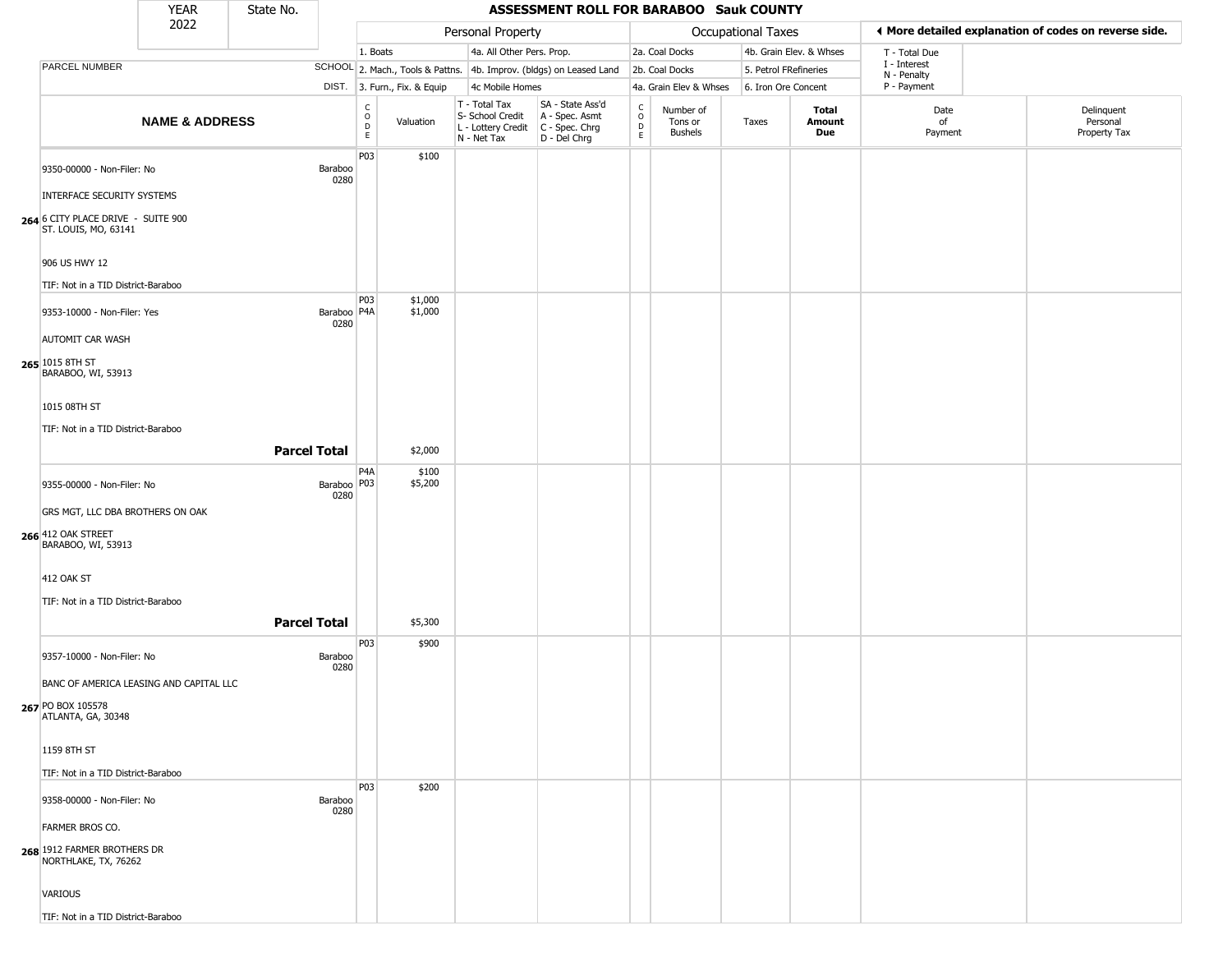|                                                     | <b>YEAR</b>               | State No.           |                       |                  |                              |                                                                        | ASSESSMENT ROLL FOR BARABOO Sauk COUNTY                              |                                   |                                 |                       |                         |                             |                                                       |
|-----------------------------------------------------|---------------------------|---------------------|-----------------------|------------------|------------------------------|------------------------------------------------------------------------|----------------------------------------------------------------------|-----------------------------------|---------------------------------|-----------------------|-------------------------|-----------------------------|-------------------------------------------------------|
|                                                     | 2022                      |                     |                       |                  |                              | Personal Property                                                      |                                                                      |                                   |                                 | Occupational Taxes    |                         |                             | ♦ More detailed explanation of codes on reverse side. |
|                                                     |                           |                     |                       | 1. Boats         |                              | 4a. All Other Pers. Prop.                                              |                                                                      |                                   | 2a. Coal Docks                  |                       | 4b. Grain Elev. & Whses | T - Total Due               |                                                       |
| <b>PARCEL NUMBER</b>                                |                           |                     |                       |                  |                              |                                                                        | SCHOOL 2. Mach., Tools & Pattns. 4b. Improv. (bldgs) on Leased Land  |                                   | 2b. Coal Docks                  | 5. Petrol FRefineries |                         | I - Interest<br>N - Penalty |                                                       |
|                                                     |                           |                     |                       |                  | DIST. 3. Furn., Fix. & Equip | 4c Mobile Homes                                                        |                                                                      |                                   | 4a. Grain Elev & Whses          | 6. Iron Ore Concent   |                         | P - Payment                 |                                                       |
|                                                     | <b>NAME &amp; ADDRESS</b> |                     |                       | C<br>0<br>D<br>E | Valuation                    | T - Total Tax<br>S- School Credit<br>L - Lottery Credit<br>N - Net Tax | SA - State Ass'd<br>A - Spec. Asmt<br>C - Spec. Chrg<br>D - Del Chrg | $\mathsf{C}$<br>$\circ$<br>D<br>E | Number of<br>Tons or<br>Bushels | Taxes                 | Total<br>Amount<br>Due  | Date<br>of<br>Payment       | Delinquent<br>Personal<br>Property Tax                |
| 9360-00000 - Non-Filer: No                          |                           |                     | Baraboo<br>0280       | P03              | \$4,900                      |                                                                        |                                                                      |                                   |                                 |                       |                         |                             |                                                       |
| <b>GRAYHAWK LEASING, LLC</b>                        |                           |                     |                       |                  |                              |                                                                        |                                                                      |                                   |                                 |                       |                         |                             |                                                       |
| 269 1412 MAIN STREET, STE 1500<br>DALLAS, TX, 75202 |                           |                     |                       |                  |                              |                                                                        |                                                                      |                                   |                                 |                       |                         |                             |                                                       |
| <b>VARIOUS</b>                                      |                           |                     |                       |                  |                              |                                                                        |                                                                      |                                   |                                 |                       |                         |                             |                                                       |
| TIF: Not in a TID District-Baraboo                  |                           |                     |                       |                  |                              |                                                                        |                                                                      |                                   |                                 |                       |                         |                             |                                                       |
| 9361-00000 - Non-Filer: No                          |                           |                     | Baraboo<br>0280       | P03              | \$3,700                      |                                                                        |                                                                      |                                   |                                 |                       |                         |                             |                                                       |
| GRAYHAWK LEASING, LLC TID 12                        |                           |                     |                       |                  |                              |                                                                        |                                                                      |                                   |                                 |                       |                         |                             |                                                       |
| 270 1412 MAIN STREET, STE 1500<br>DALLAS, TX, 75202 |                           |                     |                       |                  |                              |                                                                        |                                                                      |                                   |                                 |                       |                         |                             |                                                       |
| 1117 8TH ST                                         |                           |                     |                       |                  |                              |                                                                        |                                                                      |                                   |                                 |                       |                         |                             |                                                       |
| TIF: TIF 12-Baraboo                                 |                           |                     |                       |                  |                              |                                                                        |                                                                      |                                   |                                 |                       |                         |                             |                                                       |
| 9367-00000 - Non-Filer: Yes                         |                           |                     | Baraboo   P03<br>0280 | P <sub>4</sub> A | \$100<br>\$1,300             |                                                                        |                                                                      |                                   |                                 |                       |                         |                             |                                                       |
| PICKETT'S SEPTIC TANK & PORTABLE TOILET SERVICE     |                           |                     |                       |                  |                              |                                                                        |                                                                      |                                   |                                 |                       |                         |                             |                                                       |
| 271 720 LINCOLN AVE<br>BARABOO, WI, 53913           |                           |                     |                       |                  |                              |                                                                        |                                                                      |                                   |                                 |                       |                         |                             |                                                       |
| 720 LINCOLN AVE                                     |                           |                     |                       |                  |                              |                                                                        |                                                                      |                                   |                                 |                       |                         |                             |                                                       |
| TIF: Not in a TID District-Baraboo                  |                           |                     |                       |                  |                              |                                                                        |                                                                      |                                   |                                 |                       |                         |                             |                                                       |
|                                                     |                           | <b>Parcel Total</b> |                       |                  | \$1,400                      |                                                                        |                                                                      |                                   |                                 |                       |                         |                             |                                                       |
| 9373-00000 - Non-Filer: No                          |                           |                     |                       | P03              | \$9,000                      |                                                                        |                                                                      |                                   |                                 |                       |                         |                             |                                                       |
|                                                     |                           |                     | Baraboo<br>0280       |                  |                              |                                                                        |                                                                      |                                   |                                 |                       |                         |                             |                                                       |
| GREAT LAKES COCA-COLA DISTRIBUTION, LLC (NON-TID)   |                           |                     |                       |                  |                              |                                                                        |                                                                      |                                   |                                 |                       |                         |                             |                                                       |
| 272 6250 N RIVER RD STE 9000<br>ROSEMNT, IL, 60018  |                           |                     |                       |                  |                              |                                                                        |                                                                      |                                   |                                 |                       |                         |                             |                                                       |
| <b>VARIOUS</b>                                      |                           |                     |                       |                  |                              |                                                                        |                                                                      |                                   |                                 |                       |                         |                             |                                                       |
| TIF: Not in a TID District-Baraboo                  |                           |                     |                       |                  |                              |                                                                        |                                                                      |                                   |                                 |                       |                         |                             |                                                       |
| 9373-10000 - Non-Filer: No                          |                           |                     | Baraboo               | P03              | \$7,200                      |                                                                        |                                                                      |                                   |                                 |                       |                         |                             |                                                       |
| GREAT LAKES COCA-COLA DISTRIBUTION, LLC (TID 6)     |                           |                     | 0280                  |                  |                              |                                                                        |                                                                      |                                   |                                 |                       |                         |                             |                                                       |
| 273 6250 N RIVER RD STE 9000<br>ROSEMONT, IL, 60018 |                           |                     |                       |                  |                              |                                                                        |                                                                      |                                   |                                 |                       |                         |                             |                                                       |
| VARIOUS                                             |                           |                     |                       |                  |                              |                                                                        |                                                                      |                                   |                                 |                       |                         |                             |                                                       |
| TIF: TIF 6-Baraboo                                  |                           |                     |                       |                  |                              |                                                                        |                                                                      |                                   |                                 |                       |                         |                             |                                                       |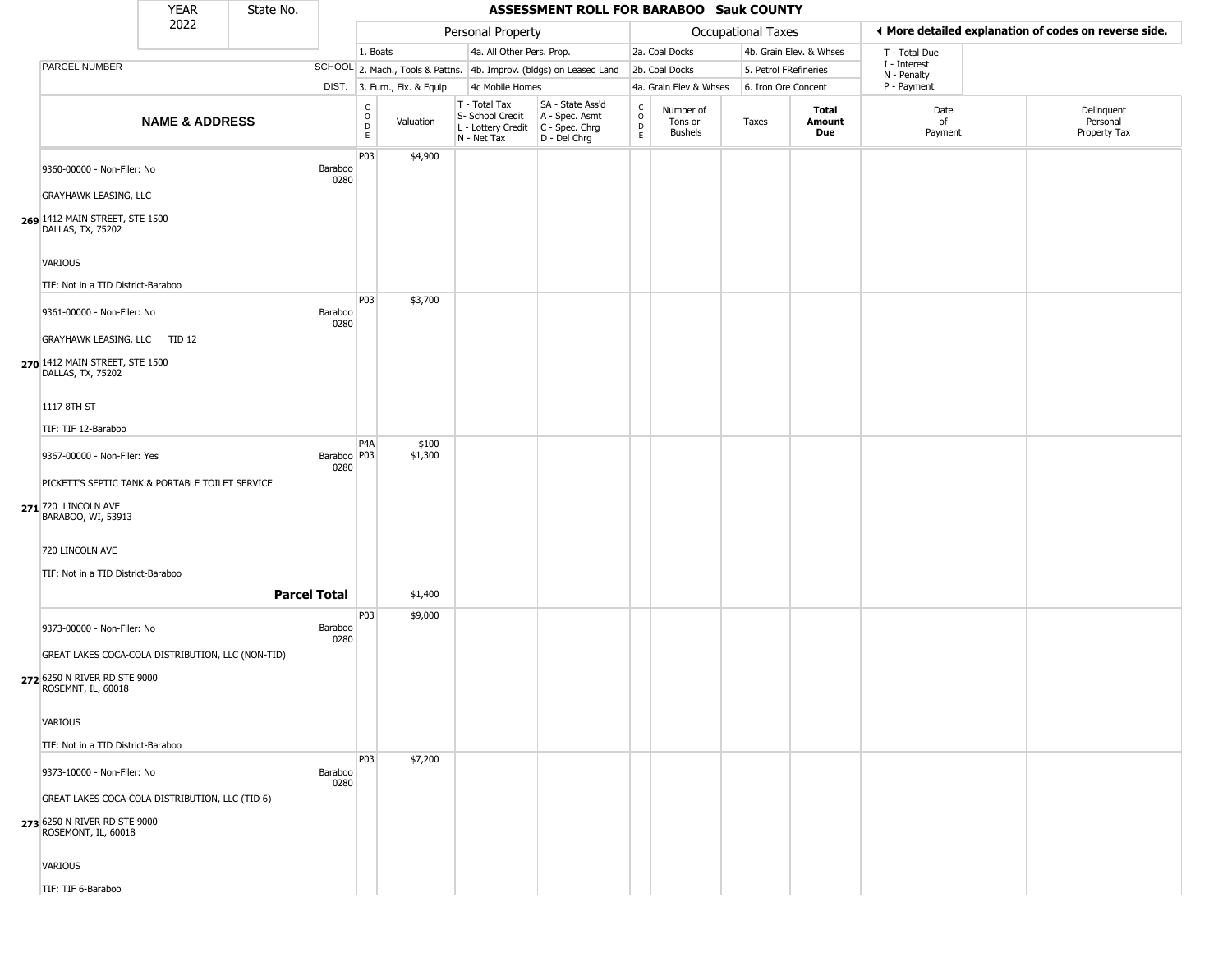|                                                                                | <b>YEAR</b>               | State No.           |                       |                                                   |                              |                                                                        | ASSESSMENT ROLL FOR BARABOO Sauk COUNTY                              |                                                 |                                        |                       |                         |                             |                                                       |
|--------------------------------------------------------------------------------|---------------------------|---------------------|-----------------------|---------------------------------------------------|------------------------------|------------------------------------------------------------------------|----------------------------------------------------------------------|-------------------------------------------------|----------------------------------------|-----------------------|-------------------------|-----------------------------|-------------------------------------------------------|
|                                                                                | 2022                      |                     |                       |                                                   |                              | Personal Property                                                      |                                                                      |                                                 |                                        | Occupational Taxes    |                         |                             | ◀ More detailed explanation of codes on reverse side. |
|                                                                                |                           |                     |                       | 1. Boats                                          |                              | 4a. All Other Pers. Prop.                                              |                                                                      |                                                 | 2a. Coal Docks                         |                       | 4b. Grain Elev. & Whses | T - Total Due               |                                                       |
| PARCEL NUMBER                                                                  |                           |                     |                       |                                                   |                              |                                                                        | SCHOOL 2. Mach., Tools & Pattns. 4b. Improv. (bldgs) on Leased Land  |                                                 | 2b. Coal Docks                         | 5. Petrol FRefineries |                         | I - Interest<br>N - Penalty |                                                       |
|                                                                                |                           |                     |                       |                                                   | DIST. 3. Furn., Fix. & Equip | 4c Mobile Homes                                                        |                                                                      |                                                 | 4a. Grain Elev & Whses                 | 6. Iron Ore Concent   |                         | P - Payment                 |                                                       |
|                                                                                | <b>NAME &amp; ADDRESS</b> |                     |                       | C<br>$\begin{array}{c}\n0 \\ D \\ E\n\end{array}$ | Valuation                    | T - Total Tax<br>S- School Credit<br>L - Lottery Credit<br>N - Net Tax | SA - State Ass'd<br>A - Spec. Asmt<br>C - Spec. Chrg<br>D - Del Chrg | $\begin{array}{c} C \\ O \\ D \\ E \end{array}$ | Number of<br>Tons or<br><b>Bushels</b> | Taxes                 | Total<br>Amount<br>Due  | Date<br>of<br>Payment       | Delinquent<br>Personal<br>Property Tax                |
| 9373-20000 - Non-Filer: No<br>GREAT LAKES COCA-COLA DISTRIBUTION, LLC (TID 11) |                           |                     | Baraboo<br>0280       | P03                                               | \$600                        |                                                                        |                                                                      |                                                 |                                        |                       |                         |                             |                                                       |
| 274 6250 N RIVER RD STE 9000<br>ROSEMONT, IL, 60018                            |                           |                     |                       |                                                   |                              |                                                                        |                                                                      |                                                 |                                        |                       |                         |                             |                                                       |
| VARIOUS                                                                        |                           |                     |                       |                                                   |                              |                                                                        |                                                                      |                                                 |                                        |                       |                         |                             |                                                       |
| TIF: TIF 11-Baraboo                                                            |                           |                     |                       |                                                   |                              |                                                                        |                                                                      |                                                 |                                        |                       |                         |                             |                                                       |
| 9374-00000 - Non-Filer: No                                                     |                           |                     | Baraboo<br>0280       | P03                                               | \$1,200                      |                                                                        |                                                                      |                                                 |                                        |                       |                         |                             |                                                       |
| GREAT LAKES COCA-COLA DISTRIBUTION, LLC (TID 8)                                |                           |                     |                       |                                                   |                              |                                                                        |                                                                      |                                                 |                                        |                       |                         |                             |                                                       |
| 275 6250 N RIVER RD STE 9000<br>ROSEMONT, IL, 60018                            |                           |                     |                       |                                                   |                              |                                                                        |                                                                      |                                                 |                                        |                       |                         |                             |                                                       |
| VARIOUS                                                                        |                           |                     |                       |                                                   |                              |                                                                        |                                                                      |                                                 |                                        |                       |                         |                             |                                                       |
| TIF: TIF 8-Baraboo                                                             |                           |                     |                       |                                                   |                              |                                                                        |                                                                      |                                                 |                                        |                       |                         |                             |                                                       |
| 9376-00000 - Non-Filer: No                                                     |                           |                     | Baraboo<br>0280       | P03                                               | \$6,200                      |                                                                        |                                                                      |                                                 |                                        |                       |                         |                             |                                                       |
| WESTBY CO-OP CREDIT UNION                                                      |                           |                     |                       |                                                   |                              |                                                                        |                                                                      |                                                 |                                        |                       |                         |                             |                                                       |
| 276 501 N MAIN ST<br>WESTBY, WI, 54667                                         |                           |                     |                       |                                                   |                              |                                                                        |                                                                      |                                                 |                                        |                       |                         |                             |                                                       |
| 1333 SOUTH BLVD                                                                |                           |                     |                       |                                                   |                              |                                                                        |                                                                      |                                                 |                                        |                       |                         |                             |                                                       |
| TIF: Not in a TID District-Baraboo                                             |                           |                     |                       |                                                   |                              |                                                                        |                                                                      |                                                 |                                        |                       |                         |                             |                                                       |
| 9378-00000 - Non-Filer: No                                                     |                           |                     | Baraboo   P03<br>0280 | P <sub>4</sub> A                                  | \$1,300<br>\$19,400          |                                                                        |                                                                      |                                                 |                                        |                       |                         |                             |                                                       |
| DRIFTLESS GLEN DISTILLERY                                                      |                           |                     |                       |                                                   |                              |                                                                        |                                                                      |                                                 |                                        |                       |                         |                             |                                                       |
| 277 300 WATER ST<br>BARABOO, WI, 53193                                         |                           |                     |                       |                                                   |                              |                                                                        |                                                                      |                                                 |                                        |                       |                         |                             |                                                       |
| 300 WATER ST                                                                   |                           |                     |                       |                                                   |                              |                                                                        |                                                                      |                                                 |                                        |                       |                         |                             |                                                       |
| TIF: Not in a TID District-Baraboo                                             |                           |                     |                       |                                                   |                              |                                                                        |                                                                      |                                                 |                                        |                       |                         |                             |                                                       |
|                                                                                |                           | <b>Parcel Total</b> |                       |                                                   | \$20,700                     |                                                                        |                                                                      |                                                 |                                        |                       |                         |                             |                                                       |
| 9384-00000 - Non-Filer: No                                                     |                           |                     | Baraboo<br>0280       | P03                                               | \$3,000                      |                                                                        |                                                                      |                                                 |                                        |                       |                         |                             |                                                       |
| WABASHA LEASING LLC (TID 11)                                                   |                           |                     |                       |                                                   |                              |                                                                        |                                                                      |                                                 |                                        |                       |                         |                             |                                                       |
| 278 PO BOX 80615<br>INDIANAPOLIS, IN, 46280                                    |                           |                     |                       |                                                   |                              |                                                                        |                                                                      |                                                 |                                        |                       |                         |                             |                                                       |
| VARIOUS                                                                        |                           |                     |                       |                                                   |                              |                                                                        |                                                                      |                                                 |                                        |                       |                         |                             |                                                       |
| TIF: TIF 11-Baraboo                                                            |                           |                     |                       |                                                   |                              |                                                                        |                                                                      |                                                 |                                        |                       |                         |                             |                                                       |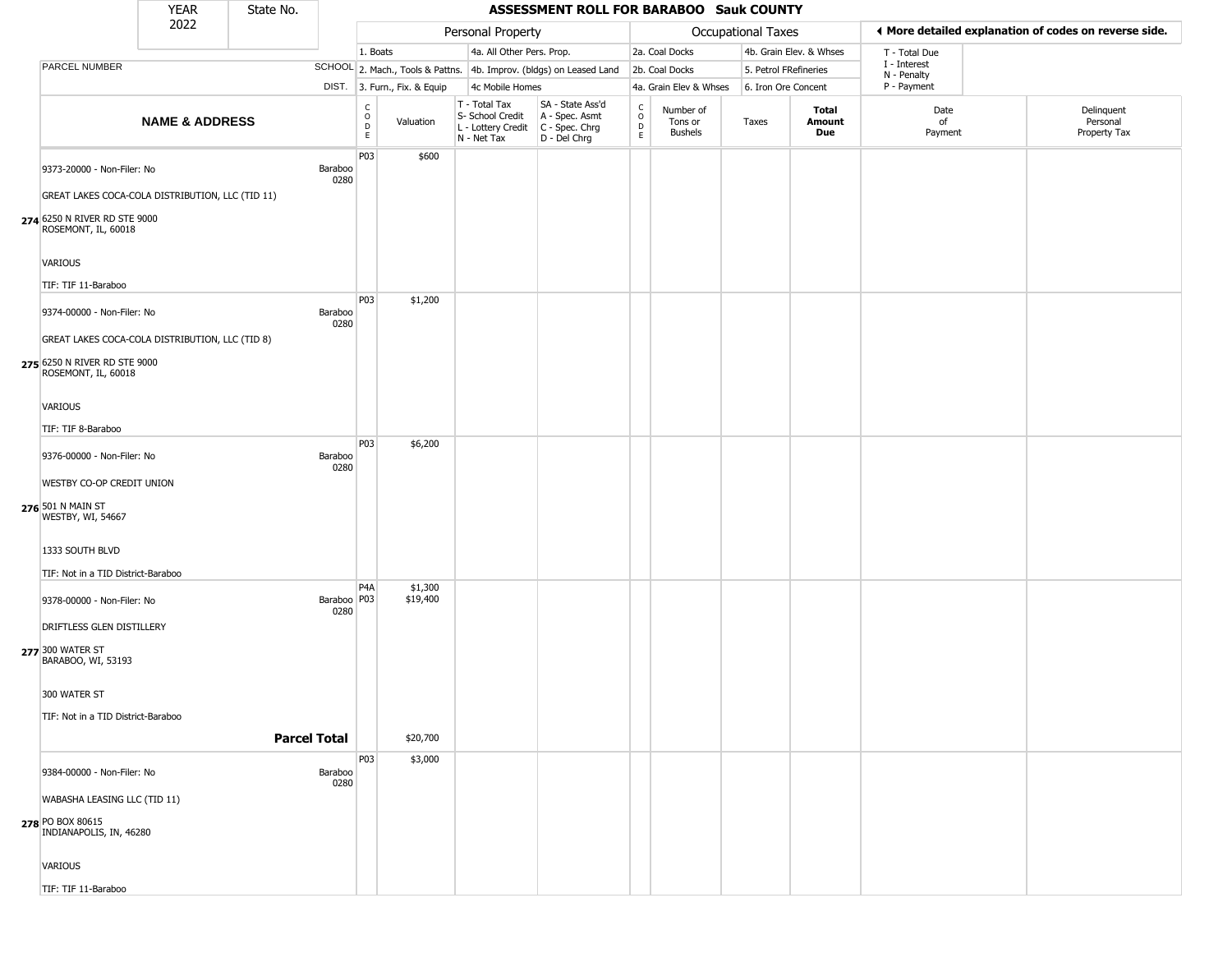|                                                                           | <b>YEAR</b>               | State No. |                 |                                          |                              |                                                                        | ASSESSMENT ROLL FOR BARABOO Sauk COUNTY                              |                  |                                        |                       |                         |                             |                                                       |
|---------------------------------------------------------------------------|---------------------------|-----------|-----------------|------------------------------------------|------------------------------|------------------------------------------------------------------------|----------------------------------------------------------------------|------------------|----------------------------------------|-----------------------|-------------------------|-----------------------------|-------------------------------------------------------|
|                                                                           | 2022                      |           |                 |                                          |                              | Personal Property                                                      |                                                                      |                  |                                        | Occupational Taxes    |                         |                             | ◀ More detailed explanation of codes on reverse side. |
|                                                                           |                           |           |                 | 1. Boats                                 |                              | 4a. All Other Pers. Prop.                                              |                                                                      |                  | 2a. Coal Docks                         |                       | 4b. Grain Elev. & Whses | T - Total Due               |                                                       |
| <b>PARCEL NUMBER</b>                                                      |                           |           |                 |                                          |                              |                                                                        | SCHOOL 2. Mach., Tools & Pattns. 4b. Improv. (bldgs) on Leased Land  |                  | 2b. Coal Docks                         | 5. Petrol FRefineries |                         | I - Interest<br>N - Penalty |                                                       |
|                                                                           |                           |           |                 |                                          | DIST. 3. Furn., Fix. & Equip | 4c Mobile Homes                                                        |                                                                      |                  | 4a. Grain Elev & Whses                 | 6. Iron Ore Concent   |                         | P - Payment                 |                                                       |
|                                                                           | <b>NAME &amp; ADDRESS</b> |           |                 | $\rm _o^C$<br>$\mathsf D$<br>$\mathsf E$ | Valuation                    | T - Total Tax<br>S- School Credit<br>L - Lottery Credit<br>N - Net Tax | SA - State Ass'd<br>A - Spec. Asmt<br>C - Spec. Chrg<br>D - Del Chrg | C<br>D<br>D<br>E | Number of<br>Tons or<br><b>Bushels</b> | Taxes                 | Total<br>Amount<br>Due  | Date<br>of<br>Payment       | Delinquent<br>Personal<br>Property Tax                |
| 9385-00000 - Non-Filer: No<br>WELLS FARGO VENDOR FINANCIAL SERV LLC       |                           |           | Baraboo<br>0280 | P <sub>0</sub> 3                         | \$16,300                     |                                                                        |                                                                      |                  |                                        |                       |                         |                             |                                                       |
| 279 PO BOX 36200<br>BILLINGS, MT, 59107-6200                              |                           |           |                 |                                          |                              |                                                                        |                                                                      |                  |                                        |                       |                         |                             |                                                       |
| VARIOUS<br>TIF: Not in a TID District-Baraboo                             |                           |           |                 |                                          |                              |                                                                        |                                                                      |                  |                                        |                       |                         |                             |                                                       |
| 9386-00000 - Non-Filer: No                                                |                           |           | Baraboo<br>0280 | P <sub>4</sub> A                         | \$4,800                      |                                                                        |                                                                      |                  |                                        |                       |                         |                             |                                                       |
| AMERIGAS PROPANE LP (NON-TID)<br>280 PO BOX 1240<br>MANCHESTER, NH, 03105 |                           |           |                 |                                          |                              |                                                                        |                                                                      |                  |                                        |                       |                         |                             |                                                       |
| VARIOUS<br>TIF: Not in a TID District-Baraboo                             |                           |           |                 |                                          |                              |                                                                        |                                                                      |                  |                                        |                       |                         |                             |                                                       |
| 9387-00000 - Non-Filer: No                                                |                           |           | Baraboo<br>0280 | P <sub>4</sub> A                         | \$500                        |                                                                        |                                                                      |                  |                                        |                       |                         |                             |                                                       |
| AMERIGAS PROPANE LP (TID 6)<br>281 PO BOX 1240<br>MANCHESTER, NH, 03105   |                           |           |                 |                                          |                              |                                                                        |                                                                      |                  |                                        |                       |                         |                             |                                                       |
| VARIOUS<br>TIF: TIF 6-Baraboo                                             |                           |           |                 |                                          |                              |                                                                        |                                                                      |                  |                                        |                       |                         |                             |                                                       |
| 9388-00000 - Non-Filer: No                                                |                           |           | Baraboo<br>0280 | P <sub>4</sub> A                         | \$200                        |                                                                        |                                                                      |                  |                                        |                       |                         |                             |                                                       |
| AMERIGAS PROPANE LP (TID 12)<br>282 PO BOX 1240<br>MANCHESTER, NH, 03105  |                           |           |                 |                                          |                              |                                                                        |                                                                      |                  |                                        |                       |                         |                             |                                                       |
| VARIOUS                                                                   |                           |           |                 |                                          |                              |                                                                        |                                                                      |                  |                                        |                       |                         |                             |                                                       |
| TIF: TIF 12-Baraboo<br>9390-00000 - Non-Filer: No                         |                           |           | Baraboo         | P03                                      | \$13,500                     |                                                                        |                                                                      |                  |                                        |                       |                         |                             |                                                       |
| PITNEY BOWES GLOBAL FINANCIAL SVCS LLC - NON-TID                          |                           |           | 0280            |                                          |                              |                                                                        |                                                                      |                  |                                        |                       |                         |                             |                                                       |
| 283 600 N WESTSHORE BLVD, STE 810<br>TAMPA, FL, 33609                     |                           |           |                 |                                          |                              |                                                                        |                                                                      |                  |                                        |                       |                         |                             |                                                       |
| <b>VARIOUS</b>                                                            |                           |           |                 |                                          |                              |                                                                        |                                                                      |                  |                                        |                       |                         |                             |                                                       |
| TIF: Not in a TID District-Baraboo                                        |                           |           |                 |                                          |                              |                                                                        |                                                                      |                  |                                        |                       |                         |                             |                                                       |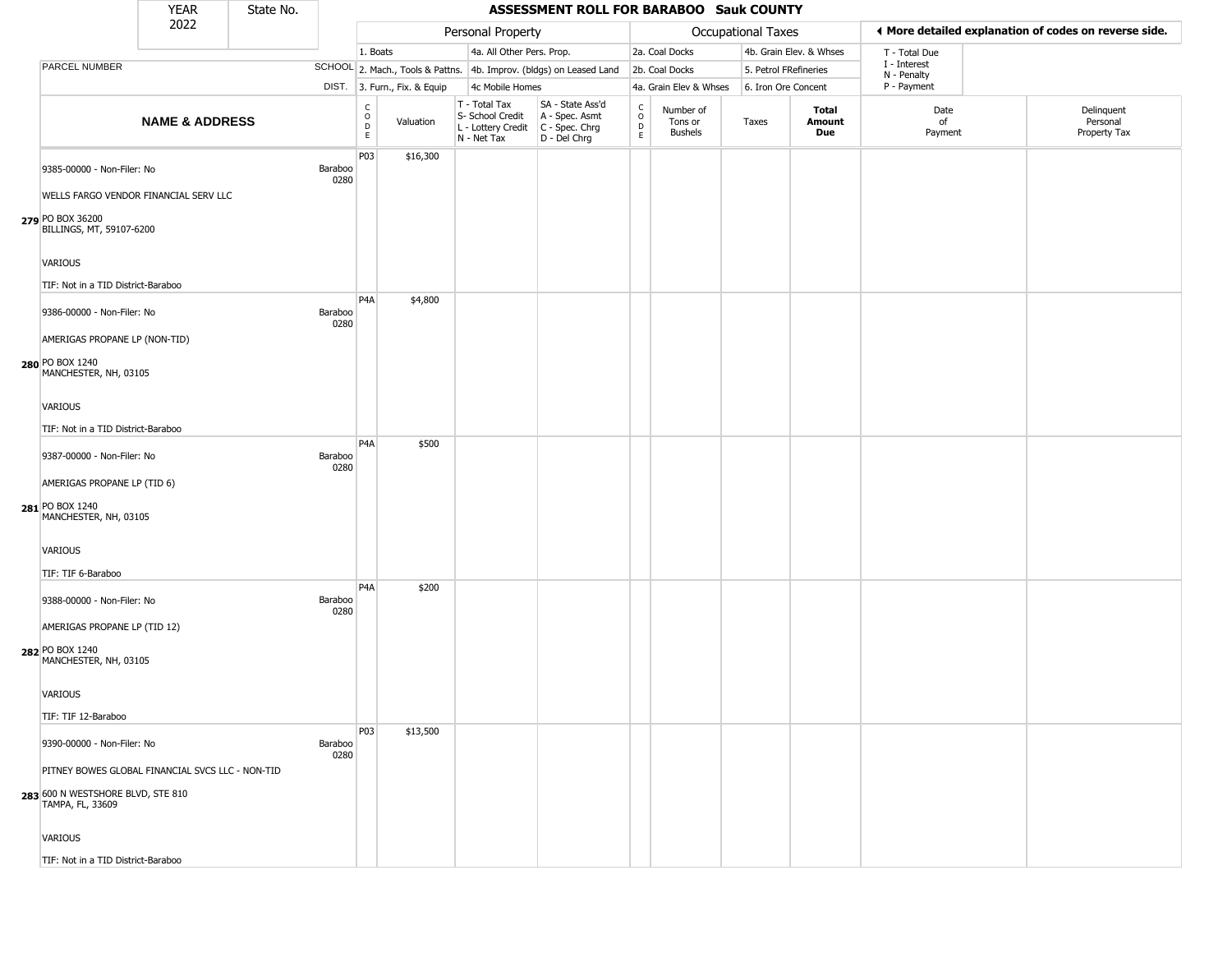|                                                                  | <b>YEAR</b>               | State No.             |                                   |                              |                                                                        | ASSESSMENT ROLL FOR BARABOO Sauk COUNTY                              |                                            |                                        |                       |                         |                             |                                                       |
|------------------------------------------------------------------|---------------------------|-----------------------|-----------------------------------|------------------------------|------------------------------------------------------------------------|----------------------------------------------------------------------|--------------------------------------------|----------------------------------------|-----------------------|-------------------------|-----------------------------|-------------------------------------------------------|
|                                                                  | 2022                      |                       |                                   |                              | Personal Property                                                      |                                                                      |                                            |                                        | Occupational Taxes    |                         |                             | ◀ More detailed explanation of codes on reverse side. |
|                                                                  |                           |                       | 1. Boats                          |                              | 4a. All Other Pers. Prop.                                              |                                                                      |                                            | 2a. Coal Docks                         |                       | 4b. Grain Elev. & Whses | T - Total Due               |                                                       |
| PARCEL NUMBER                                                    |                           |                       |                                   |                              |                                                                        | SCHOOL 2. Mach., Tools & Pattns. 4b. Improv. (bldgs) on Leased Land  |                                            | 2b. Coal Docks                         | 5. Petrol FRefineries |                         | I - Interest<br>N - Penalty |                                                       |
|                                                                  |                           |                       |                                   | DIST. 3. Furn., Fix. & Equip | 4c Mobile Homes                                                        |                                                                      |                                            | 4a. Grain Elev & Whses                 | 6. Iron Ore Concent   |                         | P - Payment                 |                                                       |
|                                                                  | <b>NAME &amp; ADDRESS</b> |                       | C<br>$\circ$<br>$\mathsf{D}$<br>E | Valuation                    | T - Total Tax<br>S- School Credit<br>L - Lottery Credit<br>N - Net Tax | SA - State Ass'd<br>A - Spec. Asmt<br>C - Spec. Chrg<br>D - Del Chrg | $\begin{array}{c} C \\ 0 \\ E \end{array}$ | Number of<br>Tons or<br><b>Bushels</b> | Taxes                 | Total<br>Amount<br>Due  | Date<br>of<br>Payment       | Delinquent<br>Personal<br>Property Tax                |
| 9391-10000 - Non-Filer: No                                       |                           | Baraboo<br>0280       | P03                               | \$2,900                      |                                                                        |                                                                      |                                            |                                        |                       |                         |                             |                                                       |
| PITNEY BOWES GLOBAL FINANCIAL SVCS LLC (T12)                     |                           |                       |                                   |                              |                                                                        |                                                                      |                                            |                                        |                       |                         |                             |                                                       |
| 284 600 N WESTSHORE BLVD, STE 810<br>TAMPA, FL, 33609            |                           |                       |                                   |                              |                                                                        |                                                                      |                                            |                                        |                       |                         |                             |                                                       |
| VARIOUS                                                          |                           |                       |                                   |                              |                                                                        |                                                                      |                                            |                                        |                       |                         |                             |                                                       |
| TIF: TIF 12-Baraboo                                              |                           |                       |                                   |                              |                                                                        |                                                                      |                                            |                                        |                       |                         |                             |                                                       |
| 9397-00000 - Non-Filer: No                                       |                           | Baraboo   P03<br>0280 | P4A                               | \$100<br>\$900               |                                                                        |                                                                      |                                            |                                        |                       |                         |                             |                                                       |
| <b>JRB ENTERPRISES</b><br>285 412 LYNN AVE<br>BARABOO, WI, 53913 |                           |                       |                                   |                              |                                                                        |                                                                      |                                            |                                        |                       |                         |                             |                                                       |
| 412 LYNN AVE                                                     |                           |                       |                                   |                              |                                                                        |                                                                      |                                            |                                        |                       |                         |                             |                                                       |
| TIF: Not in a TID District-Baraboo                               |                           |                       |                                   |                              |                                                                        |                                                                      |                                            |                                        |                       |                         |                             |                                                       |
|                                                                  |                           | <b>Parcel Total</b>   |                                   | \$1,000                      |                                                                        |                                                                      |                                            |                                        |                       |                         |                             |                                                       |
|                                                                  |                           |                       | P4A                               | \$11,200                     |                                                                        |                                                                      |                                            |                                        |                       |                         |                             |                                                       |
| 9400-00000 - Non-Filer: No                                       |                           | Baraboo P03<br>0280   |                                   | \$66,800                     |                                                                        |                                                                      |                                            |                                        |                       |                         |                             |                                                       |
| K & M DRESEN ENTPRISES, LLC                                      |                           |                       |                                   |                              |                                                                        |                                                                      |                                            |                                        |                       |                         |                             |                                                       |
| 286 S4034 OLD HWY 33<br>BARABOO, WI, 53913                       |                           |                       |                                   |                              |                                                                        |                                                                      |                                            |                                        |                       |                         |                             |                                                       |
| 916 GATEWAY DR                                                   |                           |                       |                                   |                              |                                                                        |                                                                      |                                            |                                        |                       |                         |                             |                                                       |
| TIF: TIF 11-Baraboo                                              |                           |                       |                                   |                              |                                                                        |                                                                      |                                            |                                        |                       |                         |                             |                                                       |
|                                                                  |                           | <b>Parcel Total</b>   |                                   | \$78,000                     |                                                                        |                                                                      |                                            |                                        |                       |                         |                             |                                                       |
| 9403-00000 - Non-Filer: No                                       |                           | Baraboo P03<br>0280   | P4A                               | \$6,200<br>\$19,600          |                                                                        |                                                                      |                                            |                                        |                       |                         |                             |                                                       |
| MAURICES INCORPORATED                                            |                           |                       |                                   |                              |                                                                        |                                                                      |                                            |                                        |                       |                         |                             |                                                       |
| 287 425 W SUPERIOR ST<br>DULUTH, MN, 55802                       |                           |                       |                                   |                              |                                                                        |                                                                      |                                            |                                        |                       |                         |                             |                                                       |
| 930 US HWY 12                                                    |                           |                       |                                   |                              |                                                                        |                                                                      |                                            |                                        |                       |                         |                             |                                                       |
| TIF: TIF 6-Baraboo                                               |                           |                       |                                   |                              |                                                                        |                                                                      |                                            |                                        |                       |                         |                             |                                                       |
|                                                                  |                           | <b>Parcel Total</b>   |                                   | \$25,800                     |                                                                        |                                                                      |                                            |                                        |                       |                         |                             |                                                       |
|                                                                  |                           |                       | P03                               | \$2,100                      |                                                                        |                                                                      |                                            |                                        |                       |                         |                             |                                                       |
| 9404-00000 - Non-Filer: No                                       |                           | Baraboo<br>0280       |                                   |                              |                                                                        |                                                                      |                                            |                                        |                       |                         |                             |                                                       |
| NCS HEALTHCARE OF WI LLC                                         |                           |                       |                                   |                              |                                                                        |                                                                      |                                            |                                        |                       |                         |                             |                                                       |
| 288 PO BOX 72000<br>PHOENIX, AZ, 85050                           |                           |                       |                                   |                              |                                                                        |                                                                      |                                            |                                        |                       |                         |                             |                                                       |
| 1414 JEFFERSON ST                                                |                           |                       |                                   |                              |                                                                        |                                                                      |                                            |                                        |                       |                         |                             |                                                       |
| TIF: Not in a TID District-Baraboo                               |                           |                       |                                   |                              |                                                                        |                                                                      |                                            |                                        |                       |                         |                             |                                                       |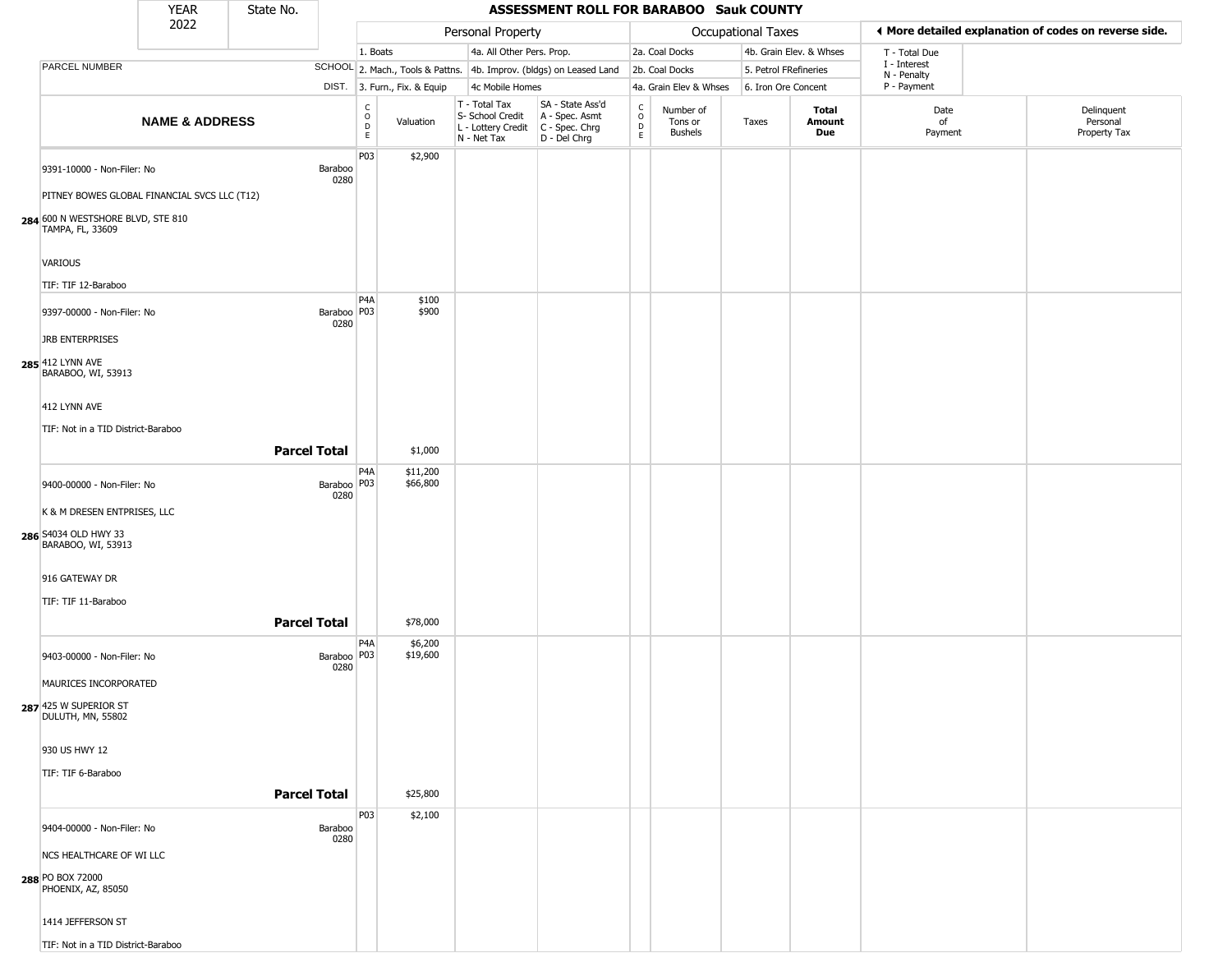|                                                                     | <b>YEAR</b>               | State No.           |                         |                        |                              |                                                                                           | ASSESSMENT ROLL FOR BARABOO Sauk COUNTY                             |                                    |                                        |                           |                         |                             |                                                       |
|---------------------------------------------------------------------|---------------------------|---------------------|-------------------------|------------------------|------------------------------|-------------------------------------------------------------------------------------------|---------------------------------------------------------------------|------------------------------------|----------------------------------------|---------------------------|-------------------------|-----------------------------|-------------------------------------------------------|
|                                                                     | 2022                      |                     |                         |                        |                              | Personal Property                                                                         |                                                                     |                                    |                                        | <b>Occupational Taxes</b> |                         |                             | ♦ More detailed explanation of codes on reverse side. |
|                                                                     |                           |                     |                         | 1. Boats               |                              | 4a. All Other Pers. Prop.                                                                 |                                                                     |                                    | 2a. Coal Docks                         |                           | 4b. Grain Elev. & Whses | T - Total Due               |                                                       |
| PARCEL NUMBER                                                       |                           |                     |                         |                        |                              |                                                                                           | SCHOOL 2. Mach., Tools & Pattns. 4b. Improv. (bldgs) on Leased Land |                                    | 2b. Coal Docks                         | 5. Petrol FRefineries     |                         | I - Interest<br>N - Penalty |                                                       |
|                                                                     |                           |                     |                         |                        | DIST. 3. Furn., Fix. & Equip | 4c Mobile Homes                                                                           |                                                                     |                                    | 4a. Grain Elev & Whses                 | 6. Iron Ore Concent       |                         | P - Payment                 |                                                       |
|                                                                     | <b>NAME &amp; ADDRESS</b> |                     |                         | C<br>$\circ$<br>D<br>E | Valuation                    | T - Total Tax<br>S- School Credit<br>L - Lottery Credit   C - Spec. Chrg<br>$N - Net Tax$ | SA - State Ass'd<br>A - Spec. Asmt<br>D - Del Chrg                  | $\frac{c}{0}$<br>$\mathsf{D}$<br>E | Number of<br>Tons or<br><b>Bushels</b> | Taxes                     | Total<br>Amount<br>Due  | Date<br>of<br>Payment       | Delinquent<br>Personal<br>Property Tax                |
| 9407-00000 - Non-Filer: No                                          |                           |                     | Baraboo   P03  <br>0280 | P <sub>4</sub> A       | \$17,700<br>\$122,100        |                                                                                           |                                                                     |                                    |                                        |                           |                         |                             |                                                       |
| KWIK TRIP, INC. #855<br>289 1626 OAK STREET<br>LA CROSSE, WI, 54602 |                           |                     |                         |                        |                              |                                                                                           |                                                                     |                                    |                                        |                           |                         |                             |                                                       |
| 1330 SOUTH BLVD<br>TIF: Not in a TID District-Baraboo               |                           |                     |                         |                        |                              |                                                                                           |                                                                     |                                    |                                        |                           |                         |                             |                                                       |
|                                                                     |                           | <b>Parcel Total</b> |                         |                        | \$139,800                    |                                                                                           |                                                                     |                                    |                                        |                           |                         |                             |                                                       |
| 9409-00000 - Non-Filer: No                                          |                           |                     | Baraboo   P03  <br>0280 | P <sub>4</sub> A       | \$100<br>\$600               |                                                                                           |                                                                     |                                    |                                        |                           |                         |                             |                                                       |
| QUALITEMPS, INC.                                                    |                           |                     |                         |                        |                              |                                                                                           |                                                                     |                                    |                                        |                           |                         |                             |                                                       |
| 290 PO BOX 552<br>MADISON, WI, 53701                                |                           |                     |                         |                        |                              |                                                                                           |                                                                     |                                    |                                        |                           |                         |                             |                                                       |
| 522 SOUTH BLVD                                                      |                           |                     |                         |                        |                              |                                                                                           |                                                                     |                                    |                                        |                           |                         |                             |                                                       |
| TIF: Not in a TID District-Baraboo                                  |                           |                     |                         |                        |                              |                                                                                           |                                                                     |                                    |                                        |                           |                         |                             |                                                       |
|                                                                     |                           | <b>Parcel Total</b> |                         |                        | \$700                        |                                                                                           |                                                                     |                                    |                                        |                           |                         |                             |                                                       |
| 9413-10000 - Non-Filer: No                                          |                           |                     | Baraboo<br>0280         | P <sub>4</sub> A       | \$600                        |                                                                                           |                                                                     |                                    |                                        |                           |                         |                             |                                                       |
| AGILITI HEALTH INC                                                  |                           |                     |                         |                        |                              |                                                                                           |                                                                     |                                    |                                        |                           |                         |                             |                                                       |
| 291 1301 INTERNATIONAL PKWY STE 300<br>SUNRISE, FL, 33323           |                           |                     |                         |                        |                              |                                                                                           |                                                                     |                                    |                                        |                           |                         |                             |                                                       |
| 707 14TH ST                                                         |                           |                     |                         |                        |                              |                                                                                           |                                                                     |                                    |                                        |                           |                         |                             |                                                       |
| TIF: Not in a TID District-Baraboo                                  |                           |                     |                         |                        |                              |                                                                                           |                                                                     |                                    |                                        |                           |                         |                             |                                                       |
| 9413-30000 - Non-Filer: No                                          |                           |                     | Baraboo<br>0280         | P03                    | \$700                        |                                                                                           |                                                                     |                                    |                                        |                           |                         |                             |                                                       |
| CONTEXT MEDIA HEALTH LLC                                            |                           |                     |                         |                        |                              |                                                                                           |                                                                     |                                    |                                        |                           |                         |                             |                                                       |
| 292 5901 E GALBRAITH RD, STE R1000<br>CINCINNATI, OH, 45236         |                           |                     |                         |                        |                              |                                                                                           |                                                                     |                                    |                                        |                           |                         |                             |                                                       |
| 707 14TH ST                                                         |                           |                     |                         |                        |                              |                                                                                           |                                                                     |                                    |                                        |                           |                         |                             |                                                       |
| TIF: Not in a TID District-Baraboo                                  |                           |                     |                         |                        |                              |                                                                                           |                                                                     |                                    |                                        |                           |                         |                             |                                                       |
| 9414-00000 - Non-Filer: No                                          |                           |                     | Baraboo   P03  <br>0280 | P <sub>4</sub> A       | \$100<br>\$15,100            |                                                                                           |                                                                     |                                    |                                        |                           |                         |                             |                                                       |
| REDLIN FUNERAL HOME II LLC                                          |                           |                     |                         |                        |                              |                                                                                           |                                                                     |                                    |                                        |                           |                         |                             |                                                       |
| 293 401 MADISON AVE<br>BARABOO, WI, 53913                           |                           |                     |                         |                        |                              |                                                                                           |                                                                     |                                    |                                        |                           |                         |                             |                                                       |
| 401 MADISON AVE                                                     |                           |                     |                         |                        |                              |                                                                                           |                                                                     |                                    |                                        |                           |                         |                             |                                                       |
| TIF: Not in a TID District-Baraboo                                  |                           |                     |                         |                        |                              |                                                                                           |                                                                     |                                    |                                        |                           |                         |                             |                                                       |
|                                                                     |                           | <b>Parcel Total</b> |                         |                        | \$15,200                     |                                                                                           |                                                                     |                                    |                                        |                           |                         |                             |                                                       |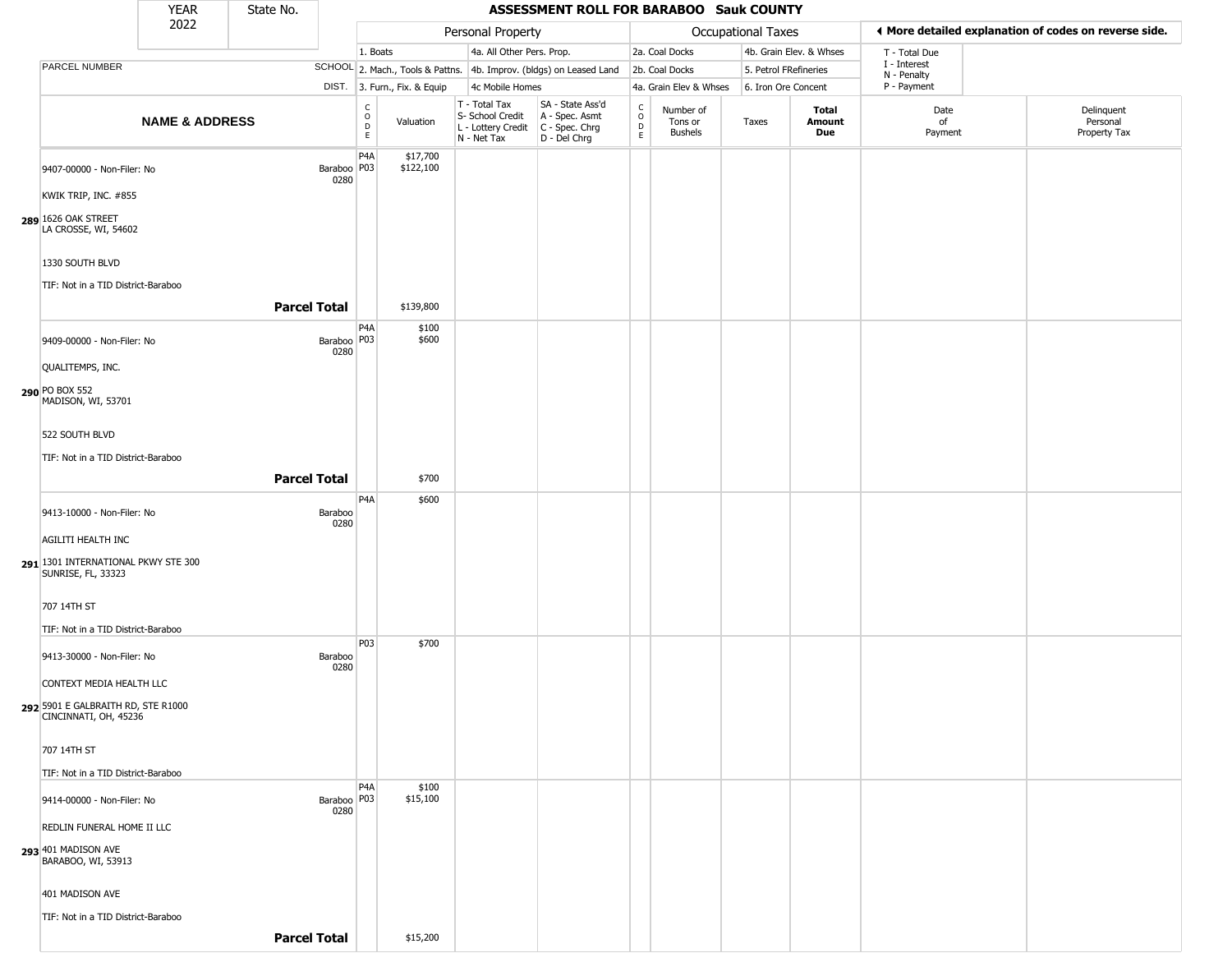|                                                          | <b>YEAR</b>               | State No.           |                       |                      |                              |                                                                        | ASSESSMENT ROLL FOR BARABOO Sauk COUNTY                              |                                            |                                        |                     |                         |                             |                                                       |
|----------------------------------------------------------|---------------------------|---------------------|-----------------------|----------------------|------------------------------|------------------------------------------------------------------------|----------------------------------------------------------------------|--------------------------------------------|----------------------------------------|---------------------|-------------------------|-----------------------------|-------------------------------------------------------|
|                                                          | 2022                      |                     |                       |                      |                              | Personal Property                                                      |                                                                      |                                            |                                        | Occupational Taxes  |                         |                             | ♦ More detailed explanation of codes on reverse side. |
|                                                          |                           |                     |                       | 1. Boats             |                              | 4a. All Other Pers. Prop.                                              |                                                                      |                                            | 2a. Coal Docks                         |                     | 4b. Grain Elev. & Whses | T - Total Due               |                                                       |
| PARCEL NUMBER                                            |                           |                     |                       |                      |                              |                                                                        | SCHOOL 2. Mach., Tools & Pattns. 4b. Improv. (bldgs) on Leased Land  |                                            | 2b. Coal Docks                         |                     | 5. Petrol FRefineries   | I - Interest<br>N - Penalty |                                                       |
|                                                          |                           |                     |                       |                      | DIST. 3. Furn., Fix. & Equip | 4c Mobile Homes                                                        |                                                                      |                                            | 4a. Grain Elev & Whses                 | 6. Iron Ore Concent |                         | P - Payment                 |                                                       |
|                                                          | <b>NAME &amp; ADDRESS</b> |                     |                       | $\rm _o^c$<br>D<br>E | Valuation                    | T - Total Tax<br>S- School Credit<br>L - Lottery Credit<br>N - Net Tax | SA - State Ass'd<br>A - Spec. Asmt<br>C - Spec. Chrg<br>D - Del Chrg | $\begin{array}{c} C \\ 0 \\ E \end{array}$ | Number of<br>Tons or<br><b>Bushels</b> | Taxes               | Total<br>Amount<br>Due  | Date<br>of<br>Payment       | Delinquent<br>Personal<br>Property Tax                |
| 9415-00000 - Non-Filer: No                               |                           |                     | Baraboo<br>0280       | P03                  | \$3,600                      |                                                                        |                                                                      |                                            |                                        |                     |                         |                             |                                                       |
| CANON FINANCIAL SERVICES, INC.                           |                           |                     |                       |                      |                              |                                                                        |                                                                      |                                            |                                        |                     |                         |                             |                                                       |
| 294 158 GAITHER DR, PO BOX 5008<br>MT. LAUREL, NJ, 08054 |                           |                     |                       |                      |                              |                                                                        |                                                                      |                                            |                                        |                     |                         |                             |                                                       |
| 1040 US HWY 12                                           |                           |                     |                       |                      |                              |                                                                        |                                                                      |                                            |                                        |                     |                         |                             |                                                       |
| TIF: Not in a TID District-Baraboo                       |                           |                     |                       |                      |                              |                                                                        |                                                                      |                                            |                                        |                     |                         |                             |                                                       |
| 9415-10000 - Non-Filer: No                               |                           |                     | Baraboo   P03<br>0280 | P <sub>4</sub> A     | \$18,200<br>\$63,900         |                                                                        |                                                                      |                                            |                                        |                     |                         |                             |                                                       |
| AUTOZONE PARTS INC STORE#106729                          |                           |                     |                       |                      |                              |                                                                        |                                                                      |                                            |                                        |                     |                         |                             |                                                       |
| 295 11000 RICHMOND AVE STE 350<br>HOUSTON, TX, 77042     |                           |                     |                       |                      |                              |                                                                        |                                                                      |                                            |                                        |                     |                         |                             |                                                       |
| 875 US HWY 12                                            |                           |                     |                       |                      |                              |                                                                        |                                                                      |                                            |                                        |                     |                         |                             |                                                       |
| TIF: Not in a TID District-Baraboo                       |                           |                     |                       |                      |                              |                                                                        |                                                                      |                                            |                                        |                     |                         |                             |                                                       |
|                                                          |                           | <b>Parcel Total</b> |                       |                      | \$82,100                     |                                                                        |                                                                      |                                            |                                        |                     |                         |                             |                                                       |
|                                                          |                           |                     |                       | P03                  | \$900                        |                                                                        |                                                                      |                                            |                                        |                     |                         |                             |                                                       |
| 9417-00000 - Non-Filer: No                               |                           |                     | Baraboo<br>0280       |                      |                              |                                                                        |                                                                      |                                            |                                        |                     |                         |                             |                                                       |
| S&D COFFEE INC                                           |                           |                     |                       |                      |                              |                                                                        |                                                                      |                                            |                                        |                     |                         |                             |                                                       |
| 296 2500 WESTFIELD DR, STE 202G<br>ELGIN, IL, 60124      |                           |                     |                       |                      |                              |                                                                        |                                                                      |                                            |                                        |                     |                         |                             |                                                       |
| 800 WALDO ST                                             |                           |                     |                       |                      |                              |                                                                        |                                                                      |                                            |                                        |                     |                         |                             |                                                       |
| TIF: Not in a TID District-Baraboo                       |                           |                     |                       |                      |                              |                                                                        |                                                                      |                                            |                                        |                     |                         |                             |                                                       |
| 9418-00000 - Non-Filer: No                               |                           |                     | Baraboo<br>0280       | P03                  | \$7,400                      |                                                                        |                                                                      |                                            |                                        |                     |                         |                             |                                                       |
| THE AMERICAN BOTTLING COMPANY                            |                           |                     |                       |                      |                              |                                                                        |                                                                      |                                            |                                        |                     |                         |                             |                                                       |
| 297 PO BOX 1925<br>FRISCO, TX, 75034                     |                           |                     |                       |                      |                              |                                                                        |                                                                      |                                            |                                        |                     |                         |                             |                                                       |
| VARIOUS                                                  |                           |                     |                       |                      |                              |                                                                        |                                                                      |                                            |                                        |                     |                         |                             |                                                       |
| TIF: Not in a TID District-Baraboo                       |                           |                     |                       |                      |                              |                                                                        |                                                                      |                                            |                                        |                     |                         |                             |                                                       |
| 9420-00000 - Non-Filer: Yes                              |                           |                     | Baraboo<br>0280       | P <sub>4</sub> A     | \$2,400                      |                                                                        |                                                                      |                                            |                                        |                     |                         |                             |                                                       |
| DELLS BARABOO AUTO BODY INC                              |                           |                     |                       |                      |                              |                                                                        |                                                                      |                                            |                                        |                     |                         |                             |                                                       |
| 298 215 SOUTH BLVD<br>BARABOO, WI, 53193                 |                           |                     |                       |                      |                              |                                                                        |                                                                      |                                            |                                        |                     |                         |                             |                                                       |
| 215 SOUTH BLVD                                           |                           |                     |                       |                      |                              |                                                                        |                                                                      |                                            |                                        |                     |                         |                             |                                                       |
| TIF: Not in a TID District-Baraboo                       |                           |                     |                       |                      |                              |                                                                        |                                                                      |                                            |                                        |                     |                         |                             |                                                       |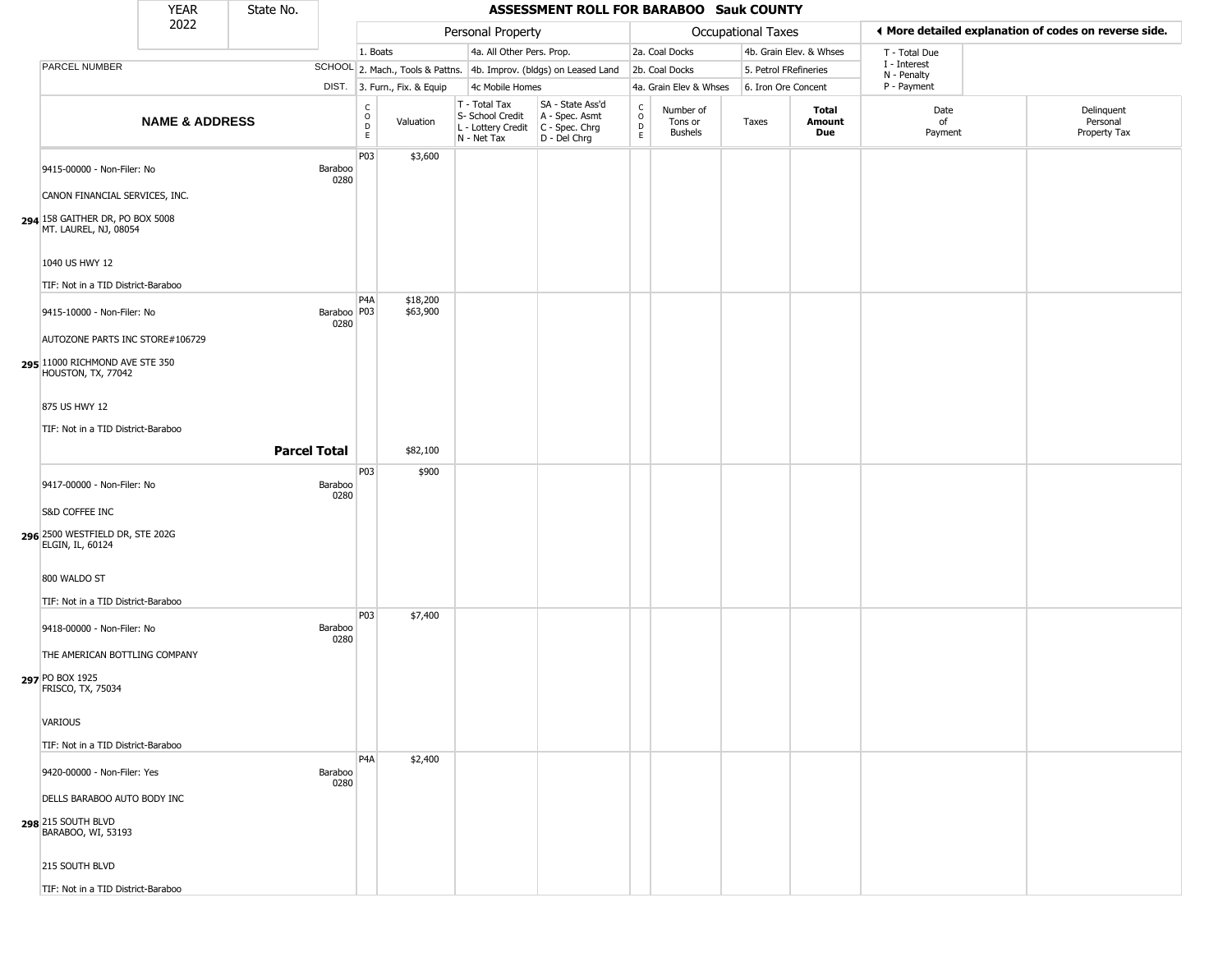|                                                                 | <b>YEAR</b>               | State No.                                             |                         |                                                          |                              |                                                                                       | ASSESSMENT ROLL FOR BARABOO Sauk COUNTY                             |                                   |                                 |                           |                         |                             |                                                       |
|-----------------------------------------------------------------|---------------------------|-------------------------------------------------------|-------------------------|----------------------------------------------------------|------------------------------|---------------------------------------------------------------------------------------|---------------------------------------------------------------------|-----------------------------------|---------------------------------|---------------------------|-------------------------|-----------------------------|-------------------------------------------------------|
|                                                                 | 2022                      |                                                       |                         |                                                          |                              | Personal Property                                                                     |                                                                     |                                   |                                 | <b>Occupational Taxes</b> |                         |                             | ◀ More detailed explanation of codes on reverse side. |
|                                                                 |                           |                                                       |                         | 1. Boats                                                 |                              | 4a. All Other Pers. Prop.                                                             |                                                                     |                                   | 2a. Coal Docks                  |                           | 4b. Grain Elev. & Whses | T - Total Due               |                                                       |
| PARCEL NUMBER                                                   |                           |                                                       |                         |                                                          |                              |                                                                                       | SCHOOL 2. Mach., Tools & Pattns. 4b. Improv. (bldgs) on Leased Land |                                   | 2b. Coal Docks                  | 5. Petrol FRefineries     |                         | I - Interest<br>N - Penalty |                                                       |
|                                                                 |                           |                                                       |                         |                                                          | DIST. 3. Furn., Fix. & Equip | 4c Mobile Homes                                                                       |                                                                     |                                   | 4a. Grain Elev & Whses          | 6. Iron Ore Concent       |                         | P - Payment                 |                                                       |
|                                                                 | <b>NAME &amp; ADDRESS</b> |                                                       |                         | $\begin{matrix} 0 \\ 0 \\ D \end{matrix}$<br>$\mathsf E$ | Valuation                    | T - Total Tax<br>S- School Credit<br>L - Lottery Credit C - Spec. Chrg<br>N - Net Tax | SA - State Ass'd<br>A - Spec. Asmt<br>D - Del Chrg                  | $\frac{c}{0}$<br>$\mathsf D$<br>E | Number of<br>Tons or<br>Bushels | Taxes                     | Total<br>Amount<br>Due  | Date<br>of<br>Payment       | Delinquent<br>Personal<br>Property Tax                |
| 9421-00000 - Non-Filer: Yes                                     |                           |                                                       | Baraboo   P03  <br>0280 | P <sub>4</sub> A                                         | \$200<br>\$13,400            |                                                                                       |                                                                     |                                   |                                 |                           |                         |                             |                                                       |
| KNIGHT BARRY TITLE SERVICES, LLC                                |                           |                                                       |                         |                                                          |                              |                                                                                       |                                                                     |                                   |                                 |                           |                         |                             |                                                       |
| 299 400 WISCONSIN AVE<br>RACINE, WI, 53403                      |                           |                                                       |                         |                                                          |                              |                                                                                       |                                                                     |                                   |                                 |                           |                         |                             |                                                       |
| 113 03RD AVE<br>TIF: Not in a TID District-Baraboo              |                           |                                                       |                         |                                                          |                              |                                                                                       |                                                                     |                                   |                                 |                           |                         |                             |                                                       |
|                                                                 |                           | <b>Parcel Total</b>                                   |                         |                                                          | \$13,600                     |                                                                                       |                                                                     |                                   |                                 |                           |                         |                             |                                                       |
| 9422-00000 - Non-Filer: No                                      |                           |                                                       | Baraboo P4A<br>0280     | P03                                                      | \$3,200<br>\$4,100           |                                                                                       |                                                                     |                                   |                                 |                           |                         |                             |                                                       |
| DUNGARVIN WISCONSIN LLC                                         |                           |                                                       |                         |                                                          |                              |                                                                                       |                                                                     |                                   |                                 |                           |                         |                             |                                                       |
| 300 1444 NORTHLAND DRIVE, STE 200<br>MENDOTA HEIGHTS, MN, 55120 |                           |                                                       |                         |                                                          |                              |                                                                                       |                                                                     |                                   |                                 |                           |                         |                             |                                                       |
| 616 SAUK AVE                                                    |                           |                                                       |                         |                                                          |                              |                                                                                       |                                                                     |                                   |                                 |                           |                         |                             |                                                       |
| TIF: Not in a TID District-Baraboo                              |                           |                                                       |                         |                                                          |                              |                                                                                       |                                                                     |                                   |                                 |                           |                         |                             |                                                       |
|                                                                 |                           | <b>Parcel Total</b>                                   |                         |                                                          | \$7,300                      |                                                                                       |                                                                     |                                   |                                 |                           |                         |                             |                                                       |
|                                                                 |                           |                                                       |                         | P03                                                      | \$800                        |                                                                                       |                                                                     |                                   |                                 |                           |                         |                             |                                                       |
| 9425-10000 - Non-Filer: No                                      |                           |                                                       | Baraboo<br>0280         |                                                          |                              |                                                                                       |                                                                     |                                   |                                 |                           |                         |                             |                                                       |
| LEARFIELD COMMUNICATIONS LLC                                    |                           |                                                       |                         |                                                          |                              |                                                                                       |                                                                     |                                   |                                 |                           |                         |                             |                                                       |
| 301 2400 DALLAS PKWY STE 500<br>PLANO, TX, 75093                |                           |                                                       |                         |                                                          |                              |                                                                                       |                                                                     |                                   |                                 |                           |                         |                             |                                                       |
| 407 OAK ST                                                      |                           |                                                       |                         |                                                          |                              |                                                                                       |                                                                     |                                   |                                 |                           |                         |                             |                                                       |
| TIF: Not in a TID District-Baraboo                              |                           |                                                       |                         |                                                          |                              |                                                                                       |                                                                     |                                   |                                 |                           |                         |                             |                                                       |
| 9425-20000 - Non-Filer: No                                      |                           |                                                       | Baraboo P03<br>0280     | P <sub>4</sub> A                                         | \$1,000<br>\$7,600           |                                                                                       |                                                                     |                                   |                                 |                           |                         |                             |                                                       |
|                                                                 |                           | SAGE-LOUISE HOLDING LLC DBA CHEEZE FACTORY RESTAURANT |                         |                                                          |                              |                                                                                       |                                                                     |                                   |                                 |                           |                         |                             |                                                       |
| 302 179 TIMBER RIDGE<br>BARABOO, WI, 53913                      |                           |                                                       |                         |                                                          |                              |                                                                                       |                                                                     |                                   |                                 |                           |                         |                             |                                                       |
| 618 OAK ST                                                      |                           |                                                       |                         |                                                          |                              |                                                                                       |                                                                     |                                   |                                 |                           |                         |                             |                                                       |
| TIF: Not in a TID District-Baraboo                              |                           |                                                       |                         |                                                          |                              |                                                                                       |                                                                     |                                   |                                 |                           |                         |                             |                                                       |
|                                                                 |                           | <b>Parcel Total</b>                                   |                         |                                                          | \$8,600                      |                                                                                       |                                                                     |                                   |                                 |                           |                         |                             |                                                       |
| 9430-00000 - Non-Filer: No                                      |                           |                                                       | Baraboo<br>0280         | P <sub>4</sub> A                                         | \$100                        |                                                                                       |                                                                     |                                   |                                 |                           |                         |                             |                                                       |
| MAIER ELECTRICAL SERVICES, LLC                                  |                           |                                                       |                         |                                                          |                              |                                                                                       |                                                                     |                                   |                                 |                           |                         |                             |                                                       |
| 303 1431 SPRUCE DRIVE<br>BARABOO, WI, 53913                     |                           |                                                       |                         |                                                          |                              |                                                                                       |                                                                     |                                   |                                 |                           |                         |                             |                                                       |
| 1431 SPRUCE DR                                                  |                           |                                                       |                         |                                                          |                              |                                                                                       |                                                                     |                                   |                                 |                           |                         |                             |                                                       |
| TIF: Not in a TID District-Baraboo                              |                           |                                                       |                         |                                                          |                              |                                                                                       |                                                                     |                                   |                                 |                           |                         |                             |                                                       |

\_\_\_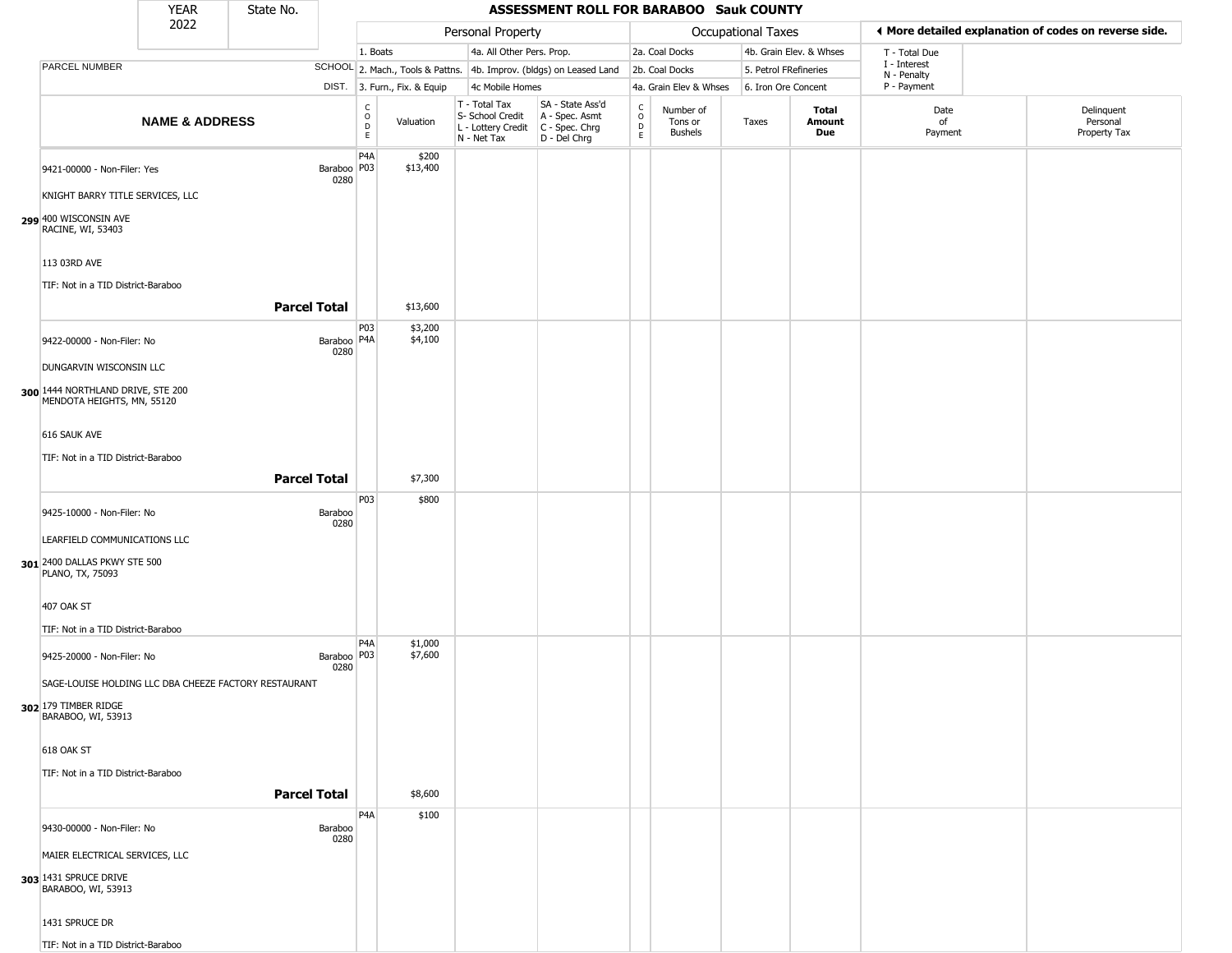|                                                                                                                                      | <b>YEAR</b>               | State No. |                         |                                           |                              |                                                                        | ASSESSMENT ROLL FOR BARABOO Sauk COUNTY                              |                      |                                        |                           |                         |                             |                                                       |
|--------------------------------------------------------------------------------------------------------------------------------------|---------------------------|-----------|-------------------------|-------------------------------------------|------------------------------|------------------------------------------------------------------------|----------------------------------------------------------------------|----------------------|----------------------------------------|---------------------------|-------------------------|-----------------------------|-------------------------------------------------------|
|                                                                                                                                      | 2022                      |           |                         |                                           |                              | Personal Property                                                      |                                                                      |                      |                                        | <b>Occupational Taxes</b> |                         |                             | ♦ More detailed explanation of codes on reverse side. |
|                                                                                                                                      |                           |           |                         | 1. Boats                                  |                              | 4a. All Other Pers. Prop.                                              |                                                                      |                      | 2a. Coal Docks                         |                           | 4b. Grain Elev. & Whses | T - Total Due               |                                                       |
| PARCEL NUMBER                                                                                                                        |                           |           |                         |                                           |                              |                                                                        | SCHOOL 2. Mach., Tools & Pattns. 4b. Improv. (bldgs) on Leased Land  |                      | 2b. Coal Docks                         | 5. Petrol FRefineries     |                         | I - Interest<br>N - Penalty |                                                       |
|                                                                                                                                      |                           |           |                         |                                           | DIST. 3. Furn., Fix. & Equip | 4c Mobile Homes                                                        |                                                                      |                      | 4a. Grain Elev & Whses                 | 6. Iron Ore Concent       |                         | P - Payment                 |                                                       |
|                                                                                                                                      | <b>NAME &amp; ADDRESS</b> |           |                         | C<br>$\circ$<br>$\overrightarrow{D}$<br>E | Valuation                    | T - Total Tax<br>S- School Credit<br>L - Lottery Credit<br>N - Net Tax | SA - State Ass'd<br>A - Spec. Asmt<br>C - Spec. Chrg<br>D - Del Chrg | $\rm _o^C$<br>D<br>E | Number of<br>Tons or<br><b>Bushels</b> | Taxes                     | Total<br>Amount<br>Due  | Date<br>of<br>Payment       | Delinquent<br>Personal<br>Property Tax                |
| 9432-00000 - Non-Filer: No<br>STAR2STAR COMMUNICATIONS, LLC<br>304 PO BOX 7<br>SOUTH BEND, IN, 46624                                 |                           |           | Baraboo<br>0280         | P03                                       | \$300                        |                                                                        |                                                                      |                      |                                        |                           |                         |                             |                                                       |
| 1211 08TH ST<br>TIF: Not in a TID District-Baraboo                                                                                   |                           |           | Baraboo   P4A           | P03                                       | \$4,400<br>\$15,600          |                                                                        |                                                                      |                      |                                        |                           |                         |                             |                                                       |
| 9432-11000 - Non-Filer: No<br>BWP EXPRESS INC DBA PIERCE'S EXPRESS MARKET<br>305 935 8TH ST<br>BARABOO, WI, 53913<br>935 08TH STREET |                           |           | 0280                    |                                           |                              |                                                                        |                                                                      |                      |                                        |                           |                         |                             |                                                       |
| TIF: Not in a TID District-Baraboo                                                                                                   |                           |           |                         |                                           |                              |                                                                        |                                                                      |                      |                                        |                           |                         |                             |                                                       |
|                                                                                                                                      |                           |           | <b>Parcel Total</b>     |                                           | \$20,000                     |                                                                        |                                                                      |                      |                                        |                           |                         |                             |                                                       |
|                                                                                                                                      |                           |           |                         | P <sub>4</sub> A                          | \$100                        |                                                                        |                                                                      |                      |                                        |                           |                         |                             |                                                       |
| 9432-12000 - Non-Filer: No<br>RED SHED GARDEN & GIFTS LLC<br>306 1139 8TH ST<br>BARABOO, WI, 53913                                   |                           |           | Baraboo   P03  <br>0280 |                                           | \$5,000                      |                                                                        |                                                                      |                      |                                        |                           |                         |                             |                                                       |
| 1139 08TH ST<br>TIF: Not in a TID District-Baraboo                                                                                   |                           |           | <b>Parcel Total</b>     |                                           | \$5,100                      |                                                                        |                                                                      |                      |                                        |                           |                         |                             |                                                       |
| 9432-13000 - Non-Filer: Yes<br>LINK HOLDINGS LLC, DBA SHEILA LINK AGENCY INC<br>307 904 8TH ST<br>BARABOO, WI, 53913                 |                           |           | Baraboo P03<br>0280     | P <sub>4</sub> A                          | \$500<br>\$2,100             |                                                                        |                                                                      |                      |                                        |                           |                         |                             |                                                       |
| 904 8TH ST<br>TIF: Not in a TID District-Baraboo                                                                                     |                           |           | <b>Parcel Total</b>     |                                           | \$2,600                      |                                                                        |                                                                      |                      |                                        |                           |                         |                             |                                                       |
| 9434-00000 - Non-Filer: No<br><b>CENTURY 21 AFFILIATED</b><br>308 221 W BELTLINE HWY<br>MADISON, WI, 53713<br>880 HIGHWAY 12         |                           |           | Baraboo   P03  <br>0280 | P4A                                       | \$100<br>\$600               |                                                                        |                                                                      |                      |                                        |                           |                         |                             |                                                       |
| TIF: Not in a TID District-Baraboo                                                                                                   |                           |           |                         |                                           |                              |                                                                        |                                                                      |                      |                                        |                           |                         |                             |                                                       |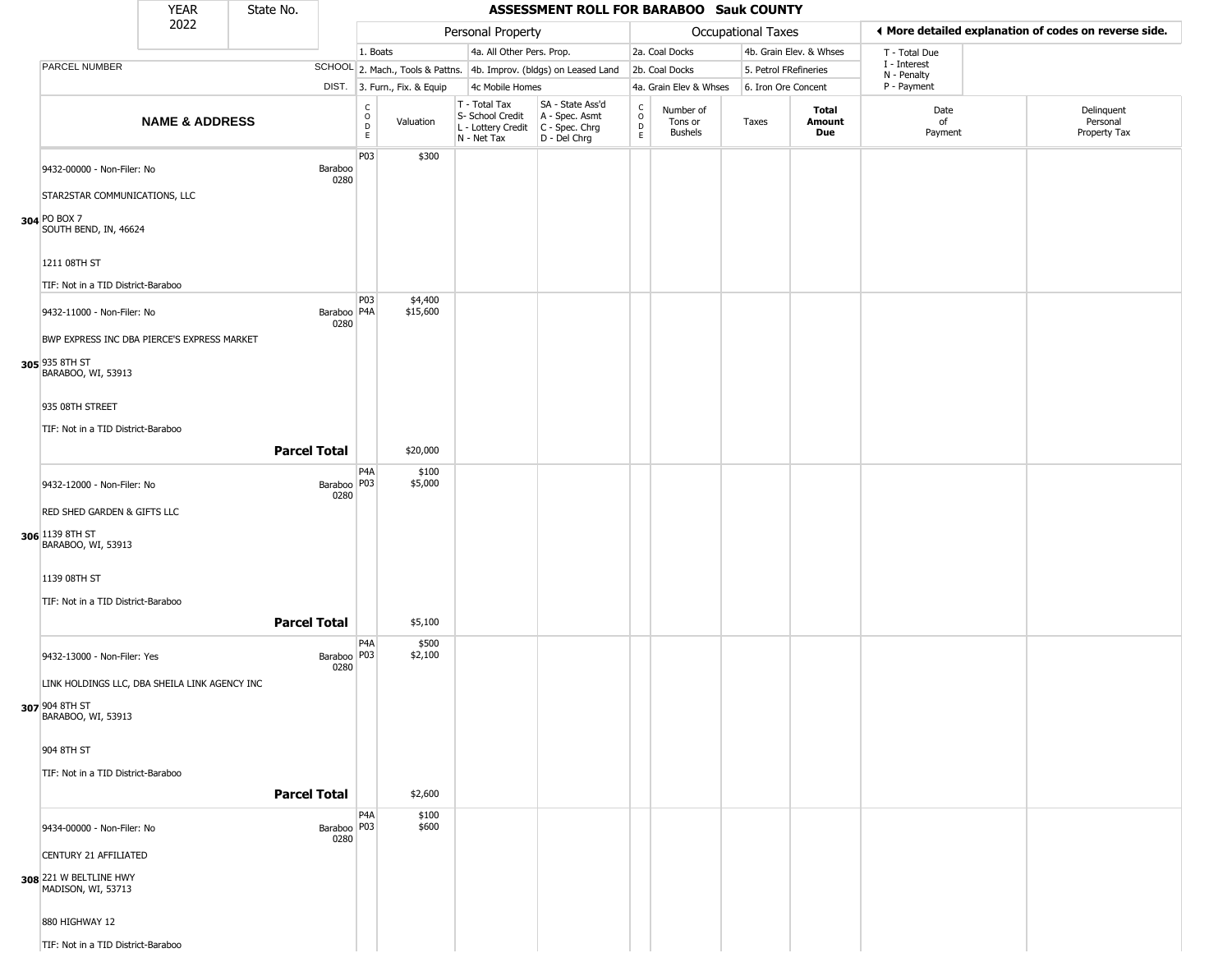|                                                                                                               | <b>YEAR</b>               | State No.           |                 |                         |                              |                                                                          | ASSESSMENT ROLL FOR BARABOO Sauk COUNTY                              |                                                 |                                 |                       |                         |                             |                                                       |
|---------------------------------------------------------------------------------------------------------------|---------------------------|---------------------|-----------------|-------------------------|------------------------------|--------------------------------------------------------------------------|----------------------------------------------------------------------|-------------------------------------------------|---------------------------------|-----------------------|-------------------------|-----------------------------|-------------------------------------------------------|
|                                                                                                               | 2022                      |                     |                 |                         |                              | Personal Property                                                        |                                                                      |                                                 |                                 | Occupational Taxes    |                         |                             | ♦ More detailed explanation of codes on reverse side. |
|                                                                                                               |                           |                     |                 | 1. Boats                |                              | 4a. All Other Pers. Prop.                                                |                                                                      |                                                 | 2a. Coal Docks                  |                       | 4b. Grain Elev. & Whses | T - Total Due               |                                                       |
| PARCEL NUMBER                                                                                                 |                           |                     |                 |                         |                              |                                                                          | SCHOOL 2. Mach., Tools & Pattns. 4b. Improv. (bldgs) on Leased Land  |                                                 | 2b. Coal Docks                  | 5. Petrol FRefineries |                         | I - Interest<br>N - Penalty |                                                       |
|                                                                                                               |                           |                     |                 |                         | DIST. 3. Furn., Fix. & Equip | 4c Mobile Homes                                                          |                                                                      |                                                 | 4a. Grain Elev & Whses          | 6. Iron Ore Concent   |                         | P - Payment                 |                                                       |
|                                                                                                               | <b>NAME &amp; ADDRESS</b> |                     |                 | $\frac{C}{O}$<br>D<br>E | Valuation                    | $T - Total Tax$<br>S- School Credit<br>L - Lottery Credit<br>N - Net Tax | SA - State Ass'd<br>A - Spec. Asmt<br>C - Spec. Chrg<br>D - Del Chrg | $\begin{array}{c} C \\ O \\ D \\ E \end{array}$ | Number of<br>Tons or<br>Bushels | Taxes                 | Total<br>Amount<br>Due  | Date<br>of<br>Payment       | Delinquent<br>Personal<br>Property Tax                |
|                                                                                                               |                           | <b>Parcel Total</b> |                 |                         | \$700                        |                                                                          |                                                                      |                                                 |                                 |                       |                         |                             |                                                       |
| 9436-00000 - Non-Filer: No                                                                                    |                           |                     | Baraboo<br>0280 | P <sub>4</sub> A        | \$700                        |                                                                          |                                                                      |                                                 |                                 |                       |                         |                             |                                                       |
| REVIVE ELECTRONICS LLC<br>309 PO BOX 80615<br>INDIANAPOLIS, IN, 46280<br>830 US HIGHWAY 12                    |                           |                     |                 |                         |                              |                                                                          |                                                                      |                                                 |                                 |                       |                         |                             |                                                       |
| TIF: Not in a TID District-Baraboo                                                                            |                           |                     |                 |                         |                              |                                                                          |                                                                      |                                                 |                                 |                       |                         |                             |                                                       |
| 9439-00000 - Non-Filer: No<br>CANON SOLUTIONS AMERICA, INC.                                                   |                           |                     | Baraboo<br>0280 | P03                     | \$1,900                      |                                                                          |                                                                      |                                                 |                                 |                       |                         |                             |                                                       |
| 310 300 COMMERCE SQUARE BLVD<br>BURLINGTON, NJ, 08016<br>114 4TH STREET<br>TIF: Not in a TID District-Baraboo |                           |                     |                 | P <sub>4</sub> A        | \$47,400                     |                                                                          |                                                                      |                                                 |                                 |                       |                         |                             |                                                       |
| 9440-00000 - Non-Filer: Yes<br><b>CHEP USA</b>                                                                |                           |                     | Baraboo<br>0280 |                         |                              |                                                                          |                                                                      |                                                 |                                 |                       |                         |                             |                                                       |
| 311 5897 WINDWARD PARKWAY<br>ALPHARETTA, GA, 30005<br>910 SOUTH BLVD<br>TIF: Not in a TID District-Baraboo    |                           |                     |                 |                         |                              |                                                                          |                                                                      |                                                 |                                 |                       |                         |                             |                                                       |
| 9441-00000 - Non-Filer: No<br>BP OPERATORS LLC<br>312 935 8TH ST<br>BARABOO, WI, 53913                        |                           |                     | Baraboo<br>0280 | P <sub>4</sub> A        | \$400                        |                                                                          |                                                                      |                                                 |                                 |                       |                         |                             |                                                       |
| JEFFERSON ST<br>TIF: Not in a TID District-Baraboo                                                            |                           |                     |                 |                         |                              |                                                                          |                                                                      |                                                 |                                 |                       |                         |                             |                                                       |
| 9443-00000 - Non-Filer: Yes<br>VON KLAUS WINERY                                                               |                           |                     | Baraboo<br>0280 | <b>P03</b>              | \$4,500                      |                                                                          |                                                                      |                                                 |                                 |                       |                         |                             |                                                       |
| 313 133 3RD AVE<br>BARABOO, WI, 53913<br>133 3RD AVE                                                          |                           |                     |                 |                         |                              |                                                                          |                                                                      |                                                 |                                 |                       |                         |                             |                                                       |
| TIF: Not in a TID District-Baraboo                                                                            |                           |                     |                 |                         |                              |                                                                          |                                                                      |                                                 |                                 |                       |                         |                             |                                                       |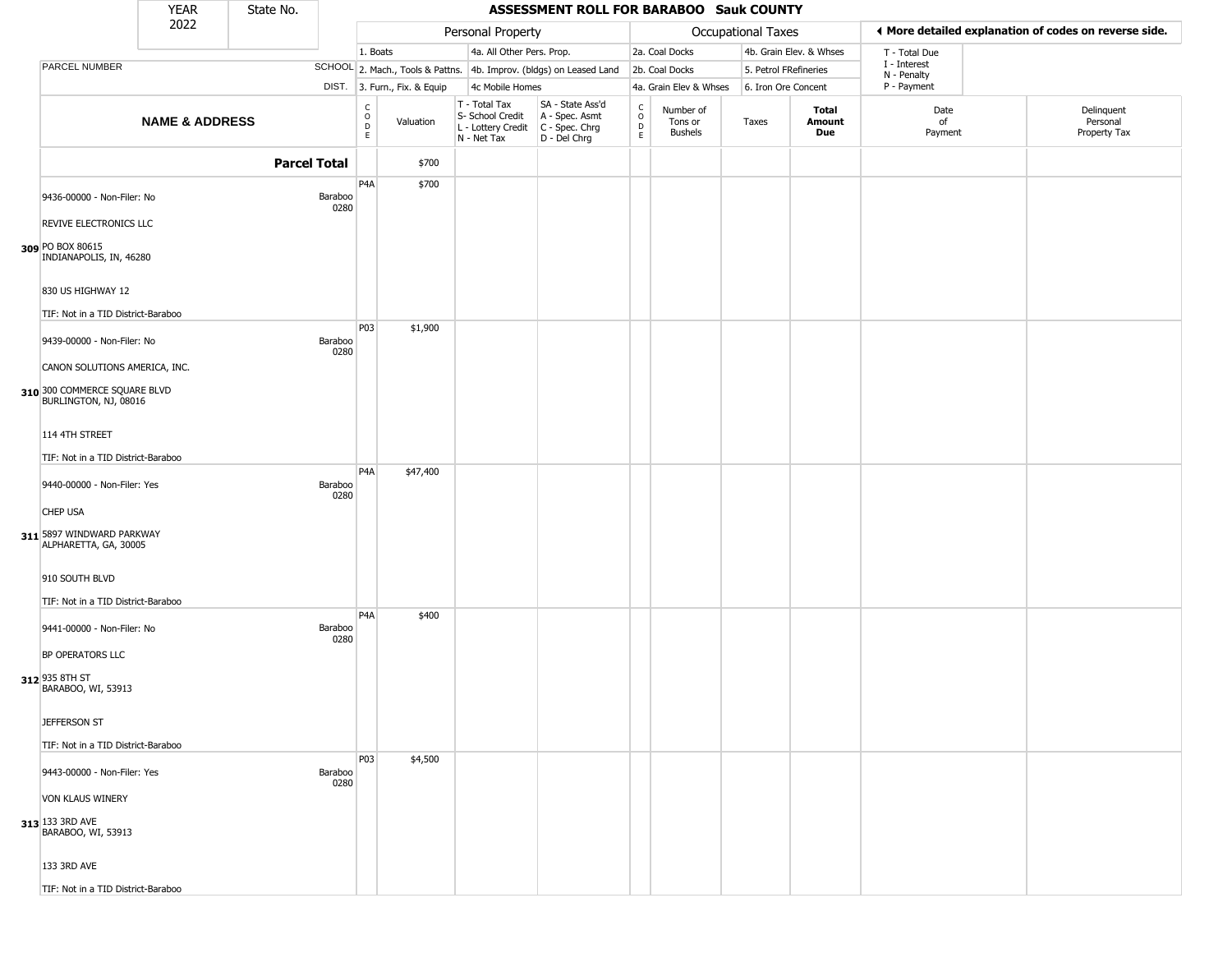|                                                  | <b>YEAR</b>               | State No.           |                         | ASSESSMENT ROLL FOR BARABOO Sauk COUNTY         |                    |                                                                                         |                                                                     |                                   |                                                       |                       |                               |                             |                                        |  |  |  |
|--------------------------------------------------|---------------------------|---------------------|-------------------------|-------------------------------------------------|--------------------|-----------------------------------------------------------------------------------------|---------------------------------------------------------------------|-----------------------------------|-------------------------------------------------------|-----------------------|-------------------------------|-----------------------------|----------------------------------------|--|--|--|
|                                                  | 2022                      |                     |                         | Personal Property<br><b>Occupational Taxes</b>  |                    |                                                                                         |                                                                     |                                   | ◀ More detailed explanation of codes on reverse side. |                       |                               |                             |                                        |  |  |  |
|                                                  |                           |                     |                         | 1. Boats                                        |                    | 4a. All Other Pers. Prop.                                                               |                                                                     |                                   | 2a. Coal Docks                                        |                       | 4b. Grain Elev. & Whses       | T - Total Due               |                                        |  |  |  |
| <b>PARCEL NUMBER</b>                             |                           |                     |                         |                                                 |                    |                                                                                         | SCHOOL 2. Mach., Tools & Pattns. 4b. Improv. (bldgs) on Leased Land |                                   | 2b. Coal Docks                                        | 5. Petrol FRefineries |                               | I - Interest<br>N - Penalty |                                        |  |  |  |
|                                                  |                           |                     |                         | DIST. 3. Furn., Fix. & Equip<br>4c Mobile Homes |                    |                                                                                         |                                                                     |                                   | 4a. Grain Elev & Whses                                | 6. Iron Ore Concent   |                               | P - Payment                 |                                        |  |  |  |
|                                                  | <b>NAME &amp; ADDRESS</b> |                     |                         | $_{\rm o}^{\rm c}$<br>D<br>E                    | Valuation          | T - Total Tax<br>S- School Credit<br>L - Lottery Credit   C - Spec. Chrg<br>N - Net Tax | SA - State Ass'd<br>A - Spec. Asmt<br>D - Del Chrg                  | $\mathsf{C}$<br>$\circ$<br>D<br>E | Number of<br>Tons or<br><b>Bushels</b>                | Taxes                 | <b>Total</b><br>Amount<br>Due | Date<br>of<br>Payment       | Delinquent<br>Personal<br>Property Tax |  |  |  |
| 9444-00000 - Non-Filer: No                       |                           |                     | Baraboo   P03  <br>0280 | P <sub>4</sub> A                                | \$100<br>\$30,600  |                                                                                         |                                                                     |                                   |                                                       |                       |                               |                             |                                        |  |  |  |
| TIN ROOF DAIRY                                   |                           |                     |                         |                                                 |                    |                                                                                         |                                                                     |                                   |                                                       |                       |                               |                             |                                        |  |  |  |
| 314 119 3RD AVE<br>BARABOO, WI, 53913            |                           |                     |                         |                                                 |                    |                                                                                         |                                                                     |                                   |                                                       |                       |                               |                             |                                        |  |  |  |
| 119 3RD AVE                                      |                           |                     |                         |                                                 |                    |                                                                                         |                                                                     |                                   |                                                       |                       |                               |                             |                                        |  |  |  |
| TIF: Not in a TID District-Baraboo               |                           | <b>Parcel Total</b> |                         |                                                 | \$30,700           |                                                                                         |                                                                     |                                   |                                                       |                       |                               |                             |                                        |  |  |  |
| 9445-00000 - Non-Filer: No                       |                           |                     | Baraboo                 | P03                                             | \$18,100           |                                                                                         |                                                                     |                                   |                                                       |                       |                               |                             |                                        |  |  |  |
| AUTO PARTS HEADQUARTERS INC                      |                           |                     | 0280                    |                                                 |                    |                                                                                         |                                                                     |                                   |                                                       |                       |                               |                             |                                        |  |  |  |
| 315 PO BOX 1338<br>SAINT CLOUD, MN, 56302        |                           |                     |                         |                                                 |                    |                                                                                         |                                                                     |                                   |                                                       |                       |                               |                             |                                        |  |  |  |
| 630 US HWY 12                                    |                           |                     |                         |                                                 |                    |                                                                                         |                                                                     |                                   |                                                       |                       |                               |                             |                                        |  |  |  |
| TIF: Not in a TID District-Baraboo               |                           |                     |                         |                                                 |                    |                                                                                         |                                                                     |                                   |                                                       |                       |                               |                             |                                        |  |  |  |
| 9446-00000 - Non-Filer: No                       |                           |                     | Baraboo   P03  <br>0280 | P <sub>4</sub> A                                | \$2,300<br>\$3,600 |                                                                                         |                                                                     |                                   |                                                       |                       |                               |                             |                                        |  |  |  |
| STARLIGHT HOMES BARABOO LLC                      |                           |                     |                         |                                                 |                    |                                                                                         |                                                                     |                                   |                                                       |                       |                               |                             |                                        |  |  |  |
| 316 809 E. MAIN STREET<br>MOUNT HOREB, WI, 53572 |                           |                     |                         |                                                 |                    |                                                                                         |                                                                     |                                   |                                                       |                       |                               |                             |                                        |  |  |  |
| 1114 SILVER DRIVE                                |                           |                     |                         |                                                 |                    |                                                                                         |                                                                     |                                   |                                                       |                       |                               |                             |                                        |  |  |  |
| TIF: Not in a TID District-Baraboo               |                           |                     |                         |                                                 |                    |                                                                                         |                                                                     |                                   |                                                       |                       |                               |                             |                                        |  |  |  |
|                                                  |                           | <b>Parcel Total</b> |                         | P4A                                             | \$5,900<br>\$200   |                                                                                         |                                                                     |                                   |                                                       |                       |                               |                             |                                        |  |  |  |
| 9447-00000 - Non-Filer: No                       |                           |                     | Baraboo   P03  <br>0280 |                                                 | \$14,200           |                                                                                         |                                                                     |                                   |                                                       |                       |                               |                             |                                        |  |  |  |
| DEPPE & SONS, LLC                                |                           |                     |                         |                                                 |                    |                                                                                         |                                                                     |                                   |                                                       |                       |                               |                             |                                        |  |  |  |
| 317 1323 SOUTH BLVD<br>BARABOO, WI, 53913        |                           |                     |                         |                                                 |                    |                                                                                         |                                                                     |                                   |                                                       |                       |                               |                             |                                        |  |  |  |
| 501 INDUSTRIAL COURT                             |                           |                     |                         |                                                 |                    |                                                                                         |                                                                     |                                   |                                                       |                       |                               |                             |                                        |  |  |  |
| TIF: Not in a TID District-Baraboo               |                           | <b>Parcel Total</b> |                         |                                                 | \$14,400           |                                                                                         |                                                                     |                                   |                                                       |                       |                               |                             |                                        |  |  |  |
| 9449-00000 - Non-Filer: Yes                      |                           |                     | Baraboo   P03           | P4A                                             | \$900<br>\$2,700   |                                                                                         |                                                                     |                                   |                                                       |                       |                               |                             |                                        |  |  |  |
| <b>WEST AND DUNN</b>                             |                           |                     | 0280                    |                                                 |                    |                                                                                         |                                                                     |                                   |                                                       |                       |                               |                             |                                        |  |  |  |
| 318 214 1ST ST<br>BARABOO, WI, 53913             |                           |                     |                         |                                                 |                    |                                                                                         |                                                                     |                                   |                                                       |                       |                               |                             |                                        |  |  |  |
| 214 1ST ST                                       |                           |                     |                         |                                                 |                    |                                                                                         |                                                                     |                                   |                                                       |                       |                               |                             |                                        |  |  |  |
| TIF: TIF 8-Baraboo                               |                           |                     |                         |                                                 |                    |                                                                                         |                                                                     |                                   |                                                       |                       |                               |                             |                                        |  |  |  |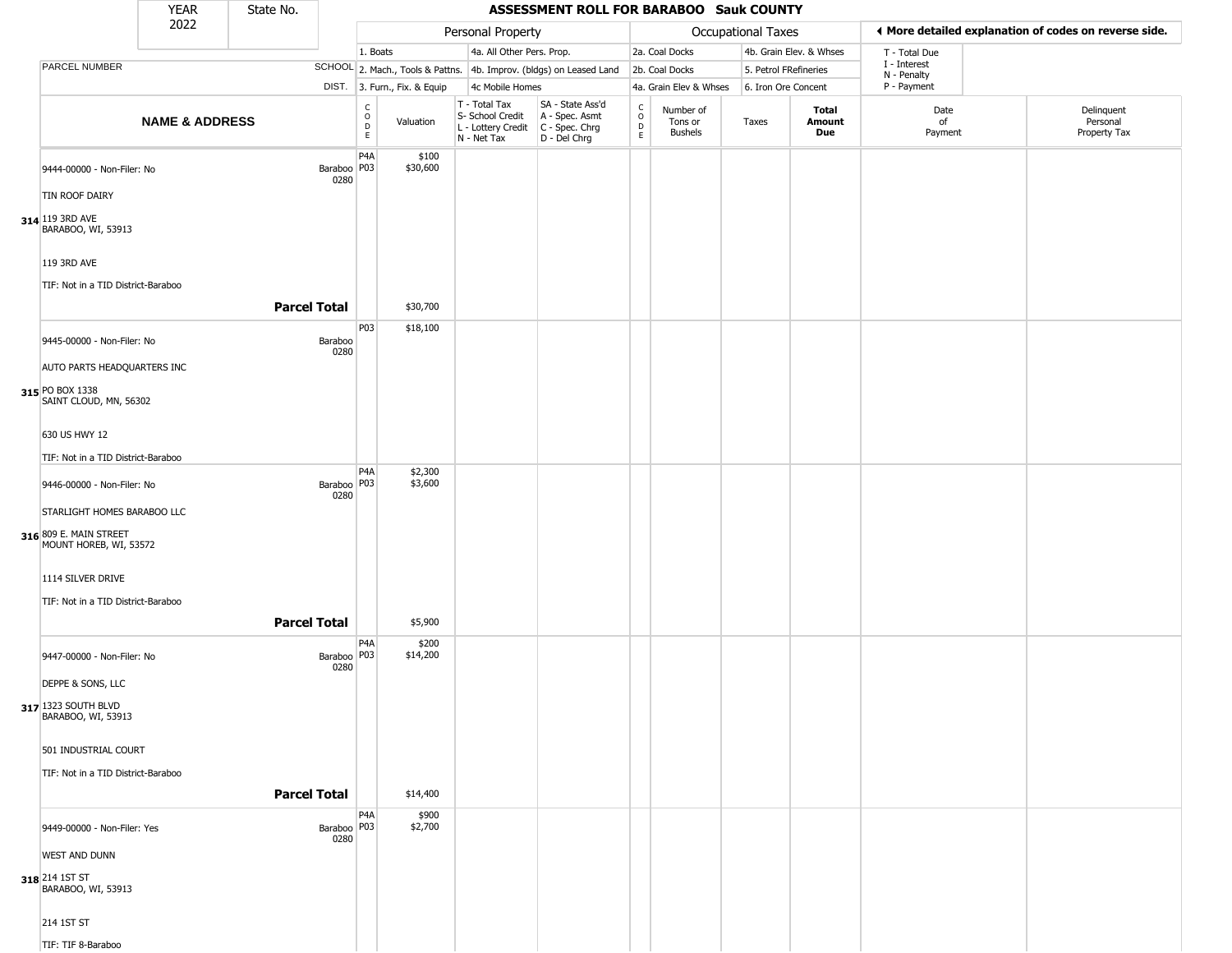|                                                        | <b>YEAR</b>               | State No.           |                       | ASSESSMENT ROLL FOR BARABOO Sauk COUNTY |                              |                                                                        |                                                                      |                                                            |                                        |                       |                         |                             |                                                       |
|--------------------------------------------------------|---------------------------|---------------------|-----------------------|-----------------------------------------|------------------------------|------------------------------------------------------------------------|----------------------------------------------------------------------|------------------------------------------------------------|----------------------------------------|-----------------------|-------------------------|-----------------------------|-------------------------------------------------------|
|                                                        | 2022                      |                     |                       |                                         |                              | Personal Property                                                      |                                                                      |                                                            |                                        | Occupational Taxes    |                         |                             | ♦ More detailed explanation of codes on reverse side. |
|                                                        |                           |                     |                       | 1. Boats                                |                              | 4a. All Other Pers. Prop.                                              |                                                                      |                                                            | 2a. Coal Docks                         |                       | 4b. Grain Elev. & Whses | T - Total Due               |                                                       |
| PARCEL NUMBER                                          |                           |                     |                       |                                         |                              |                                                                        | SCHOOL 2. Mach., Tools & Pattns. 4b. Improv. (bldgs) on Leased Land  |                                                            | 2b. Coal Docks                         | 5. Petrol FRefineries |                         | I - Interest<br>N - Penalty |                                                       |
|                                                        |                           |                     |                       |                                         | DIST. 3. Furn., Fix. & Equip | 4c Mobile Homes                                                        |                                                                      |                                                            | 4a. Grain Elev & Whses                 | 6. Iron Ore Concent   |                         | P - Payment                 |                                                       |
|                                                        | <b>NAME &amp; ADDRESS</b> |                     |                       | $\frac{c}{0}$<br>D<br>E                 | Valuation                    | T - Total Tax<br>S- School Credit<br>L - Lottery Credit<br>N - Net Tax | SA - State Ass'd<br>A - Spec. Asmt<br>C - Spec. Chrg<br>D - Del Chrg | $\begin{smallmatrix} C\\ O\\ O\\ D \end{smallmatrix}$<br>E | Number of<br>Tons or<br><b>Bushels</b> | Taxes                 | Total<br>Amount<br>Due  | Date<br>of<br>Payment       | Delinquent<br>Personal<br>Property Tax                |
|                                                        |                           | <b>Parcel Total</b> |                       |                                         | \$3,600                      |                                                                        |                                                                      |                                                            |                                        |                       |                         |                             |                                                       |
| 9450-00000 - Non-Filer: No                             |                           |                     | Baraboo<br>0280       | P <sub>4</sub> A                        | \$2,500                      |                                                                        |                                                                      |                                                            |                                        |                       |                         |                             |                                                       |
| VITALITY FOODSERVICE, INC.                             |                           |                     |                       |                                         |                              |                                                                        |                                                                      |                                                            |                                        |                       |                         |                             |                                                       |
| 319 PO BOX 330219<br>NASHVILLE, TN, 37203              |                           |                     |                       |                                         |                              |                                                                        |                                                                      |                                                            |                                        |                       |                         |                             |                                                       |
| 117 14TH ST                                            |                           |                     |                       |                                         |                              |                                                                        |                                                                      |                                                            |                                        |                       |                         |                             |                                                       |
| TIF: Not in a TID District-Baraboo                     |                           |                     |                       |                                         |                              |                                                                        |                                                                      |                                                            |                                        |                       |                         |                             |                                                       |
| 9451-00000 - Non-Filer: Yes                            |                           |                     | Baraboo               | <b>P03</b>                              | \$6,200                      |                                                                        |                                                                      |                                                            |                                        |                       |                         |                             |                                                       |
| DISH WIRELESS LLC                                      |                           |                     | 0280                  |                                         |                              |                                                                        |                                                                      |                                                            |                                        |                       |                         |                             |                                                       |
| 320 PO BOX 6623<br>ENGLEWOOD, CA, 80155                |                           |                     |                       |                                         |                              |                                                                        |                                                                      |                                                            |                                        |                       |                         |                             |                                                       |
| 130 4TH ST                                             |                           |                     |                       |                                         |                              |                                                                        |                                                                      |                                                            |                                        |                       |                         |                             |                                                       |
| TIF: Not in a TID District-Baraboo                     |                           |                     |                       |                                         |                              |                                                                        |                                                                      |                                                            |                                        |                       |                         |                             |                                                       |
| 9452-00000 - Non-Filer: No                             |                           |                     | Baraboo<br>0280       | P03                                     | \$2,600                      |                                                                        |                                                                      |                                                            |                                        |                       |                         |                             |                                                       |
| DS SERVICES OF AMERICA, INC.                           |                           |                     |                       |                                         |                              |                                                                        |                                                                      |                                                            |                                        |                       |                         |                             |                                                       |
| 321 4221 W BOY SCOUT BLVD, STE 400<br>TAMPA, FL, 33607 |                           |                     |                       |                                         |                              |                                                                        |                                                                      |                                                            |                                        |                       |                         |                             |                                                       |
| VARIOUS                                                |                           |                     |                       |                                         |                              |                                                                        |                                                                      |                                                            |                                        |                       |                         |                             |                                                       |
| TIF: TIF 6-Baraboo                                     |                           |                     |                       |                                         |                              |                                                                        |                                                                      |                                                            |                                        |                       |                         |                             |                                                       |
| 9453-00000 - Non-Filer: Yes                            |                           |                     | Baraboo<br>0280       | P03                                     | \$100                        |                                                                        |                                                                      |                                                            |                                        |                       |                         |                             |                                                       |
| NEW AQUA, LLC                                          |                           |                     |                       |                                         |                              |                                                                        |                                                                      |                                                            |                                        |                       |                         |                             |                                                       |
| 322 7785 E. US HWY 36<br>AVON, IN, 46123               |                           |                     |                       |                                         |                              |                                                                        |                                                                      |                                                            |                                        |                       |                         |                             |                                                       |
| 718 BASCOM HILL DR                                     |                           |                     |                       |                                         |                              |                                                                        |                                                                      |                                                            |                                        |                       |                         |                             |                                                       |
| TIF: Not in a TID District-Baraboo                     |                           |                     |                       |                                         |                              |                                                                        |                                                                      |                                                            |                                        |                       |                         |                             |                                                       |
| 9456-00000 - Non-Filer: No                             |                           |                     | Baraboo e<br>0280 Ass | Stat                                    | \$0                          |                                                                        |                                                                      |                                                            |                                        |                       |                         |                             |                                                       |
| <b>RBRS LLC</b>                                        |                           |                     |                       | ess<br>ed                               |                              |                                                                        |                                                                      |                                                            |                                        |                       |                         |                             |                                                       |
| 323 1201 LAKE ST<br>BARABOO, WI, 53913                 |                           |                     |                       |                                         |                              |                                                                        |                                                                      |                                                            |                                        |                       |                         |                             |                                                       |
| 1201 LAKE ST                                           |                           |                     |                       |                                         |                              |                                                                        |                                                                      |                                                            |                                        |                       |                         |                             |                                                       |
| TIF: Not in a TID District-Baraboo                     |                           |                     |                       |                                         |                              |                                                                        |                                                                      |                                                            |                                        |                       |                         |                             |                                                       |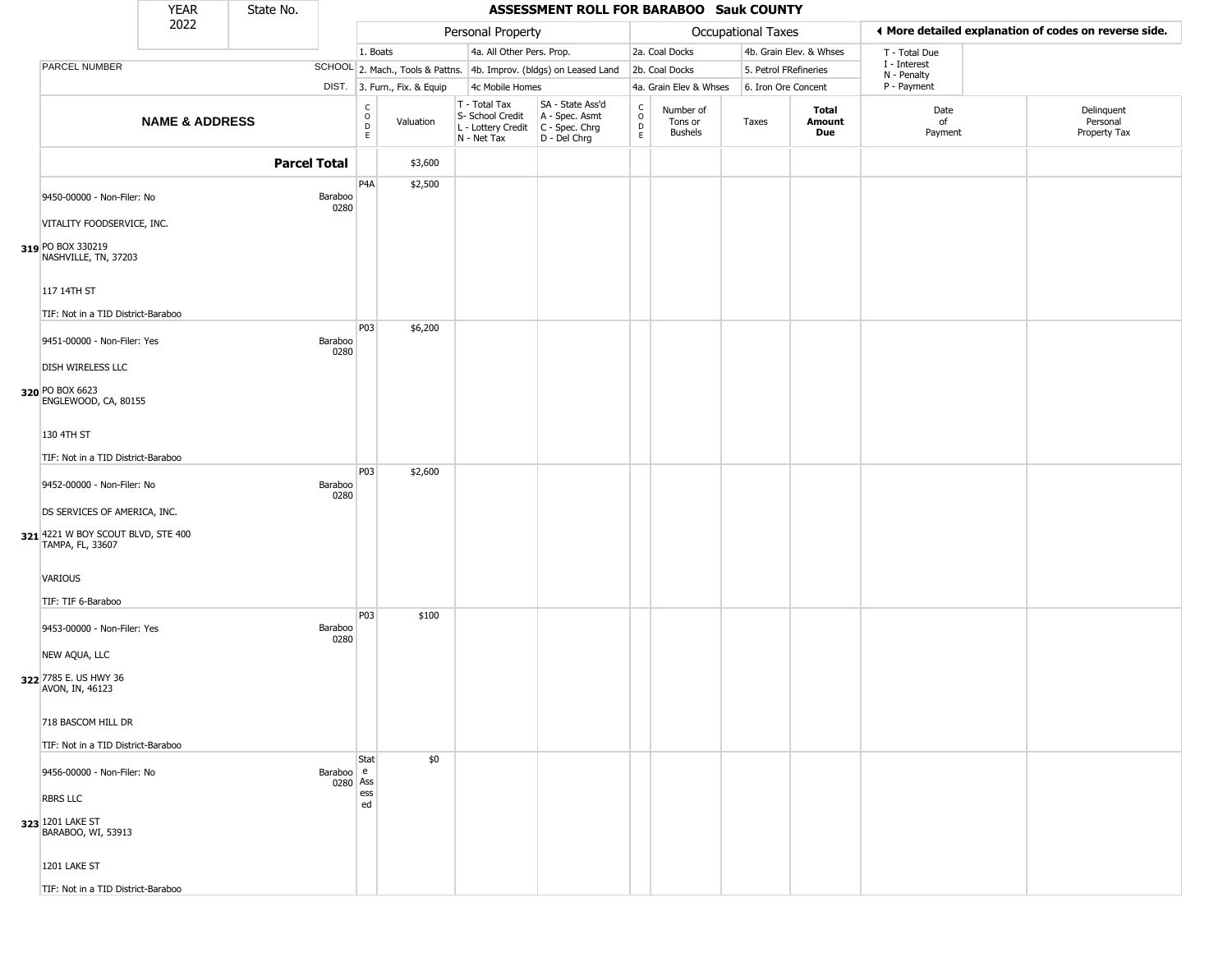|                                                                                           | <b>YEAR</b>               | State No.           |                       | <b>ASSESSMENT ROLL FOR BARABOO Sauk COUNTY</b> |                              |                                                                        |                                                                      |                                              |                                 |                       |                         |                             |                                                       |
|-------------------------------------------------------------------------------------------|---------------------------|---------------------|-----------------------|------------------------------------------------|------------------------------|------------------------------------------------------------------------|----------------------------------------------------------------------|----------------------------------------------|---------------------------------|-----------------------|-------------------------|-----------------------------|-------------------------------------------------------|
|                                                                                           | 2022                      |                     |                       |                                                |                              | Personal Property                                                      |                                                                      |                                              |                                 | Occupational Taxes    |                         |                             | ♦ More detailed explanation of codes on reverse side. |
|                                                                                           |                           |                     |                       | 1. Boats                                       |                              | 4a. All Other Pers. Prop.                                              |                                                                      |                                              | 2a. Coal Docks                  |                       | 4b. Grain Elev. & Whses | T - Total Due               |                                                       |
| PARCEL NUMBER                                                                             |                           |                     |                       |                                                |                              |                                                                        | SCHOOL 2. Mach., Tools & Pattns. 4b. Improv. (bldgs) on Leased Land  |                                              | 2b. Coal Docks                  | 5. Petrol FRefineries |                         | I - Interest<br>N - Penalty |                                                       |
|                                                                                           |                           |                     |                       |                                                | DIST. 3. Furn., Fix. & Equip | 4c Mobile Homes                                                        |                                                                      |                                              | 4a. Grain Elev & Whses          | 6. Iron Ore Concent   |                         | P - Payment                 |                                                       |
|                                                                                           | <b>NAME &amp; ADDRESS</b> |                     |                       | C<br>$\circ$<br>$\mathsf D$<br>$\mathsf E$     | Valuation                    | T - Total Tax<br>S- School Credit<br>L - Lottery Credit<br>N - Net Tax | SA - State Ass'd<br>A - Spec. Asmt<br>C - Spec. Chrg<br>D - Del Chrg | $\int_{0}^{c}$<br>$\mathsf D$<br>$\mathsf E$ | Number of<br>Tons or<br>Bushels | Taxes                 | Total<br>Amount<br>Due  | Date<br>of<br>Payment       | Delinquent<br>Personal<br>Property Tax                |
| 9456-00000 - Non-Filer: No                                                                |                           |                     | Baraboo<br>0280       | P03                                            | \$3,500                      |                                                                        |                                                                      |                                              |                                 |                       |                         |                             |                                                       |
| ADT COMMERCIAL LLC<br>324 PO BOX 54767<br>LEXINGTON, KY, 40555                            |                           |                     |                       |                                                |                              |                                                                        |                                                                      |                                              |                                 |                       |                         |                             |                                                       |
| VARIOUS                                                                                   |                           |                     |                       |                                                |                              |                                                                        |                                                                      |                                              |                                 |                       |                         |                             |                                                       |
| TIF: Not in a TID District-Baraboo                                                        |                           |                     |                       |                                                |                              |                                                                        |                                                                      |                                              |                                 |                       |                         |                             |                                                       |
| 9457-00000 - Non-Filer: No<br><b>CUSTOM PULTRUSIONS</b>                                   |                           |                     | Baraboo e<br>0280 Ass | Stat<br>ess                                    | \$0                          |                                                                        |                                                                      |                                              |                                 |                       |                         |                             |                                                       |
| 325 100 FOURTH AVE N<br>BAYPORT, MN, 55003                                                |                           |                     |                       | ed                                             |                              |                                                                        |                                                                      |                                              |                                 |                       |                         |                             |                                                       |
| 1315 LAKE ST                                                                              |                           |                     |                       |                                                |                              |                                                                        |                                                                      |                                              |                                 |                       |                         |                             |                                                       |
| TIF: Not in a TID District-Baraboo                                                        |                           |                     |                       |                                                |                              |                                                                        |                                                                      |                                              |                                 |                       |                         |                             |                                                       |
| 9457-00000 - Non-Filer: No                                                                |                           |                     | Baraboo<br>0280       | P03                                            | \$400                        |                                                                        |                                                                      |                                              |                                 |                       |                         |                             |                                                       |
| AUTO-CHLOR SYSTEM OF THE MID SOUTH LLC<br>326 450 FERGUSON DR<br>MOUNTAIN VIEW, CA, 94043 |                           |                     |                       |                                                |                              |                                                                        |                                                                      |                                              |                                 |                       |                         |                             |                                                       |
| 825 8TH ST                                                                                |                           |                     |                       |                                                |                              |                                                                        |                                                                      |                                              |                                 |                       |                         |                             |                                                       |
| TIF: TIF 12-Baraboo                                                                       |                           |                     |                       | P <sub>0</sub> 3                               | \$700                        |                                                                        |                                                                      |                                              |                                 |                       |                         |                             |                                                       |
| 9458-00000 - Non-Filer: No<br>AVEANNA HEALTHCARE                                          |                           |                     | Baraboo<br>0280       |                                                |                              |                                                                        |                                                                      |                                              |                                 |                       |                         |                             |                                                       |
| 327 13155 NOEL RD, STE 100<br>DALLAS, TX, 75240                                           |                           |                     |                       |                                                |                              |                                                                        |                                                                      |                                              |                                 |                       |                         |                             |                                                       |
| <b>407 OAK ST</b><br>TIF: Not in a TID District-Baraboo                                   |                           |                     |                       |                                                |                              |                                                                        |                                                                      |                                              |                                 |                       |                         |                             |                                                       |
| 9459-00000 - Non-Filer: No                                                                |                           |                     | Baraboo   P03<br>0280 | P <sub>4</sub> A                               | \$100<br>\$41,000            |                                                                        |                                                                      |                                              |                                 |                       |                         |                             |                                                       |
| BARABOO SOCIAL CLUB LLC                                                                   |                           |                     |                       |                                                |                              |                                                                        |                                                                      |                                              |                                 |                       |                         |                             |                                                       |
| 328 109 5TH AVE<br>BARABOO, WI, 53913                                                     |                           |                     |                       |                                                |                              |                                                                        |                                                                      |                                              |                                 |                       |                         |                             |                                                       |
| <b>109 5TH AVE</b>                                                                        |                           |                     |                       |                                                |                              |                                                                        |                                                                      |                                              |                                 |                       |                         |                             |                                                       |
| TIF: Not in a TID District-Baraboo                                                        |                           | <b>Parcel Total</b> |                       |                                                | \$41,100                     |                                                                        |                                                                      |                                              |                                 |                       |                         |                             |                                                       |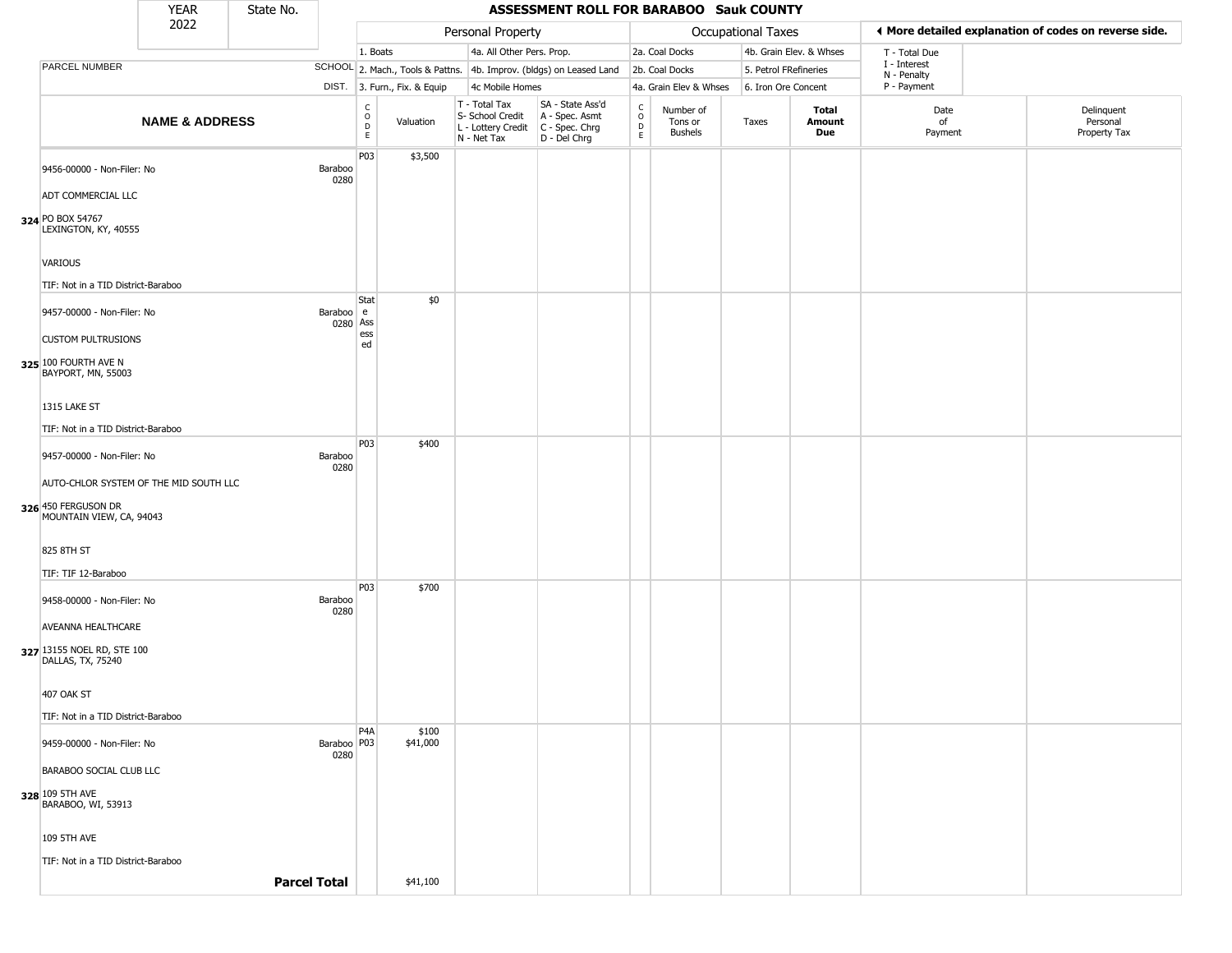|                                                               | <b>YEAR</b>               | State No.           |                       | ASSESSMENT ROLL FOR BARABOO Sauk COUNTY |                              |                                                                        |                                                                      |                                            |                                        |                           |                         |                             |                                                       |
|---------------------------------------------------------------|---------------------------|---------------------|-----------------------|-----------------------------------------|------------------------------|------------------------------------------------------------------------|----------------------------------------------------------------------|--------------------------------------------|----------------------------------------|---------------------------|-------------------------|-----------------------------|-------------------------------------------------------|
|                                                               | 2022                      |                     |                       |                                         |                              | Personal Property                                                      |                                                                      |                                            |                                        | <b>Occupational Taxes</b> |                         |                             | ◀ More detailed explanation of codes on reverse side. |
|                                                               |                           |                     |                       | 1. Boats                                |                              | 4a. All Other Pers. Prop.                                              |                                                                      |                                            | 2a. Coal Docks                         |                           | 4b. Grain Elev. & Whses | T - Total Due               |                                                       |
| <b>PARCEL NUMBER</b>                                          |                           |                     |                       |                                         |                              |                                                                        | SCHOOL 2. Mach., Tools & Pattns. 4b. Improv. (bldgs) on Leased Land  |                                            | 2b. Coal Docks                         | 5. Petrol FRefineries     |                         | I - Interest<br>N - Penalty |                                                       |
|                                                               |                           |                     |                       |                                         | DIST. 3. Furn., Fix. & Equip | 4c Mobile Homes                                                        |                                                                      |                                            | 4a. Grain Elev & Whses                 | 6. Iron Ore Concent       |                         | P - Payment                 |                                                       |
|                                                               | <b>NAME &amp; ADDRESS</b> |                     |                       | $_{\rm o}^{\rm c}$<br>$\mathsf D$<br>E  | Valuation                    | T - Total Tax<br>S- School Credit<br>L - Lottery Credit<br>N - Net Tax | SA - State Ass'd<br>A - Spec. Asmt<br>C - Spec. Chrg<br>D - Del Chrg | $\begin{array}{c} C \\ 0 \\ E \end{array}$ | Number of<br>Tons or<br><b>Bushels</b> | Taxes                     | Total<br>Amount<br>Due  | Date<br>of<br>Payment       | Delinquent<br>Personal<br>Property Tax                |
| 9460-00000 - Non-Filer: No<br>Blank Canvas Arts, LLC          |                           |                     | Baraboo   P03<br>0280 | P <sub>4</sub> A                        | \$100<br>\$1,800             |                                                                        |                                                                      |                                            |                                        |                           |                         |                             |                                                       |
| 329 614 OAK ST<br>BARABOO, WI, 53913                          |                           |                     |                       |                                         |                              |                                                                        |                                                                      |                                            |                                        |                           |                         |                             |                                                       |
| <b>614 OAK ST</b>                                             |                           |                     |                       |                                         |                              |                                                                        |                                                                      |                                            |                                        |                           |                         |                             |                                                       |
| TIF: Not in a TID District-Baraboo                            |                           |                     |                       |                                         |                              |                                                                        |                                                                      |                                            |                                        |                           |                         |                             |                                                       |
|                                                               |                           | <b>Parcel Total</b> |                       |                                         | \$1,900                      |                                                                        |                                                                      |                                            |                                        |                           |                         |                             |                                                       |
| 9461-00000 - Non-Filer: No                                    |                           |                     | Baraboo<br>0280       | P03                                     | \$11,300                     |                                                                        |                                                                      |                                            |                                        |                           |                         |                             |                                                       |
| <b>GLOBAL TEL LINK CORP</b>                                   |                           |                     |                       |                                         |                              |                                                                        |                                                                      |                                            |                                        |                           |                         |                             |                                                       |
| 330 PO BOX 460049<br>HOUSTON, TX, 77056                       |                           |                     |                       |                                         |                              |                                                                        |                                                                      |                                            |                                        |                           |                         |                             |                                                       |
| 1300 LANGE CT                                                 |                           |                     |                       |                                         |                              |                                                                        |                                                                      |                                            |                                        |                           |                         |                             |                                                       |
| TIF: TIF 6-Baraboo                                            |                           |                     |                       |                                         |                              |                                                                        |                                                                      |                                            |                                        |                           |                         |                             |                                                       |
| 9463-00000 - Non-Filer: Yes                                   |                           |                     | Baraboo   P03<br>0280 | P <sub>4</sub> A                        | \$900<br>\$8,900             |                                                                        |                                                                      |                                            |                                        |                           |                         |                             |                                                       |
| Allure Hair Salon<br>331 110 3rd Street<br>BARABOO, WI, 53913 |                           |                     |                       |                                         |                              |                                                                        |                                                                      |                                            |                                        |                           |                         |                             |                                                       |
| 702 OAK ST                                                    |                           |                     |                       |                                         |                              |                                                                        |                                                                      |                                            |                                        |                           |                         |                             |                                                       |
| TIF: Not in a TID District-Baraboo                            |                           |                     |                       |                                         |                              |                                                                        |                                                                      |                                            |                                        |                           |                         |                             |                                                       |
|                                                               |                           | <b>Parcel Total</b> |                       |                                         | \$9,800                      |                                                                        |                                                                      |                                            |                                        |                           |                         |                             |                                                       |
| 9464-00000 - Non-Filer: Yes                                   |                           |                     | Baraboo P03<br>0280   | P <sub>4</sub> A                        | \$4,500<br>\$17,800          |                                                                        |                                                                      |                                            |                                        |                           |                         |                             |                                                       |
| Jimmy John's                                                  |                           |                     |                       |                                         |                              |                                                                        |                                                                      |                                            |                                        |                           |                         |                             |                                                       |
| 332 844 8th Ave Ste D<br>BARABOO, WI, 53913                   |                           |                     |                       |                                         |                              |                                                                        |                                                                      |                                            |                                        |                           |                         |                             |                                                       |
| 844 8th Ave Ste D                                             |                           |                     |                       |                                         |                              |                                                                        |                                                                      |                                            |                                        |                           |                         |                             |                                                       |
| TIF: Not in a TID District-Baraboo                            |                           |                     |                       |                                         |                              |                                                                        |                                                                      |                                            |                                        |                           |                         |                             |                                                       |
|                                                               |                           | <b>Parcel Total</b> |                       |                                         | \$22,300                     |                                                                        |                                                                      |                                            |                                        |                           |                         |                             |                                                       |
| 9465-00000 - Non-Filer: Yes                                   |                           |                     | Baraboo   P03<br>0280 | P <sub>4</sub> A                        | \$900<br>\$4,500             |                                                                        |                                                                      |                                            |                                        |                           |                         |                             |                                                       |
| Muter Law Office                                              |                           |                     |                       |                                         |                              |                                                                        |                                                                      |                                            |                                        |                           |                         |                             |                                                       |
| 333 908 8TH ST<br>BARABOO, WI, 53913                          |                           |                     |                       |                                         |                              |                                                                        |                                                                      |                                            |                                        |                           |                         |                             |                                                       |
| 908 8TH ST                                                    |                           |                     |                       |                                         |                              |                                                                        |                                                                      |                                            |                                        |                           |                         |                             |                                                       |
| TIF: TIF 12-Baraboo                                           |                           |                     |                       |                                         |                              |                                                                        |                                                                      |                                            |                                        |                           |                         |                             |                                                       |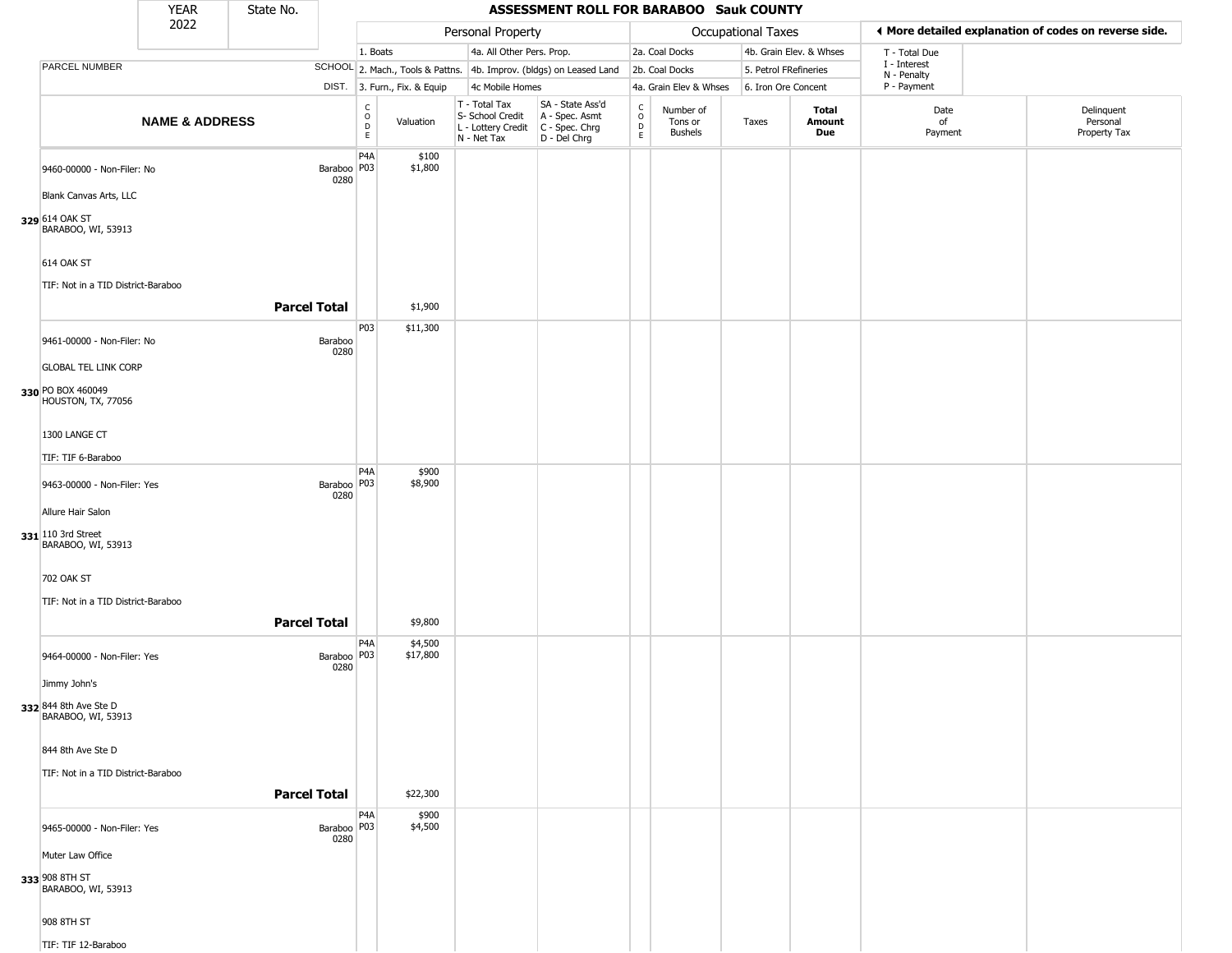|                                                                 | <b>YEAR</b>               | State No.           |                       | ASSESSMENT ROLL FOR BARABOO Sauk COUNTY      |                              |                                                                        |                                                                      |                                 |                                 |                       |                         |                             |  |                                                       |
|-----------------------------------------------------------------|---------------------------|---------------------|-----------------------|----------------------------------------------|------------------------------|------------------------------------------------------------------------|----------------------------------------------------------------------|---------------------------------|---------------------------------|-----------------------|-------------------------|-----------------------------|--|-------------------------------------------------------|
|                                                                 | 2022                      |                     |                       |                                              |                              | Personal Property                                                      |                                                                      |                                 |                                 | Occupational Taxes    |                         |                             |  | ◀ More detailed explanation of codes on reverse side. |
|                                                                 |                           |                     |                       | 1. Boats                                     |                              | 4a. All Other Pers. Prop.                                              |                                                                      |                                 | 2a. Coal Docks                  |                       | 4b. Grain Elev. & Whses | T - Total Due               |  |                                                       |
| PARCEL NUMBER                                                   |                           |                     |                       |                                              |                              |                                                                        | SCHOOL 2. Mach., Tools & Pattns. 4b. Improv. (bldgs) on Leased Land  |                                 | 2b. Coal Docks                  | 5. Petrol FRefineries |                         | I - Interest<br>N - Penalty |  |                                                       |
|                                                                 |                           |                     |                       |                                              | DIST. 3. Furn., Fix. & Equip | 4c Mobile Homes                                                        |                                                                      |                                 | 4a. Grain Elev & Whses          | 6. Iron Ore Concent   |                         | P - Payment                 |  |                                                       |
|                                                                 | <b>NAME &amp; ADDRESS</b> |                     |                       | $\begin{array}{c}\nC \\ O \\ D\n\end{array}$ | Valuation                    | T - Total Tax<br>S- School Credit<br>L - Lottery Credit<br>N - Net Tax | SA - State Ass'd<br>A - Spec. Asmt<br>C - Spec. Chrg<br>D - Del Chrg | $\frac{C}{O}$<br>$\overline{D}$ | Number of<br>Tons or<br>Bushels | Taxes                 | Total<br>Amount<br>Due  | Date<br>of<br>Payment       |  | Delinquent<br>Personal<br>Property Tax                |
|                                                                 |                           | <b>Parcel Total</b> |                       |                                              | \$5,400                      |                                                                        |                                                                      |                                 |                                 |                       |                         |                             |  |                                                       |
| 9466-00000 - Non-Filer: Yes<br>Collaborative Journey Counseling |                           |                     | Baraboo   P03<br>0280 | P4A                                          | \$900<br>\$2,700             |                                                                        |                                                                      |                                 |                                 |                       |                         |                             |  |                                                       |
| 334 908 8TH ST, STE 2<br>BARABOO, WI, 53913                     |                           |                     |                       |                                              |                              |                                                                        |                                                                      |                                 |                                 |                       |                         |                             |  |                                                       |
| 908 8TH ST, STE 2                                               |                           |                     |                       |                                              |                              |                                                                        |                                                                      |                                 |                                 |                       |                         |                             |  |                                                       |
| TIF: TIF 12-Baraboo                                             |                           | <b>Parcel Total</b> |                       |                                              | \$3,600                      |                                                                        |                                                                      |                                 |                                 |                       |                         |                             |  |                                                       |
| 9467-00000 - Non-Filer: Yes                                     |                           |                     | Baraboo   P03<br>0280 | P <sub>4</sub> A                             | \$900<br>\$2,700             |                                                                        |                                                                      |                                 |                                 |                       |                         |                             |  |                                                       |
| Microblade-N-Shade                                              |                           |                     |                       |                                              |                              |                                                                        |                                                                      |                                 |                                 |                       |                         |                             |  |                                                       |
| 335 908 8TH ST<br>BARABOO, WI, 53913                            |                           |                     |                       |                                              |                              |                                                                        |                                                                      |                                 |                                 |                       |                         |                             |  |                                                       |
| 908 8TH ST                                                      |                           |                     |                       |                                              |                              |                                                                        |                                                                      |                                 |                                 |                       |                         |                             |  |                                                       |
| TIF: TIF 12-Baraboo                                             |                           | <b>Parcel Total</b> |                       |                                              | \$3,600                      |                                                                        |                                                                      |                                 |                                 |                       |                         |                             |  |                                                       |
|                                                                 |                           |                     |                       | P <sub>4</sub> A                             | \$900                        |                                                                        |                                                                      |                                 |                                 |                       |                         |                             |  |                                                       |
| 9468-00000 - Non-Filer: Yes                                     |                           |                     | Baraboo   P03<br>0280 |                                              | \$2,700                      |                                                                        |                                                                      |                                 |                                 |                       |                         |                             |  |                                                       |
| Baraboo Electric Art                                            |                           |                     |                       |                                              |                              |                                                                        |                                                                      |                                 |                                 |                       |                         |                             |  |                                                       |
| 336 132 3RD ST<br>BARABOO, WI, 53913                            |                           |                     |                       |                                              |                              |                                                                        |                                                                      |                                 |                                 |                       |                         |                             |  |                                                       |
| 132 3RD ST                                                      |                           |                     |                       |                                              |                              |                                                                        |                                                                      |                                 |                                 |                       |                         |                             |  |                                                       |
| TIF: Not in a TID District-Baraboo                              |                           |                     |                       |                                              |                              |                                                                        |                                                                      |                                 |                                 |                       |                         |                             |  |                                                       |
|                                                                 |                           | <b>Parcel Total</b> |                       |                                              | \$3,600                      |                                                                        |                                                                      |                                 |                                 |                       |                         |                             |  |                                                       |
| 9469-00000 - Non-Filer: Yes                                     |                           |                     | Baraboo   P03<br>0280 | P4A                                          | \$900<br>\$2,700             |                                                                        |                                                                      |                                 |                                 |                       |                         |                             |  |                                                       |
| <b>EXP REALTY</b>                                               |                           |                     |                       |                                              |                              |                                                                        |                                                                      |                                 |                                 |                       |                         |                             |  |                                                       |
| 337 515 SOUTH BLVD, STE A<br>BARABOO, WI, 53913                 |                           |                     |                       |                                              |                              |                                                                        |                                                                      |                                 |                                 |                       |                         |                             |  |                                                       |
| 515 SOUTH BLVD, STE A                                           |                           |                     |                       |                                              |                              |                                                                        |                                                                      |                                 |                                 |                       |                         |                             |  |                                                       |
| TIF: Not in a TID District-Baraboo                              |                           |                     |                       |                                              |                              |                                                                        |                                                                      |                                 |                                 |                       |                         |                             |  |                                                       |
|                                                                 |                           | <b>Parcel Total</b> |                       |                                              | \$3,600                      |                                                                        |                                                                      |                                 |                                 |                       |                         |                             |  |                                                       |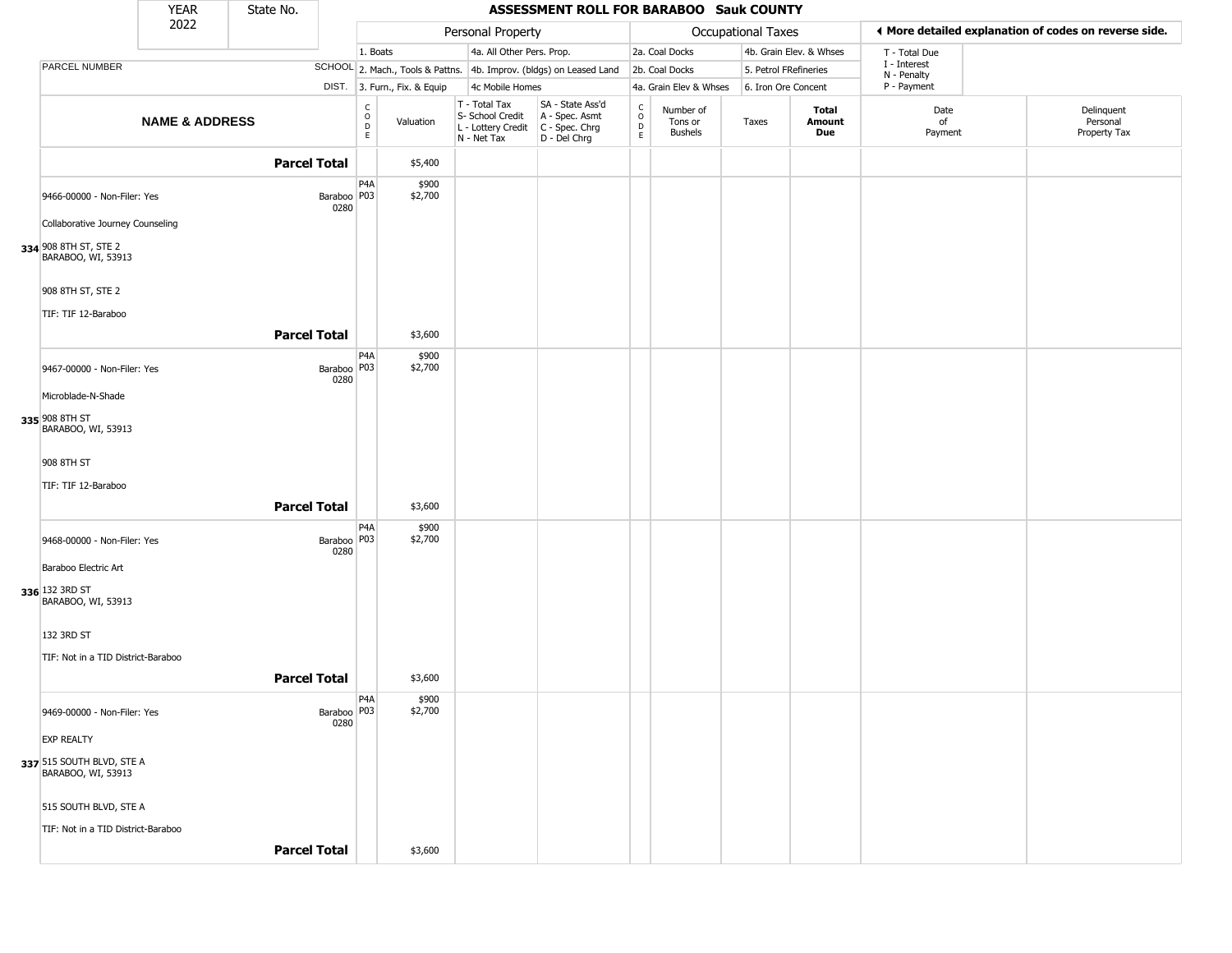|                                                 | <b>YEAR</b>               |               | State No.           |                         |                  |                              |                                                                        | <b>ASSESSMENT ROLL FOR BARABOO Sauk COUNTY</b>                       |                                                |                                        |                           |                               |                             |                                                       |
|-------------------------------------------------|---------------------------|---------------|---------------------|-------------------------|------------------|------------------------------|------------------------------------------------------------------------|----------------------------------------------------------------------|------------------------------------------------|----------------------------------------|---------------------------|-------------------------------|-----------------------------|-------------------------------------------------------|
|                                                 | 2022                      |               |                     |                         |                  |                              | Personal Property                                                      |                                                                      |                                                |                                        | <b>Occupational Taxes</b> |                               |                             | ◀ More detailed explanation of codes on reverse side. |
|                                                 |                           |               |                     |                         | 1. Boats         |                              | 4a. All Other Pers. Prop.                                              |                                                                      |                                                | 2a. Coal Docks                         |                           | 4b. Grain Elev. & Whses       | T - Total Due               |                                                       |
| PARCEL NUMBER                                   |                           |               |                     |                         |                  |                              |                                                                        | SCHOOL 2. Mach., Tools & Pattns. 4b. Improv. (bldgs) on Leased Land  |                                                | 2b. Coal Docks                         |                           | 5. Petrol FRefineries         | I - Interest<br>N - Penalty |                                                       |
|                                                 |                           |               |                     |                         |                  | DIST. 3. Furn., Fix. & Equip | 4c Mobile Homes                                                        |                                                                      |                                                | 4a. Grain Elev & Whses                 |                           | 6. Iron Ore Concent           | P - Payment                 |                                                       |
|                                                 | <b>NAME &amp; ADDRESS</b> |               |                     |                         | D<br>F.          | Valuation                    | T - Total Tax<br>S- School Credit<br>L - Lottery Credit<br>N - Net Tax | SA - State Ass'd<br>A - Spec. Asmt<br>C - Spec. Chrg<br>D - Del Chrg | $\mathsf{C}$<br>$\circ$<br>$\overline{D}$<br>E | Number of<br>Tons or<br><b>Bushels</b> | Taxes                     | <b>Total</b><br>Amount<br>Due | Date<br>of<br>Payment       | Delinquent<br>Personal<br>Property Tax                |
| 9470-00000 - Non-Filer: Yes                     |                           |               |                     | Baraboo   P03  <br>0280 | P <sub>4</sub> A | \$900<br>\$2,700             |                                                                        |                                                                      |                                                |                                        |                           |                               |                             |                                                       |
| ANDREWS INSURANCE                               |                           |               |                     |                         |                  |                              |                                                                        |                                                                      |                                                |                                        |                           |                               |                             |                                                       |
| 338 515 SOUTH BLVD, STE B<br>BARABOO, WI, 53913 |                           |               |                     |                         |                  |                              |                                                                        |                                                                      |                                                |                                        |                           |                               |                             |                                                       |
| 515 SOUTH BLVD, STE B                           |                           |               |                     |                         |                  |                              |                                                                        |                                                                      |                                                |                                        |                           |                               |                             |                                                       |
| TIF: Not in a TID District-Baraboo              |                           |               |                     |                         |                  |                              |                                                                        |                                                                      |                                                |                                        |                           |                               |                             |                                                       |
|                                                 |                           |               | <b>Parcel Total</b> |                         |                  | \$3,600                      |                                                                        |                                                                      |                                                |                                        |                           |                               |                             |                                                       |
| NO. OF PARCELS 338                              |                           | <b>TOTALS</b> |                     |                         |                  | 9,706,900.00                 |                                                                        |                                                                      |                                                |                                        |                           |                               |                             |                                                       |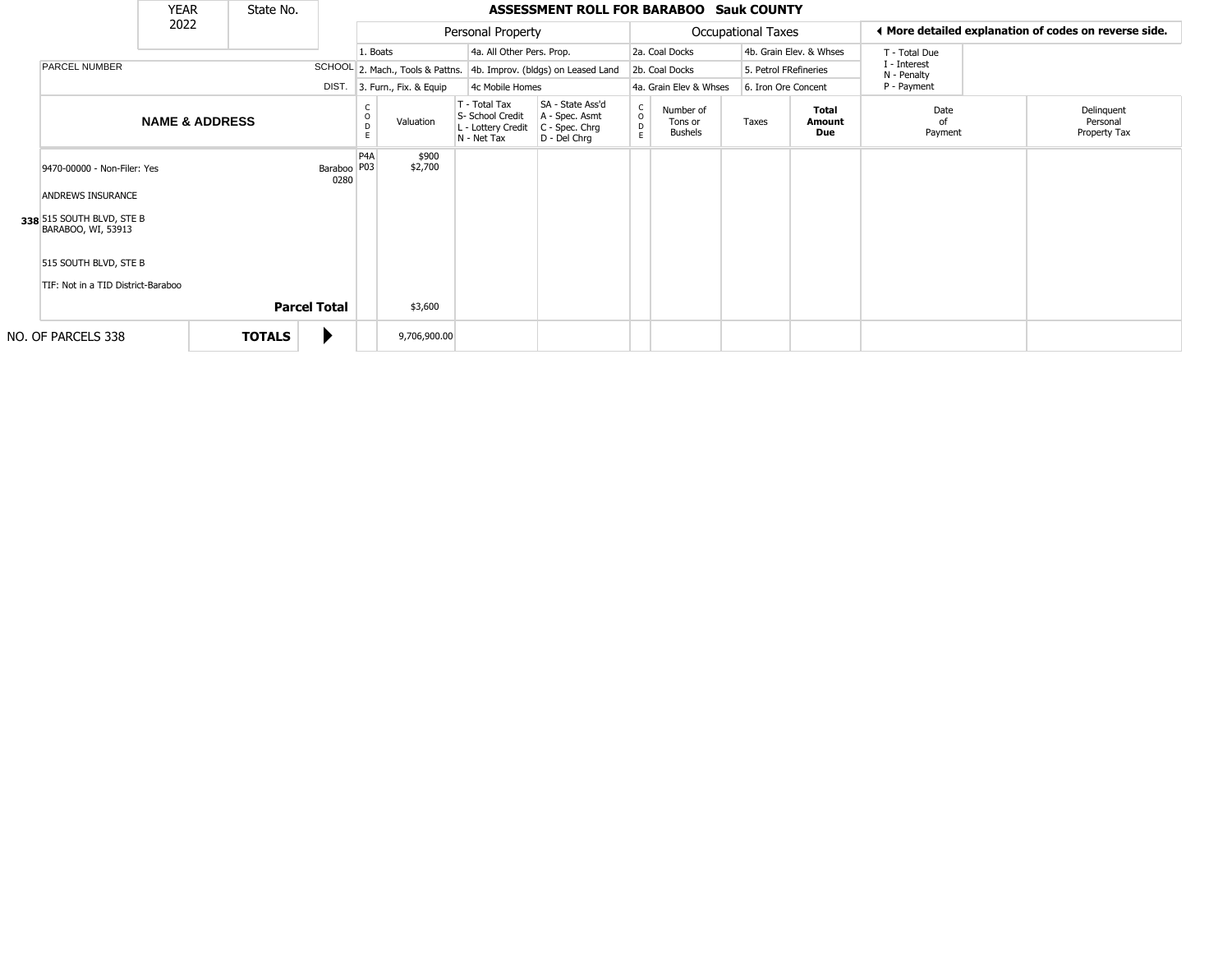| Class                 | <b>Total PP Records   Total Valuation</b> |             |
|-----------------------|-------------------------------------------|-------------|
| <b>Exempt</b>         | 1                                         | \$0         |
| No Value              | 22                                        | \$0         |
| P <sub>0</sub> 3      | 289                                       | \$6,832,200 |
| P4A                   | 190                                       | \$1,283,800 |
| P4B                   | 1                                         | \$1,590,900 |
| <b>State Assessed</b> | 22                                        | \$0         |
| Total:                | 338                                       | \$9706900   |

## **Municipality Totals by Class Municipality Totals - By County and Class**

| County      | <b>Class</b>          | <b>Total PP Records   Total Valuation</b> |             |
|-------------|-----------------------|-------------------------------------------|-------------|
| <b>Sauk</b> | <b>Exempt</b>         | 1                                         | \$0         |
|             | No Value              | 22                                        | \$0         |
|             | P <sub>0</sub> 3      | 289                                       | \$6,832,200 |
|             | P <sub>4</sub> A      | 190                                       | \$1,283,800 |
|             | P <sub>4</sub> B      | 1                                         | \$1,590,900 |
|             | <b>State Assessed</b> | 22                                        | \$0         |
|             | Total:                | 338                                       | \$9,706,900 |
| Total:      |                       | 338                                       | \$9,706,900 |

## **Municipality Totals - By County, TIF, Class**

| County | <b>TIF District</b> | <b>Class</b>          | <b>Total PP Records Total Valuation</b> |             |  |  |
|--------|---------------------|-----------------------|-----------------------------------------|-------------|--|--|
| Sauk   |                     | <b>Exempt</b>         | 1                                       | \$0         |  |  |
|        |                     | <b>No Value</b>       | 18                                      | \$0         |  |  |
|        |                     | P <sub>0</sub> 3      | 238                                     | \$4,861,000 |  |  |
|        |                     | P <sub>4</sub> A      | 166                                     | \$1,086,500 |  |  |
|        |                     | P <sub>4</sub> B      | 1                                       | \$1,590,900 |  |  |
|        |                     | <b>State Assessed</b> | 18                                      | \$0         |  |  |
|        |                     | Total:                | 278                                     | \$7,538,400 |  |  |
|        | 6                   | <b>No Value</b>       | 3                                       | \$0         |  |  |
|        |                     | P03                   | 31                                      | \$1,754,500 |  |  |
|        |                     | P <sub>4</sub> A      | 13                                      | \$150,100   |  |  |
|        |                     | <b>State Assessed</b> | 3                                       | \$0         |  |  |
|        |                     | Total:                | 36                                      | \$1,904,600 |  |  |
|        | 8                   | <b>No Value</b>       | 1                                       | \$0         |  |  |
|        |                     | P03                   | 15                                      | \$141,000   |  |  |
|        |                     | P <sub>4</sub> A      | 10                                      | \$36,000    |  |  |
|        |                     | <b>State Assessed</b> | 1                                       | \$0         |  |  |
|        |                     | Total:                | 19                                      | \$177,000   |  |  |
|        | 10                  | P03                   | $\overline{2}$                          | \$5,300     |  |  |
|        |                     | Total:                | $\overline{c}$                          | \$5,300     |  |  |